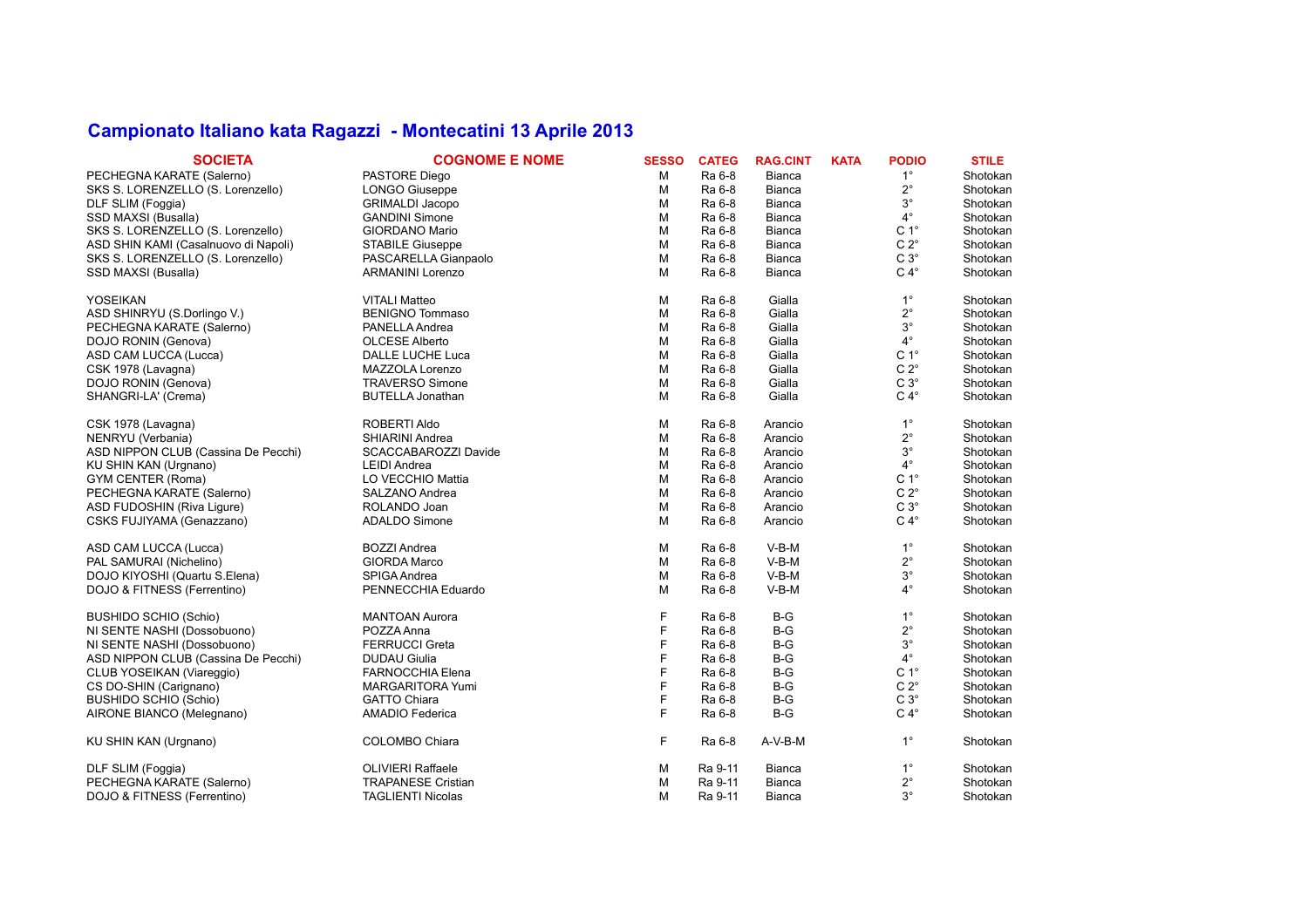| DLF SLIM (Foggia)                     | PIPOLI Domenico              | M | Ra 9-11 | Bianca  | $4^{\circ}$      | Shotokan |
|---------------------------------------|------------------------------|---|---------|---------|------------------|----------|
| ASD OLIMPIA SPORT (Capua)             | <b>CICCONE Danilo</b>        | M | Ra 9-11 | Bianca  | C <sub>1</sub> ° | Shotokan |
| ASD OLIMPIA SPORT (Capua)             | <b>RUSSO CHRISTIAN</b>       | M | Ra 9-11 | Bianca  | $C 2^\circ$      | Shotokan |
| CS MUGNANO (Napoli)                   | <b>BIANCO Matteo</b>         | M | Ra 9-11 | Bianca  | $C3^\circ$       | Shotokan |
| DOJO & FITNESS (Ferrentino)           | <b>CONCUTELLI Matteo</b>     | M | Ra 9-11 | Bianca  | $C 4^\circ$      | Shotokan |
| ASD OLIMPIA SPORT (Capua)             | <b>VALLETTA Roberto</b>      | М | Ra 9-11 | Gialla  | $1^{\circ}$      | Shotokan |
| <b>BUSHIDO SCHIO (Schio)</b>          | BORTOLOSO Sebastiano         | M | Ra 9-11 | Gialla  | $2^{\circ}$      | Shotokan |
| NI SENTE NASHI (Dossobuono)           | <b>FERRUCCI Daniele</b>      | M | Ra 9-11 | Gialla  | $3^{\circ}$      | Shotokan |
| <b>BUSHIDO SCHIO (Schio)</b>          | <b>FACCIN Marco</b>          | M | Ra 9-11 | Gialla  | $4^{\circ}$      | Shotokan |
| NI SENTE NASHI (Dossobuono)           | <b>TROMBA Mattia</b>         | M | Ra 9-11 | Gialla  | C <sub>1</sub> ° | Shotokan |
| PECHEGNA KARATE (Salerno)             | <b>TAVINO Emanuele</b>       | M | Ra 9-11 | Gialla  | $C 2^{\circ}$    | Shotokan |
| ASD OLIMPIA SPORT (Capua)             | MONTANINO Giovanni           | M | Ra 9-11 | Gialla  | $C3^\circ$       | Shotokan |
| ASD OLIMPIA SPORT (Capua)             | <b>BENEDETTO Antonio</b>     | М | Ra 9-11 | Gialla  | $C 4^\circ$      | Shotokan |
| HINOMARU (Codogno)                    | PICCIONI Ismael              | М | Ra 9-11 | Arancio | $1^{\circ}$      | Shotokan |
| ASD AISHIN DOJO (Gavardo)             | <b>RANESI Matteo</b>         | M | Ra 9-11 | Arancio | $2^{\circ}$      | Shotokan |
| AIRONE BIANCO (Melegnano)             | CALZOLAIO Andrea             | M | Ra 9-11 | Arancio | $3^{\circ}$      | Shotokan |
| GYM CENTER (Roma)                     | <b>BELTRANI Francesco</b>    | M | Ra 9-11 | Arancio | $4^{\circ}$      | Shotokan |
| <b>ARTE SPORT (Bibiana)</b>           | <b>RIBET Luca</b>            | M | Ra 9-11 | Arancio | C <sub>1</sub> ° | Shotokan |
| BLUE TEAM CLUB (Pavona)               | FERDINANDI Andrea            | M | Ra 9-11 | Arancio | $C 2^{\circ}$    | Shotokan |
| ASD CLUB NAUTICO (Gaeta)              | <b>ILLIANO Michele</b>       | M | Ra 9-11 | Arancio | $C 3^\circ$      | Shotokan |
| SHANGRI-LA' (Crema)                   | <b>GATTUSO Matteo</b>        | M | Ra 9-11 | Arancio | $C 4^\circ$      | Shotokan |
| ACC KARATE (Barrafranca)              | CARNAZZO Mirco               | М | Ra 9-11 | Verde   | $1^{\circ}$      | Shotokan |
| CLUB YOSEIKAN (Viareggio)             | <b>TARDELLI Alex</b>         | M | Ra 9-11 | Verde   | $2^{\circ}$      | Shotokan |
| NENRYU (Verbania)                     | <b>BRIGANTINO Alessandro</b> | M | Ra 9-11 | Verde   | $3^{\circ}$      | Shotokan |
| ASD DOJO KAISHO (Castelnuovo Scrivia) | LO DESTRO Luca               | M | Ra 9-11 | Verde   | $4^{\circ}$      | Shotokan |
| PAL SAMURAI (Nichelino)               | GIORDA Andrea                | M | Ra 9-11 | Verde   | C <sub>1</sub> ° | Shotokan |
| CSK GOZZANO (Gargallo)                | <b>BALDACCI Mirco</b>        | M | Ra 9-11 | Verde   | $C 2^{\circ}$    | Shotokan |
| PROJECT KARATE (Cauce al Cornoviglio) | DE SIMONI Filippo            | M | Ra 9-11 | Verde   | $C3^\circ$       | Shotokan |
| ACC KARATE (Barrafranca)              | <b>FARACI Alessandro</b>     | M | Ra 9-11 | Verde   | $C 4^\circ$      | Shotokan |
| <b>GYM CENTER (Roma)</b>              | DI NICOLA Valerio            | М | Ra 9-11 | Blu     | $1^{\circ}$      | Shotokan |
| PECHEGNA KARATE (Salerno)             | SORICELLIS Giovanni          | M | Ra 9-11 | Blu     | $2^{\circ}$      | Shotokan |
| SSD MAXSI (Busalla)                   | <b>BADINO Jacopo</b>         | M | Ra 9-11 | Blu     | $3^{\circ}$      | Shotokan |
| CITTADELLA SPORT T.G.                 | LIGATO Lorenzo               | M | Ra 9-11 | Blu     | $4^{\circ}$      | Shotokan |
| <b>GYM CENTER (Roma)</b>              | DE ANGELIS Luca              | M | Ra 9-11 | Blu     | C <sub>1</sub> ° | Shotokan |
| DOJO RONIN (Genova)                   | <b>BARBERO Davide</b>        | M | Ra 9-11 | Blu     | $C 2^{\circ}$    | Shotokan |
| NENRYU (Verbania)                     | <b>SIN Gianluca</b>          | M | Ra 9-11 | Blu     | $C3^\circ$       | Shotokan |
| ASD CSKS (Castelnuovo M.)             | <b>GIANROSSI Lorenzo</b>     | M | Ra 9-11 | Blu     | $C 4^\circ$      | Shotokan |
| SKCS SPORT (Sassari)                  | <b>VADILONGA Marco</b>       | М | Ra 9-11 | M-N     | $1^{\circ}$      | Shotokan |
| SKCS SPORT (Sassari)                  | <b>MANDULA Alessandro</b>    | M | Ra 9-11 | $M-N$   | $2^{\circ}$      | Shotokan |
| CSKS FUJIYAMA (Genazzano)             | <b>DE PAOLIS Michele</b>     | M | Ra 9-11 | $M-N$   | $3^\circ$        | Shotokan |
| POL. UNIVERSITY (Caltanissetta)       | <b>BARRILE Riccardo</b>      | M | Ra 9-11 | M-N     | $4^{\circ}$      | Shotokan |
| NENRYU (Verbania)                     | <b>HYSO Nicolas</b>          | M | Ra 9-11 | $M-N$   | C <sub>1</sub> ° | Shotokan |
| DOJO & FITNESS (Ferrentino)           | DE SANTIS Gabriele           | M | Ra 9-11 | $M-N$   | $C 2^{\circ}$    | Shotokan |
| SSD MAXSI (Busalla)                   | GARRE' Lorenzo               | M | Ra 9-11 | M-N     | $C3^\circ$       | Shotokan |
| <b>SPORT THIENE</b>                   | PESAVENTO Alessio            | M | Ra 9-11 | M-N     | $C 4^\circ$      | Shotokan |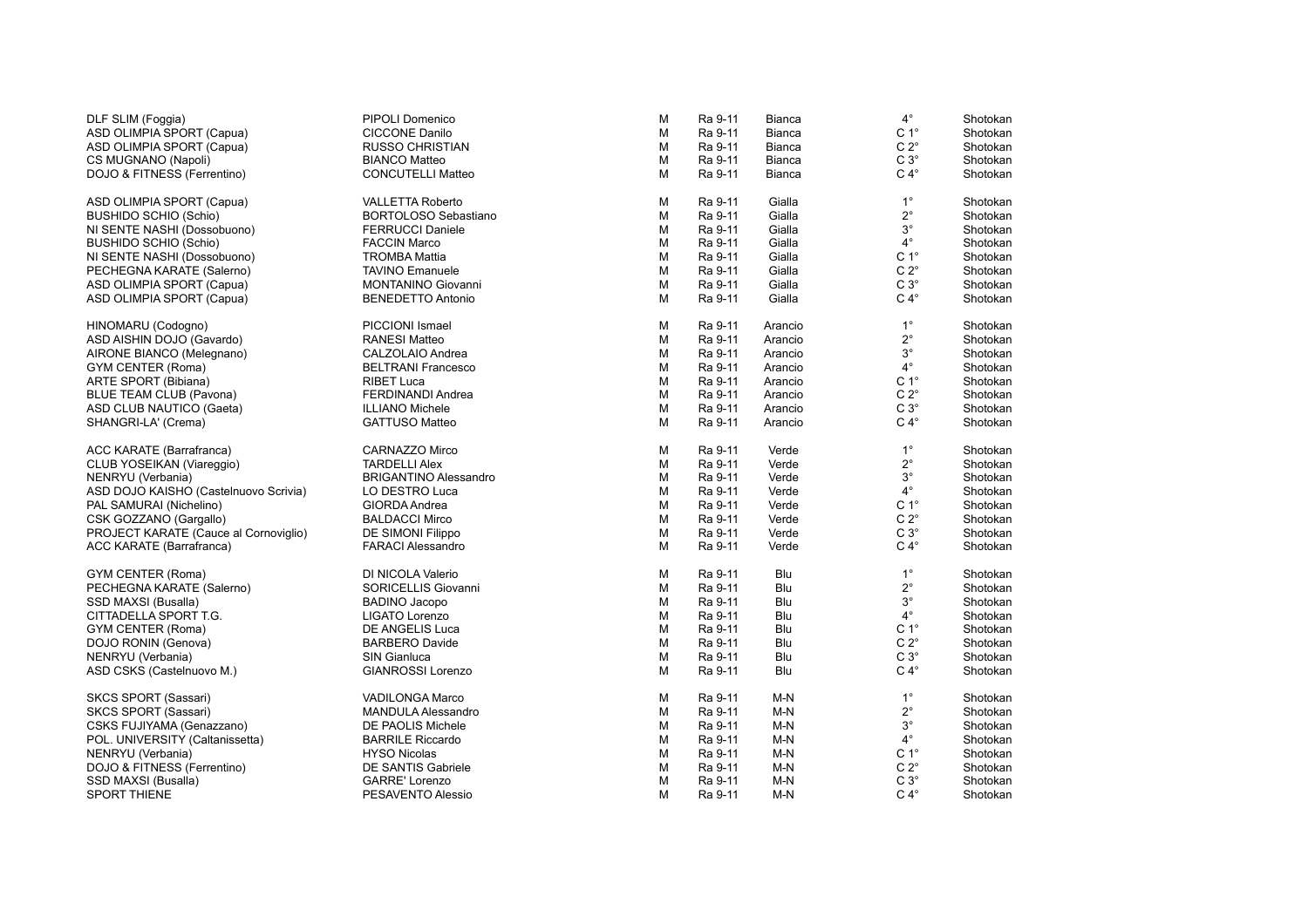| NI SENTE NASHI (Dossobuono)          | <b>CAPORALI Sara</b>       |
|--------------------------------------|----------------------------|
| ASD SHIN KAMI (Casalnuovo di Napoli) | <b>STABILE Assunta</b>     |
| ASD AISHIN DOJO (Gavardo)            | <b>ZANATTA Sara</b>        |
| CSK GOZZANO (Gargallo)               | <b>FILIPPINI Veronica</b>  |
| CS MUGNANO (Napoli)                  | SCHIATTARELLA Doriana      |
| ASD AISHIN DOJO (Gavardo)            | <b>MACCARINELLI Marina</b> |
| ASD OLIMPIA SPORT (Capua)            | <b>SCIAMARELLA Sara</b>    |
| DOJO RONIN (Genova)                  | <b>FOCHESATO Elisa</b>     |
| US S. PELLEGRINO (S. Pellegrino)     | <b>GIUPPONI Giulia</b>     |
| ASD OLIMPIA SPORT (Capua)            | PELLEGRINO Alessandra      |
| DOJO RONIN (Genova)                  | <b>DE MARTINI Giulia</b>   |
| <b>BUSHIDO SCHIO (Schio)</b>         | <b>CASOLIN Giulia</b>      |
| <b>BLUE TEAM CLUB (Pavona)</b>       | <b>MONTANARI Rebecca</b>   |
| CS MUGNANO (Napoli)                  | CIPOLLETTA M. Cristina     |
| DLF SLIM (Foggia)                    | <b>TODISCO Gemma</b>       |
| ASD EDEN CENTER (Montesarchio)       | <b>DURO</b> Isabel         |
| CLUB YOSEIKAN (Viareggio)            | <b>SALAMEH Sara</b>        |
| US S. PELLEGRINO (S. Pellegrino)     | <b>PESENTI Nicole</b>      |
| DLF SLIM (Foggia)                    | <b>MARRESE Emilia</b>      |
| ASD OLIMPIA SPORT (Capua)            | SABATASSO Chiara           |
| DOJO SEISHIN (Quartu S. Elena)       | <b>CONCU Marta</b>         |
| DLF SLIM (Foggia)                    | <b>CURCI Mariana</b>       |
| CSKS FUJIYAMA (Genazzano)            | <b>ESCALONA Oriana</b>     |
| <b>ARTE SPORT (Bibiana)</b>          | <b>LAMASTRA Lisa</b>       |
| CSK GOZZANO (Gargallo)               | <b>FERRINI Giada</b>       |
| US S. PELLEGRINO (S. Pellegrino)     | <b>GRITTI Fiamma</b>       |
| CLUB YOSEIKAN (Viareggio)            | CHIAMA Chiara              |
| ASD AISHIN DOJO (Gavardo)            | <b>DANIELI Chiara</b>      |
| PAL SAMURAI (Nichelino)              | <b>SETTE Alessia</b>       |
| US S. PELLEGRINO (S. Pellegrino)     | <b>SCANDALIATO Gaia</b>    |
| NI SENTE NASHI (Dossobuono)          | ZANDONA' Sofia             |
| CLUB YOSEIKAN (Viareggio)            | PELLEGRINI Giada           |
| ASD AISHIN DOJO (Gavardo)            | <b>COLANGELO Serena</b>    |
| SSD MAXSI (Busalla)                  | <b>TRABUCCO Anna</b>       |
| ASD CAM LUCCA (Lucca)                | <b>BOZZI Rebecca</b>       |
| ASD FUDOSHIN (Riva Ligure)           | <b>GUIDETTI Sara</b>       |
| PAL SAMURAI (Nichelino)              | D'ALESSANDRA Camilla       |
| ASD EDEN CENTER (Montesarchio)       | <b>LEPARULO Piera</b>      |
| CLUB YOSEIKAN (Viareggio)            | <b>GUERNELLI Gheila</b>    |
| ASD NIPPON CLUB (Cassina De Pecchi)  | <b>CAMBUSA Sofia</b>       |
| AIRONE BIANCO (Melegnano)            | <b>SPINI Martina</b>       |
| NENRYU (Verbania)                    | <b>BONI Eleonora</b>       |
| CSKS FUJIYAMA (Genazzano)            | <b>FANICCHIA Carlotta</b>  |

| NI SENTE NASHI (Dossobuono)           | <b>CAPORALI Sara</b>      | F | Ra 9-11 | <b>Bianca</b> | $1^{\circ}$      | Shotokan |
|---------------------------------------|---------------------------|---|---------|---------------|------------------|----------|
| ASD SHIN KAMI (Casalnuovo di Napoli)  | <b>STABILE Assunta</b>    | F | Ra 9-11 | <b>Bianca</b> | $2^{\circ}$      | Shotokan |
| ASD AISHIN DOJO (Gavardo)             | <b>ZANATTA Sara</b>       | F | Ra 9-11 | <b>Bianca</b> | $3^{\circ}$      | Shotokan |
| CSK GOZZANO (Gargallo)                | FILIPPINI Veronica        | F | Ra 9-11 | Bianca        | $4^\circ$        | Shotokan |
| CS MUGNANO (Napoli)                   | SCHIATTARELLA Doriana     | F | Ra 9-11 | Bianca        | C <sub>1</sub> ° | Shotokan |
| ASD AISHIN DOJO (Gavardo)             | MACCARINELLI Marina       | F | Ra 9-11 | Bianca        | $C 2^\circ$      | Shotokan |
| ASD OLIMPIA SPORT (Capua)             | <b>SCIAMARELLA Sara</b>   | F | Ra 9-11 | <b>Bianca</b> | $C 3^\circ$      | Shotokan |
| DOJO RONIN (Genova)                   | <b>FOCHESATO Elisa</b>    | F | Ra 9-11 | Bianca        | $C 4^\circ$      | Shotokan |
| US S. PELLEGRINO (S. Pellegrino)      | <b>GIUPPONI Giulia</b>    | F | Ra 9-11 | Gialla        | $1^{\circ}$      | Shotokan |
| ASD OLIMPIA SPORT (Capua)             | PELLEGRINO Alessandra     | F | Ra 9-11 | Gialla        | $2^{\circ}$      | Shotokan |
| DOJO RONIN (Genova)                   | DE MARTINI Giulia         | F | Ra 9-11 | Gialla        | $3^{\circ}$      | Shotokan |
| BUSHIDO SCHIO (Schio)                 | <b>CASOLIN Giulia</b>     | F | Ra 9-11 | Gialla        | $4^{\circ}$      | Shotokan |
| <b>BLUE TEAM CLUB (Pavona)</b>        | <b>MONTANARI Rebecca</b>  | F | Ra 9-11 | Gialla        | C <sub>1</sub> ° | Shotokan |
| CS MUGNANO (Napoli)                   | CIPOLLETTA M. Cristina    | F | Ra 9-11 | Gialla        | $C 2^{\circ}$    | Shotokan |
| DLF SLIM (Foggia)                     | <b>TODISCO Gemma</b>      | F | Ra 9-11 | Gialla        | $C3^\circ$       | Shotokan |
| <b>ASD EDEN CENTER (Montesarchio)</b> | <b>DURO</b> Isabel        | F | Ra 9-11 | Gialla        | $C 4^\circ$      | Shotokan |
| CLUB YOSEIKAN (Viareggio)             | <b>SALAMEH Sara</b>       | F | Ra 9-11 | Arancio       | $1^{\circ}$      | Shotokan |
| US S. PELLEGRINO (S. Pellegrino)      | <b>PESENTI Nicole</b>     | F | Ra 9-11 | Arancio       | $2^{\circ}$      | Shotokan |
| DLF SLIM (Foggia)                     | <b>MARRESE Emilia</b>     | F | Ra 9-11 | Arancio       | $3^{\circ}$      | Shotokan |
| ASD OLIMPIA SPORT (Capua)             | SABATASSO Chiara          | F | Ra 9-11 | Arancio       | $4^{\circ}$      | Shotokan |
| DOJO SEISHIN (Quartu S. Elena)        | <b>CONCU Marta</b>        | F | Ra 9-11 | Arancio       | C <sub>1</sub> ° | Shotokan |
| DLF SLIM (Foggia)                     | <b>CURCI Mariana</b>      | F | Ra 9-11 | Arancio       | $C 2^{\circ}$    | Shotokan |
| CSKS FUJIYAMA (Genazzano)             | <b>ESCALONA Oriana</b>    | F | Ra 9-11 | Arancio       | $C3^\circ$       | Shotokan |
| ARTE SPORT (Bibiana)                  | <b>LAMASTRA Lisa</b>      | F | Ra 9-11 | Arancio       | $C 4^\circ$      | Shotokan |
| CSK GOZZANO (Gargallo)                | <b>FERRINI Giada</b>      | F | Ra 9-11 | Verde         | $1^{\circ}$      | Shotokan |
| US S. PELLEGRINO (S. Pellegrino)      | <b>GRITTI Fiamma</b>      | F | Ra 9-11 | Verde         | $2^{\circ}$      | Shotokan |
| CLUB YOSEIKAN (Viareggio)             | CHIAMA Chiara             | F | Ra 9-11 | Verde         | $3^{\circ}$      | Shotokan |
| ASD AISHIN DOJO (Gavardo)             | DANIELI Chiara            | F | Ra 9-11 | Verde         | $4^{\circ}$      | Shotokan |
| PAL SAMURAI (Nichelino)               | <b>SETTE Alessia</b>      | F | Ra 9-11 | Verde         | $C 1^{\circ}$    | Shotokan |
| US S. PELLEGRINO (S. Pellegrino)      | <b>SCANDALIATO Gaia</b>   | F | Ra 9-11 | Verde         | $C 2^\circ$      | Shotokan |
| NI SENTE NASHI (Dossobuono)           | <b>ZANDONA' Sofia</b>     | F | Ra 9-11 | Verde         | $C 3^\circ$      | Shotokan |
| CLUB YOSEIKAN (Viareggio)             | PELLEGRINI Giada          | F | Ra 9-11 | Verde         | $C 4^\circ$      | Shotokan |
| ASD AISHIN DOJO (Gavardo)             | COLANGELO Serena          | F | Ra 9-11 | Blu           | $1^{\circ}$      | Shotokan |
| SSD MAXSI (Busalla)                   | <b>TRABUCCO Anna</b>      | F | Ra 9-11 | Blu           | $2^{\circ}$      | Shotokan |
| ASD CAM LUCCA (Lucca)                 | <b>BOZZI Rebecca</b>      | F | Ra 9-11 | Blu           | $3^{\circ}$      | Shotokan |
| ASD FUDOSHIN (Riva Ligure)            | <b>GUIDETTI Sara</b>      | F | Ra 9-11 | Blu           | $4^{\circ}$      | Shotokan |
| PAL SAMURAI (Nichelino)               | D'ALESSANDRA Camilla      | F | Ra 9-11 | Blu           | C <sub>1</sub> ° | Shotokan |
| ASD EDEN CENTER (Montesarchio)        | LEPARULO Piera            | F | Ra 9-11 | Blu           | $C 2^\circ$      | Shotokan |
| CLUB YOSEIKAN (Viareggio)             | <b>GUERNELLI Gheila</b>   | F | Ra 9-11 | Blu           | $C 3^\circ$      | Shotokan |
| ASD NIPPON CLUB (Cassina De Pecchi)   | <b>CAMBUSA Sofia</b>      | F | Ra 9-11 | Blu           | $C 4^\circ$      | Shotokan |
| AIRONE BIANCO (Melegnano)             | <b>SPINI Martina</b>      | F | Ra 9-11 | M-N           | $1^{\circ}$      | Shotokan |
| NENRYU (Verbania)                     | <b>BONI Eleonora</b>      | F | Ra 9-11 | $M-N$         | $2^{\circ}$      | Shotokan |
| CSKS FUJIYAMA (Genazzano)             | <b>FANICCHIA Carlotta</b> | F | Ra 9-11 | $M-N$         | $3^{\circ}$      | Shotokan |
| DOJO RONIN (Genova)                   | <b>GINESTRA Eleonora</b>  | F | Ra 9-11 | $M-N$         | $4^{\circ}$      | Shotokan |
|                                       |                           |   |         |               |                  |          |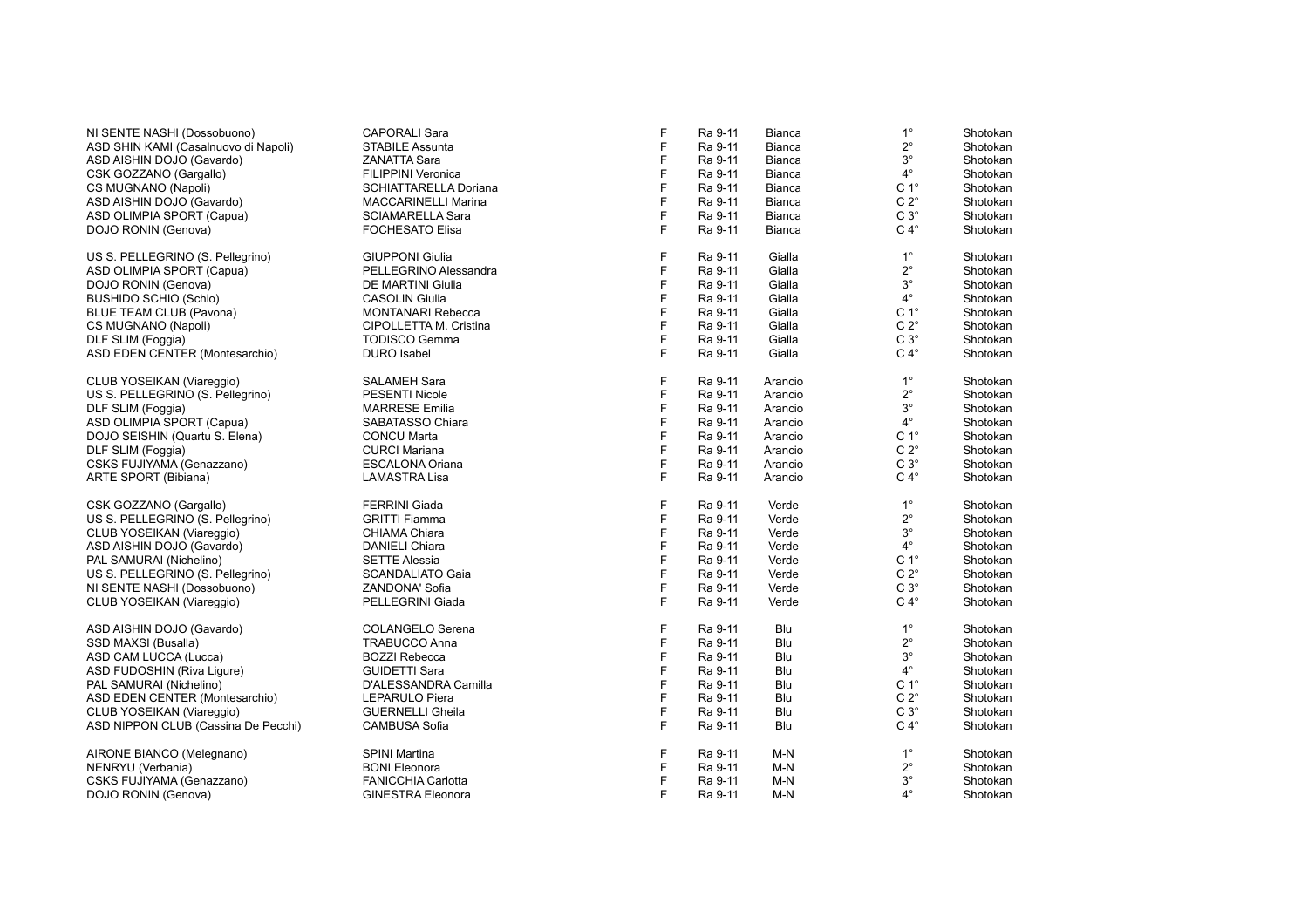BUSHIDO SCHIO (Schio) ASD OLIMPIA SPORT (Capua) ASD OLIMPIA SPORT (Capua) SSD MAXSI (Busalla) PECHEGNA KARATE (Salerno) PAL SAMURAI (Nichelino) DLF SLIM (Foggia) ASD SHINRYU (S.Dorlingo V.) AIRONE BIANCO (Melegnano)

CLUB YOSEIKAN (Viareggio) DLF SLIM (Foggia) ASD OLIMPIA SPORT (Capua) BUSHIDO SCHIO (Schio) ASD OLIMPIA SPORT (Capua) YAMABUSHI GE (Moconesi) AIRONE BIANCO (Melegnano)

JKS GYM (Pavia) ARTE SPORT (Bibiana) GYM CENTER (Roma) CSK 1978 (Lavagna) CS TIGER CLUB (Casandrino) CLUB YOSEIKAN (Viareggio) SKS S. LORENZELLO (S. Lorenzello) DLF SLIM (Foggia)

ASD SHIN KAMI (Casalnuovo di Napoli) ASD AISHIN DOJO (Gavardo) ARTE SPORT (Bibiana) CSK 1978 (Lavagna) ASD CAM LUCCA (Lucca) ASD SHIN KAMI (Casalnuovo di Napoli) ASD CAM LUCCA (Lucca) ASD RAION (Manocalzati)

ARTE SPORT (Bibiana) ASD AISHIN DOJO (Gavardo) ASD AISHIN DOJO (Gavardo) KU SHIN KAN (Urgnano) GYM CENTER (Roma) JKS GYM (Pavia) SKCS SPORT (Sassari) CSK 1978 (Lavagna)

KU SHIN KAN (Urgnano) ASD DOJO KAISHO (Castelnuovo Scrivia) CSK GOZZANO (Gargallo) BUSHIDO SCHIO (Schio) TESTOLIN Matteo

| <b>SCATASSI Giuseppe</b>    | M | Ra 12-14 | <b>Bianca</b> | $1^{\circ}$      | Shotokan |
|-----------------------------|---|----------|---------------|------------------|----------|
| <b>CICCONE Biagio</b>       | M | Ra 12-14 | <b>Bianca</b> | $2^{\circ}$      | Shotokan |
| <b>TORISCO Manuel</b>       | М | Ra 12-14 | <b>Bianca</b> | $3^\circ$        | Shotokan |
| <b>GANDINI Nedim</b>        | М | Ra 12-14 | <b>Bianca</b> | $4^{\circ}$      | Shotokan |
| <b>BISOGNO Emanuele</b>     | М | Ra 12-14 | Bianca        | C <sub>1</sub> ° | Shotokan |
| <b>LEMMI</b> Luca           | М | Ra 12-14 | <b>Bianca</b> | $C 2^{\circ}$    | Shotokan |
| DI CORCIA Francesco         | M | Ra 12-14 | <b>Bianca</b> | $C3^\circ$       | Shotokan |
| <b>VALENTE Paolo</b>        | М | Ra 12-14 | <b>Bianca</b> | $C 4^\circ$      | Shotokan |
| <b>GALLO Manuel</b>         | Μ | Ra 12-14 | Gialla        | $1^{\circ}$      | Shotokan |
| <b>BERTUCCELLI Leonardo</b> | M | Ra 12-14 | Gialla        | $2^{\circ}$      | Shotokan |
| <b>GERVASIO Mario</b>       | М | Ra 12-14 | Gialla        | $3^\circ$        | Shotokan |
| <b>VALLETTA Paolo</b>       | М | Ra 12-14 | Gialla        | $4^{\circ}$      | Shotokan |
| <b>RIGHELE Riccardo</b>     | М | Ra 12-14 | Gialla        | C <sub>1</sub> ° | Shotokan |
| DE DOMENICO Michele         | М | Ra 12-14 | Gialla        | $C 2^{\circ}$    | Shotokan |
| <b>BACIGALUPO Matteo</b>    | М | Ra 12-14 | Gialla        | $C 3^\circ$      | Shotokan |
| <b>REBUGHINI Livio</b>      | М | Ra 12-14 | Gialla        | $C 4^\circ$      | Shotokan |
| <b>SALVEMINI Michele</b>    | Μ | Ra 12-14 | Arancio       | $1^{\circ}$      | Shotokan |
| <b>MONGIELLO Soy</b>        | М | Ra 12-14 | Arancio       | $2^{\circ}$      | Shotokan |
| <b>LEONE Lorenzo</b>        | м | Ra 12-14 | Arancio       | $3^\circ$        | Shotokan |
| GIOCONDO Andrea             | М | Ra 12-14 | Arancio       | $4^{\circ}$      | Shotokan |
| <b>ALMA Antonio</b>         | М | Ra 12-14 | Arancio       | C <sub>1</sub> ° | Shotokan |
| DE NISCO Matteo             | М | Ra 12-14 | Arancio       | $C 2^{\circ}$    | Shotokan |
| <b>GUERRA Matteo</b>        | М | Ra 12-14 | Arancio       | $C3^\circ$       | Shotokan |
| <b>SIRENO Alessio</b>       | M | Ra 12-14 | Arancio       | $C 4^\circ$      | Shotokan |
| <b>ARCHICO Luigi</b>        | M | Ra 12-14 | Verde         | $1^{\circ}$      | Shotokan |
| <b>SAMUELLI Daniele</b>     | м | Ra 12-14 | Verde         | $2^{\circ}$      | Shotokan |
| <b>MORELLO Federico</b>     | м | Ra 12-14 | Verde         | $3^{\circ}$      | Shotokan |
| <b>SCHIAVETTI Pietro</b>    | М | Ra 12-14 | Verde         | $4^{\circ}$      | Shotokan |
| <b>TRENTO Enzo</b>          | М | Ra 12-14 | Verde         | C <sub>1</sub> ° | Shotokan |
| DI PINTO Gianni             | М | Ra 12-14 | Verde         | $C 2^{\circ}$    | Shotokan |
| <b>TRENTO Nico</b>          | М | Ra 12-14 | Verde         | $C3^\circ$       | Shotokan |
| <b>SARNO Matteo</b>         | М | Ra 12-14 | Verde         | $C 4^\circ$      | Shotokan |
| <b>MONGIELLO Kat</b>        | Μ | Ra 12-14 | Blu           | $1^{\circ}$      | Shotokan |
| <b>GOSETTI Emanuele</b>     | м | Ra 12-14 | Blu           | $2^{\circ}$      | Shotokan |
| <b>COLOMBI Roberto</b>      | М | Ra 12-14 | Blu           | $3^\circ$        | Shotokan |
| <b>BOSCHINI Andrea</b>      | М | Ra 12-14 | Blu           | $4^{\circ}$      | Shotokan |
| <b>PUJA Emanuele</b>        | M | Ra 12-14 | Blu           | C <sub>1</sub> ° | Shotokan |
| <b>ZAGANI Mattia</b>        | M | Ra 12-14 | Blu           | $C 2^{\circ}$    | Shotokan |
| CASU Massimiliano           | М | Ra 12-14 | Blu           | $C3^\circ$       | Shotokan |
| PARMA Damiano               | М | Ra 12-14 | Blu           | $C 4^\circ$      | Shotokan |
| <b>BONOMI</b> Michele       | М | Ra 12-14 | Marrone       | $1^{\circ}$      | Shotokan |
| <b>BALLARIN Samuel</b>      | м | Ra 12-14 | Marrone       | $2^{\circ}$      | Shotokan |
| <b>CURCIO Alessandro</b>    | М | Ra 12-14 | Marrone       | $3^\circ$        | Shotokan |
| <b>TESTOLIN Matteo</b>      | М | Ra 12-14 | Marrone       | $4^{\circ}$      | Shotokan |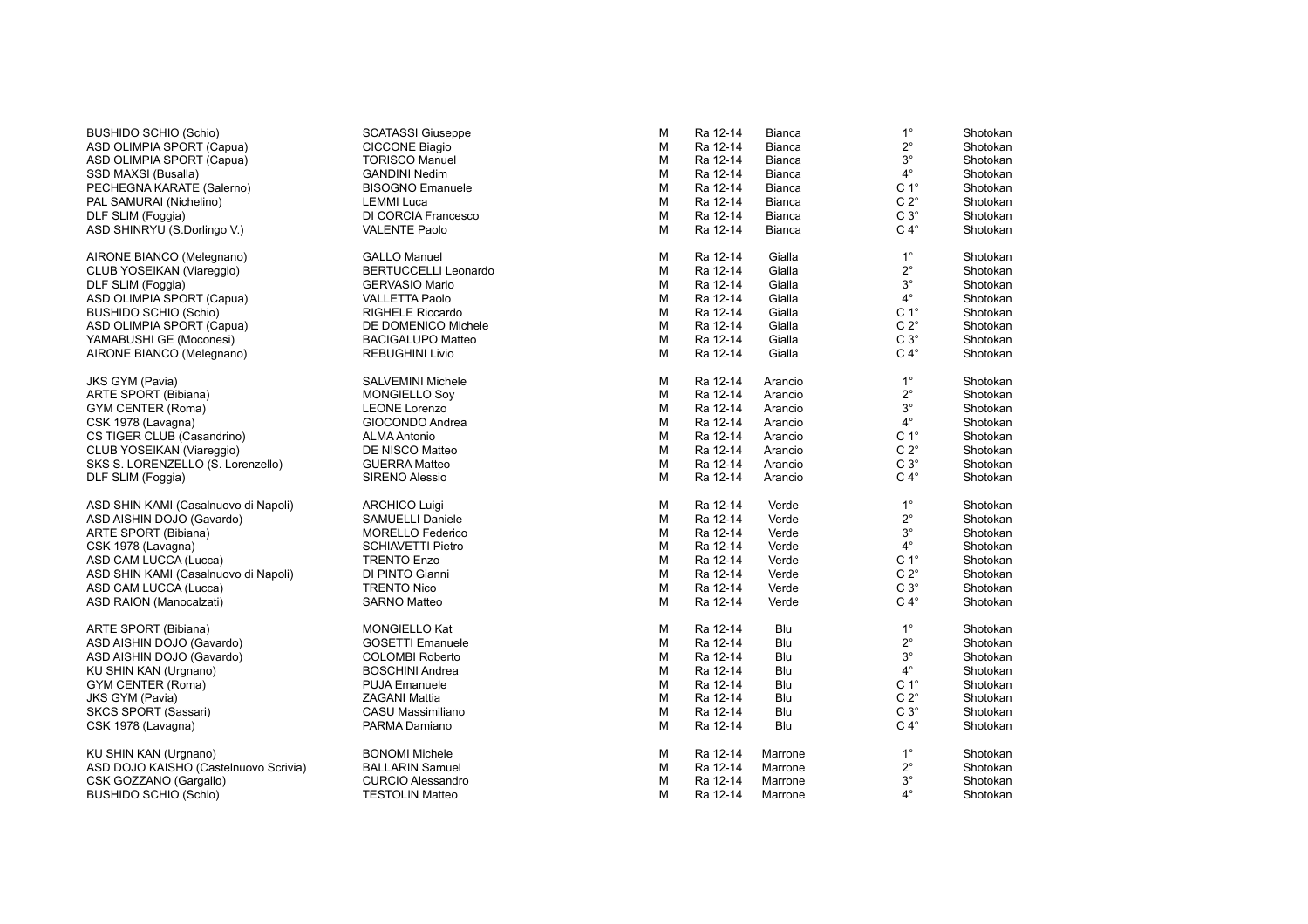| ASD AISHIN DOJO (Gavardo)            | <b>BONVICINI Matteo</b>      | M | Ra 12-14 | Marrone       | C <sub>1</sub> ° | Shotokan |
|--------------------------------------|------------------------------|---|----------|---------------|------------------|----------|
| JKS GYM (Pavia)                      | <b>BRUSCHETTI Alessandro</b> | M | Ra 12-14 | Marrone       | $C 2^{\circ}$    | Shotokan |
| KU SHIN KAN (Urgnano)                | <b>MANENTI Simone</b>        | M | Ra 12-14 | Marrone       | $C 3^\circ$      | Shotokan |
| <b>BUSHIDO SCHIO (Schio)</b>         | <b>BILLE Riccardo</b>        | М | Ra 12-14 | Marrone       | $C 4^\circ$      | Shotokan |
| AIRONE BIANCO (Melegnano)            | <b>BOSSI Paolo</b>           | M | Ra 12-14 | Nera          | $1^{\circ}$      | Shotokan |
| NENRYU (Verbania)                    | <b>BONI Christian</b>        | M | Ra 12-14 | Nera          | $2^{\circ}$      | Shotokan |
| SKCS SPORT (Sassari)                 | <b>SENES Stefano</b>         | М | Ra 12-14 | Nera          | $3^{\circ}$      | Shotokan |
| AIRONE BIANCO (Melegnano)            | <b>ZACCHETTI Marco</b>       | M | Ra 12-14 | Nera          | $4^{\circ}$      | Shotokan |
| CS DO-SHIN (Carignano)               | <b>HOPUELE Daniel</b>        | M | Ra 12-14 | Nera          | $C 1^\circ$      | Shotokan |
| <b>BUSHIDO SCHIO (Schio)</b>         | ZANZARELLA Samuele           | M | Ra 12-14 | Nera          | $C 2^{\circ}$    | Shotokan |
| SKCS SPORT (Sassari)                 | <b>SENES Giuseppe</b>        | M | Ra 12-14 | Nera          | $C 3^\circ$      | Shotokan |
| <b>BUSHIDO SCHIO (Schio)</b>         | CANALE Jacopo                | M | Ra 12-14 | Nera          | $C 4^\circ$      | Shotokan |
| PAL SAMURAI (Nichelino)              | <b>LEMMI Sara</b>            | F | Ra 12-14 | Bianca        | $1^{\circ}$      | Shotokan |
| ASD FUDOSHIN (Riva Liqure)           | <b>MARAUTTI Giada</b>        | F | Ra 12-14 | <b>Bianca</b> | $2^{\circ}$      | Shotokan |
| DOJO & FITNESS (Ferrentino)          | <b>SALVATORI Silvia</b>      | F | Ra 12-14 | Bianca        | $3^{\circ}$      | Shotokan |
| ASD SHINRYU (S.Dorlingo V.)          | <b>SCAVARDA Carol</b>        | F | Ra 12-14 | Gialla        | $1^{\circ}$      | Shotokan |
| CSK 1978 (Lavagna)                   | <b>REPETTO Michela</b>       | F | Ra 12-14 | Gialla        | $2^{\circ}$      | Shotokan |
| CSK 1978 (Lavagna)                   | <b>KHAI Zakia</b>            | F | Ra 12-14 | Gialla        | $3^{\circ}$      | Shotokan |
| YAMABUSHI GE (Moconesi)              | <b>GRASSI Ginevra</b>        | F | Ra 12-14 | Gialla        | $4^{\circ}$      | Shotokan |
| <b>JKS GYM (Pavia)</b>               | <b>MORANDOTTI Giulia</b>     | F | Ra 12-14 | Gialla        | C <sub>1</sub> ° | Shotokan |
| ASD SUNSHINE (Quarto)                | RUGGIERO Claudia             | F | Ra 12-14 | Gialla        | $C 2^{\circ}$    | Shotokan |
| ASD EDEN CENTER (Montesarchio)       | MASSARO Anna                 | F | Ra 12-14 | Gialla        | $C3^\circ$       | Shotokan |
| ASD CAM LUCCA (Lucca)                | <b>VALENTINI Caterina</b>    | F | Ra 12-14 | Gialla        | $C 4^\circ$      | Shotokan |
| ASD OLIMPIA SPORT (Capua)            | <b>TAFUTO Roberta</b>        | F | Ra 12-14 | Arancio       | $1^{\circ}$      | Shotokan |
| KI DO CLUB (Bollate)                 | <b>CRACCO Cecilia</b>        | F | Ra 12-14 | Arancio       | $2^{\circ}$      | Shotokan |
| ASD OLIMPIA SPORT (Capua)            | <b>BENEDETTO Martina</b>     | F | Ra 12-14 | Arancio       | $3^{\circ}$      | Shotokan |
| ASD OLIMPIA SPORT (Capua)            | <b>COMPAGNONE Francesca</b>  | F | Ra 12-14 | Arancio       | $4^{\circ}$      | Shotokan |
| DLF SLIM (Foggia)                    | CIAMPOLILLO Manuela          | F | Ra 12-14 | Arancio       | C <sub>1</sub> ° | Shotokan |
| ASD SHIN KAMI (Casalnuovo di Napoli) | <b>ONDOSO</b> Elena          | F | Ra 12-14 | Arancio       | $C 2^{\circ}$    | Shotokan |
| GYM CENTER (Roma)                    | PROJETTI Chiara              | F | Ra 12-14 | Arancio       | $C3^\circ$       | Shotokan |
| DLF SLIM (Foggia)                    | <b>SANSONE Francesca</b>     | F | Ra 12-14 | Arancio       | $C 4^\circ$      | Shotokan |
| ASD CAM LUCCA (Lucca)                | PICCININI Francesca          | F | Ra 12-14 | Verde         | $1^{\circ}$      | Shotokan |
| SHOTOKAN RYU (Laives)                | <b>LAPLACA Marica</b>        | F | Ra 12-14 | Verde         | $2^{\circ}$      | Shotokan |
| YAMABUSHI GE (Moconesi)              | <b>GARGIULO Sara</b>         | F | Ra 12-14 | Verde         | $3^{\circ}$      | Shotokan |
| ASD OLIMPIA SPORT (Capua)            | <b>SERENA Giulia</b>         | F | Ra 12-14 | Verde         | $4^{\circ}$      | Shotokan |
| CLUB YOSEIKAN (Viareggio)            | <b>TARDELLI Giulia</b>       | F | Ra 12-14 | Verde         | $C 1^{\circ}$    | Shotokan |
| ASD OLIMPIA SPORT (Capua)            | <b>SERENA Lorenza</b>        | F | Ra 12-14 | Verde         | $C 2^{\circ}$    | Shotokan |
| DLF SLIM (Foggia)                    | <b>CURCI Maria Pia</b>       | F | Ra 12-14 | Verde         | $C3^\circ$       | Shotokan |
| CS TIGER CLUB (Casandrino)           | <b>VILLANO Ilaria</b>        | F | Ra 12-14 | Verde         | $C 4^\circ$      | Shotokan |
| ASD NIPPON CLUB (Cassina De Pecchi)  | SCACCABAROZZI Giorgia        | F | Ra 12-14 | Blu           | $1^{\circ}$      | Shotokan |
| ASD CLUB NAUTICO (Gaeta)             | <b>LECCESE Licia</b>         | F | Ra 12-14 | Blu           | $2^{\circ}$      | Shotokan |
| NI SENTE NASHI (Dossobuono)          | <b>MERZI Sara</b>            | F | Ra 12-14 | Blu           | $3^{\circ}$      | Shotokan |
| BLUE TEAM CLUB (Pavona)              | <b>FERRI Francesca</b>       | F | Ra 12-14 | Blu           | $4^\circ$        | Shotokan |
| SSD MAXSI (Busalla)                  | <b>DEMARTINI Lisa</b>        | F | Ra 12-14 | Blu           | C <sub>1</sub> ° | Shotokan |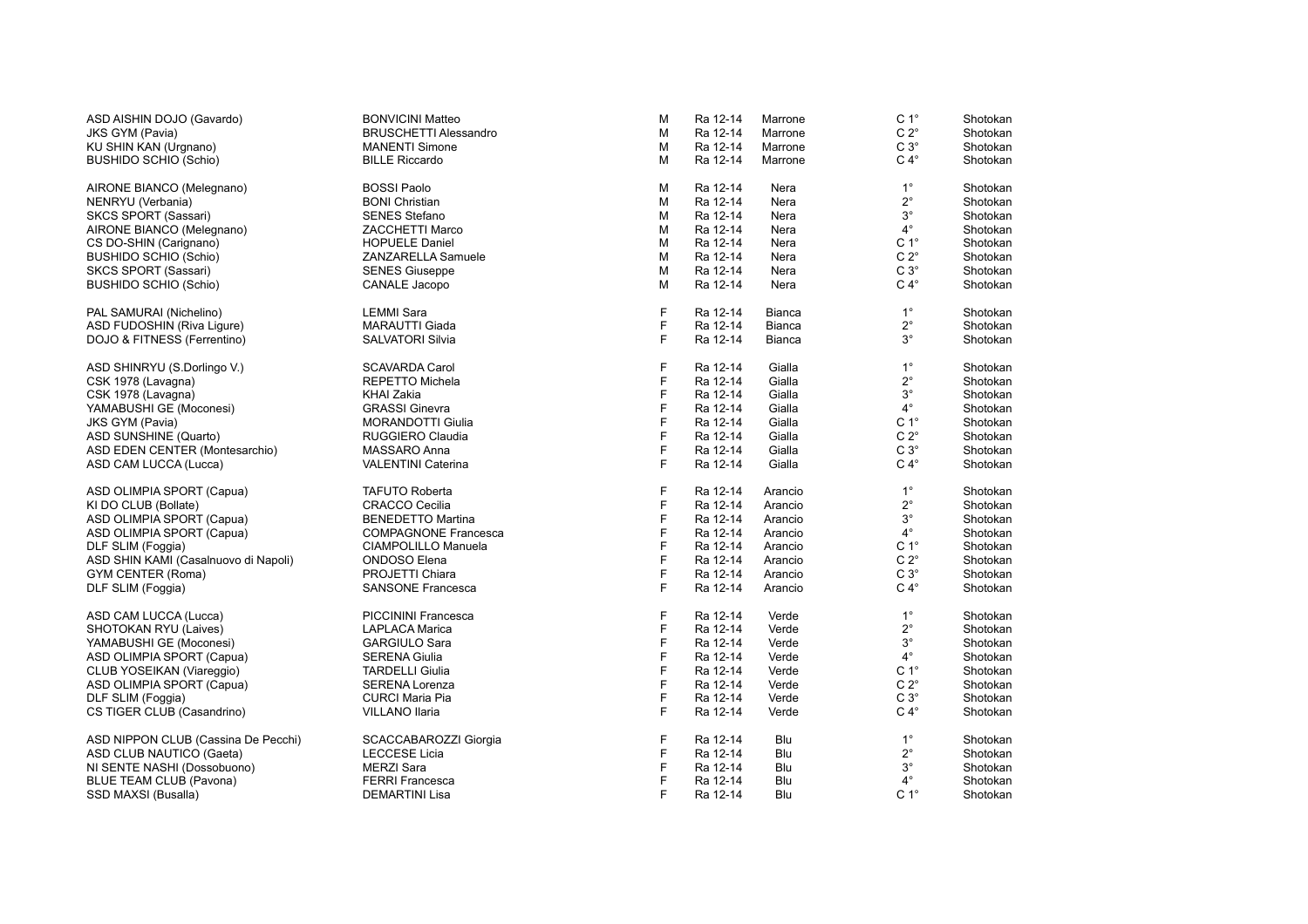| <b>BUSHIDO SCHIO (Schio)</b>          | <b>MATALONE Silvia</b>    | F | Ra 12-14 | Blu     | $C 2^{\circ}$    | Shotokan  |
|---------------------------------------|---------------------------|---|----------|---------|------------------|-----------|
| ARTE SPORT (Bibiana)                  | <b>TRON Noemi</b>         | F | Ra 12-14 | Blu     | $C3^\circ$       | Shotokan  |
| ANSHINKAI 3 (Milano)                  | DELL'ERNIA Giada          | F | Ra 12-14 | Blu     | $C 4^\circ$      | Shotokan  |
|                                       |                           |   |          |         |                  |           |
| ASD FUDOSHIN (Riva Ligure)            | ROLANDO Alessia           | F | Ra 12-14 | Marrone | $1^{\circ}$      | Shotokan  |
| US S. PELLEGRINO (S. Pellegrino)      | <b>CAPELLI Sabrina</b>    | F | Ra 12-14 | Marrone | $2^{\circ}$      | Shotokan  |
| ASD AISHIN DOJO (Gavardo)             | LONGHENA Giorgia          | F | Ra 12-14 | Marrone | $3^\circ$        | Shotokan  |
| ASD DOJO KAISHO (Castelnuovo Scrivia) | <b>CURONE Chiara</b>      | F | Ra 12-14 | Marrone | $4^{\circ}$      | Shotokan  |
| DOJO KIYOSHI (Quartu S.Elena)         | <b>MURRU Alessia</b>      | F | Ra 12-14 | Marrone | C <sub>1</sub> ° | Shotokan  |
| <b>JKS GYM (Pavia)</b>                | PIROLA Caterina           | F | Ra 12-14 | Marrone | $C 2^{\circ}$    | Shotokan  |
| <b>SPORT THIENE</b>                   | <b>MENIN Aurora</b>       | F | Ra 12-14 | Marrone | $C3^\circ$       | Shotokan  |
| ARTE SPORT (Bibiana)                  | <b>PROT Sofia</b>         | F | Ra 12-14 | Marrone | $C 4^\circ$      | Shotokan  |
|                                       |                           |   |          |         |                  |           |
| CSK 1978 (Lavagna)                    | RENSANI Naomi             | F | Ra 12-14 | Nera    | $1^{\circ}$      | Shotokan  |
| AIRONE BIANCO (Melegnano)             | SPADAVECCHIA Chiara       | F | Ra 12-14 | Nera    | $2^{\circ}$      | Shotokan  |
| CSKS FUJIYAMA (Genazzano)             | <b>GUEZAR Yasmina</b>     | F | Ra 12-14 | Nera    | $3^{\circ}$      | Shotokan  |
|                                       |                           |   |          |         |                  |           |
| JITAKIOEI (Cesano Boscone)            | <b>CAMPOS Ithan</b>       | Μ | Ra 6-10  | $B-G$   | $1^{\circ}$      | Shito Ryu |
| JITAKIOEI (Cesano Boscone)            | <b>BASERGA Andrea</b>     | М | Ra 6-10  | $B-G$   | $2^{\circ}$      | Shito Ryu |
| ASD GYMN 2000 (Roma)                  | <b>KHAN Azan</b>          | М | Ra 6-10  | $B-G$   | $3^\circ$        | Shito Ryu |
| JITAKIOEI (Cesano Boscone)            | <b>MEAZZA Filippo</b>     | M | Ra 6-10  | $B-G$   | $4^{\circ}$      | Shito Ryu |
|                                       |                           |   |          |         |                  |           |
| JKD ERBA (Erba)                       | <b>LUCERI Simone</b>      | М | Ra 6-10  | A-V     | $1^{\circ}$      | Shito Ryu |
| JITAKIOEI (Cesano Boscone)            | <b>BOTTI Emanuele</b>     | M | Ra 6-10  | A-V     | $2^{\circ}$      | Shito Ryu |
| ANSHIN KAI 2 (Sovere)                 | ROTA Giorgio              | М | Ra 6-10  | A-V     | $3^\circ$        | Shito Ryu |
| JKD ERBA (Erba)                       | MOGGIA Alessandro         | M | Ra 6-10  | $A-V$   | $4^{\circ}$      | Shito Ryu |
|                                       |                           |   |          |         |                  |           |
| SHOREI KAN KARATE (Perugia)           | SANTUCCI Andrea           | М | Ra 6-10  | B-M-N   | $1^{\circ}$      | Shito Ryu |
| KC CORDIGNANO (Cordignano)            | <b>BOLZAN Francesco</b>   | М | Ra 6-10  | B-M-N   | $2^{\circ}$      | Shito Ryu |
|                                       |                           |   |          |         |                  |           |
| ANSHIN KAI (Milano)                   | <b>LOMBINI Laura</b>      | F | Ra 6-10  | $B-G$   | $1^{\circ}$      | Shito Ryu |
| JITAKIOEI (Cesano Boscone)            | <b>TUROLLA Sara</b>       | F | Ra 6-10  | $B-G$   | $2^{\circ}$      | Shito Ryu |
| JITAKIOEI (Cesano Boscone)            | ROMAGNOLI Matilde         | F | Ra 6-10  | $B-G$   | $3^\circ$        | Shito Ryu |
| ASD GYMN 2000 (Roma)                  | <b>AMICI Aurora</b>       | F | Ra 6-10  | $B-G$   | $4^{\circ}$      | Shito Ryu |
|                                       |                           |   |          |         |                  |           |
| ANSHIN KAI 2 (Sovere)                 | SOROSINA Angela           | F | Ra 6-10  | A-V     | $1^{\circ}$      | Shito Ryu |
| JITAKIOEI (Cesano Boscone)            | <b>MIANO Alice</b>        | F | Ra 6-10  | $A-V$   | $2^{\circ}$      | Shito Ryu |
|                                       |                           |   |          |         |                  |           |
| SHOREI KAN KARATE (Perugia)           | ROSSI Margherita          | F | Ra 6-10  | B-M-N   | $1^{\circ}$      | Shito Ryu |
| KC CORDIGNANO (Cordignano)            | DE ZOTTI Iris             | E | Ra 6-10  | B-M-N   | $2^{\circ}$      | Shito Ryu |
| ANSHIN KAI 2 (Sovere)                 | <b>MARININI Matteo</b>    | М | Ra 11-14 | $B-G$   | $1^{\circ}$      | Shito Ryu |
| ANSHIN KAI (Milano)                   | <b>TONI Tommaso</b>       | М | Ra 11-14 | $B-G$   | $2^{\circ}$      | Shito Ryu |
| JITAKIOEI (Cesano Boscone)            | AJELLI Giorgio            | М | Ra 11-14 | $B-G$   | $3^\circ$        | Shito Ryu |
| JKD ERBA (Erba)                       | <b>CICARDI Mattia</b>     | M | Ra 11-14 | $B-G$   | $4^{\circ}$      | Shito Ryu |
|                                       |                           |   |          |         |                  |           |
| JKD ERBA (Erba)                       | <b>VANOSSI Simone</b>     | М | Ra 11-14 | $A-V$   | $1^{\circ}$      | Shito Ryu |
| ASD GYMN 2000 (Roma)                  | <b>CAMPOLI Mattia</b>     | M | Ra 11-14 | A-V     | $2^{\circ}$      | Shito Ryu |
| JITAKIOEI (Cesano Boscone)            | <b>COFFI Giorgio</b>      | M | Ra 11-14 | $A-V$   | $3^\circ$        | Shito Ryu |
| JITAKIOEI (Cesano Boscone)            | <b>STRANCI Alessandro</b> | M | Ra 11-14 | $A-V$   | 4°               | Shito Ryu |
|                                       |                           |   |          |         |                  |           |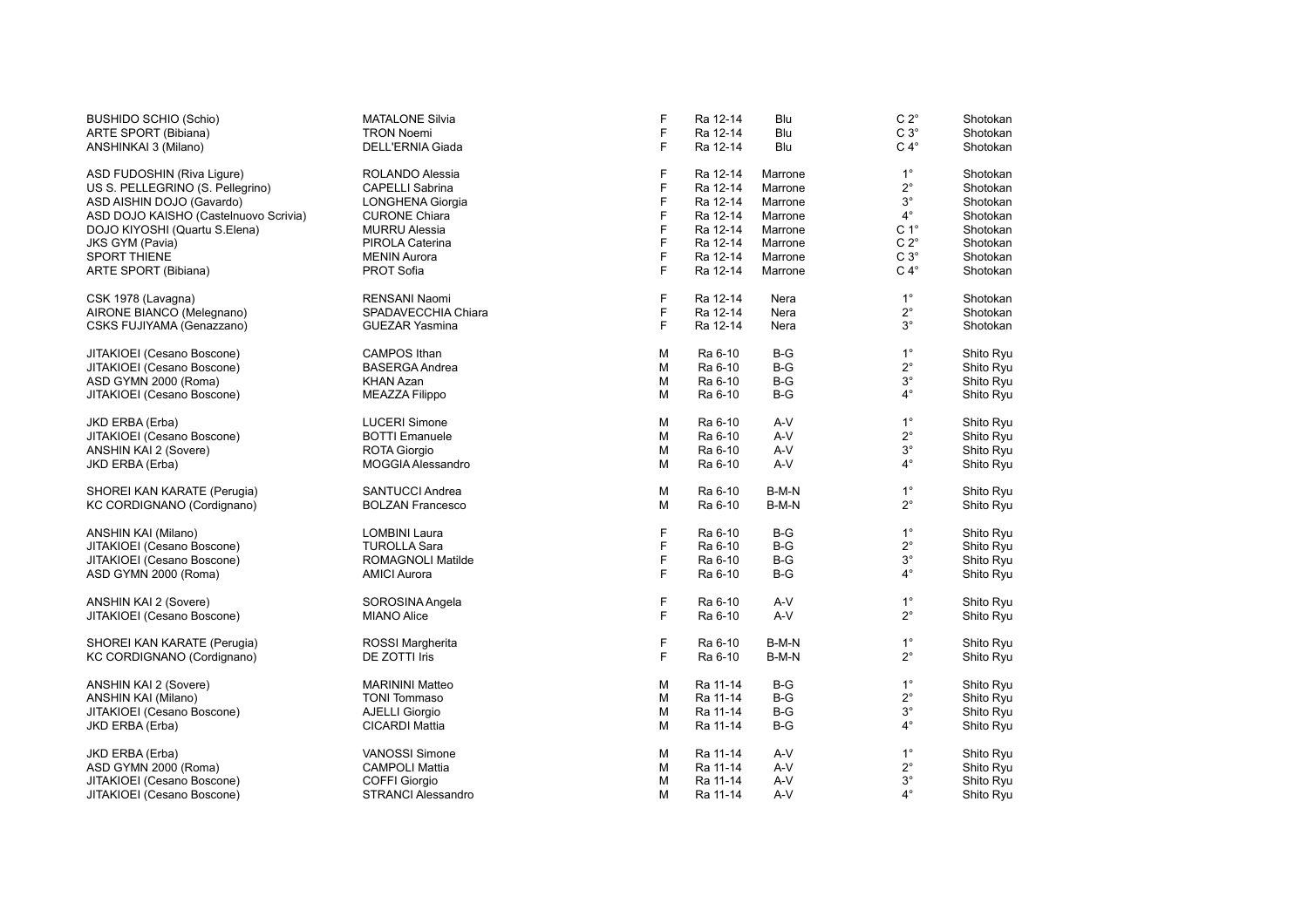| JITAKIOEI (Cesano Boscone)   | <b>TROISI Alessandro</b>  | M           | Ra 11-14 | B-M-N | $1^{\circ}$ | Shito Ryu |
|------------------------------|---------------------------|-------------|----------|-------|-------------|-----------|
| ASD NUOVO CLUB (Valmadrera)  | <b>MAGLIA Matteo</b>      | M           | Ra 11-14 | B-M-N | $2^{\circ}$ | Shito Ryu |
| JITAKIOEI (Cesano Boscone)   | <b>CONSONNI Luca</b>      | М           | Ra 11-14 | B-M-N | $3^{\circ}$ | Shito Ryu |
| ASD GYMN 2000 (Roma)         | <b>CALABRESE Marco</b>    | М           | Ra 11-14 | B-M-N | $4^{\circ}$ | Shito Ryu |
| ANSHIN KAY (Milano)          | ZANGRANDI Irene           | $\mathsf F$ | Ra 11-14 | $B-G$ | $1^{\circ}$ | Shito Ryu |
| ASD GYMN 2000 (Roma)         | <b>CORGNIALE Gaia</b>     | F           | Ra 11-14 | $B-G$ | $2^{\circ}$ | Shito Ryu |
|                              |                           |             |          |       |             |           |
| JITAKIOEI (Cesano Boscone)   | <b>BIAVA Luna</b>         | $\mathsf F$ | Ra 11-14 | $A-V$ | $1^{\circ}$ | Shito Ryu |
| JITAKIOEI (Cesano Boscone)   | <b>VEZZANI Ilaria</b>     | F           | Ra 11-14 | $A-V$ | $2^{\circ}$ | Shito Ryu |
| JITAKIOEI (Cesano Boscone)   | <b>MALVISI Alice</b>      | F           | Ra 11-14 | A-V   | $3^{\circ}$ | Shito Ryu |
| ANSHIN KAI 2 (Sovere)        | <b>BUONO Veronica</b>     | F           | Ra 11-14 | A-V   | $4^{\circ}$ | Shito Ryu |
| <b>KENSHUKAI</b> (Feltre)    | <b>REATO Tania</b>        | F           | Ra 11-14 | B-M-N | $1^{\circ}$ | Shito Ryu |
| ASD GYMN 2000 (Roma)         | <b>GIUVELZAN Radiana</b>  | F           | Ra 11-14 | B-M-N | $2^{\circ}$ | Shito Ryu |
| <b>KENSHUKAI</b> (Feltre)    | DI PALMA Piera            | F           | Ra 11-14 | B-M-N | $3^{\circ}$ | Shito Ryu |
| JITAKIOEI (Cesano Boscone)   | <b>INSALACO Selene</b>    | F           | Ra 11-14 | B-M-N | $4^{\circ}$ | Shito Ryu |
|                              |                           |             |          |       |             |           |
| <b>CTF SPORTING (Assisi)</b> | <b>VESCOVI Giulio</b>     | М           | RA 6-8   | $B-G$ | $1^{\circ}$ | Rengokai  |
| CTF SPORTING (Assisi)        | <b>FUOCO Francesco</b>    | M           | RA 6-8   | $B-G$ | $2^{\circ}$ | Rengokai  |
| SHOREI KAN KARATE (Perugia)  | <b>VANGHELI Siomulis</b>  | М           | RA 6-8   | A-V   | $1^{\circ}$ | Rengokai  |
| JITAKIOEI (Cesano Boscone)   | <b>CARLUCCIO Mattia</b>   | M           | RA 6-8   | A-V   | $2^{\circ}$ | Rengokai  |
| JITAKIOEI (Cesano Boscone)   | <b>BIFFI Marco</b>        | М           | RA 6-8   | A-V   | $3^{\circ}$ | Rengokai  |
| <b>CTF SPORTING (Assisi)</b> | <b>MORONI Ludovico</b>    | M           | RA 6-8   | A-V   | $4^{\circ}$ | Rengokai  |
| SHOREI KAN KARATE (Perugia)  | <b>BAUION Alison</b>      | M           | RA 6-8   | B-M-N | $1^{\circ}$ | Rengokai  |
| SHOREI KAN KARATE (Perugia)  | MEZZASOMA Paolo           | M           | RA 6-8   | B-M-N | $2^{\circ}$ | Rengokai  |
| <b>CTF SPORTING (Assisi)</b> | UJKA Klaudjo              | М           | RA 6-8   | B-M-N | $3^{\circ}$ | Rengokai  |
| SHOREI KAN KARATE (Perugia)  | <b>CASTELLANI Tommaso</b> | М           | RA 6-8   | B-M-N | $4^{\circ}$ | Rengokai  |
|                              |                           |             |          |       |             |           |
| SHURENKAN (Moncalieri)       | <b>EMWEFENDIC Haris</b>   | М           | RA 11-14 | $B-G$ | $1^{\circ}$ | Rengokai  |
| <b>CTF SPORTING (Assisi)</b> | EL KALLACH Omar           | M           | RA 11-14 | $B-G$ | $2^{\circ}$ | Rengokai  |
| <b>CTF SPORTING (Assisi)</b> | PASCARELLA Marco          | M           | RA 11-14 | $B-G$ | $3^{\circ}$ | Rengokai  |
| JITAKIOEI (Cesano Boscone)   | <b>SANUA Lorenzo</b>      | М           | RA 11-14 | A-V   | $1^{\circ}$ | Rengokai  |
| JITAKIOEI (Cesano Boscone)   | PEREGO Luca               | М           | RA 11-14 | A-V   | $2^{\circ}$ | Rengokai  |
| <b>CTF SPORTING (Assisi)</b> | DI CHIARO Alex            | М           | RA 11-14 | A-V   | $3^{\circ}$ | Rengokai  |
| <b>CTF SPORTING (Assisi)</b> | SILVESTRI Denny           | М           | RA 11-14 | A-V   | $4^{\circ}$ | Rengokai  |
|                              |                           |             |          |       |             |           |
| <b>BUSHI KARATE (Perego)</b> | <b>CONTI Mattia</b>       | М           | RA 11-14 | B-M-N | $1^{\circ}$ | Rengokai  |
| SHOREI KAN KARATE (Perugia)  | <b>TOSTI Matteo</b>       | М           | RA 11-14 | B-M-N | $2^{\circ}$ | Rengokai  |
| <b>CTF SPORTING (Assisi)</b> | PETRUCCIOLI Giorgia       | F           | RA 11-14 | B-G   | $1^{\circ}$ | Rengokai  |
| JITAKIOEI (Cesano Boscone)   | <b>TANCO Eveline</b>      | F           | RA 11-14 | $B-G$ | $2^{\circ}$ | Rengokai  |
| JITAKIOEI (Cesano Boscone)   | <b>NEGREA Denisa</b>      | F           | RA 11-14 | $B-G$ | $3^{\circ}$ | Rengokai  |
| <b>CTF SPORTING (Assisi)</b> | AISA Maria                | F           | RA 11-14 | A-V   | $1^{\circ}$ | Rengokai  |
|                              |                           |             |          |       |             |           |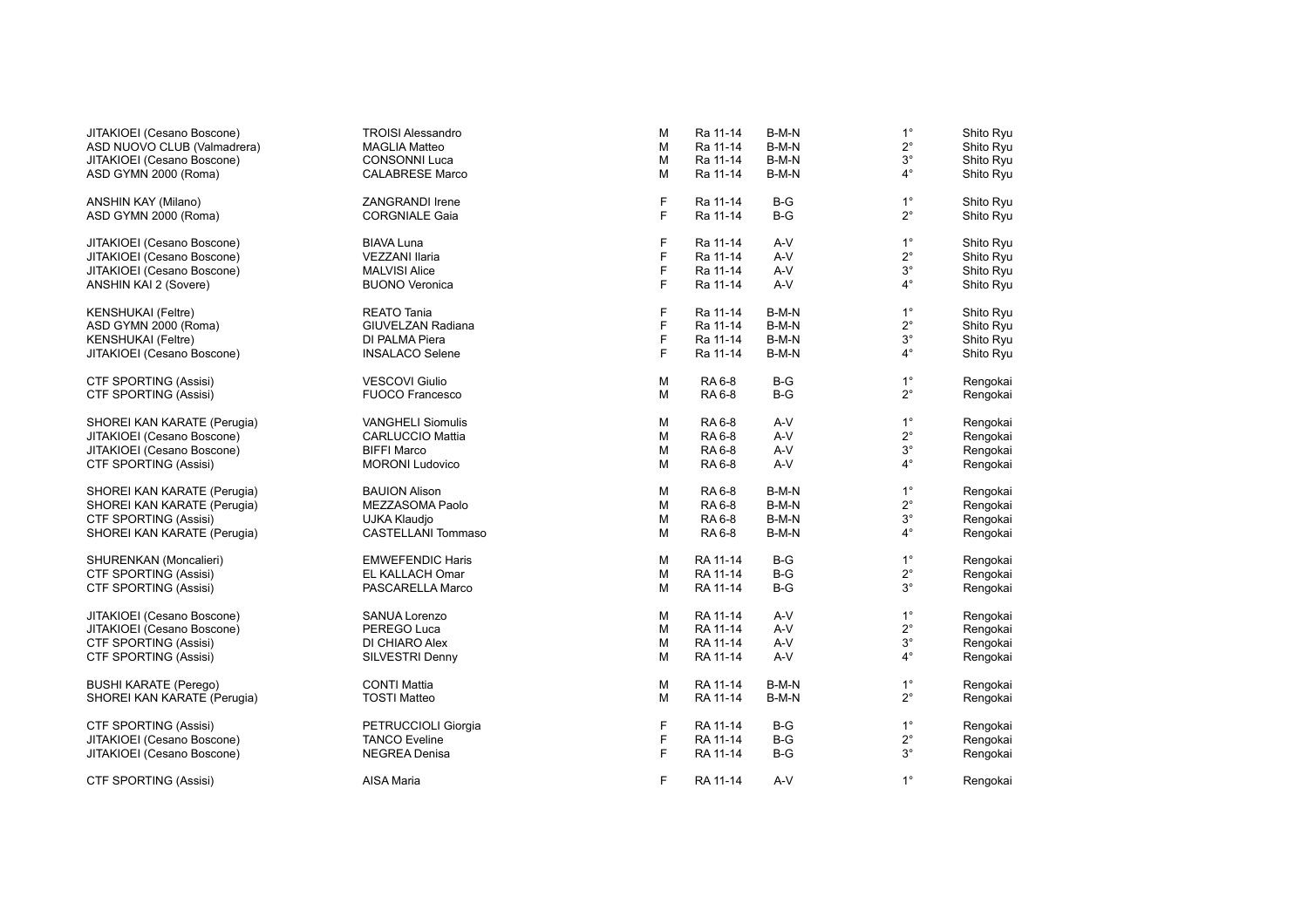| JITAKIOEI (Cesano Boscone)           | <b>CORTESE Valentina</b>             | F           | RA 11-14 | B-M-N   |         | $1^{\circ}$ | Rengokai       |
|--------------------------------------|--------------------------------------|-------------|----------|---------|---------|-------------|----------------|
| <b>BUSHI KARATE (Perego)</b>         | <b>CONIT Silvia</b>                  | F           | RA 11-14 | B-M-N   |         | $2^{\circ}$ | Rengokai       |
| SHURENKAN (Moncalieri)               | <b>SCARSI Beatrice</b>               | F           | RA 11-14 | B-M-N   |         | $3^{\circ}$ | Rengokai       |
| <b>CTF SPORTING (Assisi)</b>         | FIORDELMONDO Aurora                  | F           | RA 11-14 | B-M-N   |         | $4^{\circ}$ | Rengokai       |
| NI SENTE NASHI (Dossobuono)          | NI SENTE NASHI (Dossobuono)          | Mista       | Ra 6-8   | Open    | Squadra | $1^{\circ}$ | Shotokan       |
| DOJO RONIN (Genova)                  | DOJO RONIN (Genova)                  | Mista       | Ra 6-8   | Open    | Squadra | $2^{\circ}$ | Shotokan       |
| YAMABUSHI GE (Moconesi)              | YAMABUSHI GE (Moconesi)              | Mista       | Ra 6-8   | Open    | Squadra | $3^{\circ}$ | Shotokan       |
| CSK 1978 (Lavagna)                   | CSK 1978 (Lavagna)                   | Mista       | Ra 6-8   | Open    | Squadra | $4^{\circ}$ | Shotokan       |
| PECHEGNA KARATE (Salerno)            | PECHEGNA KARATE (Salerno)            | м           | Ra 9-11  | B-G-A-V | Squadra | $1^{\circ}$ | Shotokan       |
| NENRYU (Verbania)                    | NENRYU (Verbania)                    | M           | Ra 9-11  | B-G-A-V | Squadra | $2^{\circ}$ | Shotokan       |
| NI SENTE NASHI (Dossobuono)          | NI SENTE NASHI (Dossobuono)          | M           | Ra 9-11  | B-G-A-V | Squadra | $3^{\circ}$ | Shotokan       |
| ASD SHIN KAMI (Casalnuovo di Napoli) | ASD SHIN KAMI (Casalnuovo di Napoli) | M           | Ra 9-11  | B-G-A-V | Squadra | $4^\circ$   | Shotokan       |
| NENRYU (Verbania)                    | NENRYU (Verbania)                    | м           | Ra 9-11  | B-M-N   | Squadra | $1^{\circ}$ | Shotokan       |
| SSD MAXSI (Busalla)                  | SSD MAXSI (Busalla)                  | М           | Ra 9-11  | B-M-N   | Squadra | $2^{\circ}$ | Shotokan       |
| GYM CENTER (Roma)                    | GYM CENTER (Roma)                    | M           | Ra 9-11  | B-M-N   | Squadra | $3^{\circ}$ | Shotokan       |
| NI SENTE NASHI (Dossobuono)          | NI SENTE NASHI (Dossobuono)          | F           | Ra 9-11  | Open    | Squadra | $1^{\circ}$ | Shotokan       |
| DOJO RONIN (Genova)                  | DOJO RONIN (Genova)                  | F           | Ra 9-11  | Open    | Squadra | $2^{\circ}$ | Shotokan       |
| DLF SLIM (Foggia)                    | DLF SLIM (Foggia)                    | F           | Ra 9-11  | Open    | Squadra | $3^{\circ}$ | Shotokan       |
| <b>SPORT THIENE</b>                  | <b>SPORT THIENE</b>                  | F           | Ra 9-11  | Open    | Squadra | $4^\circ$   | Shotokan       |
| DLF SLIM (Foggia)                    | DLF SLIM (Foggia)                    | M           | Ra 12-14 | B-G-A-V | Squadra | $1^{\circ}$ | Shotokan       |
| ASD SHIN KAMI (Casalnuovo di Napoli) | ASD SHIN KAMI (Casalnuovo di Napoli) | M           | Ra 12-14 | B-G-A-V | Squadra | $2^{\circ}$ | Shotokan       |
| <b>BUSHIDO SCHIO (Schio)</b>         | <b>BUSHIDO SCHIO (Schio)</b>         | M           | Ra 12-14 | B-G-A-V | Squadra | $3^{\circ}$ | Shotokan       |
| JKS GYM (Pavia)                      | JKS GYM (Pavia)                      | M           | Ra 12-14 | B-G-A-V | Squadra | $4^\circ$   | Shotokan       |
| <b>BUSHIDO SCHIO (Schio)</b>         | <b>BUSHIDO SCHIO (Schio)</b>         | M           | Ra 12-14 | B-M-N   | Squadra | $1^{\circ}$ | Shotokan       |
| NENRYU (Verbania)                    | NENRYU (Verbania)                    | M           | Ra 12-14 | B-M-N   | Squadra | $2^{\circ}$ | Shotokan       |
| ASD AISHIN DOJO (Gavardo)            | ASD AISHIN DOJO (Gavardo)            | M           | Ra 12-14 | B-M-N   | Squadra | $3^{\circ}$ | Shotokan       |
| SKCS SPORT (Sassari)                 | SKCS SPORT (Sassari)                 | M           | Ra 12-14 | B-M-N   | Squadra | $4^\circ$   | Shotokan       |
| <b>SPORT THIENE</b>                  | <b>SPORT THIENE</b>                  | F           | Ra 12-14 | Open    | Squadra | $1^{\circ}$ | Shotokan       |
| ASD OLIMPIA SPORT (Capua)            | ASD OLIMPIA SPORT "B" (Capua)        | F           | Ra 12-14 | Open    | Squadra | $2^{\circ}$ | Shotokan       |
| ASD NIPPON CLUB (Cassina De Pecchi)  | ASD NIPPON CLUB (Cassina De Pecchi)  | $\mathsf F$ | Ra 12-14 | Open    | Squadra | $3^{\circ}$ | Shotokan       |
| SSD MAXSI (Busalla)                  | SSD MAXSI (Busalla)                  | F           | Ra 12-14 | Open    | Squadra | $4^\circ$   | Shotokan       |
| SHOREI KAN KARATE (Perugia)          | SHOREI KAN KARATE (Perugia)          | м           | Ra 6-10  | Open    | Squadra | $1^{\circ}$ | Shito-Rengokai |
| JITAKIOEI (Cesano Boscone)           | JITAKIOEI "B" (Cesano Boscone)       | м           | Ra 6-10  | Open    | Squadra | $2^{\circ}$ | Shito-Rengokai |
| JITAKIOEI (Cesano Boscone)           | JITAKIOEI "A" (Cesano Boscone)       | м           | Ra 6-10  | Open    | Squadra | $3^{\circ}$ | Shito-Rengokai |
| ASD GYMN 2000 (Roma)                 | ASD GYMN 2000 "C" (Roma)             | M           | Ra 6-10  | Open    | Squadra | $4^{\circ}$ | Shito-Rengokai |
| JITAKIOEI (Cesano Boscone)           | JITAKIOEI "A" (Cesano Boscone)       | м           | Ra 11-14 | Open    | Squadra | $1^{\circ}$ | Shito-Rengokai |
| ASD GYMN 2000 (Roma)                 | ASD GYMN 2000 "A" (Roma)             | M           | Ra 11-14 | Open    | Squadra | $2^{\circ}$ | Shito-Rengokai |
| JITAKIOEI (Cesano Boscone)           | JITAKIOEI "B" (Cesano Boscone)       | м           | Ra 11-14 | Open    | Squadra | $3^{\circ}$ | Shito-Rengokai |
| ASD NUOVO CLUB (Valmadrera)          | ASD NUOVO CLUB (Valmadrera)          | M           | Ra 11-14 | Open    | Squadra | $4^{\circ}$ | Shito-Rengokai |
| JITAKIOEI (Cesano Boscone)           | JITAKIOEI "C" (Cesano Boscone)       | F.          | Ra 11-14 | Open    | Squadra | $1^{\circ}$ | Shito-Rengokai |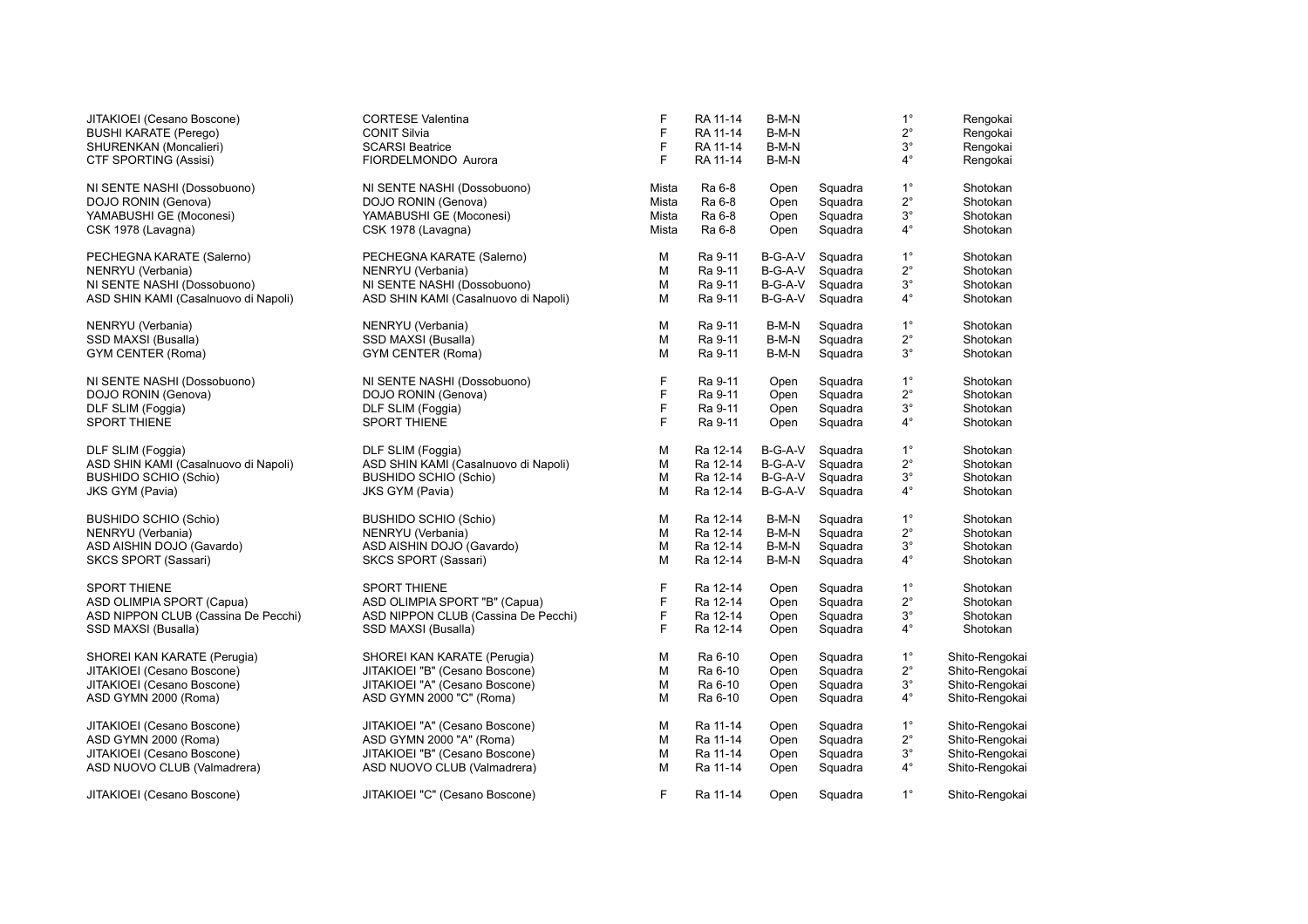| ANSHIN KAY (Milano)        | ANSHIN KAY (Milano)            | Ra 11-14 |      | Open Squadra | Shito-Rengokai |
|----------------------------|--------------------------------|----------|------|--------------|----------------|
| JITAKIOEI (Cesano Boscone) | JITAKIOEI "A" (Cesano Boscone) | Ra 11-14 |      | Open Squadra | Shito-Rengokai |
| JITAKIOEI (Cesano Boscone) | JITAKIOEI "B" (Cesano Boscone) | Ra 11-14 | Open | Squadra      | Shito-Rengokai |

### **Campionato Italiano kata Ragazzi - Montecatini 13 Aprile 2013**

| <b>SOCIETA</b>            | <b>COGNOME E NOME</b>    | <b>SESSO</b> | <b>CATEG</b> | <b>RAG.CINT</b> | <b>KATA</b> | <b>PODIO</b>     | <b>STILE</b>   |
|---------------------------|--------------------------|--------------|--------------|-----------------|-------------|------------------|----------------|
| ACC KARATE (Barrafranca)  | CARNAZZO Mirco           | M            | Ra 9-11      | Verde           |             | $1^{\circ}$      | Shotokan       |
| ACC KARATE (Barrafranca)  | <b>FARACI Alessandro</b> | м            | Ra 9-11      | Verde           |             | $C 4^\circ$      | Shotokan       |
| AIRONE BIANCO (Melegnano) | AMADIO Federica          | F            | Ra 6-8       | $B-G$           |             | $C 4^\circ$      | Shotokan       |
| AIRONE BIANCO (Melegnano) | <b>BOSSI Paolo</b>       | M            | Ra 12-14     | Nera            |             | $1^{\circ}$      | Shotokan       |
| AIRONE BIANCO (Melegnano) | CALZOLAIO Andrea         | M            | Ra 9-11      | Arancio         |             | $3^{\circ}$      | Shotokan       |
| AIRONE BIANCO (Melegnano) | <b>GALLO Manuel</b>      | M            | Ra 12-14     | Gialla          |             | $1^{\circ}$      | Shotokan       |
| AIRONE BIANCO (Melegnano) | <b>REBUGHINI Livio</b>   | M            | Ra 12-14     | Gialla          |             | $C 4^\circ$      | Shotokan       |
| AIRONE BIANCO (Melegnano) | SPADAVECCHIA Chiara      | F            | Ra 12-14     | Nera            |             | $2^{\circ}$      | Shotokan       |
| AIRONE BIANCO (Melegnano) | SPINI Martina            | F            | Ra 9-11      | $M-N$           |             | $1^{\circ}$      | Shotokan       |
| AIRONE BIANCO (Melegnano) | <b>ZACCHETTI Marco</b>   | M            | Ra 12-14     | Nera            |             | $4^{\circ}$      | Shotokan       |
| ANSHIN KAI (Milano)       | <b>LOMBINI Laura</b>     | F            | Ra 6-10      | $B-G$           |             | $1^{\circ}$      | Shito Ryu      |
| ANSHIN KAI (Milano)       | <b>TONI Tommaso</b>      | M            | Ra 11-14     | $B-G$           |             | $2^{\circ}$      | Shito Ryu      |
| ANSHIN KAI 2 (Sovere)     | <b>BUONO Veronica</b>    | F            | Ra 11-14     | A-V             |             | $4^\circ$        | Shito Ryu      |
| ANSHIN KAI 2 (Sovere)     | <b>MARININI Matteo</b>   | M            | Ra 11-14     | $B-G$           |             | $1^{\circ}$      | Shito Ryu      |
| ANSHIN KAI 2 (Sovere)     | <b>ROTA Giorgio</b>      | M            | Ra 6-10      | A-V             |             | $3^\circ$        | Shito Ryu      |
| ANSHIN KAI 2 (Sovere)     | SOROSINA Angela          | F.           | Ra 6-10      | A-V             |             | $1^{\circ}$      | Shito Ryu      |
| ANSHIN KAY (Milano)       | <b>ZANGRANDI Irene</b>   | F            | Ra 11-14     | $B-G$           |             | $1^{\circ}$      | Shito Ryu      |
| ANSHIN KAY (Milano)       | ANSHIN KAY (Milano)      | F.           | Ra 11-14     | Open            | Squadra     | $2^{\circ}$      | Shito-Rengokai |
| ANSHINKAI 3 (Milano)      | DELL'ERNIA Giada         | F.           | Ra 12-14     | Blu             |             | $C 4^\circ$      | Shotokan       |
| ARTE SPORT (Bibiana)      | <b>LAMASTRA Lisa</b>     | F            | Ra 9-11      | Arancio         |             | $C 4^\circ$      | Shotokan       |
| ARTE SPORT (Bibiana)      | <b>MONGIELLO Kat</b>     | M            | Ra 12-14     | Blu             |             | $1^{\circ}$      | Shotokan       |
| ARTE SPORT (Bibiana)      | <b>MONGIELLO Sov</b>     | M            | Ra 12-14     | Arancio         |             | $2^{\circ}$      | Shotokan       |
| ARTE SPORT (Bibiana)      | MORELLO Federico         | M            | Ra 12-14     | Verde           |             | $3^{\circ}$      | Shotokan       |
| ARTE SPORT (Bibiana)      | PROT Sofia               | F            | Ra 12-14     | Marrone         |             | $C 4^\circ$      | Shotokan       |
| ARTE SPORT (Bibiana)      | <b>RIBET Luca</b>        | M            | Ra 9-11      | Arancio         |             | C <sub>1</sub> ° | Shotokan       |
| ARTE SPORT (Bibiana)      | <b>TRON Noemi</b>        | F            | Ra 12-14     | Blu             |             | $C3^\circ$       | Shotokan       |
| ASD AISHIN DOJO (Gavardo) | <b>BONVICINI Matteo</b>  | M            | Ra 12-14     | Marrone         |             | C <sub>1</sub> ° | Shotokan       |
| ASD AISHIN DOJO (Gavardo) | COLANGELO Serena         | F            | Ra 9-11      | Blu             |             | $1^{\circ}$      | Shotokan       |
| ASD AISHIN DOJO (Gavardo) | <b>COLOMBI Roberto</b>   | M            | Ra 12-14     | Blu             |             | $3^{\circ}$      | Shotokan       |
| ASD AISHIN DOJO (Gavardo) | <b>DANIELI Chiara</b>    | F            | Ra 9-11      | Verde           |             | $4^\circ$        | Shotokan       |
| ASD AISHIN DOJO (Gavardo) | <b>GOSETTI Emanuele</b>  | M            | Ra 12-14     | Blu             |             | $2^{\circ}$      | Shotokan       |
| ASD AISHIN DOJO (Gavardo) | LONGHENA Giorgia         | F            | Ra 12-14     | Marrone         |             | $3^{\circ}$      | Shotokan       |
| ASD AISHIN DOJO (Gavardo) | MACCARINELLI Marina      | F            | Ra 9-11      | <b>Bianca</b>   |             | $C 2^\circ$      | Shotokan       |
| ASD AISHIN DOJO (Gavardo) | <b>RANESI Matteo</b>     | M            | Ra 9-11      | Arancio         |             | $2^{\circ}$      | Shotokan       |
| ASD AISHIN DOJO (Gavardo) | SAMUELLI Daniele         | м            | Ra 12-14     | Verde           |             | $2^{\circ}$      | Shotokan       |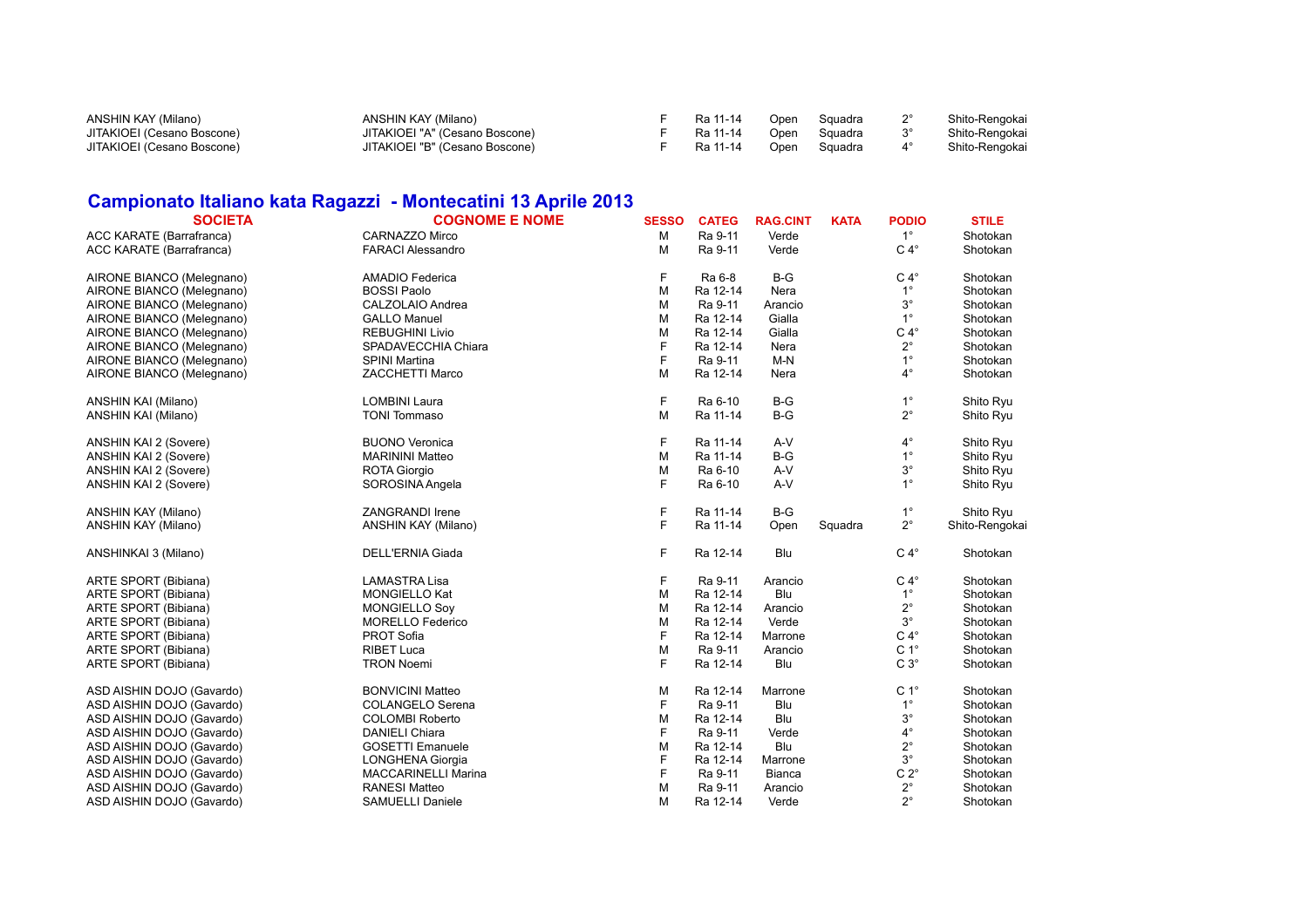| ASD AISHIN DOJO (Gavardo)             | <b>ZANATTA Sara</b>                 | F | Ra 9-11  | <b>Bianca</b> |         | $3^{\circ}$      | Shotokan       |
|---------------------------------------|-------------------------------------|---|----------|---------------|---------|------------------|----------------|
| ASD AISHIN DOJO (Gavardo)             | ASD AISHIN DOJO (Gavardo)           | M | Ra 12-14 | B-M-N         | Squadra | $3^{\circ}$      | Shotokan       |
| ASD CAM LUCCA (Lucca)                 | <b>BOZZI Andrea</b>                 | М | Ra 6-8   | V-B-M         |         | $1^{\circ}$      | Shotokan       |
| ASD CAM LUCCA (Lucca)                 | <b>BOZZI Rebecca</b>                | F | Ra 9-11  | Blu           |         | $3^{\circ}$      | Shotokan       |
| ASD CAM LUCCA (Lucca)                 | DALLE LUCHE Luca                    | М | Ra 6-8   | Gialla        |         | C <sub>1</sub> ° | Shotokan       |
| ASD CAM LUCCA (Lucca)                 | <b>PICCININI Francesca</b>          | F | Ra 12-14 | Verde         |         | $1^{\circ}$      | Shotokan       |
| ASD CAM LUCCA (Lucca)                 | <b>TRENTO Enzo</b>                  | M | Ra 12-14 | Verde         |         | C <sub>1</sub> ° | Shotokan       |
| ASD CAM LUCCA (Lucca)                 | <b>TRENTO Nico</b>                  | М | Ra 12-14 | Verde         |         | $C3^\circ$       | Shotokan       |
| ASD CAM LUCCA (Lucca)                 | <b>VALENTINI Caterina</b>           | F | Ra 12-14 | Gialla        |         | $C 4^\circ$      | Shotokan       |
| ASD CLUB NAUTICO (Gaeta)              | <b>ILLIANO Michele</b>              | M | Ra 9-11  | Arancio       |         | $C3^\circ$       | Shotokan       |
| ASD CLUB NAUTICO (Gaeta)              | <b>LECCESE Licia</b>                | F | Ra 12-14 | Blu           |         | $2^{\circ}$      | Shotokan       |
| ASD CSKS (Castelnuovo M.)             | <b>GIANROSSI Lorenzo</b>            | M | Ra 9-11  | Blu           |         | $C 4^\circ$      | Shotokan       |
| ASD DOJO KAISHO (Castelnuovo Scrivia) | <b>BALLARIN Samuel</b>              | M | Ra 12-14 | Marrone       |         | $2^{\circ}$      | Shotokan       |
| ASD DOJO KAISHO (Castelnuovo Scrivia) | <b>CURONE Chiara</b>                | F | Ra 12-14 | Marrone       |         | $4^\circ$        | Shotokan       |
| ASD DOJO KAISHO (Castelnuovo Scrivia) | LO DESTRO Luca                      | м | Ra 9-11  | Verde         |         | $4^{\circ}$      | Shotokan       |
| ASD EDEN CENTER (Montesarchio)        | <b>DURO</b> Isabel                  | F | Ra 9-11  | Gialla        |         | $C 4^\circ$      | Shotokan       |
| ASD EDEN CENTER (Montesarchio)        | LEPARULO Piera                      | F | Ra 9-11  | Blu           |         | $C 2^{\circ}$    | Shotokan       |
| ASD EDEN CENTER (Montesarchio)        | MASSARO Anna                        | F | Ra 12-14 | Gialla        |         | $C3^\circ$       | Shotokan       |
| ASD FUDOSHIN (Riva Liqure)            | <b>GUIDETTI Sara</b>                | F | Ra 9-11  | Blu           |         | $4^{\circ}$      | Shotokan       |
| ASD FUDOSHIN (Riva Ligure)            | <b>MARAUTTI Giada</b>               | F | Ra 12-14 | <b>Bianca</b> |         | $2^{\circ}$      | Shotokan       |
| ASD FUDOSHIN (Riva Liqure)            | ROLANDO Alessia                     | F | Ra 12-14 | Marrone       |         | $1^{\circ}$      | Shotokan       |
| ASD FUDOSHIN (Riva Ligure)            | ROLANDO Joan                        | M | Ra 6-8   | Arancio       |         | $C3^\circ$       | Shotokan       |
| ASD GYMN 2000 (Roma)                  | <b>AMICI Aurora</b>                 | F | Ra 6-10  | $B-G$         |         | $4^{\circ}$      | Shito Ryu      |
| ASD GYMN 2000 (Roma)                  | <b>CALABRESE Marco</b>              | M | Ra 11-14 | B-M-N         |         | $4^\circ$        | Shito Ryu      |
| ASD GYMN 2000 (Roma)                  | <b>CAMPOLI Mattia</b>               | M | Ra 11-14 | A-V           |         | $2^{\circ}$      | Shito Ryu      |
| ASD GYMN 2000 (Roma)                  | <b>CORGNIALE Gaia</b>               | F | Ra 11-14 | $B-G$         |         | $2^{\circ}$      | Shito Ryu      |
| ASD GYMN 2000 (Roma)                  | GIUVELZAN Radiana                   | F | Ra 11-14 | B-M-N         |         | $2^{\circ}$      | Shito Ryu      |
| ASD GYMN 2000 (Roma)                  | <b>KHAN Azan</b>                    | M | Ra 6-10  | $B-G$         |         | $3^{\circ}$      | Shito Ryu      |
| ASD GYMN 2000 (Roma)                  | ASD GYMN 2000 "C" (Roma)            | М | Ra 6-10  | Open          | Squadra | $4^{\circ}$      | Shito-Rengokai |
| ASD GYMN 2000 (Roma)                  | ASD GYMN 2000 "A" (Roma)            | M | Ra 11-14 | Open          | Squadra | $2^{\circ}$      | Shito-Rengokai |
| ASD NIPPON CLUB (Cassina De Pecchi)   | <b>CAMBUSA Sofia</b>                | F | Ra 9-11  | Blu           |         | $C 4^\circ$      | Shotokan       |
| ASD NIPPON CLUB (Cassina De Pecchi)   | <b>DUDAU Giulia</b>                 | F | Ra 6-8   | $B-G$         |         | $4^{\circ}$      | Shotokan       |
| ASD NIPPON CLUB (Cassina De Pecchi)   | SCACCABAROZZI Davide                | M | Ra 6-8   | Arancio       |         | $3^{\circ}$      | Shotokan       |
| ASD NIPPON CLUB (Cassina De Pecchi)   | SCACCABAROZZI Giorgia               | F | Ra 12-14 | Blu           |         | $1^{\circ}$      | Shotokan       |
| ASD NIPPON CLUB (Cassina De Pecchi)   | ASD NIPPON CLUB (Cassina De Pecchi) | F | Ra 12-14 | Open          | Squadra | $3^{\circ}$      | Shotokan       |
| ASD NUOVO CLUB (Valmadrera)           | <b>MAGLIA Matteo</b>                | М | Ra 11-14 | B-M-N         |         | $2^{\circ}$      | Shito Ryu      |
| ASD NUOVO CLUB (Valmadrera)           | ASD NUOVO CLUB (Valmadrera)         | M | Ra 11-14 | Open          | Squadra | $4^\circ$        | Shito-Rengokai |
| ASD OLIMPIA SPORT (Capua)             | <b>BENEDETTO Antonio</b>            | М | Ra 9-11  | Gialla        |         | $C 4^\circ$      | Shotokan       |
| ASD OLIMPIA SPORT (Capua)             | <b>BENEDETTO Martina</b>            | F | Ra 12-14 | Arancio       |         | $3^\circ$        | Shotokan       |
| ASD OLIMPIA SPORT (Capua)             | <b>CICCONE Biagio</b>               | м | Ra 12-14 | Bianca        |         | $2^{\circ}$      | Shotokan       |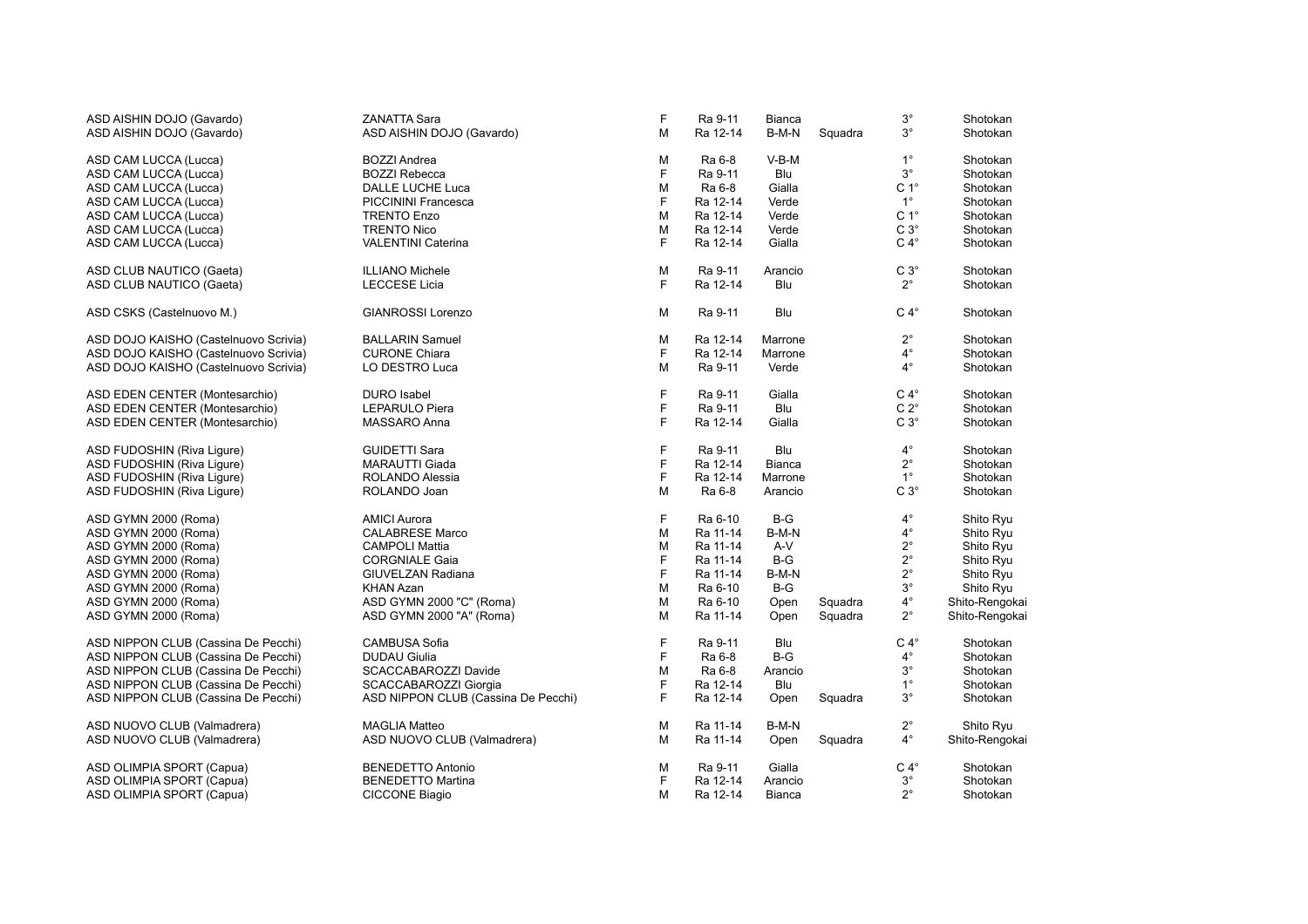| ASD OLIMPIA SPORT (Capua)            | <b>CICCONE Danilo</b>                | M | Ra 9-11  | <b>Bianca</b> |         | C <sub>1</sub> ° | Shotokan |
|--------------------------------------|--------------------------------------|---|----------|---------------|---------|------------------|----------|
| ASD OLIMPIA SPORT (Capua)            | <b>COMPAGNONE Francesca</b>          | F | Ra 12-14 | Arancio       |         | $4^{\circ}$      | Shotokan |
| ASD OLIMPIA SPORT (Capua)            | DE DOMENICO Michele                  | М | Ra 12-14 | Gialla        |         | $C 2^{\circ}$    | Shotokan |
| ASD OLIMPIA SPORT (Capua)            | <b>MONTANINO Giovanni</b>            | М | Ra 9-11  | Gialla        |         | $C3^\circ$       | Shotokan |
| ASD OLIMPIA SPORT (Capua)            | PELLEGRINO Alessandra                | F | Ra 9-11  | Gialla        |         | $2^{\circ}$      | Shotokan |
| ASD OLIMPIA SPORT (Capua)            | RUSSO Christian                      | М | Ra 9-11  | Bianca        |         | $C 2^{\circ}$    | Shotokan |
| ASD OLIMPIA SPORT (Capua)            | SABATASSO Chiara                     | F | Ra 9-11  | Arancio       |         | $4^{\circ}$      | Shotokan |
| ASD OLIMPIA SPORT (Capua)            | <b>SCIAMARELLA Sara</b>              | F | Ra 9-11  | Bianca        |         | $C3^\circ$       | Shotokan |
| ASD OLIMPIA SPORT (Capua)            | <b>SERENA Giulia</b>                 | F | Ra 12-14 | Verde         |         | $4^{\circ}$      | Shotokan |
| ASD OLIMPIA SPORT (Capua)            | <b>SERENA Lorenza</b>                | F | Ra 12-14 | Verde         |         | $C 2^{\circ}$    | Shotokan |
| ASD OLIMPIA SPORT (Capua)            | <b>TAFUTO Roberta</b>                | F | Ra 12-14 | Arancio       |         | $1^{\circ}$      | Shotokan |
| ASD OLIMPIA SPORT (Capua)            | <b>TORISCO Manuel</b>                | М | Ra 12-14 | Bianca        |         | $3^{\circ}$      | Shotokan |
| ASD OLIMPIA SPORT (Capua)            | <b>VALLETTA Paolo</b>                | M | Ra 12-14 | Gialla        |         | $4^{\circ}$      | Shotokan |
| ASD OLIMPIA SPORT (Capua)            | <b>VALLETTA Roberto</b>              | М | Ra 9-11  | Gialla        |         | $1^{\circ}$      | Shotokan |
| ASD OLIMPIA SPORT (Capua)            | ASD OLIMPIA SPORT "B" (Capua)        | F | Ra 12-14 |               | Squadra | $2^{\circ}$      | Shotokan |
|                                      |                                      |   |          | Open          |         |                  |          |
| ASD RAION (Manocalzati)              | <b>SARNO Matteo</b>                  | M | Ra 12-14 | Verde         |         | $C 4^\circ$      | Shotokan |
| ASD SHIN KAMI (Casalnuovo di Napoli) | <b>ARCHICO Luigi</b>                 | M | Ra 12-14 | Verde         |         | $1^{\circ}$      | Shotokan |
| ASD SHIN KAMI (Casalnuovo di Napoli) | DI PINTO Gianni                      | М | Ra 12-14 | Verde         |         | $C 2^{\circ}$    | Shotokan |
| ASD SHIN KAMI (Casalnuovo di Napoli) | <b>ONDOSO</b> Elena                  | F | Ra 12-14 | Arancio       |         | $C 2^{\circ}$    | Shotokan |
| ASD SHIN KAMI (Casalnuovo di Napoli) | <b>STABILE Assunta</b>               | F | Ra 9-11  | Bianca        |         | $2^{\circ}$      | Shotokan |
| ASD SHIN KAMI (Casalnuovo di Napoli) | <b>STABILE Giuseppe</b>              | М | Ra 6-8   | Bianca        |         | $C 2^{\circ}$    | Shotokan |
| ASD SHIN KAMI (Casalnuovo di Napoli) | ASD SHIN KAMI (Casalnuovo di Napoli) | М | Ra 9-11  | B-G-A-V       | Squadra | $4^{\circ}$      | Shotokan |
| ASD SHIN KAMI (Casalnuovo di Napoli) | ASD SHIN KAMI (Casalnuovo di Napoli) | М | Ra 12-14 | B-G-A-V       | Squadra | $2^{\circ}$      | Shotokan |
| ASD SHINRYU (S.Dorlingo V.)          | <b>BENIGNO Tommaso</b>               | M | Ra 6-8   | Gialla        |         | $2^{\circ}$      | Shotokan |
| ASD SHINRYU (S.Dorlingo V.)          | <b>SCAVARDA Carol</b>                | F | Ra 12-14 | Gialla        |         | $1^{\circ}$      | Shotokan |
| ASD SHINRYU (S.Dorlingo V.)          | <b>VALENTE Paolo</b>                 | М | Ra 12-14 | Bianca        |         | $C 4^\circ$      | Shotokan |
| ASD SUNSHINE (Quarto)                | RUGGIERO Claudia                     | F | Ra 12-14 | Gialla        |         | $C 2^{\circ}$    | Shotokan |
| <b>BLUE TEAM CLUB (Pavona)</b>       | <b>FERDINANDI Andrea</b>             | M | Ra 9-11  | Arancio       |         | $C 2^{\circ}$    | Shotokan |
| <b>BLUE TEAM CLUB (Pavona)</b>       | <b>FERRI Francesca</b>               | F | Ra 12-14 | Blu           |         | $4^{\circ}$      | Shotokan |
| <b>BLUE TEAM CLUB (Pavona)</b>       | <b>MONTANARI Rebecca</b>             | F | Ra 9-11  | Gialla        |         | C <sub>1</sub> ° | Shotokan |
| <b>BUSHI KARATE (Perego)</b>         | <b>CONIT Silvia</b>                  | F | RA 11-14 | B-M-N         |         | $2^{\circ}$      | Rengokai |
| <b>BUSHI KARATE (Perego)</b>         | <b>CONTI Mattia</b>                  | М | RA 11-14 | B-M-N         |         | $1^{\circ}$      | Rengokai |
| <b>BUSHIDO SCHIO (Schio)</b>         | <b>BILLE Riccardo</b>                | M | Ra 12-14 | Marrone       |         | $C 4^\circ$      | Shotokan |
| <b>BUSHIDO SCHIO (Schio)</b>         | BORTOLOSO Sebastiano                 | M | Ra 9-11  | Gialla        |         | $2^{\circ}$      | Shotokan |
| <b>BUSHIDO SCHIO (Schio)</b>         | <b>CANALE Jacopo</b>                 | М | Ra 12-14 | Nera          |         | $C 4^\circ$      | Shotokan |
| <b>BUSHIDO SCHIO (Schio)</b>         | <b>CASOLIN Giulia</b>                | F | Ra 9-11  | Gialla        |         | $4^{\circ}$      | Shotokan |
| <b>BUSHIDO SCHIO (Schio)</b>         | <b>FACCIN Marco</b>                  | М | Ra 9-11  | Gialla        |         | $4^{\circ}$      | Shotokan |
| <b>BUSHIDO SCHIO (Schio)</b>         | <b>GATTO Chiara</b>                  | F | Ra 6-8   | $B-G$         |         | $C3^\circ$       | Shotokan |
| <b>BUSHIDO SCHIO (Schio)</b>         | <b>MANTOAN Aurora</b>                | F | Ra 6-8   | $B-G$         |         | $1^{\circ}$      | Shotokan |
| <b>BUSHIDO SCHIO (Schio)</b>         | <b>MATALONE Silvia</b>               | F | Ra 12-14 | Blu           |         | $C 2^{\circ}$    | Shotokan |
| <b>BUSHIDO SCHIO (Schio)</b>         | <b>RIGHELE Riccardo</b>              | М | Ra 12-14 | Gialla        |         | C <sub>1</sub> ° | Shotokan |
| <b>BUSHIDO SCHIO (Schio)</b>         | <b>SCATASSI Giuseppe</b>             | M | Ra 12-14 | Bianca        |         | $1^{\circ}$      | Shotokan |
| <b>BUSHIDO SCHIO (Schio)</b>         | <b>TESTOLIN Matteo</b>               | М | Ra 12-14 | Marrone       |         | $4^{\circ}$      | Shotokan |
|                                      |                                      |   |          |               |         |                  |          |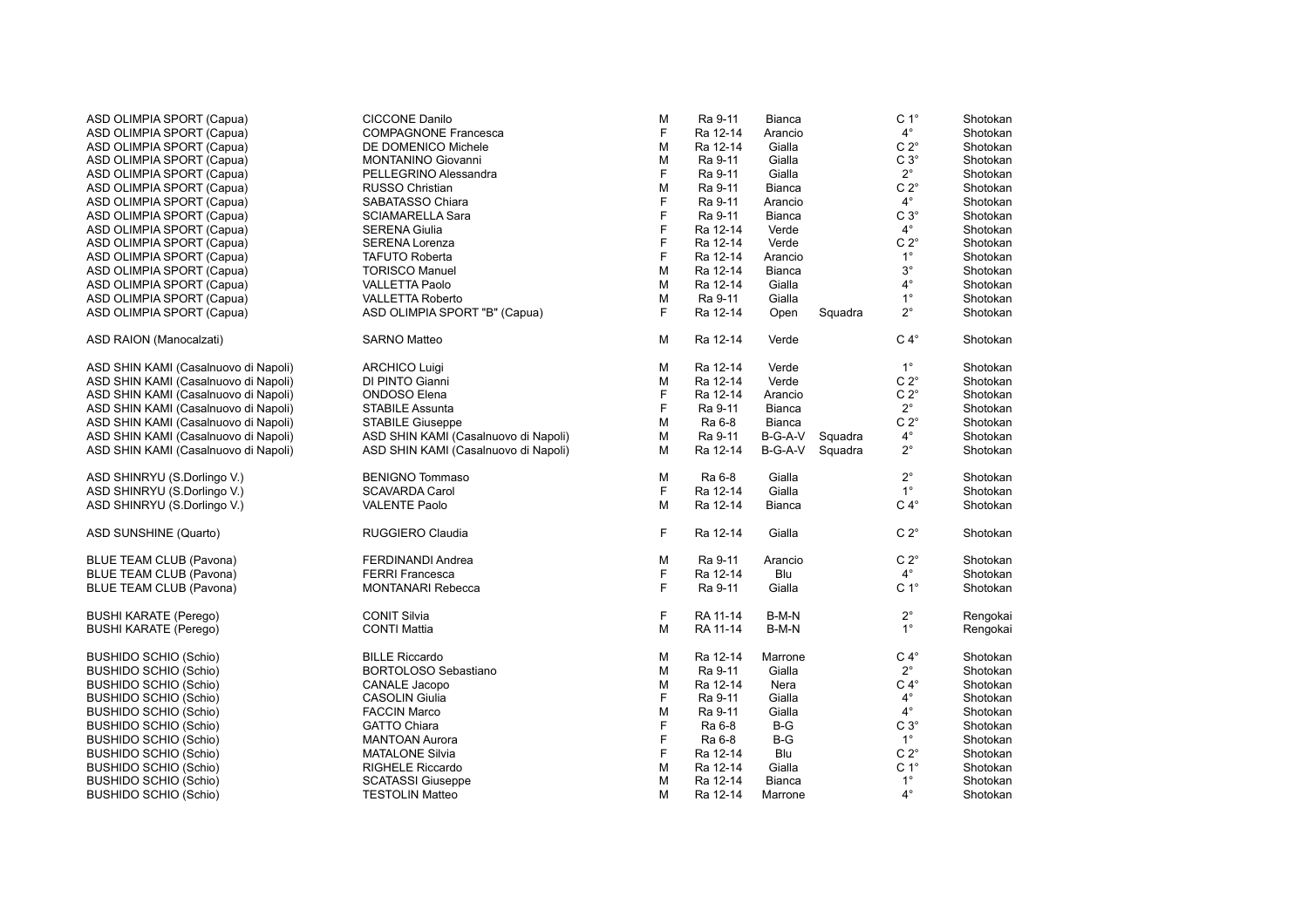| <b>BUSHIDO SCHIO (Schio)</b> | ZANZARELLA Samuele           | M     | Ra 12-14 | Nera          |         | $C 2^{\circ}$    | Shotokan |
|------------------------------|------------------------------|-------|----------|---------------|---------|------------------|----------|
| <b>BUSHIDO SCHIO (Schio)</b> | <b>BUSHIDO SCHIO (Schio)</b> | M     | Ra 12-14 | B-G-A-V       | Squadra | $3^{\circ}$      | Shotokan |
| <b>BUSHIDO SCHIO (Schio)</b> | <b>BUSHIDO SCHIO (Schio)</b> | М     | Ra 12-14 | B-M-N         | Squadra | $1^{\circ}$      | Shotokan |
| CITTADELLA SPORT T.G.        | LIGATO Lorenzo               | M     | Ra 9-11  | Blu           |         | $4^{\circ}$      | Shotokan |
| CLUB YOSEIKAN (Viareggio)    | <b>BERTUCCELLI Leonardo</b>  | M     | Ra 12-14 | Gialla        |         | $2^{\circ}$      | Shotokan |
| CLUB YOSEIKAN (Viareggio)    | CHIAMA Chiara                | F     | Ra 9-11  | Verde         |         | $3^{\circ}$      | Shotokan |
| CLUB YOSEIKAN (Viareggio)    | DE NISCO Matteo              | M     | Ra 12-14 | Arancio       |         | $C 2^{\circ}$    | Shotokan |
| CLUB YOSEIKAN (Viareggio)    | <b>FARNOCCHIA Elena</b>      | F     | Ra 6-8   | $B-G$         |         | C <sub>1</sub> ° | Shotokan |
| CLUB YOSEIKAN (Viareggio)    | <b>GUERNELLI Gheila</b>      | F     | Ra 9-11  | Blu           |         | $C3^\circ$       | Shotokan |
| CLUB YOSEIKAN (Viareggio)    | <b>PELLEGRINI Giada</b>      | F     | Ra 9-11  | Verde         |         | $C 4^\circ$      | Shotokan |
| CLUB YOSEIKAN (Viareggio)    | <b>SALAMEH Sara</b>          | F     | Ra 9-11  | Arancio       |         | $1^{\circ}$      | Shotokan |
| CLUB YOSEIKAN (Viareggio)    | <b>TARDELLI Alex</b>         | M     | Ra 9-11  | Verde         |         | $2^{\circ}$      | Shotokan |
| CLUB YOSEIKAN (Viareggio)    | <b>TARDELLI Giulia</b>       | F     | Ra 12-14 | Verde         |         | C <sub>1</sub> ° | Shotokan |
| CS DO-SHIN (Carignano)       | <b>HOPUELE Daniel</b>        | M     | Ra 12-14 | Nera          |         | C <sub>1</sub> ° | Shotokan |
| CS DO-SHIN (Carignano)       | <b>MARGARITORA Yumi</b>      | F     | Ra 6-8   | $B-G$         |         | $C 2^{\circ}$    | Shotokan |
| CS MUGNANO (Napoli)          | <b>BIANCO Matteo</b>         | M     | Ra 9-11  | <b>Bianca</b> |         | $C3^\circ$       | Shotokan |
| CS MUGNANO (Napoli)          | CIPOLLETTA M. Cristina       | F     | Ra 9-11  | Gialla        |         | $C 2^{\circ}$    | Shotokan |
| CS MUGNANO (Napoli)          | SCHIATTARELLA Doriana        | F     | Ra 9-11  | <b>Bianca</b> |         | C <sub>1</sub> ° | Shotokan |
| CS TIGER CLUB (Casandrino)   | <b>ALMA Antonio</b>          | M     | Ra 12-14 | Arancio       |         | C <sub>1</sub> ° | Shotokan |
| CS TIGER CLUB (Casandrino)   | <b>VILLANO Ilaria</b>        | F     | Ra 12-14 | Verde         |         | $C 4^\circ$      | Shotokan |
| CSK 1978 (Lavagna)           | GIOCONDO Andrea              | М     | Ra 12-14 | Arancio       |         | $4^{\circ}$      | Shotokan |
| CSK 1978 (Lavagna)           | KHAI Zakia                   | F     | Ra 12-14 | Gialla        |         | $3^{\circ}$      | Shotokan |
| CSK 1978 (Lavagna)           | MAZZOLA Lorenzo              | М     | Ra 6-8   | Gialla        |         | $C 2^\circ$      | Shotokan |
| CSK 1978 (Lavagna)           | PARMA Damiano                | М     | Ra 12-14 | Blu           |         | $C 4^\circ$      | Shotokan |
| CSK 1978 (Lavagna)           | RENSANI Naomi                | F     | Ra 12-14 | Nera          |         | $1^{\circ}$      | Shotokan |
| CSK 1978 (Lavagna)           | <b>REPETTO Michela</b>       | F     | Ra 12-14 | Gialla        |         | $2^{\circ}$      | Shotokan |
| CSK 1978 (Lavagna)           | ROBERTI Aldo                 | M     | Ra 6-8   | Arancio       |         | $1^{\circ}$      | Shotokan |
| CSK 1978 (Lavagna)           | <b>SCHIAVETTI Pietro</b>     | M     | Ra 12-14 | Verde         |         | $4^{\circ}$      | Shotokan |
| CSK 1978 (Lavagna)           | CSK 1978 (Lavagna)           | Mista | Ra 6-8   | Open          | Squadra | $4^{\circ}$      | Shotokan |
| CSK GOZZANO (Gargallo)       | <b>BALDACCI Mirco</b>        | M     | Ra 9-11  | Verde         |         | $C 2^{\circ}$    | Shotokan |
| CSK GOZZANO (Gargallo)       | <b>CURCIO Alessandro</b>     | М     | Ra 12-14 | Marrone       |         | $3^{\circ}$      | Shotokan |
| CSK GOZZANO (Gargallo)       | <b>FERRINI Giada</b>         | F     | Ra 9-11  | Verde         |         | $1^{\circ}$      | Shotokan |
| CSK GOZZANO (Gargallo)       | <b>FILIPPINI Veronica</b>    | F     | Ra 9-11  | Bianca        |         | $4^{\circ}$      | Shotokan |
| CSKS FUJIYAMA (Genazzano)    | <b>ADALDO Simone</b>         | M     | Ra 6-8   | Arancio       |         | $C 4^\circ$      | Shotokan |
| CSKS FUJIYAMA (Genazzano)    | DE PAOLIS Michele            | M     | Ra 9-11  | $M-N$         |         | $3^{\circ}$      | Shotokan |
| CSKS FUJIYAMA (Genazzano)    | <b>ESCALONA Oriana</b>       | F     | Ra 9-11  | Arancio       |         | $C3^\circ$       | Shotokan |
| CSKS FUJIYAMA (Genazzano)    | <b>FANICCHIA Carlotta</b>    | F     | Ra 9-11  | $M-N$         |         | $3^{\circ}$      | Shotokan |
| CSKS FUJIYAMA (Genazzano)    | <b>GUEZAR Yasmina</b>        | F     | Ra 12-14 | Nera          |         | $3^{\circ}$      | Shotokan |
| <b>CTF SPORTING (Assisi)</b> | AISA Maria                   | F     | RA 11-14 | A-V           |         | $1^{\circ}$      | Rengokai |
| CTF SPORTING (Assisi)        | DI CHIARO Alex               | М     | RA 11-14 | A-V           |         | $3^{\circ}$      | Rengokai |
| CTF SPORTING (Assisi)        | EL KALLACH Omar              | М     | RA 11-14 | B-G           |         | $2^{\circ}$      | Rengokai |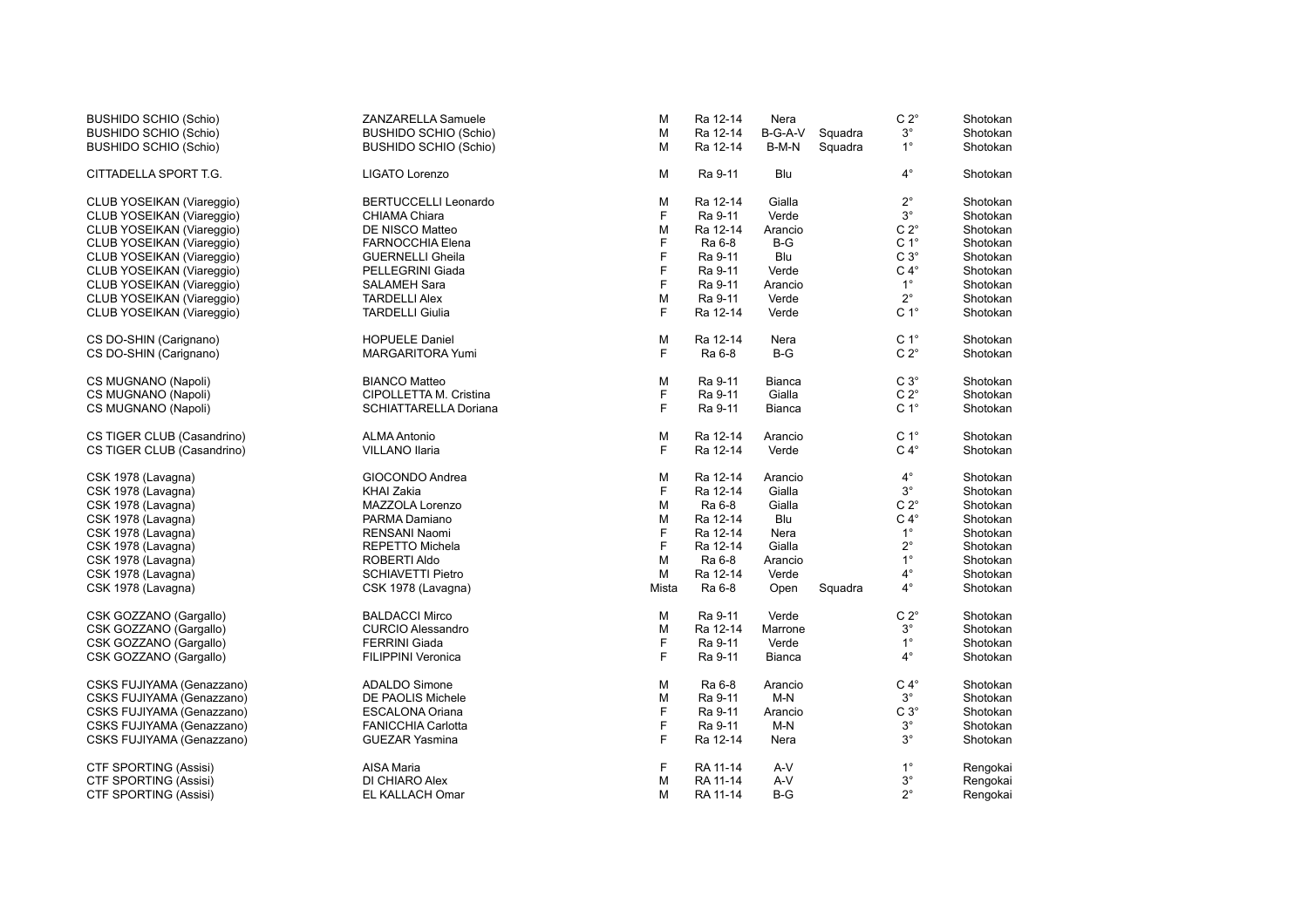| $2^{\circ}$<br><b>CTF SPORTING (Assisi)</b><br><b>FUOCO Francesco</b><br>M<br>RA 6-8<br>$B-G$<br>Rengokai<br>$4^\circ$<br>RA 6-8<br>A-V<br>CTF SPORTING (Assisi)<br><b>MORONI Ludovico</b><br>M<br>Rengokai<br>$3^\circ$<br>CTF SPORTING (Assisi)<br>PASCARELLA Marco<br>M<br>RA 11-14<br>$B-G$<br>Rengokai<br>$1^{\circ}$<br>F<br>$B-G$<br><b>CTF SPORTING (Assisi)</b><br>PETRUCCIOLI Giorgia<br>RA 11-14<br>Rengokai<br>$4^{\circ}$<br>M<br>A-V<br>Rengokai<br>CTF SPORTING (Assisi)<br>SILVESTRI Denny<br>RA 11-14<br>$3^{\circ}$<br>RA 6-8<br>B-M-N<br>CTF SPORTING (Assisi)<br>UJKA Klaudjo<br>M<br>Rengokai<br>$1^{\circ}$<br>RA 6-8<br>CTF SPORTING (Assisi)<br><b>VESCOVI Giulio</b><br>M<br>$B-G$<br>Rengokai<br>F<br>C <sub>1</sub> °<br>CIAMPOLILLO Manuela<br>Ra 12-14<br>DLF SLIM (Foggia)<br>Arancio<br>Shotokan<br>F<br>$C3^\circ$<br>Ra 12-14<br>DLF SLIM (Foggia)<br><b>CURCI Maria Pia</b><br>Verde<br>Shotokan<br>F<br>$C 2^{\circ}$<br>Ra 9-11<br>Shotokan<br>DLF SLIM (Foggia)<br><b>CURCI Mariana</b><br>Arancio<br>$C3^\circ$<br>M<br>Ra 12-14<br>Shotokan<br>DLF SLIM (Foggia)<br>DI CORCIA Francesco<br>Bianca<br>$3^{\circ}$<br>M<br>Ra 12-14<br>Shotokan<br>DLF SLIM (Foggia)<br><b>GERVASIO Mario</b><br>Gialla<br>$3^{\circ}$<br>M<br>Ra 6-8<br>Shotokan<br>DLF SLIM (Foggia)<br><b>GRIMALDI Jacopo</b><br>Bianca<br>F<br>$3^{\circ}$<br>Ra 9-11<br>Shotokan<br>DLF SLIM (Foggia)<br><b>MARRESE Emilia</b><br>Arancio<br>$1^{\circ}$<br><b>OLIVIERI Raffaele</b><br>M<br>Ra 9-11<br>Shotokan<br>DLF SLIM (Foggia)<br>Bianca<br>$4^{\circ}$<br>M<br>Ra 9-11<br>Shotokan<br>DLF SLIM (Foggia)<br>PIPOLI Domenico<br><b>Bianca</b><br>F<br>$C 4^\circ$<br>Ra 12-14<br>Arancio<br>Shotokan<br>DLF SLIM (Foggia)<br><b>SANSONE Francesca</b><br>$C 4^\circ$<br>M<br>Shotokan<br>DLF SLIM (Foggia)<br><b>SIRENO Alessio</b><br>Ra 12-14<br>Arancio<br>F<br><b>TODISCO Gemma</b><br>Ra 9-11<br>Gialla<br>$C 3^\circ$<br>Shotokan<br>DLF SLIM (Foggia)<br>F<br>Shotokan<br>Ra 9-11<br>Open<br>Squadra<br>$3^{\circ}$<br>DLF SLIM (Foggia)<br>DLF SLIM (Foggia)<br>$1^{\circ}$<br>M<br>Ra 12-14<br>B-G-A-V<br>Squadra<br>Shotokan<br>DLF SLIM (Foggia)<br>DLF SLIM (Foggia)<br><b>CONCUTELLI Matteo</b><br>M<br>$C 4^\circ$<br>DOJO & FITNESS (Ferrentino)<br>Ra 9-11<br>Shotokan<br><b>Bianca</b><br>Ra 9-11<br>$C 2^{\circ}$<br>DOJO & FITNESS (Ferrentino)<br>DE SANTIS Gabriele<br>M<br>$M-N$<br>Shotokan<br>$4^{\circ}$<br>DOJO & FITNESS (Ferrentino)<br>M<br>Ra 6-8<br>$V-B-M$<br>Shotokan<br>PENNECCHIA Eduardo<br>F<br>$3^{\circ}$<br>Shotokan<br>DOJO & FITNESS (Ferrentino)<br>SALVATORI Silvia<br>Ra 12-14<br>Bianca<br>$3^{\circ}$<br>DOJO & FITNESS (Ferrentino)<br><b>TAGLIENTI Nicolas</b><br>M<br>Ra 9-11<br><b>Bianca</b><br>Shotokan<br>F<br>C <sub>1</sub> °<br>DOJO KIYOSHI (Quartu S.Elena)<br><b>MURRU Alessia</b><br>Ra 12-14<br>Shotokan<br>Marrone<br>DOJO KIYOSHI (Quartu S.Elena)<br>M<br>Ra 6-8<br>$3^\circ$<br>Shotokan<br>SPIGA Andrea<br>V-B-M<br>$C 2^{\circ}$<br>DOJO RONIN (Genova)<br>M<br>Ra 9-11<br>Shotokan<br><b>BARBERO Davide</b><br>Blu<br>F<br>$3^{\circ}$<br>Ra 9-11<br>Shotokan<br>DOJO RONIN (Genova)<br>DE MARTINI Giulia<br>Gialla<br>F<br>$C 4^\circ$<br>Ra 9-11<br>Shotokan<br>DOJO RONIN (Genova)<br><b>FOCHESATO Elisa</b><br>Bianca<br>F<br>$4^{\circ}$<br>DOJO RONIN (Genova)<br><b>GINESTRA Eleonora</b><br>Ra 9-11<br>$M-N$<br>Shotokan<br>$4^{\circ}$<br>M<br>Ra 6-8<br>Shotokan<br>DOJO RONIN (Genova)<br><b>OLCESE Alberto</b><br>Gialla<br>$C3^\circ$<br>Ra 6-8<br>DOJO RONIN (Genova)<br><b>TRAVERSO Simone</b><br>M<br>Gialla<br>Shotokan<br>$2^{\circ}$<br>Shotokan<br>DOJO RONIN (Genova)<br>DOJO RONIN (Genova)<br>Ra 6-8<br>Squadra<br>Mista<br>Open<br>F.<br>$2^{\circ}$<br>Ra 9-11<br>Shotokan<br>DOJO RONIN (Genova)<br>DOJO RONIN (Genova)<br>Squadra<br>Open<br>F<br>C <sub>1</sub> °<br>DOJO SEISHIN (Quartu S. Elena)<br><b>CONCU Marta</b><br>Ra 9-11<br>Shotokan<br>Arancio<br>$4^{\circ}$<br><b>GYM CENTER (Roma)</b><br><b>BELTRANI Francesco</b><br>M<br>Ra 9-11<br>Shotokan<br>Arancio<br>C <sub>1</sub> °<br>Ra 9-11<br>Shotokan<br>GYM CENTER (Roma)<br><b>DE ANGELIS Luca</b><br>м<br>Blu<br>$1^{\circ}$<br>GYM CENTER (Roma)<br>DI NICOLA Valerio<br>M<br>Ra 9-11<br>Blu<br>Shotokan<br>$3^{\circ}$<br><b>GYM CENTER (Roma)</b><br><b>LEONE Lorenzo</b><br>M<br>Ra 12-14<br>Shotokan<br>Arancio<br>$C 1^{\circ}$<br>LO VECCHIO Mattia<br>M<br>Ra 6-8<br>Shotokan<br>GYM CENTER (Roma)<br>Arancio<br>F<br>$C3^\circ$<br><b>GYM CENTER (Roma)</b><br>PROJETTI Chiara<br>Ra 12-14<br>Shotokan<br>Arancio | CTF SPORTING (Assisi) | FIORDELMONDO Aurora | F | RA 11-14 | B-M-N | $4^{\circ}$ | Rengokai |
|----------------------------------------------------------------------------------------------------------------------------------------------------------------------------------------------------------------------------------------------------------------------------------------------------------------------------------------------------------------------------------------------------------------------------------------------------------------------------------------------------------------------------------------------------------------------------------------------------------------------------------------------------------------------------------------------------------------------------------------------------------------------------------------------------------------------------------------------------------------------------------------------------------------------------------------------------------------------------------------------------------------------------------------------------------------------------------------------------------------------------------------------------------------------------------------------------------------------------------------------------------------------------------------------------------------------------------------------------------------------------------------------------------------------------------------------------------------------------------------------------------------------------------------------------------------------------------------------------------------------------------------------------------------------------------------------------------------------------------------------------------------------------------------------------------------------------------------------------------------------------------------------------------------------------------------------------------------------------------------------------------------------------------------------------------------------------------------------------------------------------------------------------------------------------------------------------------------------------------------------------------------------------------------------------------------------------------------------------------------------------------------------------------------------------------------------------------------------------------------------------------------------------------------------------------------------------------------------------------------------------------------------------------------------------------------------------------------------------------------------------------------------------------------------------------------------------------------------------------------------------------------------------------------------------------------------------------------------------------------------------------------------------------------------------------------------------------------------------------------------------------------------------------------------------------------------------------------------------------------------------------------------------------------------------------------------------------------------------------------------------------------------------------------------------------------------------------------------------------------------------------------------------------------------------------------------------------------------------------------------------------------------------------------------------------------------------------------------------------------------------------------------------------------------------------------------------------------------------------------------------------------------------------------------------------------------------------------------------------------------------------------------------------------------------------------------------------------------------------------------------------------------------------------------------------------------------------------------------------------------------------------------------------------------------------------------------------------------------------------------------------------------------------------------------------------------------------------------------------------------------------------------------------------------------------------------------------------------------------------|-----------------------|---------------------|---|----------|-------|-------------|----------|
|                                                                                                                                                                                                                                                                                                                                                                                                                                                                                                                                                                                                                                                                                                                                                                                                                                                                                                                                                                                                                                                                                                                                                                                                                                                                                                                                                                                                                                                                                                                                                                                                                                                                                                                                                                                                                                                                                                                                                                                                                                                                                                                                                                                                                                                                                                                                                                                                                                                                                                                                                                                                                                                                                                                                                                                                                                                                                                                                                                                                                                                                                                                                                                                                                                                                                                                                                                                                                                                                                                                                                                                                                                                                                                                                                                                                                                                                                                                                                                                                                                                                                                                                                                                                                                                                                                                                                                                                                                                                                                                                                                                                                |                       |                     |   |          |       |             |          |
|                                                                                                                                                                                                                                                                                                                                                                                                                                                                                                                                                                                                                                                                                                                                                                                                                                                                                                                                                                                                                                                                                                                                                                                                                                                                                                                                                                                                                                                                                                                                                                                                                                                                                                                                                                                                                                                                                                                                                                                                                                                                                                                                                                                                                                                                                                                                                                                                                                                                                                                                                                                                                                                                                                                                                                                                                                                                                                                                                                                                                                                                                                                                                                                                                                                                                                                                                                                                                                                                                                                                                                                                                                                                                                                                                                                                                                                                                                                                                                                                                                                                                                                                                                                                                                                                                                                                                                                                                                                                                                                                                                                                                |                       |                     |   |          |       |             |          |
|                                                                                                                                                                                                                                                                                                                                                                                                                                                                                                                                                                                                                                                                                                                                                                                                                                                                                                                                                                                                                                                                                                                                                                                                                                                                                                                                                                                                                                                                                                                                                                                                                                                                                                                                                                                                                                                                                                                                                                                                                                                                                                                                                                                                                                                                                                                                                                                                                                                                                                                                                                                                                                                                                                                                                                                                                                                                                                                                                                                                                                                                                                                                                                                                                                                                                                                                                                                                                                                                                                                                                                                                                                                                                                                                                                                                                                                                                                                                                                                                                                                                                                                                                                                                                                                                                                                                                                                                                                                                                                                                                                                                                |                       |                     |   |          |       |             |          |
|                                                                                                                                                                                                                                                                                                                                                                                                                                                                                                                                                                                                                                                                                                                                                                                                                                                                                                                                                                                                                                                                                                                                                                                                                                                                                                                                                                                                                                                                                                                                                                                                                                                                                                                                                                                                                                                                                                                                                                                                                                                                                                                                                                                                                                                                                                                                                                                                                                                                                                                                                                                                                                                                                                                                                                                                                                                                                                                                                                                                                                                                                                                                                                                                                                                                                                                                                                                                                                                                                                                                                                                                                                                                                                                                                                                                                                                                                                                                                                                                                                                                                                                                                                                                                                                                                                                                                                                                                                                                                                                                                                                                                |                       |                     |   |          |       |             |          |
|                                                                                                                                                                                                                                                                                                                                                                                                                                                                                                                                                                                                                                                                                                                                                                                                                                                                                                                                                                                                                                                                                                                                                                                                                                                                                                                                                                                                                                                                                                                                                                                                                                                                                                                                                                                                                                                                                                                                                                                                                                                                                                                                                                                                                                                                                                                                                                                                                                                                                                                                                                                                                                                                                                                                                                                                                                                                                                                                                                                                                                                                                                                                                                                                                                                                                                                                                                                                                                                                                                                                                                                                                                                                                                                                                                                                                                                                                                                                                                                                                                                                                                                                                                                                                                                                                                                                                                                                                                                                                                                                                                                                                |                       |                     |   |          |       |             |          |
|                                                                                                                                                                                                                                                                                                                                                                                                                                                                                                                                                                                                                                                                                                                                                                                                                                                                                                                                                                                                                                                                                                                                                                                                                                                                                                                                                                                                                                                                                                                                                                                                                                                                                                                                                                                                                                                                                                                                                                                                                                                                                                                                                                                                                                                                                                                                                                                                                                                                                                                                                                                                                                                                                                                                                                                                                                                                                                                                                                                                                                                                                                                                                                                                                                                                                                                                                                                                                                                                                                                                                                                                                                                                                                                                                                                                                                                                                                                                                                                                                                                                                                                                                                                                                                                                                                                                                                                                                                                                                                                                                                                                                |                       |                     |   |          |       |             |          |
|                                                                                                                                                                                                                                                                                                                                                                                                                                                                                                                                                                                                                                                                                                                                                                                                                                                                                                                                                                                                                                                                                                                                                                                                                                                                                                                                                                                                                                                                                                                                                                                                                                                                                                                                                                                                                                                                                                                                                                                                                                                                                                                                                                                                                                                                                                                                                                                                                                                                                                                                                                                                                                                                                                                                                                                                                                                                                                                                                                                                                                                                                                                                                                                                                                                                                                                                                                                                                                                                                                                                                                                                                                                                                                                                                                                                                                                                                                                                                                                                                                                                                                                                                                                                                                                                                                                                                                                                                                                                                                                                                                                                                |                       |                     |   |          |       |             |          |
|                                                                                                                                                                                                                                                                                                                                                                                                                                                                                                                                                                                                                                                                                                                                                                                                                                                                                                                                                                                                                                                                                                                                                                                                                                                                                                                                                                                                                                                                                                                                                                                                                                                                                                                                                                                                                                                                                                                                                                                                                                                                                                                                                                                                                                                                                                                                                                                                                                                                                                                                                                                                                                                                                                                                                                                                                                                                                                                                                                                                                                                                                                                                                                                                                                                                                                                                                                                                                                                                                                                                                                                                                                                                                                                                                                                                                                                                                                                                                                                                                                                                                                                                                                                                                                                                                                                                                                                                                                                                                                                                                                                                                |                       |                     |   |          |       |             |          |
|                                                                                                                                                                                                                                                                                                                                                                                                                                                                                                                                                                                                                                                                                                                                                                                                                                                                                                                                                                                                                                                                                                                                                                                                                                                                                                                                                                                                                                                                                                                                                                                                                                                                                                                                                                                                                                                                                                                                                                                                                                                                                                                                                                                                                                                                                                                                                                                                                                                                                                                                                                                                                                                                                                                                                                                                                                                                                                                                                                                                                                                                                                                                                                                                                                                                                                                                                                                                                                                                                                                                                                                                                                                                                                                                                                                                                                                                                                                                                                                                                                                                                                                                                                                                                                                                                                                                                                                                                                                                                                                                                                                                                |                       |                     |   |          |       |             |          |
|                                                                                                                                                                                                                                                                                                                                                                                                                                                                                                                                                                                                                                                                                                                                                                                                                                                                                                                                                                                                                                                                                                                                                                                                                                                                                                                                                                                                                                                                                                                                                                                                                                                                                                                                                                                                                                                                                                                                                                                                                                                                                                                                                                                                                                                                                                                                                                                                                                                                                                                                                                                                                                                                                                                                                                                                                                                                                                                                                                                                                                                                                                                                                                                                                                                                                                                                                                                                                                                                                                                                                                                                                                                                                                                                                                                                                                                                                                                                                                                                                                                                                                                                                                                                                                                                                                                                                                                                                                                                                                                                                                                                                |                       |                     |   |          |       |             |          |
|                                                                                                                                                                                                                                                                                                                                                                                                                                                                                                                                                                                                                                                                                                                                                                                                                                                                                                                                                                                                                                                                                                                                                                                                                                                                                                                                                                                                                                                                                                                                                                                                                                                                                                                                                                                                                                                                                                                                                                                                                                                                                                                                                                                                                                                                                                                                                                                                                                                                                                                                                                                                                                                                                                                                                                                                                                                                                                                                                                                                                                                                                                                                                                                                                                                                                                                                                                                                                                                                                                                                                                                                                                                                                                                                                                                                                                                                                                                                                                                                                                                                                                                                                                                                                                                                                                                                                                                                                                                                                                                                                                                                                |                       |                     |   |          |       |             |          |
|                                                                                                                                                                                                                                                                                                                                                                                                                                                                                                                                                                                                                                                                                                                                                                                                                                                                                                                                                                                                                                                                                                                                                                                                                                                                                                                                                                                                                                                                                                                                                                                                                                                                                                                                                                                                                                                                                                                                                                                                                                                                                                                                                                                                                                                                                                                                                                                                                                                                                                                                                                                                                                                                                                                                                                                                                                                                                                                                                                                                                                                                                                                                                                                                                                                                                                                                                                                                                                                                                                                                                                                                                                                                                                                                                                                                                                                                                                                                                                                                                                                                                                                                                                                                                                                                                                                                                                                                                                                                                                                                                                                                                |                       |                     |   |          |       |             |          |
|                                                                                                                                                                                                                                                                                                                                                                                                                                                                                                                                                                                                                                                                                                                                                                                                                                                                                                                                                                                                                                                                                                                                                                                                                                                                                                                                                                                                                                                                                                                                                                                                                                                                                                                                                                                                                                                                                                                                                                                                                                                                                                                                                                                                                                                                                                                                                                                                                                                                                                                                                                                                                                                                                                                                                                                                                                                                                                                                                                                                                                                                                                                                                                                                                                                                                                                                                                                                                                                                                                                                                                                                                                                                                                                                                                                                                                                                                                                                                                                                                                                                                                                                                                                                                                                                                                                                                                                                                                                                                                                                                                                                                |                       |                     |   |          |       |             |          |
|                                                                                                                                                                                                                                                                                                                                                                                                                                                                                                                                                                                                                                                                                                                                                                                                                                                                                                                                                                                                                                                                                                                                                                                                                                                                                                                                                                                                                                                                                                                                                                                                                                                                                                                                                                                                                                                                                                                                                                                                                                                                                                                                                                                                                                                                                                                                                                                                                                                                                                                                                                                                                                                                                                                                                                                                                                                                                                                                                                                                                                                                                                                                                                                                                                                                                                                                                                                                                                                                                                                                                                                                                                                                                                                                                                                                                                                                                                                                                                                                                                                                                                                                                                                                                                                                                                                                                                                                                                                                                                                                                                                                                |                       |                     |   |          |       |             |          |
|                                                                                                                                                                                                                                                                                                                                                                                                                                                                                                                                                                                                                                                                                                                                                                                                                                                                                                                                                                                                                                                                                                                                                                                                                                                                                                                                                                                                                                                                                                                                                                                                                                                                                                                                                                                                                                                                                                                                                                                                                                                                                                                                                                                                                                                                                                                                                                                                                                                                                                                                                                                                                                                                                                                                                                                                                                                                                                                                                                                                                                                                                                                                                                                                                                                                                                                                                                                                                                                                                                                                                                                                                                                                                                                                                                                                                                                                                                                                                                                                                                                                                                                                                                                                                                                                                                                                                                                                                                                                                                                                                                                                                |                       |                     |   |          |       |             |          |
|                                                                                                                                                                                                                                                                                                                                                                                                                                                                                                                                                                                                                                                                                                                                                                                                                                                                                                                                                                                                                                                                                                                                                                                                                                                                                                                                                                                                                                                                                                                                                                                                                                                                                                                                                                                                                                                                                                                                                                                                                                                                                                                                                                                                                                                                                                                                                                                                                                                                                                                                                                                                                                                                                                                                                                                                                                                                                                                                                                                                                                                                                                                                                                                                                                                                                                                                                                                                                                                                                                                                                                                                                                                                                                                                                                                                                                                                                                                                                                                                                                                                                                                                                                                                                                                                                                                                                                                                                                                                                                                                                                                                                |                       |                     |   |          |       |             |          |
|                                                                                                                                                                                                                                                                                                                                                                                                                                                                                                                                                                                                                                                                                                                                                                                                                                                                                                                                                                                                                                                                                                                                                                                                                                                                                                                                                                                                                                                                                                                                                                                                                                                                                                                                                                                                                                                                                                                                                                                                                                                                                                                                                                                                                                                                                                                                                                                                                                                                                                                                                                                                                                                                                                                                                                                                                                                                                                                                                                                                                                                                                                                                                                                                                                                                                                                                                                                                                                                                                                                                                                                                                                                                                                                                                                                                                                                                                                                                                                                                                                                                                                                                                                                                                                                                                                                                                                                                                                                                                                                                                                                                                |                       |                     |   |          |       |             |          |
|                                                                                                                                                                                                                                                                                                                                                                                                                                                                                                                                                                                                                                                                                                                                                                                                                                                                                                                                                                                                                                                                                                                                                                                                                                                                                                                                                                                                                                                                                                                                                                                                                                                                                                                                                                                                                                                                                                                                                                                                                                                                                                                                                                                                                                                                                                                                                                                                                                                                                                                                                                                                                                                                                                                                                                                                                                                                                                                                                                                                                                                                                                                                                                                                                                                                                                                                                                                                                                                                                                                                                                                                                                                                                                                                                                                                                                                                                                                                                                                                                                                                                                                                                                                                                                                                                                                                                                                                                                                                                                                                                                                                                |                       |                     |   |          |       |             |          |
|                                                                                                                                                                                                                                                                                                                                                                                                                                                                                                                                                                                                                                                                                                                                                                                                                                                                                                                                                                                                                                                                                                                                                                                                                                                                                                                                                                                                                                                                                                                                                                                                                                                                                                                                                                                                                                                                                                                                                                                                                                                                                                                                                                                                                                                                                                                                                                                                                                                                                                                                                                                                                                                                                                                                                                                                                                                                                                                                                                                                                                                                                                                                                                                                                                                                                                                                                                                                                                                                                                                                                                                                                                                                                                                                                                                                                                                                                                                                                                                                                                                                                                                                                                                                                                                                                                                                                                                                                                                                                                                                                                                                                |                       |                     |   |          |       |             |          |
|                                                                                                                                                                                                                                                                                                                                                                                                                                                                                                                                                                                                                                                                                                                                                                                                                                                                                                                                                                                                                                                                                                                                                                                                                                                                                                                                                                                                                                                                                                                                                                                                                                                                                                                                                                                                                                                                                                                                                                                                                                                                                                                                                                                                                                                                                                                                                                                                                                                                                                                                                                                                                                                                                                                                                                                                                                                                                                                                                                                                                                                                                                                                                                                                                                                                                                                                                                                                                                                                                                                                                                                                                                                                                                                                                                                                                                                                                                                                                                                                                                                                                                                                                                                                                                                                                                                                                                                                                                                                                                                                                                                                                |                       |                     |   |          |       |             |          |
|                                                                                                                                                                                                                                                                                                                                                                                                                                                                                                                                                                                                                                                                                                                                                                                                                                                                                                                                                                                                                                                                                                                                                                                                                                                                                                                                                                                                                                                                                                                                                                                                                                                                                                                                                                                                                                                                                                                                                                                                                                                                                                                                                                                                                                                                                                                                                                                                                                                                                                                                                                                                                                                                                                                                                                                                                                                                                                                                                                                                                                                                                                                                                                                                                                                                                                                                                                                                                                                                                                                                                                                                                                                                                                                                                                                                                                                                                                                                                                                                                                                                                                                                                                                                                                                                                                                                                                                                                                                                                                                                                                                                                |                       |                     |   |          |       |             |          |
|                                                                                                                                                                                                                                                                                                                                                                                                                                                                                                                                                                                                                                                                                                                                                                                                                                                                                                                                                                                                                                                                                                                                                                                                                                                                                                                                                                                                                                                                                                                                                                                                                                                                                                                                                                                                                                                                                                                                                                                                                                                                                                                                                                                                                                                                                                                                                                                                                                                                                                                                                                                                                                                                                                                                                                                                                                                                                                                                                                                                                                                                                                                                                                                                                                                                                                                                                                                                                                                                                                                                                                                                                                                                                                                                                                                                                                                                                                                                                                                                                                                                                                                                                                                                                                                                                                                                                                                                                                                                                                                                                                                                                |                       |                     |   |          |       |             |          |
|                                                                                                                                                                                                                                                                                                                                                                                                                                                                                                                                                                                                                                                                                                                                                                                                                                                                                                                                                                                                                                                                                                                                                                                                                                                                                                                                                                                                                                                                                                                                                                                                                                                                                                                                                                                                                                                                                                                                                                                                                                                                                                                                                                                                                                                                                                                                                                                                                                                                                                                                                                                                                                                                                                                                                                                                                                                                                                                                                                                                                                                                                                                                                                                                                                                                                                                                                                                                                                                                                                                                                                                                                                                                                                                                                                                                                                                                                                                                                                                                                                                                                                                                                                                                                                                                                                                                                                                                                                                                                                                                                                                                                |                       |                     |   |          |       |             |          |
|                                                                                                                                                                                                                                                                                                                                                                                                                                                                                                                                                                                                                                                                                                                                                                                                                                                                                                                                                                                                                                                                                                                                                                                                                                                                                                                                                                                                                                                                                                                                                                                                                                                                                                                                                                                                                                                                                                                                                                                                                                                                                                                                                                                                                                                                                                                                                                                                                                                                                                                                                                                                                                                                                                                                                                                                                                                                                                                                                                                                                                                                                                                                                                                                                                                                                                                                                                                                                                                                                                                                                                                                                                                                                                                                                                                                                                                                                                                                                                                                                                                                                                                                                                                                                                                                                                                                                                                                                                                                                                                                                                                                                |                       |                     |   |          |       |             |          |
|                                                                                                                                                                                                                                                                                                                                                                                                                                                                                                                                                                                                                                                                                                                                                                                                                                                                                                                                                                                                                                                                                                                                                                                                                                                                                                                                                                                                                                                                                                                                                                                                                                                                                                                                                                                                                                                                                                                                                                                                                                                                                                                                                                                                                                                                                                                                                                                                                                                                                                                                                                                                                                                                                                                                                                                                                                                                                                                                                                                                                                                                                                                                                                                                                                                                                                                                                                                                                                                                                                                                                                                                                                                                                                                                                                                                                                                                                                                                                                                                                                                                                                                                                                                                                                                                                                                                                                                                                                                                                                                                                                                                                |                       |                     |   |          |       |             |          |
|                                                                                                                                                                                                                                                                                                                                                                                                                                                                                                                                                                                                                                                                                                                                                                                                                                                                                                                                                                                                                                                                                                                                                                                                                                                                                                                                                                                                                                                                                                                                                                                                                                                                                                                                                                                                                                                                                                                                                                                                                                                                                                                                                                                                                                                                                                                                                                                                                                                                                                                                                                                                                                                                                                                                                                                                                                                                                                                                                                                                                                                                                                                                                                                                                                                                                                                                                                                                                                                                                                                                                                                                                                                                                                                                                                                                                                                                                                                                                                                                                                                                                                                                                                                                                                                                                                                                                                                                                                                                                                                                                                                                                |                       |                     |   |          |       |             |          |
|                                                                                                                                                                                                                                                                                                                                                                                                                                                                                                                                                                                                                                                                                                                                                                                                                                                                                                                                                                                                                                                                                                                                                                                                                                                                                                                                                                                                                                                                                                                                                                                                                                                                                                                                                                                                                                                                                                                                                                                                                                                                                                                                                                                                                                                                                                                                                                                                                                                                                                                                                                                                                                                                                                                                                                                                                                                                                                                                                                                                                                                                                                                                                                                                                                                                                                                                                                                                                                                                                                                                                                                                                                                                                                                                                                                                                                                                                                                                                                                                                                                                                                                                                                                                                                                                                                                                                                                                                                                                                                                                                                                                                |                       |                     |   |          |       |             |          |
|                                                                                                                                                                                                                                                                                                                                                                                                                                                                                                                                                                                                                                                                                                                                                                                                                                                                                                                                                                                                                                                                                                                                                                                                                                                                                                                                                                                                                                                                                                                                                                                                                                                                                                                                                                                                                                                                                                                                                                                                                                                                                                                                                                                                                                                                                                                                                                                                                                                                                                                                                                                                                                                                                                                                                                                                                                                                                                                                                                                                                                                                                                                                                                                                                                                                                                                                                                                                                                                                                                                                                                                                                                                                                                                                                                                                                                                                                                                                                                                                                                                                                                                                                                                                                                                                                                                                                                                                                                                                                                                                                                                                                |                       |                     |   |          |       |             |          |
|                                                                                                                                                                                                                                                                                                                                                                                                                                                                                                                                                                                                                                                                                                                                                                                                                                                                                                                                                                                                                                                                                                                                                                                                                                                                                                                                                                                                                                                                                                                                                                                                                                                                                                                                                                                                                                                                                                                                                                                                                                                                                                                                                                                                                                                                                                                                                                                                                                                                                                                                                                                                                                                                                                                                                                                                                                                                                                                                                                                                                                                                                                                                                                                                                                                                                                                                                                                                                                                                                                                                                                                                                                                                                                                                                                                                                                                                                                                                                                                                                                                                                                                                                                                                                                                                                                                                                                                                                                                                                                                                                                                                                |                       |                     |   |          |       |             |          |
|                                                                                                                                                                                                                                                                                                                                                                                                                                                                                                                                                                                                                                                                                                                                                                                                                                                                                                                                                                                                                                                                                                                                                                                                                                                                                                                                                                                                                                                                                                                                                                                                                                                                                                                                                                                                                                                                                                                                                                                                                                                                                                                                                                                                                                                                                                                                                                                                                                                                                                                                                                                                                                                                                                                                                                                                                                                                                                                                                                                                                                                                                                                                                                                                                                                                                                                                                                                                                                                                                                                                                                                                                                                                                                                                                                                                                                                                                                                                                                                                                                                                                                                                                                                                                                                                                                                                                                                                                                                                                                                                                                                                                |                       |                     |   |          |       |             |          |
|                                                                                                                                                                                                                                                                                                                                                                                                                                                                                                                                                                                                                                                                                                                                                                                                                                                                                                                                                                                                                                                                                                                                                                                                                                                                                                                                                                                                                                                                                                                                                                                                                                                                                                                                                                                                                                                                                                                                                                                                                                                                                                                                                                                                                                                                                                                                                                                                                                                                                                                                                                                                                                                                                                                                                                                                                                                                                                                                                                                                                                                                                                                                                                                                                                                                                                                                                                                                                                                                                                                                                                                                                                                                                                                                                                                                                                                                                                                                                                                                                                                                                                                                                                                                                                                                                                                                                                                                                                                                                                                                                                                                                |                       |                     |   |          |       |             |          |
|                                                                                                                                                                                                                                                                                                                                                                                                                                                                                                                                                                                                                                                                                                                                                                                                                                                                                                                                                                                                                                                                                                                                                                                                                                                                                                                                                                                                                                                                                                                                                                                                                                                                                                                                                                                                                                                                                                                                                                                                                                                                                                                                                                                                                                                                                                                                                                                                                                                                                                                                                                                                                                                                                                                                                                                                                                                                                                                                                                                                                                                                                                                                                                                                                                                                                                                                                                                                                                                                                                                                                                                                                                                                                                                                                                                                                                                                                                                                                                                                                                                                                                                                                                                                                                                                                                                                                                                                                                                                                                                                                                                                                |                       |                     |   |          |       |             |          |
|                                                                                                                                                                                                                                                                                                                                                                                                                                                                                                                                                                                                                                                                                                                                                                                                                                                                                                                                                                                                                                                                                                                                                                                                                                                                                                                                                                                                                                                                                                                                                                                                                                                                                                                                                                                                                                                                                                                                                                                                                                                                                                                                                                                                                                                                                                                                                                                                                                                                                                                                                                                                                                                                                                                                                                                                                                                                                                                                                                                                                                                                                                                                                                                                                                                                                                                                                                                                                                                                                                                                                                                                                                                                                                                                                                                                                                                                                                                                                                                                                                                                                                                                                                                                                                                                                                                                                                                                                                                                                                                                                                                                                |                       |                     |   |          |       |             |          |
|                                                                                                                                                                                                                                                                                                                                                                                                                                                                                                                                                                                                                                                                                                                                                                                                                                                                                                                                                                                                                                                                                                                                                                                                                                                                                                                                                                                                                                                                                                                                                                                                                                                                                                                                                                                                                                                                                                                                                                                                                                                                                                                                                                                                                                                                                                                                                                                                                                                                                                                                                                                                                                                                                                                                                                                                                                                                                                                                                                                                                                                                                                                                                                                                                                                                                                                                                                                                                                                                                                                                                                                                                                                                                                                                                                                                                                                                                                                                                                                                                                                                                                                                                                                                                                                                                                                                                                                                                                                                                                                                                                                                                |                       |                     |   |          |       |             |          |
|                                                                                                                                                                                                                                                                                                                                                                                                                                                                                                                                                                                                                                                                                                                                                                                                                                                                                                                                                                                                                                                                                                                                                                                                                                                                                                                                                                                                                                                                                                                                                                                                                                                                                                                                                                                                                                                                                                                                                                                                                                                                                                                                                                                                                                                                                                                                                                                                                                                                                                                                                                                                                                                                                                                                                                                                                                                                                                                                                                                                                                                                                                                                                                                                                                                                                                                                                                                                                                                                                                                                                                                                                                                                                                                                                                                                                                                                                                                                                                                                                                                                                                                                                                                                                                                                                                                                                                                                                                                                                                                                                                                                                |                       |                     |   |          |       |             |          |
|                                                                                                                                                                                                                                                                                                                                                                                                                                                                                                                                                                                                                                                                                                                                                                                                                                                                                                                                                                                                                                                                                                                                                                                                                                                                                                                                                                                                                                                                                                                                                                                                                                                                                                                                                                                                                                                                                                                                                                                                                                                                                                                                                                                                                                                                                                                                                                                                                                                                                                                                                                                                                                                                                                                                                                                                                                                                                                                                                                                                                                                                                                                                                                                                                                                                                                                                                                                                                                                                                                                                                                                                                                                                                                                                                                                                                                                                                                                                                                                                                                                                                                                                                                                                                                                                                                                                                                                                                                                                                                                                                                                                                |                       |                     |   |          |       |             |          |
|                                                                                                                                                                                                                                                                                                                                                                                                                                                                                                                                                                                                                                                                                                                                                                                                                                                                                                                                                                                                                                                                                                                                                                                                                                                                                                                                                                                                                                                                                                                                                                                                                                                                                                                                                                                                                                                                                                                                                                                                                                                                                                                                                                                                                                                                                                                                                                                                                                                                                                                                                                                                                                                                                                                                                                                                                                                                                                                                                                                                                                                                                                                                                                                                                                                                                                                                                                                                                                                                                                                                                                                                                                                                                                                                                                                                                                                                                                                                                                                                                                                                                                                                                                                                                                                                                                                                                                                                                                                                                                                                                                                                                |                       |                     |   |          |       |             |          |
|                                                                                                                                                                                                                                                                                                                                                                                                                                                                                                                                                                                                                                                                                                                                                                                                                                                                                                                                                                                                                                                                                                                                                                                                                                                                                                                                                                                                                                                                                                                                                                                                                                                                                                                                                                                                                                                                                                                                                                                                                                                                                                                                                                                                                                                                                                                                                                                                                                                                                                                                                                                                                                                                                                                                                                                                                                                                                                                                                                                                                                                                                                                                                                                                                                                                                                                                                                                                                                                                                                                                                                                                                                                                                                                                                                                                                                                                                                                                                                                                                                                                                                                                                                                                                                                                                                                                                                                                                                                                                                                                                                                                                |                       |                     |   |          |       |             |          |
|                                                                                                                                                                                                                                                                                                                                                                                                                                                                                                                                                                                                                                                                                                                                                                                                                                                                                                                                                                                                                                                                                                                                                                                                                                                                                                                                                                                                                                                                                                                                                                                                                                                                                                                                                                                                                                                                                                                                                                                                                                                                                                                                                                                                                                                                                                                                                                                                                                                                                                                                                                                                                                                                                                                                                                                                                                                                                                                                                                                                                                                                                                                                                                                                                                                                                                                                                                                                                                                                                                                                                                                                                                                                                                                                                                                                                                                                                                                                                                                                                                                                                                                                                                                                                                                                                                                                                                                                                                                                                                                                                                                                                |                       |                     |   |          |       |             |          |
|                                                                                                                                                                                                                                                                                                                                                                                                                                                                                                                                                                                                                                                                                                                                                                                                                                                                                                                                                                                                                                                                                                                                                                                                                                                                                                                                                                                                                                                                                                                                                                                                                                                                                                                                                                                                                                                                                                                                                                                                                                                                                                                                                                                                                                                                                                                                                                                                                                                                                                                                                                                                                                                                                                                                                                                                                                                                                                                                                                                                                                                                                                                                                                                                                                                                                                                                                                                                                                                                                                                                                                                                                                                                                                                                                                                                                                                                                                                                                                                                                                                                                                                                                                                                                                                                                                                                                                                                                                                                                                                                                                                                                |                       |                     |   |          |       |             |          |
|                                                                                                                                                                                                                                                                                                                                                                                                                                                                                                                                                                                                                                                                                                                                                                                                                                                                                                                                                                                                                                                                                                                                                                                                                                                                                                                                                                                                                                                                                                                                                                                                                                                                                                                                                                                                                                                                                                                                                                                                                                                                                                                                                                                                                                                                                                                                                                                                                                                                                                                                                                                                                                                                                                                                                                                                                                                                                                                                                                                                                                                                                                                                                                                                                                                                                                                                                                                                                                                                                                                                                                                                                                                                                                                                                                                                                                                                                                                                                                                                                                                                                                                                                                                                                                                                                                                                                                                                                                                                                                                                                                                                                |                       |                     |   |          |       |             |          |
|                                                                                                                                                                                                                                                                                                                                                                                                                                                                                                                                                                                                                                                                                                                                                                                                                                                                                                                                                                                                                                                                                                                                                                                                                                                                                                                                                                                                                                                                                                                                                                                                                                                                                                                                                                                                                                                                                                                                                                                                                                                                                                                                                                                                                                                                                                                                                                                                                                                                                                                                                                                                                                                                                                                                                                                                                                                                                                                                                                                                                                                                                                                                                                                                                                                                                                                                                                                                                                                                                                                                                                                                                                                                                                                                                                                                                                                                                                                                                                                                                                                                                                                                                                                                                                                                                                                                                                                                                                                                                                                                                                                                                |                       |                     |   |          |       |             |          |
|                                                                                                                                                                                                                                                                                                                                                                                                                                                                                                                                                                                                                                                                                                                                                                                                                                                                                                                                                                                                                                                                                                                                                                                                                                                                                                                                                                                                                                                                                                                                                                                                                                                                                                                                                                                                                                                                                                                                                                                                                                                                                                                                                                                                                                                                                                                                                                                                                                                                                                                                                                                                                                                                                                                                                                                                                                                                                                                                                                                                                                                                                                                                                                                                                                                                                                                                                                                                                                                                                                                                                                                                                                                                                                                                                                                                                                                                                                                                                                                                                                                                                                                                                                                                                                                                                                                                                                                                                                                                                                                                                                                                                |                       |                     |   |          |       |             |          |
|                                                                                                                                                                                                                                                                                                                                                                                                                                                                                                                                                                                                                                                                                                                                                                                                                                                                                                                                                                                                                                                                                                                                                                                                                                                                                                                                                                                                                                                                                                                                                                                                                                                                                                                                                                                                                                                                                                                                                                                                                                                                                                                                                                                                                                                                                                                                                                                                                                                                                                                                                                                                                                                                                                                                                                                                                                                                                                                                                                                                                                                                                                                                                                                                                                                                                                                                                                                                                                                                                                                                                                                                                                                                                                                                                                                                                                                                                                                                                                                                                                                                                                                                                                                                                                                                                                                                                                                                                                                                                                                                                                                                                |                       |                     |   |          |       |             |          |
|                                                                                                                                                                                                                                                                                                                                                                                                                                                                                                                                                                                                                                                                                                                                                                                                                                                                                                                                                                                                                                                                                                                                                                                                                                                                                                                                                                                                                                                                                                                                                                                                                                                                                                                                                                                                                                                                                                                                                                                                                                                                                                                                                                                                                                                                                                                                                                                                                                                                                                                                                                                                                                                                                                                                                                                                                                                                                                                                                                                                                                                                                                                                                                                                                                                                                                                                                                                                                                                                                                                                                                                                                                                                                                                                                                                                                                                                                                                                                                                                                                                                                                                                                                                                                                                                                                                                                                                                                                                                                                                                                                                                                |                       |                     |   |          |       |             |          |
|                                                                                                                                                                                                                                                                                                                                                                                                                                                                                                                                                                                                                                                                                                                                                                                                                                                                                                                                                                                                                                                                                                                                                                                                                                                                                                                                                                                                                                                                                                                                                                                                                                                                                                                                                                                                                                                                                                                                                                                                                                                                                                                                                                                                                                                                                                                                                                                                                                                                                                                                                                                                                                                                                                                                                                                                                                                                                                                                                                                                                                                                                                                                                                                                                                                                                                                                                                                                                                                                                                                                                                                                                                                                                                                                                                                                                                                                                                                                                                                                                                                                                                                                                                                                                                                                                                                                                                                                                                                                                                                                                                                                                |                       |                     |   |          |       |             |          |
|                                                                                                                                                                                                                                                                                                                                                                                                                                                                                                                                                                                                                                                                                                                                                                                                                                                                                                                                                                                                                                                                                                                                                                                                                                                                                                                                                                                                                                                                                                                                                                                                                                                                                                                                                                                                                                                                                                                                                                                                                                                                                                                                                                                                                                                                                                                                                                                                                                                                                                                                                                                                                                                                                                                                                                                                                                                                                                                                                                                                                                                                                                                                                                                                                                                                                                                                                                                                                                                                                                                                                                                                                                                                                                                                                                                                                                                                                                                                                                                                                                                                                                                                                                                                                                                                                                                                                                                                                                                                                                                                                                                                                |                       |                     |   |          |       |             |          |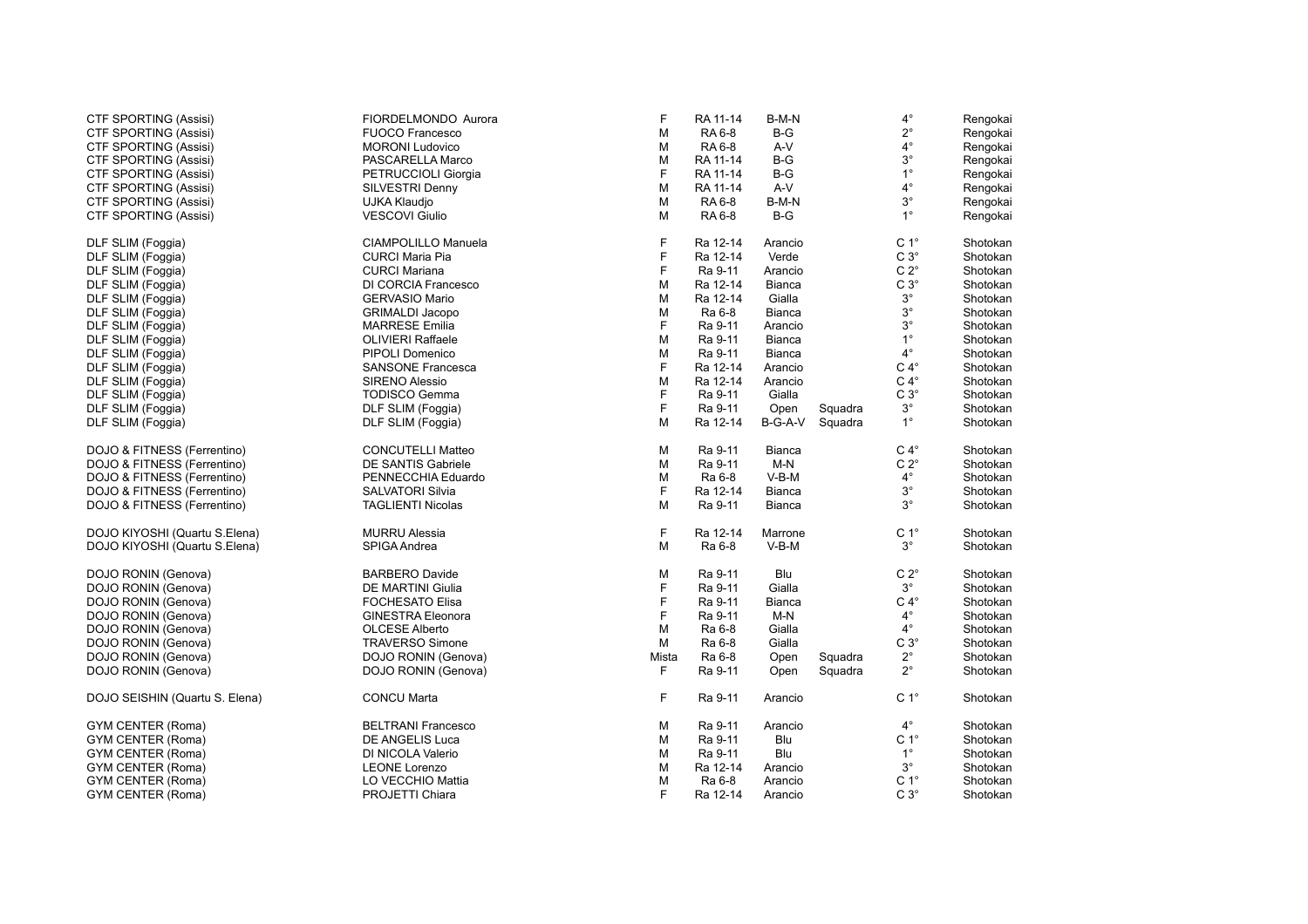| <b>GYM CENTER (Roma)</b>   | <b>PUJA Emanuele</b>           | M | Ra 12-14 | Blu     |         | C <sub>1</sub> °<br>$3^{\circ}$ | Shotokan       |
|----------------------------|--------------------------------|---|----------|---------|---------|---------------------------------|----------------|
| GYM CENTER (Roma)          | <b>GYM CENTER (Roma)</b>       | M | Ra 9-11  | B-M-N   | Squadra |                                 | Shotokan       |
| HINOMARU (Codogno)         | PICCIONI Ismael                | М | Ra 9-11  | Arancio |         | $1^{\circ}$                     | Shotokan       |
| JITAKIOEI (Cesano Boscone) | <b>AJELLI Giorgio</b>          | M | Ra 11-14 | $B-G$   |         | $3^{\circ}$                     | Shito Ryu      |
| JITAKIOEI (Cesano Boscone) | <b>BASERGA Andrea</b>          | M | Ra 6-10  | $B-G$   |         | $2^{\circ}$                     | Shito Ryu      |
| JITAKIOEI (Cesano Boscone) | <b>BIAVA Luna</b>              | F | Ra 11-14 | A-V     |         | $1^{\circ}$                     | Shito Ryu      |
| JITAKIOEI (Cesano Boscone) | <b>BIFFI Marco</b>             | M | RA 6-8   | $A-V$   |         | $3^{\circ}$                     | Rengokai       |
| JITAKIOEI (Cesano Boscone) | <b>BOTTI Emanuele</b>          | M | Ra 6-10  | A-V     |         | $2^{\circ}$                     | Shito Ryu      |
| JITAKIOEI (Cesano Boscone) | <b>CAMPOS Ithan</b>            | M | Ra 6-10  | $B-G$   |         | $1^{\circ}$                     | Shito Ryu      |
| JITAKIOEI (Cesano Boscone) | <b>CARLUCCIO Mattia</b>        | M | RA 6-8   | A-V     |         | $2^{\circ}$                     | Rengokai       |
| JITAKIOEI (Cesano Boscone) | <b>COFFI Giorgio</b>           | M | Ra 11-14 | $A-V$   |         | $3^{\circ}$                     | Shito Ryu      |
| JITAKIOEI (Cesano Boscone) | <b>CONSONNI Luca</b>           | M | Ra 11-14 | B-M-N   |         | $3^{\circ}$                     | Shito Ryu      |
| JITAKIOEI (Cesano Boscone) | <b>CORTESE Valentina</b>       | F | RA 11-14 | B-M-N   |         | $1^{\circ}$                     | Rengokai       |
| JITAKIOEI (Cesano Boscone) | <b>INSALACO Selene</b>         | F | Ra 11-14 | B-M-N   |         | $4^{\circ}$                     | Shito Ryu      |
| JITAKIOEI (Cesano Boscone) | <b>MALVISI Alice</b>           | F | Ra 11-14 | $A-V$   |         | $3^{\circ}$                     | Shito Ryu      |
| JITAKIOEI (Cesano Boscone) | <b>MEAZZA Filippo</b>          | M | Ra 6-10  | $B-G$   |         | $4^\circ$                       | Shito Ryu      |
| JITAKIOEI (Cesano Boscone) | <b>MIANO Alice</b>             | F | Ra 6-10  | A-V     |         | $2^{\circ}$                     | Shito Ryu      |
| JITAKIOEI (Cesano Boscone) | <b>NEGREA Denisa</b>           | F | RA 11-14 | $B-G$   |         | $3^{\circ}$                     | Rengokai       |
| JITAKIOEI (Cesano Boscone) | PEREGO Luca                    | M | RA 11-14 | A-V     |         | $2^{\circ}$                     | Rengokai       |
| JITAKIOEI (Cesano Boscone) | ROMAGNOLI Matilde              | F | Ra 6-10  | $B-G$   |         | $3^{\circ}$                     | Shito Ryu      |
| JITAKIOEI (Cesano Boscone) | <b>SANUA Lorenzo</b>           | M | RA 11-14 | A-V     |         | $1^{\circ}$                     | Rengokai       |
| JITAKIOEI (Cesano Boscone) | <b>STRANCI Alessandro</b>      | M | Ra 11-14 | A-V     |         | $4^{\circ}$                     | Shito Ryu      |
| JITAKIOEI (Cesano Boscone) | <b>TANCO Eveline</b>           | F | RA 11-14 | $B-G$   |         | $2^{\circ}$                     | Rengokai       |
| JITAKIOEI (Cesano Boscone) | <b>TROISI Alessandro</b>       | M | Ra 11-14 | B-M-N   |         | $1^{\circ}$                     | Shito Ryu      |
| JITAKIOEI (Cesano Boscone) | <b>TUROLLA Sara</b>            | F | Ra 6-10  | $B-G$   |         | $2^{\circ}$                     | Shito Ryu      |
| JITAKIOEI (Cesano Boscone) | <b>VEZZANI Ilaria</b>          | F | Ra 11-14 | A-V     |         | $2^{\circ}$                     | Shito Ryu      |
| JITAKIOEI (Cesano Boscone) | JITAKIOEI "B" (Cesano Boscone) | М | Ra 6-10  | Open    | Squadra | $2^{\circ}$                     | Shito-Rengokai |
| JITAKIOEI (Cesano Boscone) | JITAKIOEI "A" (Cesano Boscone) | м | Ra 6-10  | Open    | Squadra | $3^\circ$                       | Shito-Rengokai |
| JITAKIOEI (Cesano Boscone) | JITAKIOEI "A" (Cesano Boscone) | M | Ra 11-14 | Open    | Squadra | $1^{\circ}$                     | Shito-Rengokai |
| JITAKIOEI (Cesano Boscone) | JITAKIOEI "B" (Cesano Boscone) | M | Ra 11-14 | Open    | Squadra | $3^{\circ}$                     | Shito-Rengokai |
| JITAKIOEI (Cesano Boscone) | JITAKIOEI "C" (Cesano Boscone) | F | Ra 11-14 | Open    | Squadra | $1^{\circ}$                     | Shito-Rengokai |
| JITAKIOEI (Cesano Boscone) | JITAKIOEI "A" (Cesano Boscone) | F | Ra 11-14 | Open    | Squadra | $3^{\circ}$                     | Shito-Rengokai |
| JITAKIOEI (Cesano Boscone) | JITAKIOEI "B" (Cesano Boscone) | F | Ra 11-14 | Open    | Squadra | $4^\circ$                       | Shito-Rengokai |
| JKD ERBA (Erba)            | <b>CICARDI Mattia</b>          | М | Ra 11-14 | $B-G$   |         | $4^\circ$                       | Shito Ryu      |
| JKD ERBA (Erba)            | <b>LUCERI Simone</b>           | м | Ra 6-10  | $A-V$   |         | $1^{\circ}$                     | Shito Ryu      |
| JKD ERBA (Erba)            | MOGGIA Alessandro              | M | Ra 6-10  | $A-V$   |         | $4^\circ$                       | Shito Ryu      |
| JKD ERBA (Erba)            | <b>VANOSSI Simone</b>          | M | Ra 11-14 | A-V     |         | $1^{\circ}$                     | Shito Ryu      |
| <b>JKS GYM (Pavia)</b>     | <b>BRUSCHETTI Alessandro</b>   | М | Ra 12-14 | Marrone |         | $C 2^{\circ}$                   | Shotokan       |
| <b>JKS GYM (Pavia)</b>     | <b>MORANDOTTI Giulia</b>       | F | Ra 12-14 | Gialla  |         | C <sub>1</sub> °                | Shotokan       |
| <b>JKS GYM (Pavia)</b>     | PIROLA Caterina                | F | Ra 12-14 | Marrone |         | $C 2^{\circ}$                   | Shotokan       |
| <b>JKS GYM (Pavia)</b>     | <b>SALVEMINI Michele</b>       | M | Ra 12-14 | Arancio |         | $1^{\circ}$                     | Shotokan       |
| <b>JKS GYM (Pavia)</b>     | <b>ZAGANI Mattia</b>           | M | Ra 12-14 | Blu     |         | $C 2^{\circ}$                   | Shotokan       |
| <b>JKS GYM (Pavia)</b>     | <b>JKS GYM (Pavia)</b>         | M | Ra 12-14 | B-G-A-V | Squadra | $4^\circ$                       | Shotokan       |
| KC CORDIGNANO (Cordignano) | <b>BOLZAN Francesco</b>        | M | Ra 6-10  | B-M-N   |         | $2^{\circ}$                     | Shito Ryu      |
| KC CORDIGNANO (Cordignano) | DE ZOTTI Iris                  | F | Ra 6-10  | B-M-N   |         | $2^{\circ}$                     | Shito Ryu      |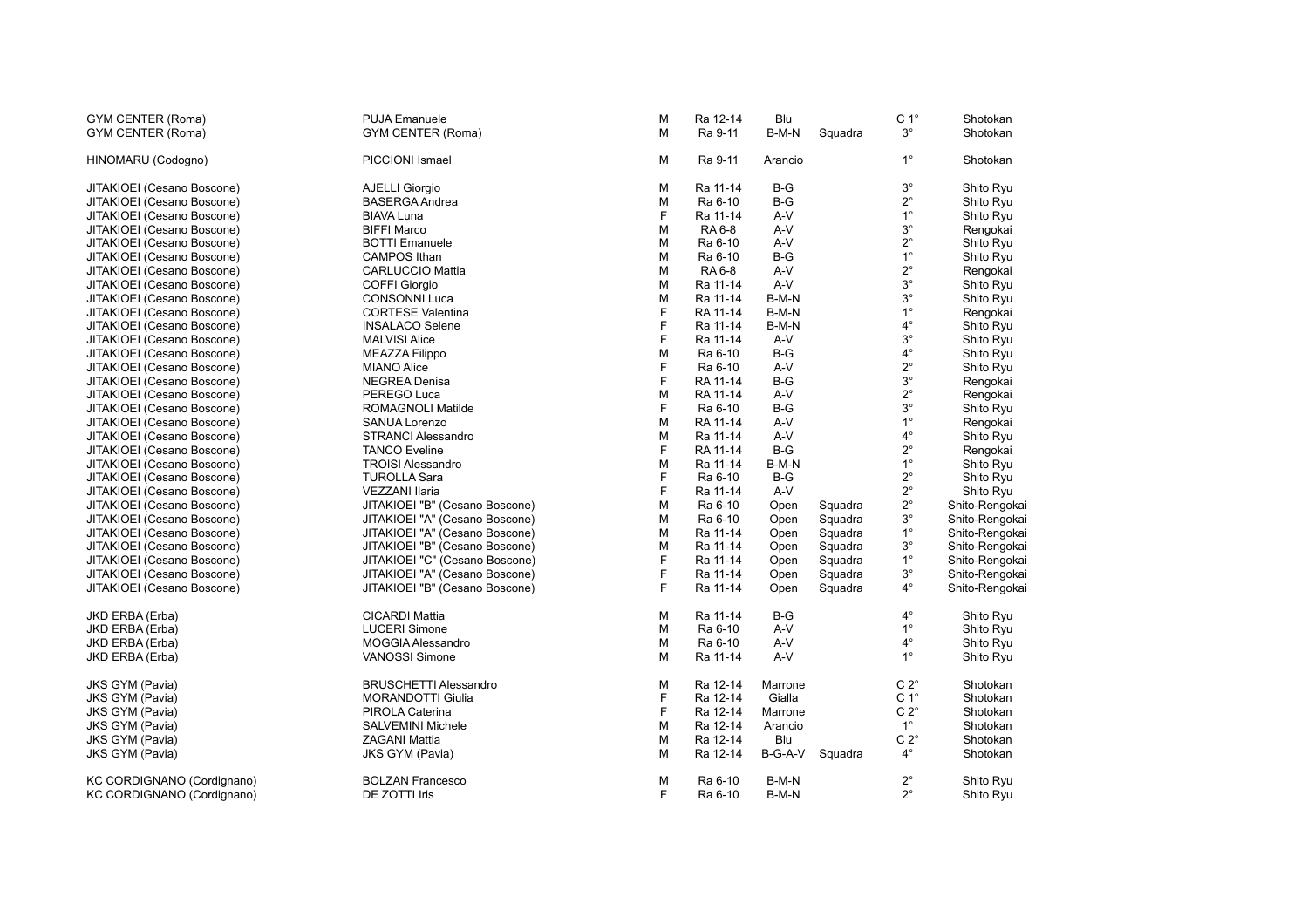| <b>KENSHUKAI</b> (Feltre)       | DI PALMA Piera               | F     | Ra 11-14 | B-M-N         |         | $3^{\circ}$      | Shito Ryu |
|---------------------------------|------------------------------|-------|----------|---------------|---------|------------------|-----------|
| <b>KENSHUKAI</b> (Feltre)       | <b>REATO Tania</b>           | F     | Ra 11-14 | B-M-N         |         | $1^{\circ}$      | Shito Ryu |
| KI DO CLUB (Bollate)            | <b>CRACCO Cecilia</b>        | F     | Ra 12-14 | Arancio       |         | $2^{\circ}$      | Shotokan  |
| KU SHIN KAN (Urgnano)           | <b>BONOMI Michele</b>        | M     | Ra 12-14 | Marrone       |         | $1^{\circ}$      | Shotokan  |
| KU SHIN KAN (Urgnano)           | <b>BOSCHINI Andrea</b>       | M     | Ra 12-14 | Blu           |         | $4^{\circ}$      | Shotokan  |
| KU SHIN KAN (Urgnano)           | COLOMBO Chiara               | F     | Ra 6-8   | A-V-B-M       |         | $1^{\circ}$      | Shotokan  |
| KU SHIN KAN (Urgnano)           | <b>LEIDI Andrea</b>          | M     | Ra 6-8   | Arancio       |         | $4^{\circ}$      | Shotokan  |
| KU SHIN KAN (Urgnano)           | <b>MANENTI Simone</b>        | M     | Ra 12-14 | Marrone       |         | $C3^\circ$       | Shotokan  |
| NENRYU (Verbania)               | <b>BONI Christian</b>        | M     | Ra 12-14 | Nera          |         | $2^{\circ}$      | Shotokan  |
| NENRYU (Verbania)               | <b>BONI Eleonora</b>         | F     | Ra 9-11  | $M-N$         |         | $2^{\circ}$      | Shotokan  |
| NENRYU (Verbania)               | <b>BRIGANTINO Alessandro</b> | M     | Ra 9-11  | Verde         |         | $3^{\circ}$      | Shotokan  |
| NENRYU (Verbania)               | <b>HYSO Nicolas</b>          | M     | Ra 9-11  | $M-N$         |         | C <sub>1</sub> ° | Shotokan  |
| NENRYU (Verbania)               | SHIARINI Andrea              | M     | Ra 6-8   | Arancio       |         | $2^{\circ}$      | Shotokan  |
| NENRYU (Verbania)               | <b>SIN Gianluca</b>          | M     | Ra 9-11  | Blu           |         | $C3^\circ$       | Shotokan  |
| NENRYU (Verbania)               | NENRYU (Verbania)            | M     | Ra 9-11  | B-G-A-V       | Squadra | $2^{\circ}$      | Shotokan  |
| NENRYU (Verbania)               | NENRYU (Verbania)            | M     | Ra 9-11  | B-M-N         | Squadra | $1^{\circ}$      | Shotokan  |
| NENRYU (Verbania)               | NENRYU (Verbania)            | M     | Ra 12-14 | B-M-N         | Squadra | $2^{\circ}$      | Shotokan  |
| NI SENTE NASHI (Dossobuono)     | <b>CAPORALI Sara</b>         | F     | Ra 9-11  | <b>Bianca</b> |         | $1^{\circ}$      | Shotokan  |
| NI SENTE NASHI (Dossobuono)     | <b>FERRUCCI Daniele</b>      | M     | Ra 9-11  | Gialla        |         | $3^{\circ}$      | Shotokan  |
| NI SENTE NASHI (Dossobuono)     | <b>FERRUCCI Greta</b>        | F     | Ra 6-8   | $B-G$         |         | $3^{\circ}$      | Shotokan  |
| NI SENTE NASHI (Dossobuono)     | <b>MERZI Sara</b>            | F     | Ra 12-14 | Blu           |         | $3^{\circ}$      | Shotokan  |
| NI SENTE NASHI (Dossobuono)     | POZZA Anna                   | F     | Ra 6-8   | $B-G$         |         | $2^{\circ}$      | Shotokan  |
| NI SENTE NASHI (Dossobuono)     | <b>TROMBA Mattia</b>         | M     | Ra 9-11  | Gialla        |         | $C 1^\circ$      | Shotokan  |
| NI SENTE NASHI (Dossobuono)     | ZANDONA' Sofia               | F     | Ra 9-11  | Verde         |         | $C3^\circ$       | Shotokan  |
| NI SENTE NASHI (Dossobuono)     | NI SENTE NASHI (Dossobuono)  | Mista | Ra 6-8   | Open          | Squadra | $1^{\circ}$      | Shotokan  |
| NI SENTE NASHI (Dossobuono)     | NI SENTE NASHI (Dossobuono)  | М     | Ra 9-11  | B-G-A-V       | Squadra | $3^\circ$        | Shotokan  |
| NI SENTE NASHI (Dossobuono)     | NI SENTE NASHI (Dossobuono)  | F     | Ra 9-11  | Open          | Squadra | $1^{\circ}$      | Shotokan  |
| PAL SAMURAI (Nichelino)         | D'ALESSANDRA Camilla         | F     | Ra 9-11  | Blu           |         | C <sub>1</sub> ° | Shotokan  |
| PAL SAMURAI (Nichelino)         | <b>GIORDA Andrea</b>         | M     | Ra 9-11  | Verde         |         | C <sub>1</sub> ° | Shotokan  |
| PAL SAMURAI (Nichelino)         | GIORDA Marco                 | M     | Ra 6-8   | $V-B-M$       |         | $2^{\circ}$      | Shotokan  |
| PAL SAMURAI (Nichelino)         | <b>LEMMI</b> Luca            | M     | Ra 12-14 | <b>Bianca</b> |         | $C 2^{\circ}$    | Shotokan  |
| PAL SAMURAI (Nichelino)         | <b>LEMMI Sara</b>            | F     | Ra 12-14 | <b>Bianca</b> |         | $1^{\circ}$      | Shotokan  |
| PAL SAMURAI (Nichelino)         | <b>SETTE Alessia</b>         | F     | Ra 9-11  | Verde         |         | C <sub>1</sub> ° | Shotokan  |
| PECHEGNA KARATE (Salerno)       | <b>BISOGNO Emanuele</b>      | M     | Ra 12-14 | <b>Bianca</b> |         | C <sub>1</sub> ° | Shotokan  |
| PECHEGNA KARATE (Salerno)       | PANELLA Andrea               | M     | Ra 6-8   | Gialla        |         | $3^{\circ}$      | Shotokan  |
| PECHEGNA KARATE (Salerno)       | PASTORE Diego                | M     | Ra 6-8   | <b>Bianca</b> |         | $1^{\circ}$      | Shotokan  |
| PECHEGNA KARATE (Salerno)       | SALZANO Andrea               | М     | Ra 6-8   | Arancio       |         | $C 2^{\circ}$    | Shotokan  |
| PECHEGNA KARATE (Salerno)       | SORICELLIS Giovanni          | М     | Ra 9-11  | Blu           |         | $2^{\circ}$      | Shotokan  |
| PECHEGNA KARATE (Salerno)       | <b>TAVINO Emanuele</b>       | М     | Ra 9-11  | Gialla        |         | $C 2^{\circ}$    | Shotokan  |
| PECHEGNA KARATE (Salerno)       | <b>TRAPANESE Cristian</b>    | M     | Ra 9-11  | Bianca        |         | $2^{\circ}$      | Shotokan  |
| PECHEGNA KARATE (Salerno)       | PECHEGNA KARATE (Salerno)    | M     | Ra 9-11  | B-G-A-V       | Squadra | $1^{\circ}$      | Shotokan  |
| POL. UNIVERSITY (Caltanissetta) | <b>BARRILE Riccardo</b>      | M     | Ra 9-11  | M-N           |         | $4^{\circ}$      | Shotokan  |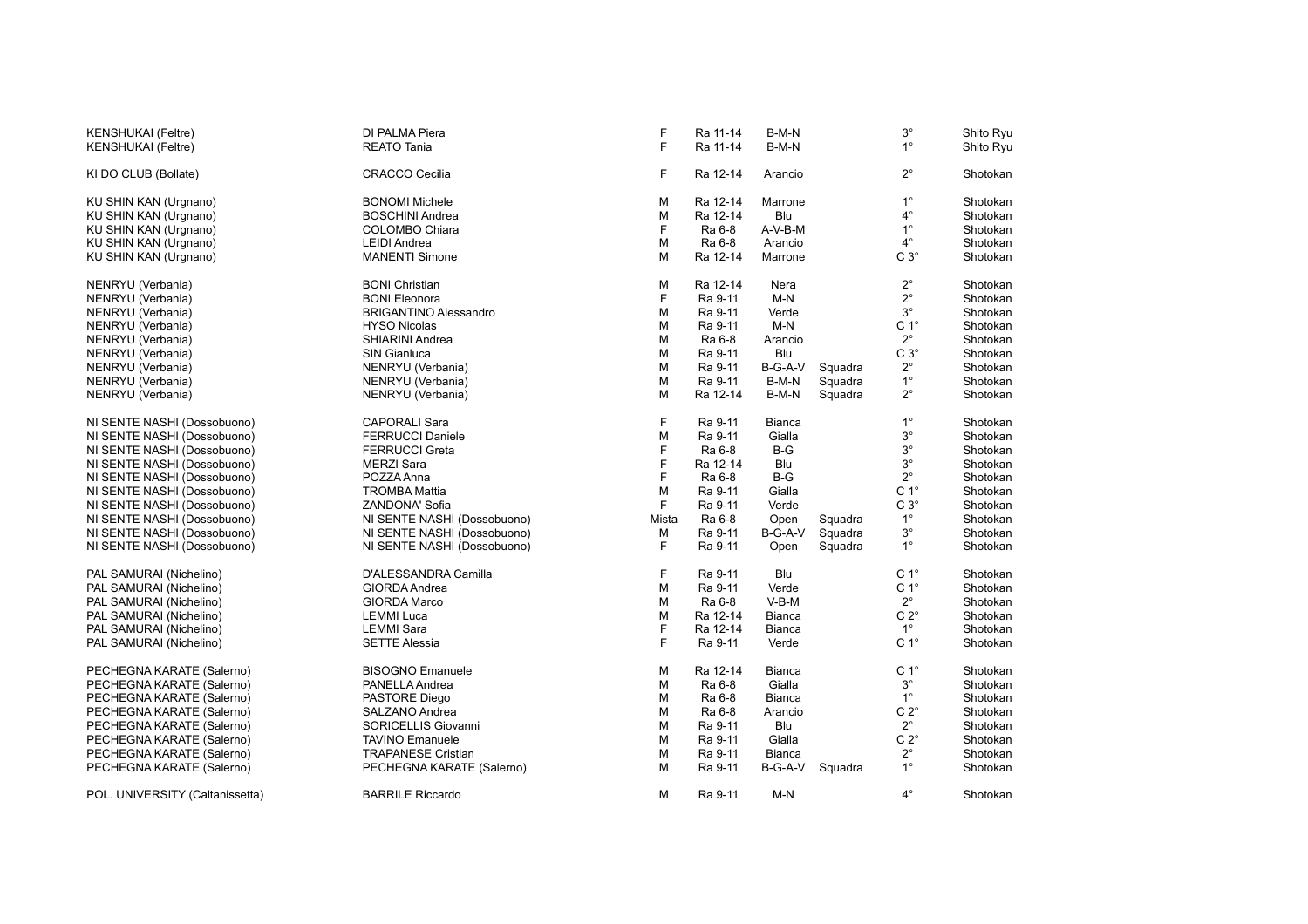| PROJECT KARATE (Cauce al Cornoviglio) | DE SIMONI Filippo           | M  | Ra 9-11       | Verde         |         | $C 3^\circ$      | Shotokan       |  |
|---------------------------------------|-----------------------------|----|---------------|---------------|---------|------------------|----------------|--|
| SHANGRI-LA' (Crema)                   | <b>BUTELLA Jonathan</b>     | M  | Ra 6-8        | Gialla        |         | $C 4^\circ$      | Shotokan       |  |
| SHANGRI-LA' (Crema)                   | <b>GATTUSO Matteo</b>       | M  | Ra 9-11       | Arancio       |         | $C 4^\circ$      | Shotokan       |  |
| SHOREI KAN KARATE (Perugia)           | <b>BAUION Alison</b>        | M  | RA 6-8        | B-M-N         |         | $1^{\circ}$      | Rengokai       |  |
| SHOREI KAN KARATE (Perugia)           | <b>CASTELLANI Tommaso</b>   | M  | RA 6-8        | B-M-N         |         | $4^{\circ}$      | Rengokai       |  |
| SHOREI KAN KARATE (Perugia)           | MEZZASOMA Paolo             | м  | <b>RA 6-8</b> | B-M-N         |         | $2^{\circ}$      | Rengokai       |  |
| SHOREI KAN KARATE (Perugia)           | ROSSI Margherita            | F  | Ra 6-10       | B-M-N         |         | $1^{\circ}$      | Shito Ryu      |  |
| SHOREI KAN KARATE (Perugia)           | SANTUCCI Andrea             | M  | Ra 6-10       | B-M-N         |         | $1^{\circ}$      | Shito Ryu      |  |
| SHOREI KAN KARATE (Perugia)           | <b>TOSTI Matteo</b>         | M  | RA 11-14      | B-M-N         |         | $2^{\circ}$      | Rengokai       |  |
| SHOREI KAN KARATE (Perugia)           | <b>VANGHELI Siomulis</b>    | M  | RA 6-8        | A-V           |         | $1^{\circ}$      | Rengokai       |  |
| SHOREI KAN KARATE (Perugia)           | SHOREI KAN KARATE (Perugia) | M  | Ra 6-10       | Open          | Squadra | $1^{\circ}$      | Shito-Rengokai |  |
| SHOTOKAN RYU (Laives)                 | <b>LAPLACA Marica</b>       | F  | Ra 12-14      | Verde         |         | $2^{\circ}$      | Shotokan       |  |
| SHURENKAN (Moncalieri)                | <b>EMWEFENDIC Haris</b>     | M  | RA 11-14      | $B-G$         |         | $1^{\circ}$      | Rengokai       |  |
| SHURENKAN (Moncalieri)                | <b>SCARSI Beatrice</b>      | F. | RA 11-14      | B-M-N         |         | $3^{\circ}$      | Rengokai       |  |
| SKCS SPORT (Sassari)                  | CASU Massimiliano           | M  | Ra 12-14      | Blu           |         | $C3^\circ$       | Shotokan       |  |
| <b>SKCS SPORT (Sassari)</b>           | <b>MANDULA Alessandro</b>   | M  | Ra 9-11       | $M-N$         |         | $2^{\circ}$      | Shotokan       |  |
| SKCS SPORT (Sassari)                  | <b>SENES Giuseppe</b>       | M  | Ra 12-14      | Nera          |         | $C3^\circ$       | Shotokan       |  |
| <b>SKCS SPORT (Sassari)</b>           | <b>SENES Stefano</b>        | M  | Ra 12-14      | Nera          |         | $3^{\circ}$      | Shotokan       |  |
| SKCS SPORT (Sassari)                  | VADILONGA Marco             | M  | Ra 9-11       | $M-N$         |         | $1^{\circ}$      | Shotokan       |  |
| SKCS SPORT (Sassari)                  | SKCS SPORT (Sassari)        | M  | Ra 12-14      | B-M-N         | Squadra | $4^{\circ}$      | Shotokan       |  |
| SKS S. LORENZELLO (S. Lorenzello)     | <b>GIORDANO Mario</b>       | M  | Ra 6-8        | Bianca        |         | C <sub>1</sub> ° | Shotokan       |  |
| SKS S. LORENZELLO (S. Lorenzello)     | <b>GUERRA Matteo</b>        | M  | Ra 12-14      | Arancio       |         | $C3^\circ$       | Shotokan       |  |
| SKS S. LORENZELLO (S. Lorenzello)     | <b>LONGO Giuseppe</b>       | M  | Ra 6-8        | <b>Bianca</b> |         | $2^{\circ}$      | Shotokan       |  |
| SKS S. LORENZELLO (S. Lorenzello)     | PASCARELLA Gianpaolo        | M  | Ra 6-8        | Bianca        |         | $C 3^\circ$      | Shotokan       |  |
| <b>SPORT THIENE</b>                   | <b>MENIN Aurora</b>         | F  | Ra 12-14      | Marrone       |         | $C3^\circ$       | Shotokan       |  |
| <b>SPORT THIENE</b>                   | PESAVENTO Alessio           | M  | Ra 9-11       | $M-N$         |         | $C 4^\circ$      | Shotokan       |  |
| <b>SPORT THIENE</b>                   | <b>SPORT THIENE</b>         | F  | Ra 9-11       | Open          | Squadra | $4^{\circ}$      | Shotokan       |  |
| <b>SPORT THIENE</b>                   | SPORT THIENE                | F. | Ra 12-14      | Open          | Squadra | $1^{\circ}$      | Shotokan       |  |
| SSD MAXSI (Busalla)                   | <b>ARMANINI Lorenzo</b>     | M  | Ra 6-8        | Bianca        |         | $C 4^\circ$      | Shotokan       |  |
| SSD MAXSI (Busalla)                   | <b>BADINO Jacopo</b>        | M  | Ra 9-11       | Blu           |         | $3^{\circ}$      | Shotokan       |  |
| SSD MAXSI (Busalla)                   | <b>DEMARTINI Lisa</b>       | F  | Ra 12-14      | Blu           |         | $C 1^{\circ}$    | Shotokan       |  |
| SSD MAXSI (Busalla)                   | <b>GANDINI Nedim</b>        | M  | Ra 12-14      | Bianca        |         | $4^{\circ}$      | Shotokan       |  |
| SSD MAXSI (Busalla)                   | <b>GANDINI Simone</b>       | M  | Ra 6-8        | Bianca        |         | $4^{\circ}$      | Shotokan       |  |
| SSD MAXSI (Busalla)                   | <b>GARRE' Lorenzo</b>       | M  | Ra 9-11       | M-N           |         | $C3^\circ$       | Shotokan       |  |
| SSD MAXSI (Busalla)                   | <b>TRABUCCO Anna</b>        | F  | Ra 9-11       | Blu           |         | $2^{\circ}$      | Shotokan       |  |
| SSD MAXSI (Busalla)                   | SSD MAXSI (Busalla)         | M  | Ra 9-11       | B-M-N         | Squadra | $2^{\circ}$      | Shotokan       |  |
| SSD MAXSI (Busalla)                   | SSD MAXSI (Busalla)         | F  | Ra 12-14      | Open          | Squadra | $4^{\circ}$      | Shotokan       |  |
| US S. PELLEGRINO (S. Pellegrino)      | CAPELLI Sabrina             | F  | Ra 12-14      | Marrone       |         | $2^{\circ}$      | Shotokan       |  |
| US S. PELLEGRINO (S. Pellegrino)      | <b>GIUPPONI Giulia</b>      | F  | Ra 9-11       | Gialla        |         | $1^{\circ}$      | Shotokan       |  |
| US S. PELLEGRINO (S. Pellegrino)      | <b>GRITTI Fiamma</b>        | F. | Ra 9-11       | Verde         |         | $2^{\circ}$      | Shotokan       |  |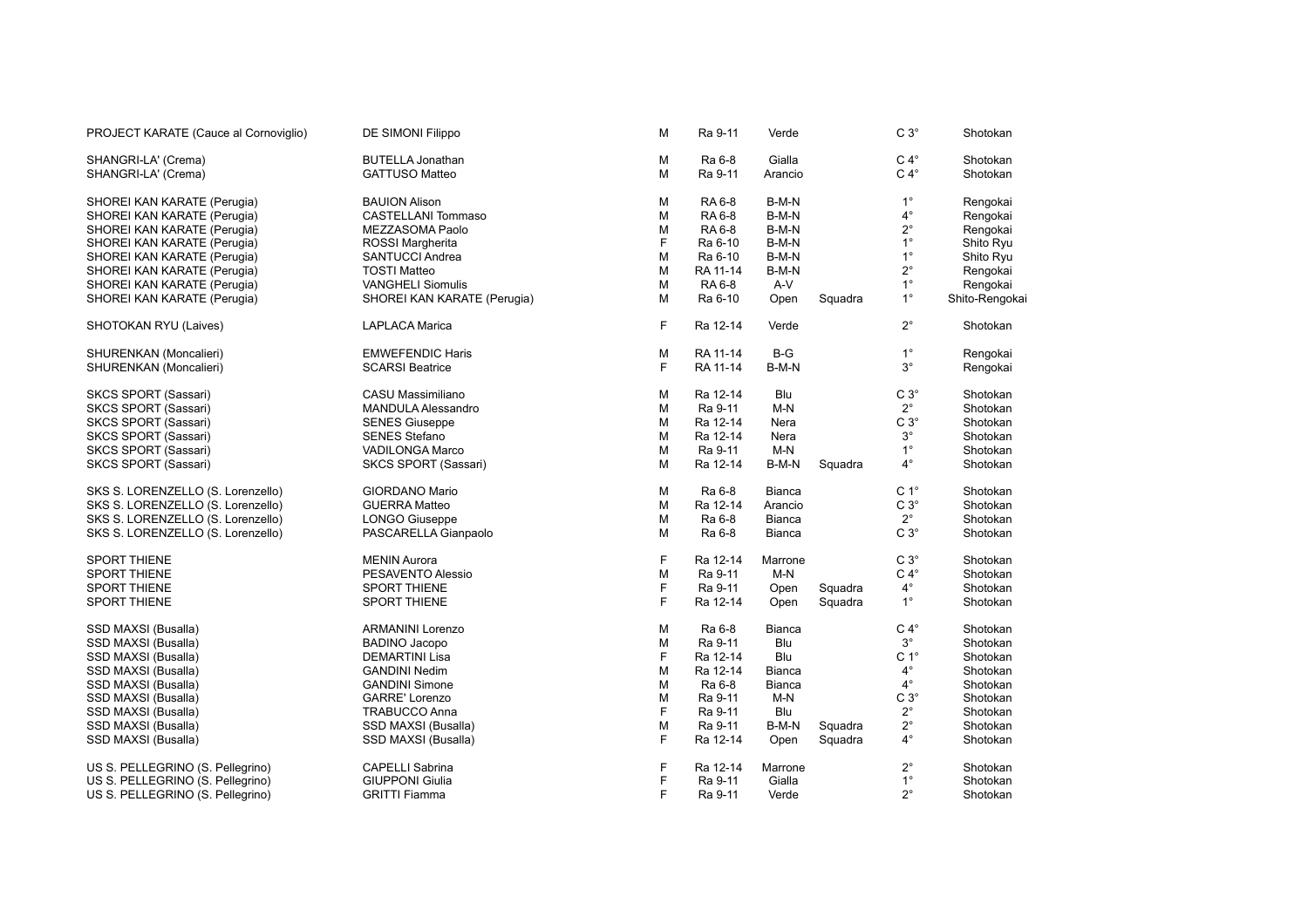| US S. PELLEGRINO (S. Pellegrino) | <b>PESENTI Nicole</b>    |       | Ra 9-11  | Arancio |         | າ∘            | Shotokan |
|----------------------------------|--------------------------|-------|----------|---------|---------|---------------|----------|
| US S. PELLEGRINO (S. Pellegrino) | <b>SCANDALIATO Gaia</b>  |       | Ra 9-11  | Verde   |         | $C 2^{\circ}$ | Shotokan |
| YAMABUSHI GE (Moconesi)          | <b>BACIGALUPO Matteo</b> | М     | Ra 12-14 | Gialla  |         | $C3^\circ$    | Shotokan |
| YAMABUSHI GE (Moconesi)          | <b>GARGIULO Sara</b>     |       | Ra 12-14 | Verde   |         | $3^\circ$     | Shotokan |
| YAMABUSHI GE (Moconesi)          | <b>GRASSI Ginevra</b>    |       | Ra 12-14 | Gialla  |         | $4^{\circ}$   | Shotokan |
| YAMABUSHI GE (Moconesi)          | YAMABUSHI GE (Moconesi)  | Mista | Ra 6-8   | Open    | Squadra | $3^{\circ}$   | Shotokan |
| <b>YOSEIKAN</b>                  | <b>VITALI Matteo</b>     | м     | Ra 6-8   | Gialla  |         | 10            | Shotokan |

### Campionato Italiano Ragazzi con 85 Società; 162 Squadre; 729 atleti nel kata e 499 nel kumite. Totale 1228 partecipa

| <b>Classifica Società</b>          | <b>Campionato Shotokan</b>  |                |
|------------------------------------|-----------------------------|----------------|
| <b>NI SENTE NASHI (Dossobuono)</b> | 29 punti                    | $1^{\circ}$    |
| <b>OLIMPIA SPORT (Capua)</b>       | 29 punti                    | $2^{\circ}$    |
| <b>BUSHIDO (Schio)</b>             | 23 punti                    | 3 <sup>o</sup> |
| <b>AISHIN DOJO (Gavardo)</b>       | 23 punti                    | $4^\circ$      |
| Classifica Società                 | Coppa Italia Shotokan       |                |
| <b>OLIMPIA SPORT (Capua)</b>       | 19 punti                    | $1^{\circ}$    |
| <b>PAL SAMURAI (Nichelino)</b>     | 18 punti                    | $2^{\circ}$    |
| <b>GYM CENTER (Roma)</b>           | 17 punti                    | $3^{\circ}$    |
| <b>YOSEIKAN (Viareggio)</b>        | 16 punti                    | $4^\circ$      |
| Classifica Società                 | <b>Campionato Shito Ryu</b> |                |
| <b>JITAKIOEI (Cesano Boscone)</b>  | 62 punti                    | $1^{\circ}$    |
| <b>ANSHINKAI (Milano)</b>          | 21 punti                    | $2^{\circ}$    |
| <b>GYM 2000 (Roma)</b>             | 16 punti                    | $3^{\circ}$    |
| <b>JKD ERBA (Erba)</b>             | 12 punti                    | $4^\circ$      |
| Classifica Società                 | <b>Campionato Rengokai</b>  |                |
| <b>CTF SPORTING (Assisi)</b>       | 28 punti                    | $1^{\circ}$    |
| <b>SHOREIKAN (Perugia)</b>         | 24 punti                    | $2^{\circ}$    |
|                                    |                             |                |
| <b>JITAKIOEI</b> (Bernareggio)     | 20 punti                    | 3 <sup>o</sup> |

### **Campionato Italiano Kumite NIHON (Ragazzi) - Montecatini 14 Aprile 2013**

| <b>SOCIETA</b>                       | <b>COGNOME E NOME</b>   | <b>SESSO</b> | <b>CATEG</b> | <b>RAG.CINT</b> | <b>PESO</b> | <b>PODIO</b>   | <b>SPECIALITA'</b> |
|--------------------------------------|-------------------------|--------------|--------------|-----------------|-------------|----------------|--------------------|
| DOJO RONIN (Genova)                  | <b>OLCESE Alberto</b>   |              | Ra 6-8       | B-G             | Open        |                | Shobu Nihon        |
| GYM CENTER (Roma)                    | MOSCA Valerio           |              | Ra 6-8       | $B-G$           | Open        | no             | Shobu Nihon        |
| ASD SHIN KAMI (Casalnuovo di Napoli) | <b>STABILE Giuseppe</b> |              | Ra 6-8       | $B-G$           | Open        |                | Shobu Nihon        |
| POL. RENSHI (Bari)                   | CASSANO Gaetano         |              | Ra 6-8       | $B-G$           | Open        |                | Shobu Nihon        |
| KI DO CLUB (Bollate)                 | MILANI Daniele          |              | Ra 6-8       | $B-G$           | Open        | C 1°           | Shobu Nihon        |
| DOJO RONIN (Genova)                  | CERVELLIERI Pietro      |              | Ra 6-8       | $B-G$           | Open        | C 2 $^{\circ}$ | Shobu Nihon        |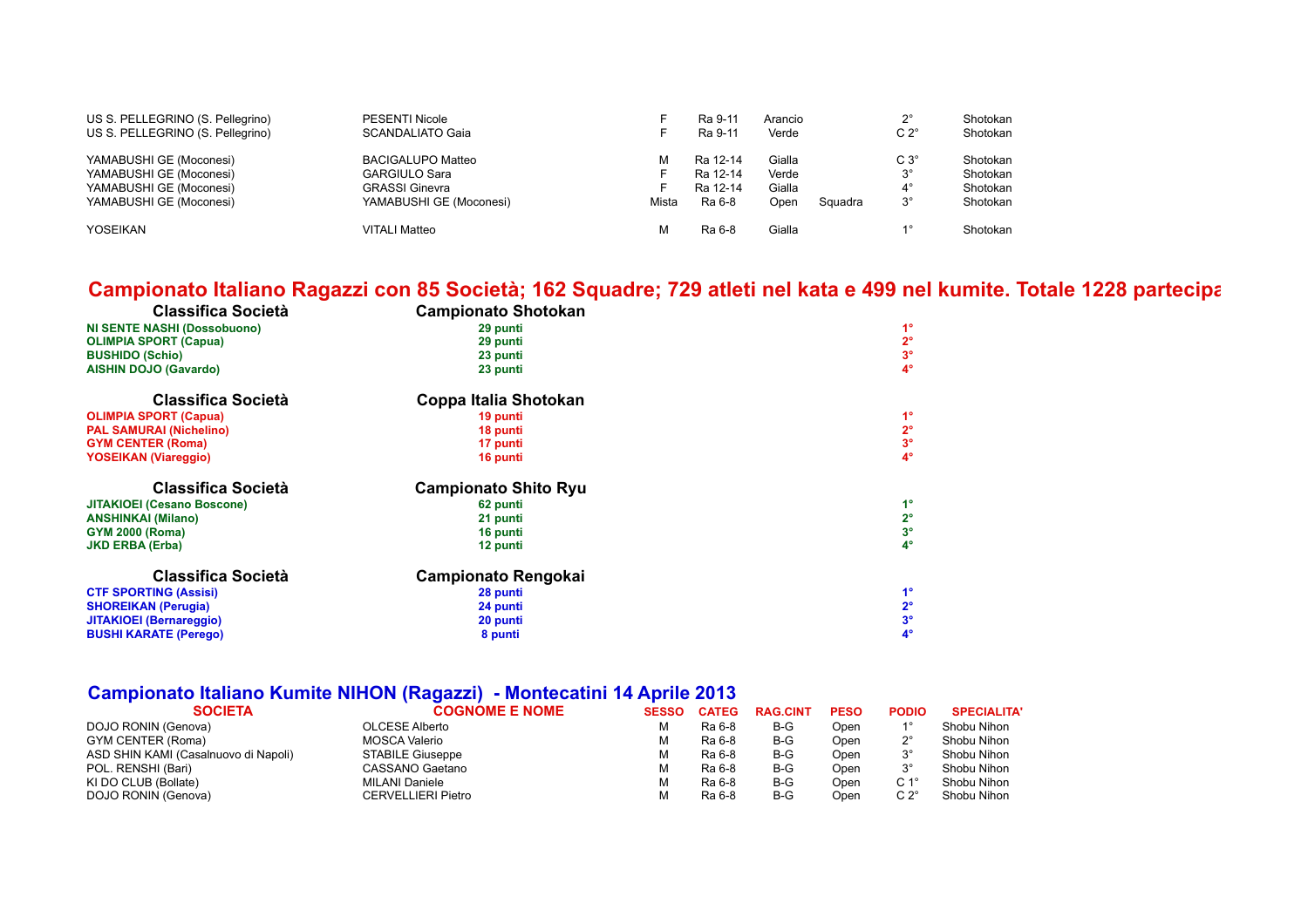| <b>GYM CENTER (Roma)</b>                                               | <b>GIANSIRACUSA Thomas</b> | M | Ra 6-8  | $B-G$      | Open  | $C3^\circ$       | Shobu Nihon |
|------------------------------------------------------------------------|----------------------------|---|---------|------------|-------|------------------|-------------|
| CITTADELLA SPORT (Torre del Greco)                                     | SORRENTINO Francesco       | M | Ra 6-8  | $B-G$      | Open  | $C3^\circ$       | Shobu Nihon |
|                                                                        | <b>LEIDI Andrea</b>        | М | Ra 6-8  |            |       | $1^{\circ}$      |             |
| KU SHIN KAN (Urgnano)                                                  | ROBERTI Aldo               |   | Ra 6-8  | Arancio    | Open  | $2^{\circ}$      | Shobu Nihon |
| CSK 1978 (Lavagna)                                                     |                            | M |         | Arancio    | Open  |                  | Shobu Nihon |
| CSKS FUJIYAMA (Genazzano)                                              | ADALDO Simone              | М | Ra 6-8  | Arancio    | Open  | $3^\circ$        | Shobu Nihon |
| NENRYU (Verbania)                                                      | <b>SCIARINI Andrea</b>     | М | Ra 6-8  | Arancio    | Open  | $3^{\circ}$      | Shobu Nihon |
| ASD FUDOSHIN (Riva Ligure)                                             | ROLANDO Joan               | M | Ra 6-8  | Arancio    | Open  | C <sub>1</sub> ° | Shobu Nihon |
| CTF SPORTING (Assisi)                                                  | PANUZZI Manuel             | М | Ra 6-8  | Arancio    | Open  | $C 2^{\circ}$    | Shobu Nihon |
| ASD FUDOSHIN (Riva Liqure)                                             | <b>MATANI</b> Giacomo      | М | Ra 6-8  | Arancio    | Open  | $C3^\circ$       | Shobu Nihon |
| ASD NIPPON CLUB (Cassina De Pecchi)                                    | SCACCABAROZZI Davide       | M | Ra 6-8  | Arancio    | Open  | $C3^\circ$       | Shobu Nihon |
| SHIKADO (Roma)                                                         | <b>MINI Martina</b>        | F | Ra 6-8  | $B-G$      | Open  | $1^{\circ}$      | Shobu Nihon |
| <b>BUSHIDO SCHIO (Schio)</b>                                           | <b>GATTO Chiara</b>        | F | Ra 6-8  | $B-G$      | Open  | $2^{\circ}$      | Shobu Nihon |
| ASD NIPPON CLUB (Cassina De Pecchi)                                    | DU DAU Giulia              | F | Ra 6-8  | $B-G$      | Open  | $3^\circ$        | Shobu Nihon |
| AIRONE BIANCO (Melegnano)                                              | <b>AMADIO Federica</b>     | F | Ra 6-8  | $B-G$      | Open  | $3^{\circ}$      | Shobu Nihon |
| YAMABUSHI GE (Moconesi)                                                | <b>VACCARI Aurora</b>      | F | Ra 6-8  | $B-G$      | Open  | C <sub>1</sub> ° | Shobu Nihon |
| YAMABUSHI GE (Moconesi)                                                | RISSO Giada                | F | Ra 6-8  | $B-G$      | Open  | $C 2^{\circ}$    | Shobu Nihon |
| NI SENTE NASHI (Dossobuono)                                            | POZZA Anna                 | F | Ra 6-8  | $B-G$      | Open  | $C3^\circ$       | Shobu Nihon |
| ATL. BRAVETTA (Roma)                                                   | <b>GRIGLIONI Giulia</b>    | F | Ra 6-8  | $B-G$      | Open  | $C3^\circ$       | Shobu Nihon |
|                                                                        |                            |   |         |            |       |                  |             |
| <b>ECSK</b>                                                            | <b>ANELLI Giulio</b>       | М | Ra 9-11 | $B-G$      | $-37$ | $1^{\circ}$      | Shobu Nihon |
| ASD OLIMPIA SPORT (Capua)                                              | <b>VALLETTA Roberto</b>    | М | Ra 9-11 | $B-G$      | $-37$ | $2^{\circ}$      | Shobu Nihon |
| ASD OLIMPIA SPORT (Capua)                                              | <b>BENEDETTO Antonio</b>   | М | Ra 9-11 | $B-G$      | $-37$ | $3^{\circ}$      | Shobu Nihon |
| ASD FUDOSHIN (Riva Ligure)                                             | <b>BURDEN Ethan</b>        | М | Ra 9-11 | B-G        | $-37$ | $3^\circ$        | Shobu Nihon |
| <b>SKFS</b>                                                            | <b>SIELI Riccardo</b>      | M | Ra 9-11 | $B-G$      | -37   | C <sub>1</sub> ° | Shobu Nihon |
| CTF SPORTING (Assisi)                                                  | PASCARELLA Marco           | M | Ra 9-11 | $B-G$      | $-37$ | $C 2^{\circ}$    | Shobu Nihon |
| ASD OLIMPIA SPORT (Capua)                                              | <b>IORIO Luigi</b>         | M | Ra 9-11 | $B-G$      | -37   | $C3^\circ$       | Shobu Nihon |
| NI SENTE NASHI (Dossobuono)                                            | <b>FRUCI Matteo</b>        | M | Ra 9-11 | $B-G$      | $-37$ | $C 3^\circ$      | Shobu Nihon |
| CITTADELLA SPORT (Torre del Greco)                                     | PELE' Francesco            | М | Ra 9-11 | B-G        | $+37$ | $1^{\circ}$      | Shobu Nihon |
| YAMABUSHI GE (Moconesi)                                                | <b>MENNELLA Francesco</b>  | М | Ra 9-11 | $B-G$      | $+37$ | $2^{\circ}$      | Shobu Nihon |
| SHIKADO (Roma)                                                         | <b>SALANDRI Gabriele</b>   | М | Ra 9-11 | $B-G$      | $+37$ | $3^{\circ}$      | Shobu Nihon |
| CITTADELLA SPORT (Torre del Greco)                                     | MIGLIACCIO Andrea          | M | Ra 9-11 | $B-G$      | $+37$ | $3^{\circ}$      | Shobu Nihon |
| KO BU KAI                                                              | <b>CASINI Luca</b>         | M | Ra 9-11 | $B-G$      | $+37$ | C <sub>1</sub> ° | Shobu Nihon |
| SHIKADO (Roma)                                                         | PUGLISI Alibrandi Leonardo | M | Ra 9-11 | $B-G$      | $+37$ | $C 2^{\circ}$    | Shobu Nihon |
| CSK 1978 (Lavagna)                                                     | LEVINTA Jon                | М | Ra 9-11 | $B-G$      | $+37$ | $C3^\circ$       | Shobu Nihon |
| NI SENTE NASHI (Dossobuono)                                            | POZZA Mattia               | М | Ra 9-11 | $B-G$      | $+37$ | $C3^\circ$       | Shobu Nihon |
| ACC. KARATE (Barrafranca)                                              | CARNAZZO Mirko             | М | Ra 9-11 | A-V        | -35   | $1^{\circ}$      | Shobu Nihon |
| NENRYU (Verbania)                                                      | COMO Riccardo              | М | Ra 9-11 | A-V        | $-35$ | $2^{\circ}$      | Shobu Nihon |
|                                                                        | CIRILLO Vincenzo           | M | Ra 9-11 |            | $-35$ | $3^{\circ}$      | Shobu Nihon |
| ASD SHIN KAMI (Casalnuovo di Napoli)<br><b>BLUE TEAM CLUB (Pavona)</b> | <b>FERDINANDI Andrea</b>   | M | Ra 9-11 | A-V<br>A-V | $-35$ | $3^{\circ}$      | Shobu Nihon |
| ACC. KARATE (Barrafranca)                                              | <b>FARACI Alessandro</b>   | M | Ra 9-11 | A-V        | $-35$ | C <sub>1</sub> ° | Shobu Nihon |
|                                                                        |                            |   | Ra 9-11 |            | $-35$ | $C 2^{\circ}$    |             |
| NENRYU (Verbania)                                                      | SBLENDORIO Aaron           | M |         | A-V        |       |                  | Shobu Nihon |
| YAMABUSHI GE (Moconesi)                                                | <b>DE MARTINI Nicola</b>   | M | Ra 9-11 | A-V        | $-35$ | $C3^\circ$       | Shobu Nihon |
| CSK GOZZANO (Gargallo)                                                 | <b>BALDACCI Mirco</b>      | M | Ra 9-11 | A-V        | $-35$ | $C 3^\circ$      | Shobu Nihon |
| ASD SHIN KAMI (Casalnuovo di Napoli)                                   | <b>AQUINO Renato</b>       | M | Ra 9-11 | A-V        | -40   | $1^{\circ}$      | Shobu Nihon |
| JITAKIOEI (Cesano Boscone)                                             | <b>CARLUCCIO Mattia</b>    | M | Ra 9-11 | A-V        | -40   | $2^{\circ}$      | Shobu Nihon |
|                                                                        |                            |   |         |            |       |                  |             |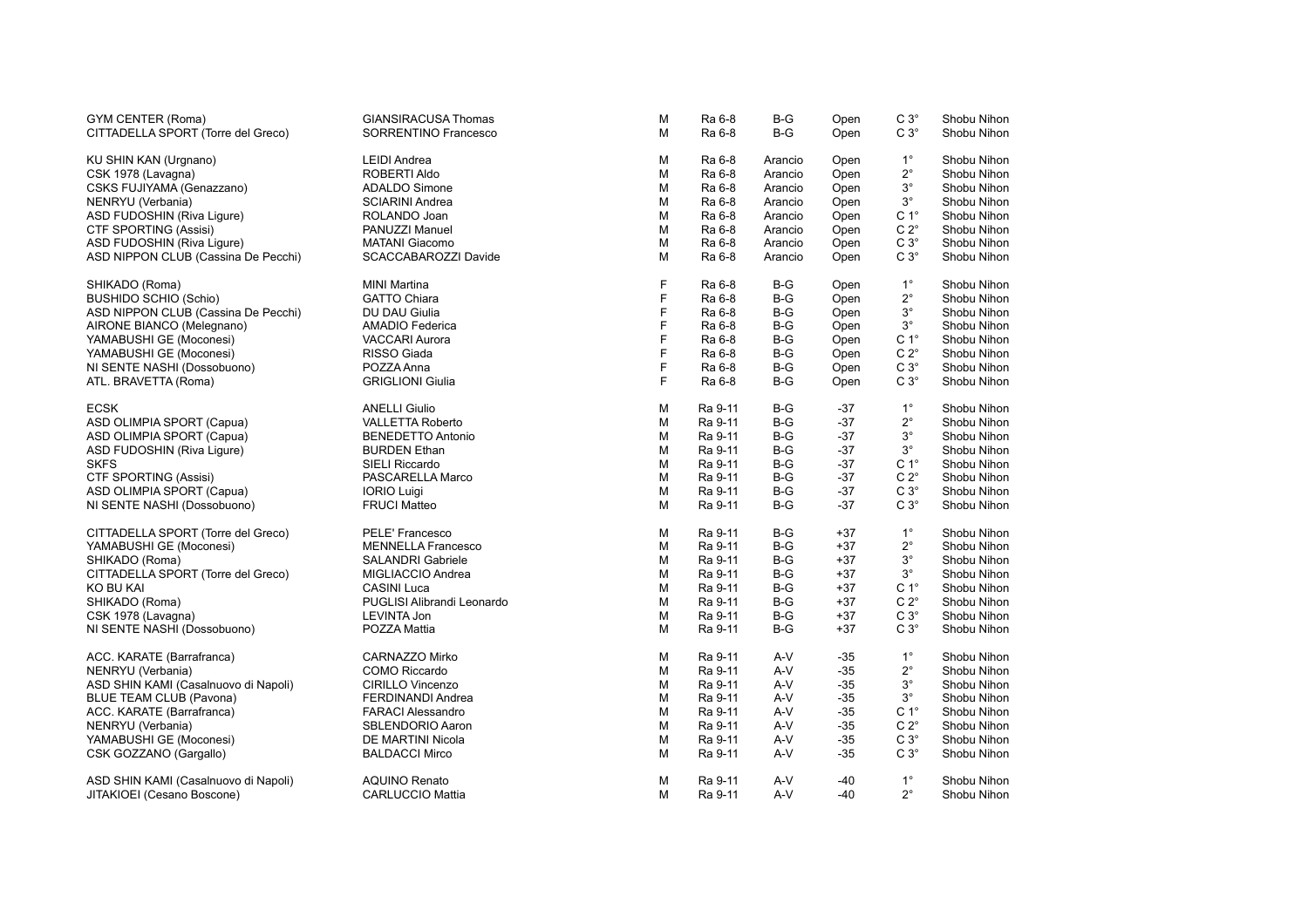| SHIKADO (Roma)                        | <b>LASCU Dinu</b>          | М | Ra 9-11 | A-V   | $-40$ | $3^{\circ}$      | Shobu Nihon |
|---------------------------------------|----------------------------|---|---------|-------|-------|------------------|-------------|
| CITTADELLA SPORT (Torre del Greco)    | RUSSO Alessandro           | М | Ra 9-11 | A-V   | $-40$ | $3^{\circ}$      | Shobu Nihon |
| KO BU KAI                             | <b>RUSSO Gabriele</b>      | м | Ra 9-11 | A-V   | $-40$ | C <sub>1</sub> ° | Shobu Nihon |
| ASD DOJO KAISHO (Castelnuovo Scrivia) | LODESTRO Luca              | M | Ra 9-11 | A-V   | $-40$ | $C 2^{\circ}$    | Shobu Nihon |
| CITTADELLA SPORT (Torre del Greco)    | <b>INGENITO Simone</b>     | М | Ra 9-11 | A-V   | $-40$ | $C3^\circ$       | Shobu Nihon |
| KI DO CLUB (Bollate)                  | <b>FERRARIO David</b>      | М | Ra 9-11 | A-V   | -40   | $C 3^\circ$      | Shobu Nihon |
| GYM CENTER (Roma)                     | <b>BELTRANI Francesco</b>  | М | Ra 9-11 | A-V   | $+40$ | $1^{\circ}$      | Shobu Nihon |
| SSD MAXSI (Busalla)                   | <b>BELLETTINI Edoardo</b>  | М | Ra 9-11 | A-V   | $+40$ | $2^{\circ}$      | Shobu Nihon |
| CSKS FUJIYAMA (Genazzano)             | <b>TABOLACCI Cristian</b>  | м | Ra 9-11 | A-V   | $+40$ | $3^{\circ}$      | Shobu Nihon |
| GYM CENTER (Roma)                     | DE LEO Alessio             | М | Ra 9-11 | A-V   | $+40$ | $3^{\circ}$      | Shobu Nihon |
| YAMABUSHI GE (Moconesi)               | <b>BACIGALUPO Federico</b> | М | Ra 9-11 | A-V   | $+40$ | C <sub>1</sub> ° | Shobu Nihon |
| KU SHIN KAN (Urgnano)                 | STRAZZANTI Nicolas         | М | Ra 9-11 | $A-V$ | $+40$ | $C 2^{\circ}$    | Shobu Nihon |
| DLF SLIM (Foggia)                     | <b>SCHIAVONE Michele</b>   | М | Ra 9-11 | A-V   | $+40$ | $C3^\circ$       | Shobu Nihon |
| JKS GYM (Pavia)                       | <b>ESCOLI Riccardo</b>     | М | Ra 9-11 | A-V   | $+40$ | $C3^\circ$       | Shobu Nihon |
| SKCS SPORT (Sassari)                  | VADILONGA Marco            | М | Ra 9-11 | B-M-N | $-35$ | $1^{\circ}$      | Shobu Nihon |
| NENRYU (Verbania)                     | SILVESTRI Davide           | М | Ra 9-11 | B-M-N | $-35$ | $2^{\circ}$      | Shobu Nihon |
| SKCS SPORT (Sassari)                  | MUNDOLA Alessandro         | м | Ra 9-11 | B-M-N | $-35$ | $3^{\circ}$      | Shobu Nihon |
| CTF SPORTING (Assisi)                 | UJKA Klaudio               | М | Ra 9-11 | B-M-N | $-35$ | $3^{\circ}$      | Shobu Nihon |
| NENRYU (Verbania)                     | <b>HYSO Nicolas</b>        | М | Ra 9-11 | B-M-N | $-35$ | C <sub>1</sub> ° | Shobu Nihon |
| NENRYU (Verbania)                     | SIN Gianluca               | М | Ra 9-11 | B-M-N | $-35$ | $C 2^{\circ}$    | Shobu Nihon |
| ASD CSKS (Castelnuovo M.)             | <b>GIANROSSI Lorenzo</b>   | М | Ra 9-11 | B-M-N | $-35$ | $C3^\circ$       | Shobu Nihon |
| BUSHIDO SCHIO (Schio)                 | NOGARA Matteo              | М | Ra 9-11 | B-M-N | $-35$ | $C 3^\circ$      | Shobu Nihon |
| POL. RENSHI (Bari)                    | <b>SCHINGARO Onofrio</b>   | М | Ra 9-11 | B-M-N | $-40$ | $1^{\circ}$      | Shobu Nihon |
| CITTADELLA SPORT (Torre del Greco)    | LIGATO Lorenzo             | М | Ra 9-11 | B-M-N | $-40$ | $2^{\circ}$      | Shobu Nihon |
| POL. UNIVERSITY (Caltanissetta)       | <b>BARRILE Riccardo</b>    | М | Ra 9-11 | B-M-N | -40   | $3^{\circ}$      | Shobu Nihon |
| CSKS FUJIYAMA (Genazzano)             | DE PAOLIS Michele          | м | Ra 9-11 | B-M-N | $-40$ | $3^{\circ}$      | Shobu Nihon |
| SSD MAXSI (Busalla)                   | <b>BADINO Jacopo</b>       | Μ | Ra 9-11 | B-M-N | $+40$ | $1^{\circ}$      | Shobu Nihon |
| KC CORDIGNANO (Cordignano)            | DRZEWIKI Dawid             | м | Ra 9-11 | B-M-N | $+40$ | $2^{\circ}$      | Shobu Nihon |
| KI DO CLUB (Bollate)                  | <b>TRIULZI Dario</b>       | М | Ra 9-11 | B-M-N | $+40$ | $3^{\circ}$      | Shobu Nihon |
| DOJO RONIN (Genova)                   | DE MARTINI Giulia          | F | Ra 9-11 | $B-G$ | Open  | $1^{\circ}$      | Shobu Nihon |
| SKFS                                  | <b>DETTORI Francesca</b>   | F | Ra 9-11 | B-G   | Open  | $2^{\circ}$      | Shobu Nihon |
| DOJO RONIN (Genova)                   | <b>FOCHESATO Elisa</b>     | F | Ra 9-11 | B-G   | Open  | $3^{\circ}$      | Shobu Nihon |
| BLUE TEAM CLUB (Pavona)               | <b>MONTANARI Rebecca</b>   | F | Ra 9-11 | B-G   | Open  | $3^{\circ}$      | Shobu Nihon |
| ASD OLIMPIA SPORT (Capua)             | <b>SCIAMARELLA Sara</b>    | F | Ra 9-11 | B-G   | Open  | C <sub>1</sub> ° | Shobu Nihon |
| CSK GOZZANO (Gargallo)                | <b>FILIPPINI Veronica</b>  | F | Ra 9-11 | B-G   | Open  | $C 2^{\circ}$    | Shobu Nihon |
| JITAKIOEI (Cesano Boscone)            | <b>NEGREA Denisa</b>       | F | Ra 9-11 | B-G   | Open  | $C 3^\circ$      | Shobu Nihon |
| ASD FUDOSHIN (Riva Ligure)            | OTTAVIANI Giada            | F | Ra 9-11 | B-G   | Open  | $C 3^\circ$      | Shobu Nihon |
| CSK GOZZANO (Gargallo)                | <b>FERRINI Giada</b>       | F | Ra 9-11 | $A-V$ | $-40$ | $1^{\circ}$      | Shobu Nihon |
| CLUB YOSEIKAN (Viareggio)             | <b>SALAMEH Sara</b>        | F | Ra 9-11 | A-V   | $-40$ | $2^{\circ}$      | Shobu Nihon |
| US S. PELLEGRINO (S. Pellegrino)      | <b>GRITTI Fiamma</b>       | F | Ra 9-11 | A-V   | -40   | $3^{\circ}$      | Shobu Nihon |
| US S. PELLEGRINO (S. Pellegrino)      | <b>SCANDALIATO Gaia</b>    | F | Ra 9-11 | A-V   | -40   | $3^{\circ}$      | Shobu Nihon |
| NI SENTE NASHI (Dossobuono)           | <b>BONOTTO Sofia</b>       | F | Ra 9-11 | A-V   | $-40$ | C <sub>1</sub> ° | Shobu Nihon |
| KARATE PLANET                         | <b>FERRERO Francesca</b>   | F | Ra 9-11 | A-V   | $-40$ | $C 2^{\circ}$    | Shobu Nihon |
| KO BU KAI                             | PIANA Susanna              | F | Ra 9-11 | A-V   | -40   | $C 3^\circ$      | Shobu Nihon |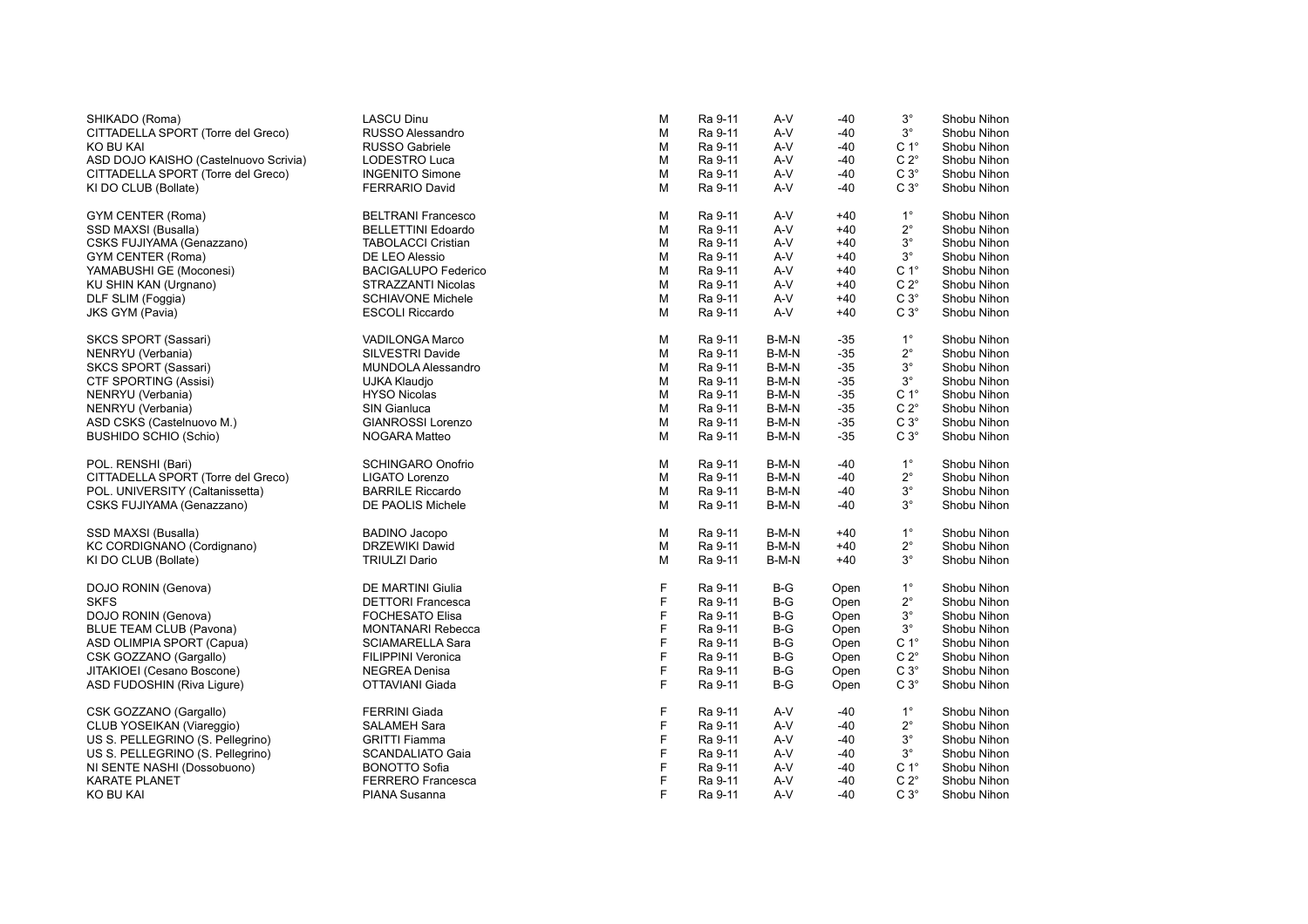| DLF SLIM (Foggia)                    | <b>CURCI Miriana</b>        | E | Ra 9-11  | A-V   | -40   | $C3^\circ$       | Shobu Nihon |
|--------------------------------------|-----------------------------|---|----------|-------|-------|------------------|-------------|
| ASD AISHIN DOJO (Gavardo)            | <b>DANIELI Chiara</b>       | F | Ra 9-11  | A-V   | $+40$ | $1^{\circ}$      | Shobu Nihon |
| <b>KARATE PLANET</b>                 | <b>CAPRA Giulia</b>         | F | Ra 9-11  | A-V   | $+40$ | $2^{\circ}$      | Shobu Nihon |
| <b>KARATE PLANET</b>                 | <b>MUSANO Chiara</b>        | F | Ra 9-11  | A-V   | $+40$ | $3^{\circ}$      | Shobu Nihon |
| <b>KARATE PLANET</b>                 | COSTA Rebecca               | F | Ra 9-11  | $A-V$ | $+40$ | $3^\circ$        | Shobu Nihon |
| POL. RENSHI (Bari)                   | <b>LOMBARDI Lucrezia</b>    | F | Ra 9-11  | B-M-N | -40   | $1^{\circ}$      | Shobu Nihon |
| ASD AISHIN DOJO (Gavardo)            | <b>COLANGELO Serena</b>     | F | Ra 9-11  | B-M-N | $-40$ | $2^{\circ}$      | Shobu Nihon |
| NENRYU (Verbania)                    | <b>HYSO Anastasia</b>       | F | Ra 9-11  | B-M-N | -40   | $3^{\circ}$      | Shobu Nihon |
| AIRONE BIANCO (Melegnano)            | <b>SPINI Martina</b>        | F | Ra 9-11  | B-M-N | $-40$ | $3^{\circ}$      | Shobu Nihon |
| CTF SPORTING (Assisi)                | PILIA Rita                  | F | Ra 9-11  | B-M-N | -40   | C <sub>1</sub> ° | Shobu Nihon |
| ASD FUDOSHIN (Riva Ligure)           | <b>GUIDETTI Sara</b>        | F | Ra 9-11  | B-M-N | -40   | $C 2^{\circ}$    | Shobu Nihon |
| DOJO RONIN (Genova)                  | <b>GINESTRA Eleonora</b>    | F | Ra 9-11  | B-M-N | -40   | $C3^\circ$       | Shobu Nihon |
| NENRYU (Verbania)                    | <b>BONI Eleonora</b>        | F | Ra 9-11  | B-M-N | $+40$ | $1^{\circ}$      | Shobu Nihon |
| AS IZUMO (Firenze)                   | SILVESTRI Gianni            | M | Ra 12-14 | $B-G$ | -47   | $1^{\circ}$      | Shobu Nihon |
| CLUB YOSEIKAN (Viareggio)            | <b>BERTUCCELLI Leonardo</b> | M | Ra 12-14 | $B-G$ | $-47$ | $2^{\circ}$      | Shobu Nihon |
| CSK 1978 (Lavagna)                   | <b>BERTI Davide</b>         | M | Ra 12-14 | $B-G$ | $-47$ | $3^{\circ}$      | Shobu Nihon |
| YAMABUSHI GE (Moconesi)              | BACIGALUPO Matteo           | M | Ra 12-14 | $B-G$ | $-47$ | $3^{\circ}$      | Shobu Nihon |
| AIRONE BIANCO (Melegnano)            | <b>GALLO Manuel</b>         | M | Ra 12-14 | $B-G$ | -47   | C <sub>1</sub> ° | Shobu Nihon |
| AIRONE BIANCO (Melegnano)            | ZETTI Lorenzo               | M | Ra 12-14 | B-G   | $-47$ | $C 2^{\circ}$    | Shobu Nihon |
| AIRONE BIANCO (Melegnano)            | <b>REBUGHINI Livio</b>      | M | Ra 12-14 | B-G   | -47   | $C3^\circ$       | Shobu Nihon |
| SSD MAXSI (Busalla)                  | <b>GANDINI Nedim</b>        | M | Ra 12-14 | $B-G$ | -47   | $C 4^\circ$      | Shobu Nihon |
| POL. RENSHI (Bari)                   | <b>UNGREDDA Mario</b>       | M | Ra 12-14 | $B-G$ | $+47$ | $1^{\circ}$      | Shobu Nihon |
| POL. RENSHI (Bari)                   | <b>GIULIANI Vito</b>        | M | Ra 12-14 | $B-G$ | $+47$ | $2^{\circ}$      | Shobu Nihon |
| CTF SPORTING (Assisi)                | <b>ELKALLAK Omar</b>        | M | Ra 12-14 | $B-G$ | $+47$ | $3^{\circ}$      | Shobu Nihon |
| POL. RENSHI (Bari)                   | CIRILLO Pietro              | M | Ra 12-14 | $B-G$ | $+47$ | $3^{\circ}$      | Shobu Nihon |
| ASD OLIMPIA SPORT (Capua)            | DE DOMENICO Michele         | M | Ra 12-14 | B-G   | +47   | C <sub>1</sub> ° | Shobu Nihon |
| ASD OLIMPIA SPORT (Capua)            | <b>TORISCO Manuel</b>       | M | Ra 12-14 | B-G   | +47   | $C 2^{\circ}$    | Shobu Nihon |
| DLF SLIM (Foggia)                    | DI CORCIA Francesco         | M | Ra 12-14 | B-G   | +47   | $C3^\circ$       | Shobu Nihon |
| ATL. BRAVETTA (Roma)                 | <b>CENCIOTTI Federico</b>   | M | Ra 12-14 | $B-G$ | $+47$ | $C 4^\circ$      | Shobu Nihon |
| POL. RENSHI (Bari)                   | <b>AUFIERI Domenico</b>     | M | Ra 12-14 | $A-V$ | $-45$ | $1^{\circ}$      | Shobu Nihon |
| POL. RENSHI (Bari)                   | L'INSALATA Simone           | M | Ra 12-14 | A-V   | $-45$ | $2^{\circ}$      | Shobu Nihon |
| <b>KENSHUKAI</b> (Feltre)            | <b>CENTEREGHE Marco</b>     | M | Ra 12-14 | A-V   | $-45$ | $3^{\circ}$      | Shobu Nihon |
| DOJO RONIN (Genova)                  | <b>RICCI Gianluca</b>       | M | Ra 12-14 | A-V   | $-45$ | $3^{\circ}$      | Shobu Nihon |
| GYM CENTER (Roma)                    | <b>LEONE Lorenzo</b>        | M | Ra 12-14 | A-V   | $-45$ | $C 1^{\circ}$    | Shobu Nihon |
| JITAKIOEI (Cesano Boscone)           | PEREGO Luca                 | M | Ra 12-14 | A-V   | $-45$ | $C 2^{\circ}$    | Shobu Nihon |
| ASD OLIMPIA SPORT (Capua)            | CEMBALO Luca                | M | Ra 12-14 | A-V   | -45   | $C3^\circ$       | Shobu Nihon |
| <b>GYM CENTER (Roma)</b>             | <b>MINELLI Daniele</b>      | M | Ra 12-14 | A-V   | $-45$ | $C 4^\circ$      | Shobu Nihon |
| POL. RENSHI (Bari)                   | <b>TUTTISANTI Nicola</b>    | M | Ra 12-14 | $A-V$ | -50   | $1^{\circ}$      | Shobu Nihon |
| POL. RENSHI (Bari)                   | CAGNETTI Jiosuè             | M | Ra 12-14 | $A-V$ | $-50$ | $2^{\circ}$      | Shobu Nihon |
| DLF SLIM (Foggia)                    | <b>GRIECO Antonio</b>       | M | Ra 12-14 | A-V   | -50   | $3^{\circ}$      | Shobu Nihon |
| CTF SPORTING (Assisi)                | DI CHIARO Alex              | M | Ra 12-14 | A-V   | -50   | $3^\circ$        | Shobu Nihon |
| ASD SHIN KAMI (Casalnuovo di Napoli) | DI PINTO Gianni             | M | Ra 12-14 | A-V   | -50   | $C 1^\circ$      | Shobu Nihon |
| DLF SLIM (Foggia)                    | <b>COLECCHIA Gianluca</b>   | M | Ra 12-14 | A-V   | -50   | $C 2^{\circ}$    | Shobu Nihon |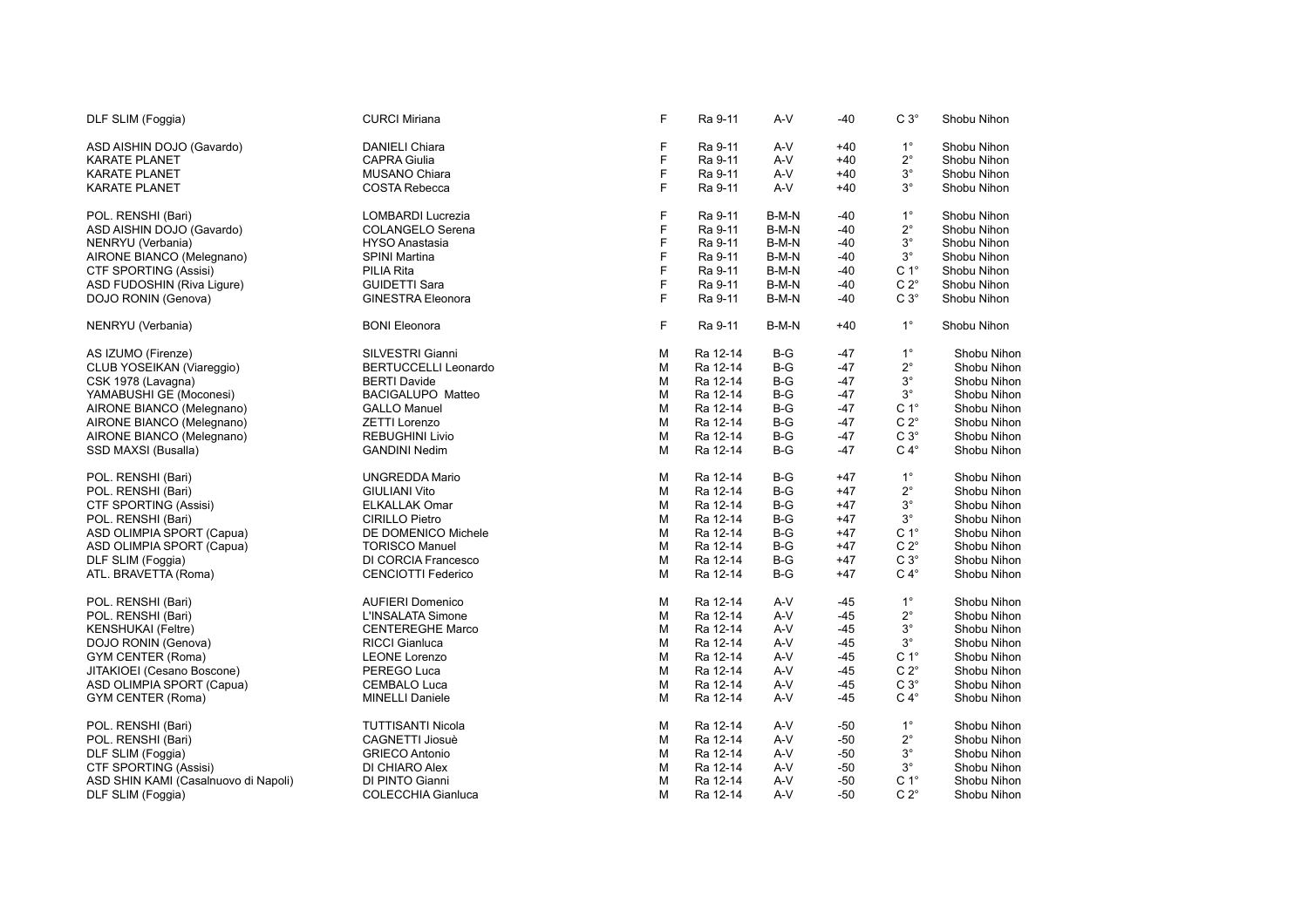| CSKS FUJIYAMA (Genazzano)            | PARAVANI Nicolas             | M  | Ra 12-14 | A-V   | $-50$ | $C3^\circ$       | Shobu Nihon |
|--------------------------------------|------------------------------|----|----------|-------|-------|------------------|-------------|
| <b>SPORT THIENE (Thiene)</b>         | POZZER Simone                | M  | Ra 12-14 | $A-V$ | $-50$ | $C 4^\circ$      | Shobu Nihon |
| ASD SHIN KAMI (Casalnuovo di Napoli) | <b>ARCHICO Luigi</b>         | м  | Ra 12-14 | $A-V$ | $+50$ | $1^{\circ}$      | Shobu Nihon |
| POL. RENSHI (Bari)                   | DE GRECIS Cosimo             | M  | Ra 12-14 | $A-V$ | $+50$ | $2^{\circ}$      | Shobu Nihon |
| ASD RAION (Manocalzati)              | <b>SARNO Matteo</b>          | M  | Ra 12-14 | A-V   | $+50$ | $3^{\circ}$      | Shobu Nihon |
|                                      | <b>BRUNO Niccolò</b>         | м  | Ra 12-14 | $A-V$ | $+50$ | $3^{\circ}$      | Shobu Nihon |
| ASD FUDOSHIN (Riva Ligure)           |                              |    |          |       |       |                  |             |
| ASD CAM LUCCA (Lucca)                | <b>TRENTO Enzo</b>           | M  | Ra 12-14 | $A-V$ | $+50$ | C <sub>1</sub> ° | Shobu Nihon |
| SHIKADO (Roma)                       | <b>ILLIANO Luca</b>          | M  | Ra 12-14 | A-V   | $+50$ | $C 2^{\circ}$    | Shobu Nihon |
| GYM CENTER (Roma)                    | <b>FERRARA Riccardo</b>      | M  | Ra 12-14 | A-V   | +50   | $C 3^\circ$      | Shobu Nihon |
| YAMABUSHI GE (Moconesi)              | <b>DONDERO Enrico</b>        | M  | Ra 12-14 | $A-V$ | $+50$ | $C 4^\circ$      | Shobu Nihon |
| KU SHIN KAN (Urgnano)                | <b>BONOMI Michele</b>        | м  | Ra 12-14 | B-M-N | -45   | $1^{\circ}$      | Shobu Nihon |
| AIRONE BIANCO (Melegnano)            | <b>ZACCHETTI Marco</b>       | м  | Ra 12-14 | B-M-N | $-45$ | $2^{\circ}$      | Shobu Nihon |
| ASD AISHIN DOJO (Gavardo)            | SALVADORI Davide             | м  | Ra 12-14 | B-M-N | -45   | $3^{\circ}$      | Shobu Nihon |
| ASD AISHIN DOJO (Gavardo)            | <b>BONVICINI Matteo</b>      | M  | Ra 12-14 | B-M-N | -45   | 3°               | Shobu Nihon |
| SSD MAXSI (Busalla)                  | <b>ISOLABELLA Matteo</b>     | м  | Ra 12-14 | B-M-N | $-45$ | C <sub>1</sub> ° | Shobu Nihon |
|                                      |                              |    |          |       |       |                  |             |
| AS IZUMO (Firenze)                   | <b>TANINI Andrea</b>         | M  | Ra 12-14 | B-M-N | -45   | $C 2^{\circ}$    | Shobu Nihon |
| POL. RENSHI (Bari)                   | <b>GAGNAZZI Matteo</b>       | M  | Ra 12-14 | B-M-N | -45   | $C3^\circ$       | Shobu Nihon |
| ASD AISHIN DOJO (Gavardo)            | <b>COLOMBI Roberto</b>       | M  | Ra 12-14 | B-M-N | -45   | $C 4^\circ$      | Shobu Nihon |
| NENRYU (Verbania)                    | <b>BONI Christian</b>        | м  | Ra 12-14 | B-M-N | -50   | $1^{\circ}$      | Shobu Nihon |
| CS TIGER CLUB (Casandrino)           | DE STEFANO Gennaro           | M  | Ra 12-14 | B-M-N | -50   | $2^{\circ}$      | Shobu Nihon |
| SKCS SPORT (Sassari)                 | <b>SENES Giuseppe</b>        | м  | Ra 12-14 | B-M-N | -50   | 3°               | Shobu Nihon |
| GYM CENTER (Roma)                    | PETRUCCI Romeo               | м  | Ra 12-14 | B-M-N | -50   | $3^{\circ}$      | Shobu Nihon |
| ASD FUDOSHIN (Riva Ligure)           | PARODI Davide                | M  | Ra 12-14 | B-M-N | -50   | C <sub>1</sub> ° | Shobu Nihon |
| BUSHI KARATE (Perego)                | <b>CONTI Mattia</b>          | м  | Ra 12-14 | B-M-N | -50   | $C 2^{\circ}$    | Shobu Nihon |
| GYM CENTER (Roma)                    | <b>COSTA Alessio</b>         | M  | Ra 12-14 | B-M-N | -50   | $C 3^\circ$      | Shobu Nihon |
| SKCS SPORT (Sassari)                 | CASU Massimiliano            | м  | Ra 12-14 | B-M-N | -50   | $C 4^\circ$      | Shobu Nihon |
|                                      |                              |    |          |       |       |                  |             |
| CITTADELLA SPORT (Torre del Greco)   | <b>IZZO Mattia</b>           | M  | Ra 12-14 | B-M-N | $+50$ | $1^{\circ}$      | Shobu Nihon |
| CITTADELLA SPORT (Torre del Greco)   | PETRICCIUOLO Gennaro         | M  | Ra 12-14 | B-M-N | $+50$ | $2^{\circ}$      | Shobu Nihon |
| CITTADELLA SPORT (Torre del Greco)   | <b>BARONE Gregorio</b>       | M  | Ra 12-14 | B-M-N | $+50$ | $3^{\circ}$      | Shobu Nihon |
| ATL. BRAVETTA (Roma)                 | DI SALVO Giovanni            | м  | Ra 12-14 | B-M-N | $+50$ | $3^{\circ}$      | Shobu Nihon |
| JKS GYM (Pavia)                      | <b>TOSCANINI Davide</b>      | м  | Ra 12-14 | B-M-N | $+50$ | $C 1^{\circ}$    | Shobu Nihon |
| JKS GYM (Pavia)                      | <b>ASCANI Marco</b>          | M  | Ra 12-14 | B-M-N | +50   | $C 2^{\circ}$    | Shobu Nihon |
| JKS GYM (Pavia)                      | <b>ZAGANI Mattia</b>         | м  | Ra 12-14 | B-M-N | $+50$ | $C3^\circ$       | Shobu Nihon |
| ASD ATLETIC CLUB                     | <b>MORUZZI Alessio</b>       | м  | Ra 12-14 | B-M-N | $+50$ | $C 4^\circ$      | Shobu Nihon |
|                                      |                              |    |          |       |       |                  |             |
| POL. RENSHI (Bari)                   | <b>CONESE Grazia</b>         | F  | Ra 12-14 | B-G   | Open  | $1^{\circ}$      | Shobu Nihon |
| BUSHIDO SCHIO (Schio)                | SPADACINI Amanda             | F  | Ra 12-14 | $B-G$ | Open  | $2^{\circ}$      | Shobu Nihon |
| CSK 1978 (Lavagna)                   | REPETTO Micaela              | F  | Ra 12-14 | $B-G$ | Open  | $3^{\circ}$      | Shobu Nihon |
| ASD FUDOSHIN (Riva Ligure)           | SAVINI Arianna               | F  | Ra 12-14 | $B-G$ | Open  | $3^{\circ}$      | Shobu Nihon |
| YAMABUSHI GE (Moconesi)              | <b>GRASSI Ginevra</b>        | F  | Ra 12-14 | B-G   | Open  | $C 1^{\circ}$    | Shobu Nihon |
| CTF SPORTING (Assisi)                | PETRUCCIO Giorgia            | F  | Ra 12-14 | $B-G$ | Open  | $C 2^\circ$      | Shobu Nihon |
| ASD FUDOSHIN (Riva Ligure)           | <b>MARAGUTTI Giada</b>       | F  | Ra 12-14 | $B-G$ | Open  | $C3^\circ$       | Shobu Nihon |
| SKFS                                 | <b>CASULA Maria Beatrice</b> | F  | Ra 12-14 | $B-G$ | Open  | $C 4^\circ$      | Shobu Nihon |
| KI DO CLUB (Bollate)                 | <b>CRACCO Cecilia</b>        | F  | Ra 12-14 | A-V   | -45   | $1^{\circ}$      | Shobu Nihon |
| ASD OLIMPIA SPORT (Capua)            | <b>SERENA Lorenza</b>        | F. | Ra 12-14 | A-V   | $-45$ | $2^{\circ}$      | Shobu Nihon |
|                                      |                              |    |          |       |       |                  |             |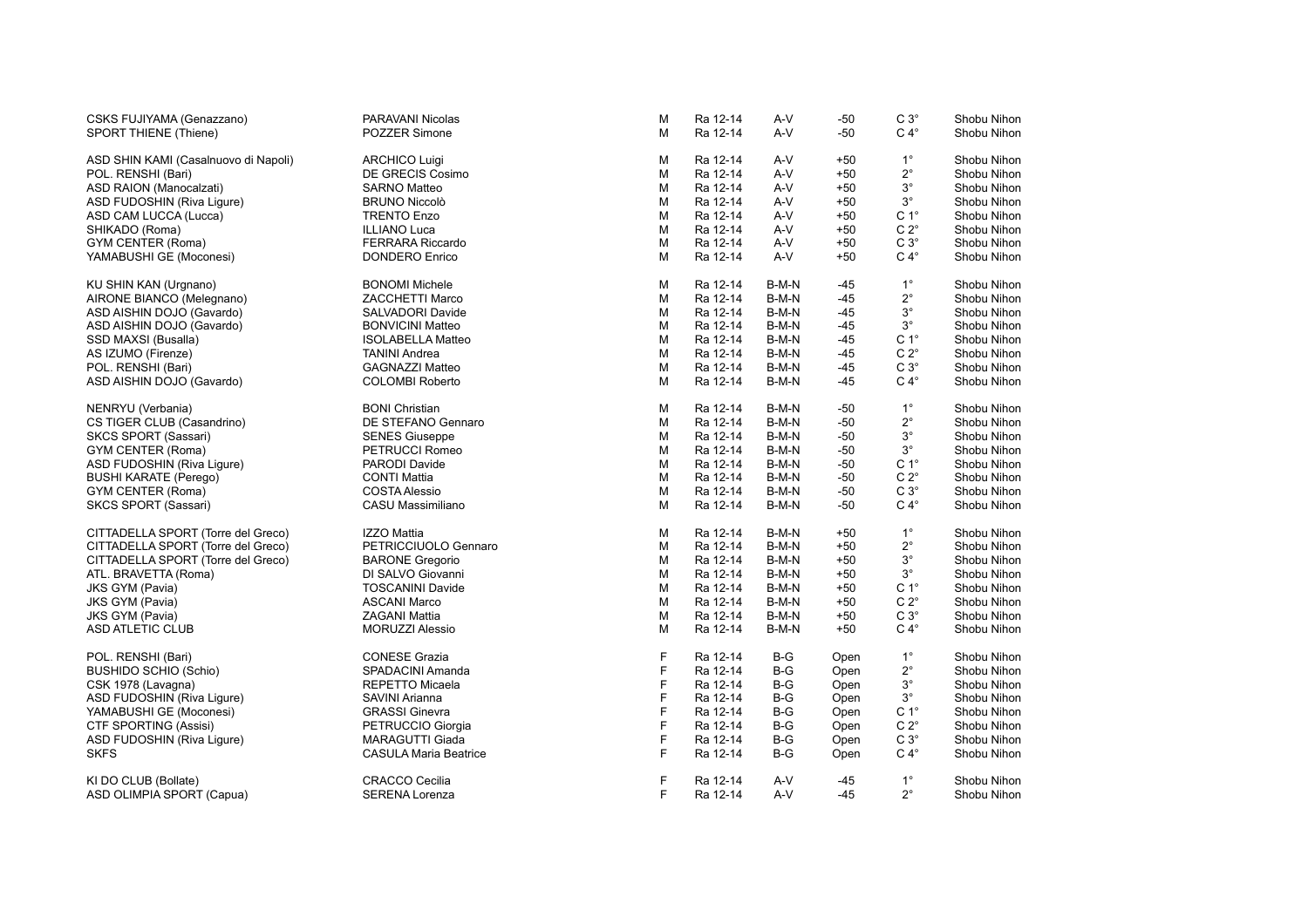| ASD SHIN KAMI (Casalnuovo di Napoli) | <b>BIANCHI Elena</b>         | F      | Ra 12-14 | $A-V$ | $-45$  | $3^{\circ}$      | Shobu Nihon |
|--------------------------------------|------------------------------|--------|----------|-------|--------|------------------|-------------|
| ASD OLIMPIA SPORT (Capua)            | <b>SERENA Giulia</b>         | F      | Ra 12-14 | $A-V$ | $-45$  | $3^{\circ}$      | Shobu Nihon |
| ASD FUDOSHIN (Riva Ligure)           | RUBINO Dania                 | F      | Ra 12-14 | A-V   | $-45$  | C <sub>1</sub> ° | Shobu Nihon |
| <b>JKS GYM (Pavia)</b>               | PANDALE Marta                | F      | Ra 12-14 | A-V   | $-45$  | $C 2^{\circ}$    | Shobu Nihon |
| YAMABUSHI GE (Moconesi)              | <b>GARGIULO Sara</b>         | F      | Ra 12-14 | A-V   | $-45$  | $C3^\circ$       | Shobu Nihon |
| DLF SLIM (Foggia)                    | <b>CURCI Maria Pia</b>       | F      | Ra 12-14 | $A-V$ | -45    | $C 4^\circ$      | Shobu Nihon |
| <b>KENSHUKAI</b> (Feltre)            | <b>BIGLIA Alice</b>          | F<br>F | Ra 12-14 | A-V   | $+45$  | $1^{\circ}$      | Shobu Nihon |
| ATL. BRAVETTA (Roma)                 | DEL VECCHIO Flavia           |        | Ra 12-14 | A-V   | $+45$  | $2^{\circ}$      | Shobu Nihon |
| ASD OLIMPIA SPORT (Capua)            | <b>TAFUTO Roberta</b>        | F      | Ra 12-14 | A-V   | $+45$  | $3^{\circ}$      | Shobu Nihon |
| ASD SHIN KAMI (Casalnuovo di Napoli) | <b>IORIO Rossella</b>        | F      | Ra 12-14 | A-V   | $+45$  | $3^{\circ}$      | Shobu Nihon |
| SLIM GYM (Foggia)                    | <b>MARRESE Maria Pia</b>     | F      | Ra 12-14 | A-V   | $+45$  | C <sub>1</sub> ° | Shobu Nihon |
| YAMABUSHI GE (Moconesi)              | VACCARO Sofia                | F      | Ra 12-14 | A-V   | $+45$  | $C 2^{\circ}$    | Shobu Nihon |
| ASD SHIN KAMI (Casalnuovo di Napoli) | <b>ONDOSO</b> Elena          | F      | Ra 12-14 | A-V   | $+45$  | $C3^\circ$       | Shobu Nihon |
| CS TIGER CLUB (Casandrino)           | VILLANO Ilaria               | F      | Ra 12-14 | A-V   | $+45$  | $C 4^\circ$      | Shobu Nihon |
| ASD FUDOSHIN (Riva Liqure)           | ROLANDO Alessia              | F      | Ra 12-14 | B-M-N | $-45$  | $1^{\circ}$      | Shobu Nihon |
| KU SHIN KAN (Urgnano)                | <b>IMPARATO Giusy</b>        | F      | Ra 12-14 | B-M-N | $-45$  | $2^{\circ}$      | Shobu Nihon |
| ATL. BRAVETTA (Roma)                 | SINACORE Sara                | F      | Ra 12-14 | B-M-N | $-45$  | $3^{\circ}$      | Shobu Nihon |
| <b>BUSHI KARATE (Perego)</b>         | <b>CONTI Silvia</b>          | F      | Ra 12-14 | B-M-N | $-45$  | $3^{\circ}$      | Shobu Nihon |
| ASD CLUB NAUTICO (Gaeta)             | <b>LECCESE Licia</b>         | F      | Ra 12-14 | B-M-N | $-45$  | C <sub>1</sub> ° | Shobu Nihon |
| AIRONE BIANCO (Melegnano)            | SPADAVECCHIA Chiara          | F      | Ra 12-14 | B-M-N | $-45$  | $C 2^{\circ}$    | Shobu Nihon |
| ASD NIPPON CLUB (Cassina De Pecchi)  | SCACABAROZZI Giorgia         | F      | Ra 12-14 | B-M-N | $-45$  | $C3^\circ$       | Shobu Nihon |
| NENRYU (Verbania)                    | <b>BORSETTA Beatrice</b>     | F      | Ra 12-14 | B-M-N | $-45$  | $C 4^\circ$      | Shobu Nihon |
| SPORT THIENE (Thiene)                | <b>MENIN Aurora</b>          | F      | Ra 12-14 | B-M-N | $+45$  | $1^{\circ}$      | Shobu Nihon |
| ASD FUDOSHIN (Riva Ligure)           | <b>CHIARLONE Marta</b>       | F      | Ra 12-14 | B-M-N | $+45$  | $2^{\circ}$      | Shobu Nihon |
| <b>SPORT THIENE (Thiene)</b>         | <b>MENIN Silvia</b>          | F      | Ra 12-14 | B-M-N | $+45$  | $3^{\circ}$      | Shobu Nihon |
| OKINAWA CLUB                         | <b>MAROTTA Michela</b>       | F      | Ra 12-14 | B-M-N | $+45$  | $3^{\circ}$      | Shobu Nihon |
| SPORT THIENE (Thiene)                | SLJVIC Zeljana               | F      | Ra 12-14 | B-M-N | $+45$  | C <sub>1</sub> ° | Shobu Nihon |
| ASD FUDOSHIN (Riva Ligure)           | <b>ZURZOLO Gaia</b>          | F      | Ra 12-14 | B-M-N | $+45$  | $C 2^{\circ}$    | Shobu Nihon |
| ASD ATLETIC CLUB                     | MILANTA M. Elena             | F      | Ra 12-14 | B-M-N | $+45$  | $C3^\circ$       | Shobu Nihon |
| DLF SLIM (Foggia)                    | LA PENTA Milvia              | F      | Ra 12-14 | B-M-N | $+45$  | $C 4^\circ$      | Shobu Nihon |
| NENRYU (Verbania)                    | NENRYU "A" (Verbania)        | M      | Ra 9-11  | Open  | Squad. | $1^{\circ}$      | Shobu Nihon |
| GYM CENTER (Roma)                    | GYM CENTER (Roma)            | M      | Ra 9-11  | Open  | Squad. | $2^{\circ}$      | Shobu Nihon |
| ATL. BRAVETTA (Roma)                 | ATL. BRAVETTA (Roma)         | M      | Ra 9-11  | Open  | Squad. | $3^\circ$        | Shobu Nihon |
| CTF SPORTING (Assisi)                | CTF SPORTING "B" (Assisi)    | M      | Ra 9-11  | Open  | Squad. | $3^\circ$        | Shobu Nihon |
| DOJO RONIN (Genova)                  | DOJO RONIN (Genova)          | F      | Ra 9-11  | Open  | Squad. | $1^{\circ}$      | Shobu Nihon |
| ASD FUDOSHIN (Riva Ligure)           | ASD FUDOSHIN 3 (Riva Ligure) | F      | Ra 9-11  | Open  | Squad. | $2^{\circ}$      | Shobu Nihon |
| NENRYU (Verbania)                    | NENRYU (Verbania)            | F      | Ra 9-11  | Open  | Squad. | $3^{\circ}$      | Shobu Nihon |
| ATL. BRAVETTA (Roma)                 | ATL. BRAVETTA (Roma)         | F      | Ra 9-11  | Open  | Squad. | $3^{\circ}$      | Shobu Nihon |
| CITTADELLA SPORT (Torre del Greco)   | CITTADELLA SPORT T.G. "B"    | M      | Ra 12-14 | Open  | Squad. | $1^{\circ}$      | Shobu Nihon |
| KU SHIN KAN (Urgnano)                | KU SHIN KAN (Urgnano)        | M      | Ra 12-14 | Open  | Squad. | $2^{\circ}$      | Shobu Nihon |
| CITTADELLA SPORT (Torre del Greco)   | CITTADELLA SPORT T.G. "A"    | M      | Ra 12-14 | Open  | Squad. | $3^{\circ}$      | Shobu Nihon |
| JKS GYM (Pavia)                      | <b>JKS GYM (Pavia)</b>       | M      | Ra 12-14 | Open  | Squad. | $3^\circ$        | Shobu Nihon |
| ASD FUDOSHIN (Riva Ligure)           | ASD FUDOSHIN 7 (Riva Ligure) | F      | Ra 12-14 | Open  | Squad. | $1^{\circ}$      | Shobu Nihon |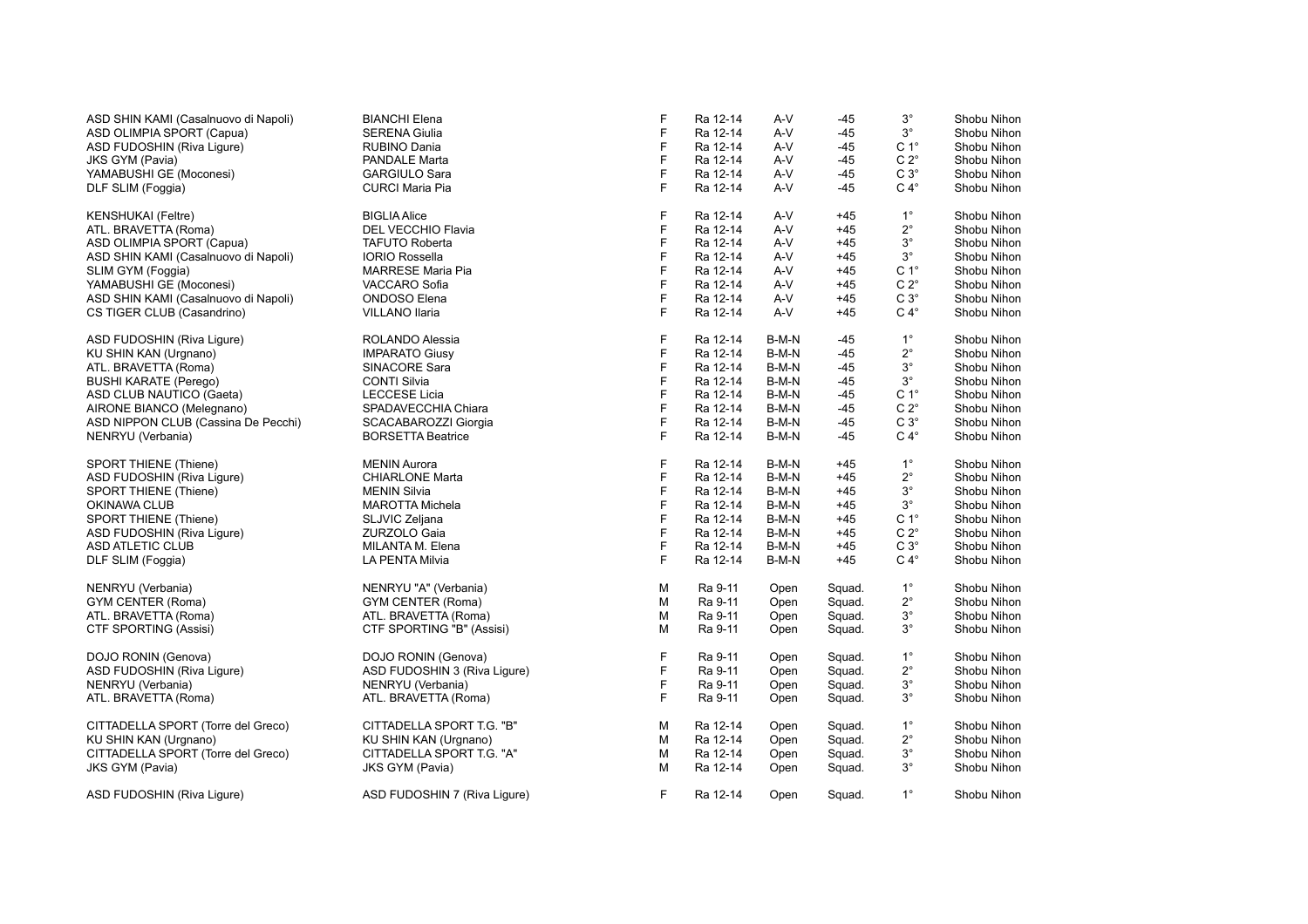| ASD OLIMPIA SPORT (Capua)            | ASD OLIMPIA SPORT (Capua)            |       | Ra 12-14 | Open | Squad. | $2^{\circ}$ | Shobu Nihon |
|--------------------------------------|--------------------------------------|-------|----------|------|--------|-------------|-------------|
| ASD FUDOSHIN (Riva Liqure)           | ASD FUDOSHIN 8 (Riva Ligure)         |       | Ra 12-14 | Open | Squad. | $3^{\circ}$ | Shobu Nihon |
| NI SENTE NASHI (Dossobuono)          | NI SENTE NASHI (Dossobuono)          |       | Ra 12-14 | Open | Squad. | $3^{\circ}$ | Shobu Nihon |
| ASD FUDOSHIN (Riva Liqure)           | ASD FUDOSHIN (Riva Ligure)           | Mista | Ra 6-8   | Open | Squad. | $1^{\circ}$ | Shobu Nihon |
| DOJO RONIN (Genova)                  | DOJO RONIN (Genova)                  | Mista | Ra 6-8   | Open | Squad. | $2^{\circ}$ | Shobu Nihon |
| CTF SPORTING (Assisi)                | CTF SPORTING (Assisi)                | Mista | Ra 6-8   | Open | Squad. | $3^{\circ}$ | Shobu Nihon |
| <b>BUSHIDO SCHIO (Schio)</b>         | <b>BUSHIDO SCHIO (Schio)</b>         | Mista | Ra 6-8   | Open | Squad. | $3^{\circ}$ | Shobu Nihon |
| NENRYU (Verbania)                    | NENRYU "A" (Verbania)                | Mista | Ra 9-11  | Open | Squad. | $1^{\circ}$ | Shobu Nihon |
| NENRYU (Verbania)                    | NENRYU "B" (Verbania)                | Mista | Ra 9-11  | Open | Squad. | $2^{\circ}$ | Shobu Nihon |
| ASD FUDOSHIN (Riva Liqure)           | ASD FUDOSHIN 4 (Riva Liqure)         | Mista | Ra 9-11  | Open | Squad. | $3^{\circ}$ | Shobu Nihon |
| ASD SHIN KAMI (Casalnuovo di Napoli) | ASD SHIN KAMI (Casalnuovo di Napoli) | Mista | Ra 9-11  | Open | Squad. | $3^{\circ}$ | Shobu Nihon |
| KU SHIN KAN (Urgnano)                | KU SHIN KAN (Urgnano)                | Mista | Ra 12-14 | Open | Squad. | $1^{\circ}$ | Shobu Nihon |
| ASD AISHIN DOJO (Gavardo)            | ASD AISHIN DOJO (Gavardo)            | Mista | Ra 12-14 | Open | Squad. | $2^{\circ}$ | Shobu Nihon |
| ATL. BRAVETTA (Roma)                 | ATL. BRAVETTA (Roma)                 | Mista | Ra 12-14 | Open | Squad. | $3^\circ$   | Shobu Nihon |
| ASD SHIN KAMI (Casalnuovo di Napoli) | ASD SHIN KAMI (Casalnuovo di Napoli) | Mista | Ra 12-14 | Open | Squad. | $3^{\circ}$ | Shobu Nihon |

## **Campionato Italiano Kumite NIHON (Ragazzi) - Montecatini 14 Aprile 2013**

| <b>SOCIETA</b>            | <b>COGNOME E NOME</b>     | <b>SESSO</b> | <b>CATEG</b> | <b>RAG.CINT.</b> | <b>PESO</b> | <b>PODIO</b>     | <b>STILE</b> |
|---------------------------|---------------------------|--------------|--------------|------------------|-------------|------------------|--------------|
| ACC. KARATE (Barrafranca) | CARNAZZO Mirko            | M            | Ra 9-11      | $A-V$            | $-35$       | $1^{\circ}$      | Shobu Nihon  |
| ACC. KARATE (Barrafranca) | <b>FARACI Alessandro</b>  | M            | Ra 9-11      | A-V              | $-35$       | C <sub>1</sub> ° | Shobu Nihon  |
| AIRONE BIANCO (Melegnano) | AMADIO Federica           | F            | Ra 6-8       | $B-G$            | Open        | $3^{\circ}$      | Shobu Nihon  |
| AIRONE BIANCO (Melegnano) | <b>GALLO Manuel</b>       | M            | Ra 12-14     | $B-G$            | $-47$       | C <sub>1</sub> ° | Shobu Nihon  |
| AIRONE BIANCO (Melegnano) | REBUGHINI Livio           | M            | Ra 12-14     | $B-G$            | $-47$       | $C3^\circ$       | Shobu Nihon  |
| AIRONE BIANCO (Melegnano) | SPADAVECCHIA Chiara       |              | Ra 12-14     | B-M-N            | $-45$       | $C 2^{\circ}$    | Shobu Nihon  |
| AIRONE BIANCO (Melegnano) | <b>SPINI Martina</b>      | F            | Ra 9-11      | B-M-N            | -40         | $3^{\circ}$      | Shobu Nihon  |
| AIRONE BIANCO (Melegnano) | <b>ZACCHETTI Marco</b>    | M            | Ra 12-14     | B-M-N            | -45         | $2^{\circ}$      | Shobu Nihon  |
| AIRONE BIANCO (Melegnano) | <b>ZETTI Lorenzo</b>      | M            | Ra 12-14     | $B-G$            | $-47$       | $C 2^{\circ}$    | Shobu Nihon  |
| AS IZUMO (Firenze)        | SILVESTRI Gianni          | M            | Ra 12-14     | $B-G$            | $-47$       | $1^{\circ}$      | Shobu Nihon  |
| AS IZUMO (Firenze)        | <b>TANINI Andrea</b>      | M            | Ra 12-14     | B-M-N            | $-45$       | $C 2^{\circ}$    | Shobu Nihon  |
| ASD AISHIN DOJO (Gavardo) | ASD AISHIN DOJO (Gavardo) | Mista        | Ra 12-14     | Open             | Squad.      | $2^{\circ}$      | Shobu Nihon  |
| ASD AISHIN DOJO (Gavardo) | <b>BONVICINI Matteo</b>   | M            | Ra 12-14     | B-M-N            | -45         | $3^\circ$        | Shobu Nihon  |
| ASD AISHIN DOJO (Gavardo) | <b>COLANGELO Serena</b>   | F            | Ra 9-11      | B-M-N            | -40         | $2^{\circ}$      | Shobu Nihon  |
| ASD AISHIN DOJO (Gavardo) | <b>COLOMBI Roberto</b>    | M            | Ra 12-14     | B-M-N            | $-45$       | $C 4^\circ$      | Shobu Nihon  |
| ASD AISHIN DOJO (Gavardo) | <b>DANIELI Chiara</b>     | F            | Ra 9-11      | A-V              | $+40$       | $1^{\circ}$      | Shobu Nihon  |
| ASD AISHIN DOJO (Gavardo) | SALVADORI Davide          | M            | Ra 12-14     | B-M-N            | $-45$       | $3^\circ$        | Shobu Nihon  |
| <b>ASD ATLETIC CLUB</b>   | MILANTA M. Elena          | F            | Ra 12-14     | B-M-N            | $+45$       | $C3^\circ$       | Shobu Nihon  |
| <b>ASD ATLETIC CLUB</b>   | <b>MORUZZI Alessio</b>    | M            | Ra 12-14     | B-M-N            | $+50$       | $C 4^\circ$      | Shobu Nihon  |
| ASD CAM LUCCA (Lucca)     | <b>TRENTO Enzo</b>        | M            | Ra 12-14     | $A-V$            | $+50$       | C <sub>1</sub> ° | Shobu Nihon  |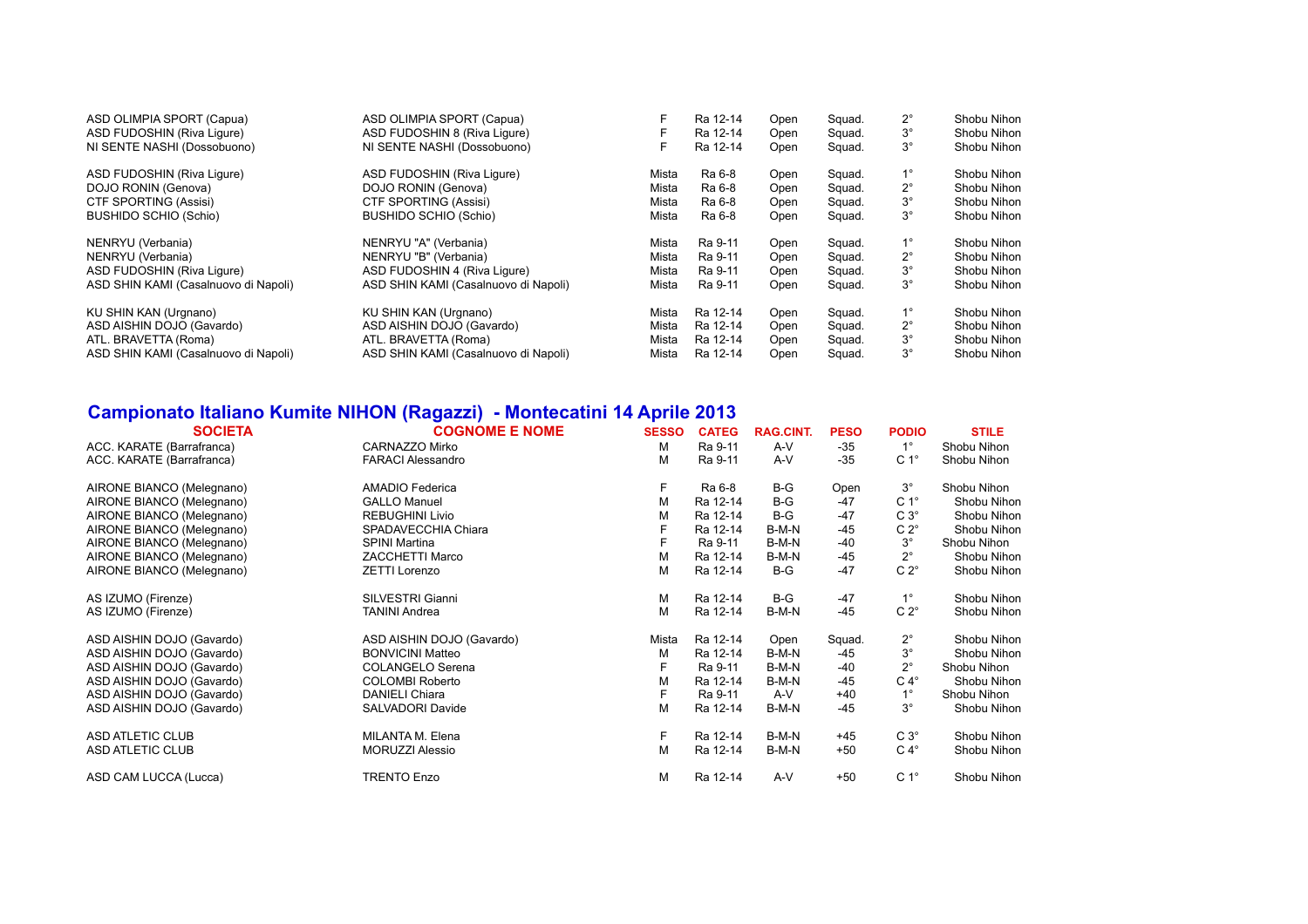| ASD CLUB NAUTICO (Gaeta)              | <b>LECCESE Licia</b>                 | F     | Ra 12-14 | B-M-N   | $-45$  | C <sub>1</sub> ° | Shobu Nihon |
|---------------------------------------|--------------------------------------|-------|----------|---------|--------|------------------|-------------|
| ASD CSKS (Castelnuovo M.)             | <b>GIANROSSI Lorenzo</b>             | M     | Ra 9-11  | B-M-N   | -35    | $C3^\circ$       | Shobu Nihon |
| ASD DOJO KAISHO (Castelnuovo Scrivia) | LODESTRO Luca                        | M     | Ra 9-11  | A-V     | $-40$  | $C 2^{\circ}$    | Shobu Nihon |
| ASD FUDOSHIN (Riva Ligure)            | ASD FUDOSHIN (Riva Ligure)           | Mista | Ra 6-8   | Open    | Squad. | $1^{\circ}$      | Shobu Nihon |
| ASD FUDOSHIN (Riva Ligure)            | ASD FUDOSHIN 3 (Riva Ligure)         | F.    | Ra 9-11  | Open    | Squad. | $2^{\circ}$      | Shobu Nihon |
| ASD FUDOSHIN (Riva Ligure)            | ASD FUDOSHIN 4 (Riva Ligure)         | Mista | Ra 9-11  | Open    | Squad. | $3^{\circ}$      | Shobu Nihon |
| ASD FUDOSHIN (Riva Ligure)            | ASD FUDOSHIN 7 (Riva Ligure)         | F     | Ra 12-14 | Open    | Squad. | $1^{\circ}$      | Shobu Nihon |
| ASD FUDOSHIN (Riva Ligure)            | ASD FUDOSHIN 8 (Riva Ligure)         | F     | Ra 12-14 | Open    | Squad. | $3^{\circ}$      | Shobu Nihon |
| ASD FUDOSHIN (Riva Ligure)            | <b>BRUNO Niccolò</b>                 | M     | Ra 12-14 | A-V     | $+50$  | $3^{\circ}$      | Shobu Nihon |
| ASD FUDOSHIN (Riva Liqure)            | <b>BURDEN Ethan</b>                  | M     | Ra 9-11  | $B-G$   | -37    | $3^{\circ}$      | Shobu Nihon |
| ASD FUDOSHIN (Riva Liqure)            | <b>CHIARLONE Marta</b>               | F     | Ra 12-14 | B-M-N   | $+45$  | $2^{\circ}$      | Shobu Nihon |
| ASD FUDOSHIN (Riva Ligure)            | <b>GUIDETTI Sara</b>                 | F     | Ra 9-11  | B-M-N   | -40    | $C 2^{\circ}$    | Shobu Nihon |
| ASD FUDOSHIN (Riva Ligure)            | <b>MARAGUTTI Giada</b>               | F     | Ra 12-14 | $B-G$   | Open   | $C3^\circ$       | Shobu Nihon |
| ASD FUDOSHIN (Riva Liqure)            | <b>MATANI Giacomo</b>                | M     | Ra 6-8   | Arancio | Open   | C $3^\circ$      | Shobu Nihon |
| ASD FUDOSHIN (Riva Ligure)            | OTTAVIANI Giada                      | F     | Ra 9-11  | $B-G$   | Open   | $C3^\circ$       | Shobu Nihon |
| ASD FUDOSHIN (Riva Ligure)            | PARODI Davide                        | M     | Ra 12-14 | B-M-N   | -50    | C <sub>1</sub> ° | Shobu Nihon |
| ASD FUDOSHIN (Riva Ligure)            | ROLANDO Alessia                      | F     | Ra 12-14 | B-M-N   | -45    | $1^{\circ}$      | Shobu Nihon |
| ASD FUDOSHIN (Riva Ligure)            | ROLANDO Joan                         | M     | Ra 6-8   | Arancio | Open   | C <sub>1</sub> ° | Shobu Nihon |
| ASD FUDOSHIN (Riva Ligure)            | <b>RUBINO Dania</b>                  | F     | Ra 12-14 | A-V     | -45    | C <sub>1</sub> ° | Shobu Nihon |
| ASD FUDOSHIN (Riva Ligure)            | SAVINI Arianna                       | F     | Ra 12-14 | $B-G$   | Open   | $3^\circ$        | Shobu Nihon |
| ASD FUDOSHIN (Riva Ligure)            | ZURZOLO Gaia                         | F     | Ra 12-14 | B-M-N   | $+45$  | $C 2^{\circ}$    | Shobu Nihon |
| ASD NIPPON CLUB (Cassina De Pecchi)   | DU DAU Giulia                        | F     | Ra 6-8   | $B-G$   | Open   | $3^{\circ}$      | Shobu Nihon |
| ASD NIPPON CLUB (Cassina De Pecchi)   | SCACABAROZZI Giorgia                 | F     | Ra 12-14 | B-M-N   | $-45$  | $C3^\circ$       | Shobu Nihon |
| ASD NIPPON CLUB (Cassina De Pecchi)   | SCACCABAROZZI Davide                 | M     | Ra 6-8   | Arancio | Open   | $C3^\circ$       | Shobu Nihon |
| ASD OLIMPIA SPORT (Capua)             | ASD OLIMPIA SPORT (Capua)            | F     | Ra 12-14 | Open    | Squad. | $2^{\circ}$      | Shobu Nihon |
| ASD OLIMPIA SPORT (Capua)             | <b>BENEDETTO Antonio</b>             | M     | Ra 9-11  | $B-G$   | -37    | $3^{\circ}$      | Shobu Nihon |
| ASD OLIMPIA SPORT (Capua)             | <b>CEMBALO Luca</b>                  | M     | Ra 12-14 | $A-V$   | $-45$  | $C3^\circ$       | Shobu Nihon |
| ASD OLIMPIA SPORT (Capua)             | DE DOMENICO Michele                  | M     | Ra 12-14 | B-G     | +47    | C <sub>1</sub> ° | Shobu Nihon |
| ASD OLIMPIA SPORT (Capua)             | <b>IORIO Luigi</b>                   | M     | Ra 9-11  | $B-G$   | $-37$  | $C3^\circ$       | Shobu Nihon |
| ASD OLIMPIA SPORT (Capua)             | <b>SCIAMARELLA Sara</b>              | F     | Ra 9-11  | B-G     | Open   | C <sub>1</sub> ° | Shobu Nihon |
| ASD OLIMPIA SPORT (Capua)             | <b>SERENA Giulia</b>                 | F     | Ra 12-14 | A-V     | -45    | $3^\circ$        | Shobu Nihon |
| ASD OLIMPIA SPORT (Capua)             | <b>SERENA Lorenza</b>                | F     | Ra 12-14 | A-V     | -45    | $2^{\circ}$      | Shobu Nihon |
| ASD OLIMPIA SPORT (Capua)             | <b>TAFUTO Roberta</b>                | F     | Ra 12-14 | A-V     | $+45$  | $3^{\circ}$      | Shobu Nihon |
| ASD OLIMPIA SPORT (Capua)             | <b>TORISCO Manuel</b>                | M     | Ra 12-14 | $B-G$   | $+47$  | $C 2^{\circ}$    | Shobu Nihon |
| ASD OLIMPIA SPORT (Capua)             | <b>VALLETTA Roberto</b>              | M     | Ra 9-11  | $B-G$   | $-37$  | $2^{\circ}$      | Shobu Nihon |
| ASD RAION (Manocalzati)               | <b>SARNO Matteo</b>                  | M     | Ra 12-14 | A-V     | $+50$  | $3^{\circ}$      | Shobu Nihon |
| ASD SHIN KAMI (Casalnuovo di Napoli)  | <b>AQUINO Renato</b>                 | M     | Ra 9-11  | $A-V$   | $-40$  | $1^{\circ}$      | Shobu Nihon |
| ASD SHIN KAMI (Casalnuovo di Napoli)  | <b>ARCHICO Luigi</b>                 | M     | Ra 12-14 | A-V     | $+50$  | $1^{\circ}$      | Shobu Nihon |
| ASD SHIN KAMI (Casalnuovo di Napoli)  | ASD SHIN KAMI (Casalnuovo di Napoli) | Mista | Ra 12-14 | Open    | Squad. | $3^{\circ}$      | Shobu Nihon |
| ASD SHIN KAMI (Casalnuovo di Napoli)  | ASD SHIN KAMI (Casalnuovo di Napoli) | Mista | Ra 9-11  | Open    | Squad. | $3^\circ$        | Shobu Nihon |
| ASD SHIN KAMI (Casalnuovo di Napoli)  | <b>BIANCHI Elena</b>                 | F     | Ra 12-14 | A-V     | -45    | $3^{\circ}$      | Shobu Nihon |
| ASD SHIN KAMI (Casalnuovo di Napoli)  | CIRILLO Vincenzo                     | M     | Ra 9-11  | A-V     | -35    | $3^{\circ}$      | Shobu Nihon |
| ASD SHIN KAMI (Casalnuovo di Napoli)  | DI PINTO Gianni                      | M     | Ra 12-14 | A-V     | -50    | C <sub>1</sub> ° | Shobu Nihon |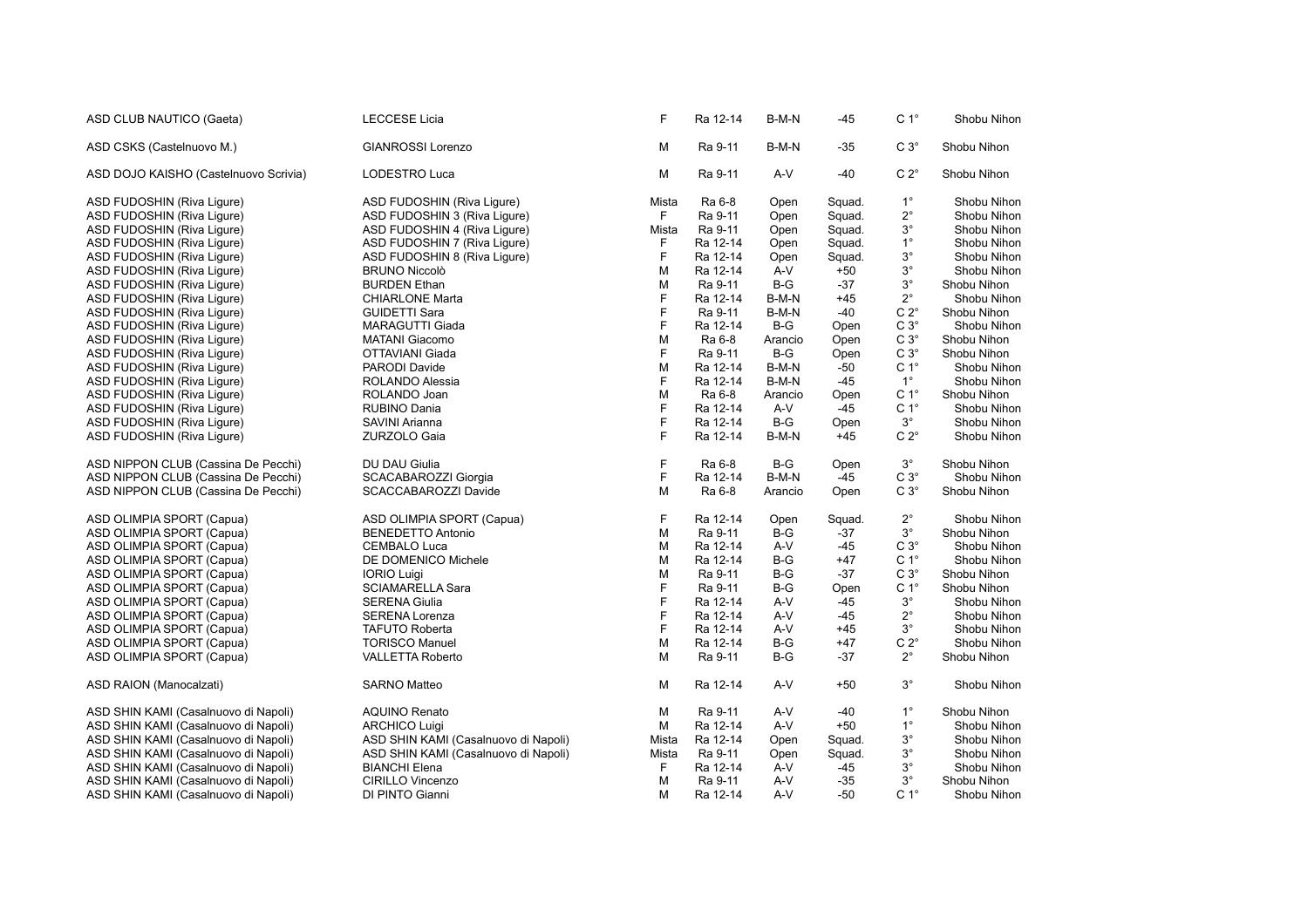| ASD SHIN KAMI (Casalnuovo di Napoli) | <b>IORIO Rossella</b>        | F            | Ra 12-14 | A-V     | $+45$  | $3^{\circ}$   | Shobu Nihon |
|--------------------------------------|------------------------------|--------------|----------|---------|--------|---------------|-------------|
| ASD SHIN KAMI (Casalnuovo di Napoli) | <b>ONDOSO</b> Elena          | F            | Ra 12-14 | $A-V$   | $+45$  | $C3^\circ$    | Shobu Nihon |
| ASD SHIN KAMI (Casalnuovo di Napoli) | STABILE Giuseppe             | M            | Ra 6-8   | $B-G$   | Open   | $3^{\circ}$   | Shobu Nihon |
| ATL. BRAVETTA (Roma)                 | ATL. BRAVETTA (Roma)         | Mista        | Ra 12-14 | Open    | Squad. | $3^\circ$     | Shobu Nihon |
| ATL. BRAVETTA (Roma)                 | ATL. BRAVETTA (Roma)         | M            | Ra 9-11  | Open    | Squad. | $3^{\circ}$   | Shobu Nihon |
| ATL. BRAVETTA (Roma)                 | ATL. BRAVETTA (Roma)         | $\mathsf{F}$ | Ra 9-11  | Open    | Squad. | $3^{\circ}$   | Shobu Nihon |
| ATL. BRAVETTA (Roma)                 | <b>CENCIOTTI Federico</b>    | M            | Ra 12-14 | $B-G$   | $+47$  | $C 4^\circ$   | Shobu Nihon |
| ATL. BRAVETTA (Roma)                 | <b>DEL VECCHIO Flavia</b>    | F            | Ra 12-14 | $A-V$   | $+45$  | $2^{\circ}$   | Shobu Nihon |
| ATL. BRAVETTA (Roma)                 | DI SALVO Giovanni            | M            | Ra 12-14 | B-M-N   | $+50$  | $3^{\circ}$   | Shobu Nihon |
| ATL. BRAVETTA (Roma)                 | <b>GRIGLIONI Giulia</b>      | F            | Ra 6-8   | $B-G$   | Open   | $C3^\circ$    | Shobu Nihon |
| ATL. BRAVETTA (Roma)                 | SINACORE Sara                | F            | Ra 12-14 | B-M-N   | $-45$  | $3^{\circ}$   | Shobu Nihon |
| <b>BLUE TEAM CLUB (Pavona)</b>       | <b>FERDINANDI Andrea</b>     | M            | Ra 9-11  | A-V     | $-35$  | $3^{\circ}$   | Shobu Nihon |
| <b>BLUE TEAM CLUB (Pavona)</b>       | <b>MONTANARI Rebecca</b>     | E            | Ra 9-11  | $B-G$   | Open   | $3^{\circ}$   | Shobu Nihon |
| <b>BUSHI KARATE (Perego)</b>         | <b>CONTI Mattia</b>          | M            | Ra 12-14 | B-M-N   | $-50$  | $C 2^{\circ}$ | Shobu Nihon |
| <b>BUSHI KARATE (Perego)</b>         | <b>CONTI Silvia</b>          | E            | Ra 12-14 | B-M-N   | $-45$  | $3^{\circ}$   | Shobu Nihon |
| <b>BUSHIDO SCHIO (Schio)</b>         | <b>BUSHIDO SCHIO (Schio)</b> | Mista        | Ra 6-8   | Open    | Squad. | $3^{\circ}$   | Shobu Nihon |
| <b>BUSHIDO SCHIO (Schio)</b>         | <b>GATTO Chiara</b>          | F            | Ra 6-8   | $B-G$   | Open   | $2^{\circ}$   | Shobu Nihon |
| <b>BUSHIDO SCHIO (Schio)</b>         | NOGARA Matteo                | M            | Ra 9-11  | B-M-N   | $-35$  | $C3^\circ$    | Shobu Nihon |
| <b>BUSHIDO SCHIO (Schio)</b>         | SPADACINI Amanda             | F            | Ra 12-14 | B-G     | Open   | $2^{\circ}$   | Shobu Nihon |
| CITTADELLA SPORT (Torre del Greco)   | <b>BARONE Gregorio</b>       | M            | Ra 12-14 | B-M-N   | $+50$  | $3^{\circ}$   | Shobu Nihon |
| CITTADELLA SPORT (Torre del Greco)   | CITTADELLA SPORT T.G. "A"    | M            | Ra 12-14 | Open    | Squad. | $3^{\circ}$   | Shobu Nihon |
| CITTADELLA SPORT (Torre del Greco)   | CITTADELLA SPORT T.G. "B"    | M            | Ra 12-14 | Open    | Squad. | $1^{\circ}$   | Shobu Nihon |
| CITTADELLA SPORT (Torre del Greco)   | <b>INGENITO Simone</b>       | M            | Ra 9-11  | A-V     | $-40$  | $C3^\circ$    | Shobu Nihon |
| CITTADELLA SPORT (Torre del Greco)   | <b>IZZO Mattia</b>           | M            | Ra 12-14 | B-M-N   | $+50$  | $1^{\circ}$   | Shobu Nihon |
| CITTADELLA SPORT (Torre del Greco)   | LIGATO Lorenzo               | M            | Ra 9-11  | B-M-N   | -40    | $2^{\circ}$   | Shobu Nihon |
| CITTADELLA SPORT (Torre del Greco)   | MIGLIACCIO Andrea            | M            | Ra 9-11  | $B-G$   | $+37$  | $3^\circ$     | Shobu Nihon |
| CITTADELLA SPORT (Torre del Greco)   | <b>PELE' Francesco</b>       | M            | Ra 9-11  | $B-G$   | $+37$  | $1^{\circ}$   | Shobu Nihon |
| CITTADELLA SPORT (Torre del Greco)   | PETRICCIUOLO Gennaro         | M            | Ra 12-14 | B-M-N   | $+50$  | $2^{\circ}$   | Shobu Nihon |
| CITTADELLA SPORT (Torre del Greco)   | RUSSO Alessandro             | M            | Ra 9-11  | A-V     | $-40$  | $3^\circ$     | Shobu Nihon |
| CITTADELLA SPORT (Torre del Greco)   | <b>SORRENTINO Francesco</b>  | M            | Ra 6-8   | $B-G$   | Open   | $C3^\circ$    | Shobu Nihon |
| CLUB YOSEIKAN (Viareggio)            | <b>BERTUCCELLI Leonardo</b>  | M            | Ra 12-14 | $B-G$   | -47    | $2^{\circ}$   | Shobu Nihon |
| CLUB YOSEIKAN (Viareggio)            | <b>SALAMEH Sara</b>          | F            | Ra 9-11  | A-V     | -40    | $2^{\circ}$   | Shobu Nihon |
| CS TIGER CLUB (Casandrino)           | DE STEFANO Gennaro           | M            | Ra 12-14 | B-M-N   | -50    | $2^{\circ}$   | Shobu Nihon |
| CS TIGER CLUB (Casandrino)           | VILLANO Ilaria               | F            | Ra 12-14 | A-V     | $+45$  | $C 4^\circ$   | Shobu Nihon |
| CSK 1978 (Lavagna)                   | <b>BERTI Davide</b>          | M            | Ra 12-14 | B-G     | -47    | $3^{\circ}$   | Shobu Nihon |
| CSK 1978 (Lavagna)                   | LEVINTA Jon                  | M            | Ra 9-11  | $B-G$   | $+37$  | $C3^\circ$    | Shobu Nihon |
| CSK 1978 (Lavagna)                   | REPETTO Micaela              | F            | Ra 12-14 | $B-G$   | Open   | $3^{\circ}$   | Shobu Nihon |
| CSK 1978 (Lavagna)                   | ROBERTI Aldo                 | M            | Ra 6-8   | Arancio | Open   | $2^{\circ}$   | Shobu Nihon |
| CSK GOZZANO (Gargallo)               | <b>BALDACCI Mirco</b>        | M            | Ra 9-11  | A-V     | $-35$  | $C3^\circ$    | Shobu Nihon |
| CSK GOZZANO (Gargallo)               | <b>FERRINI Giada</b>         | F            | Ra 9-11  | A-V     | -40    | $1^{\circ}$   | Shobu Nihon |
| CSK GOZZANO (Gargallo)               | <b>FILIPPINI Veronica</b>    | F            | Ra 9-11  | B-G     | Open   | $C 2^{\circ}$ | Shobu Nihon |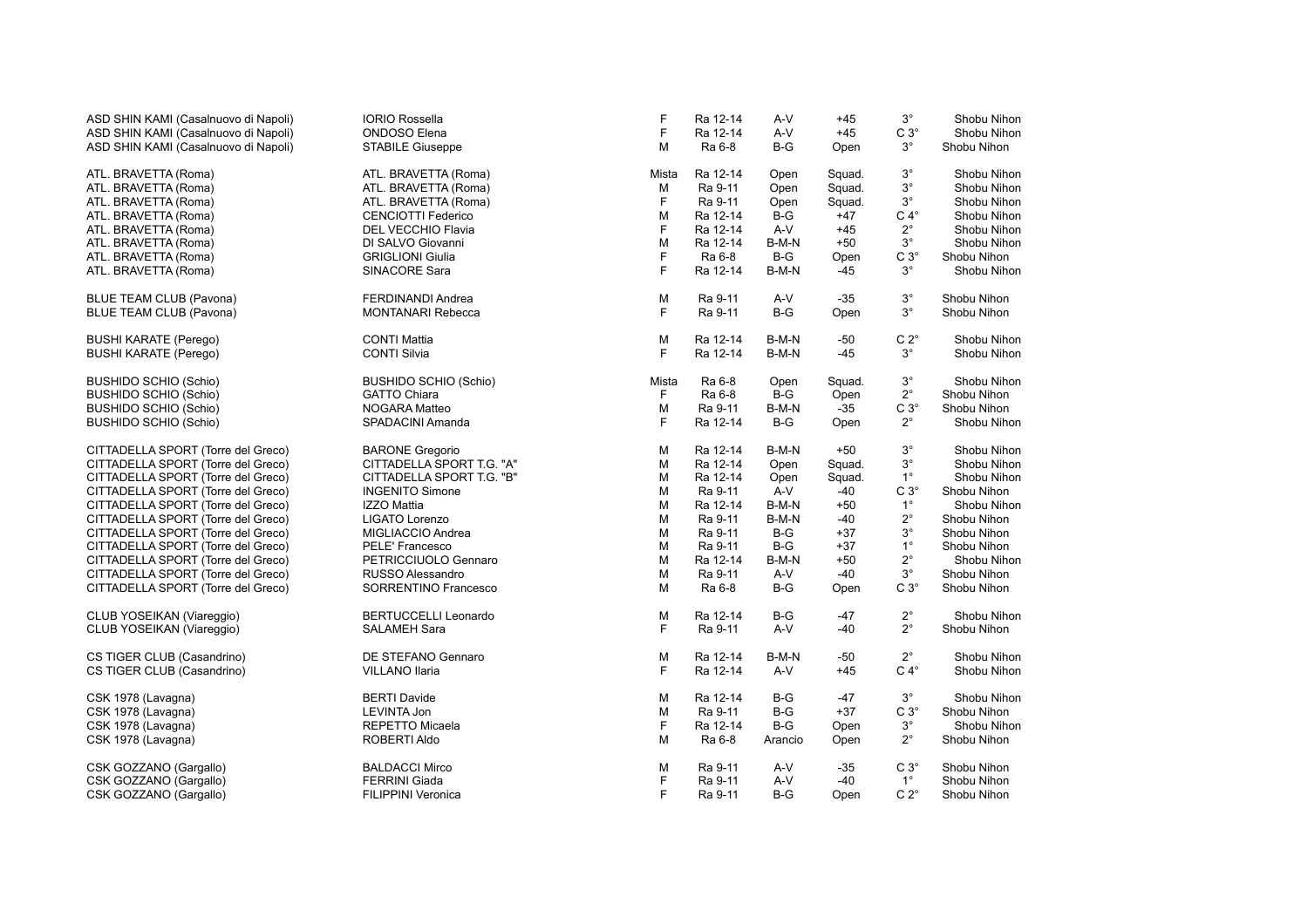| CSKS FUJIYAMA (Genazzano)    | <b>ADALDO Simone</b>       | M     | Ra 6-8   | Arancio | Open   | $3^{\circ}$      | Shobu Nihon |
|------------------------------|----------------------------|-------|----------|---------|--------|------------------|-------------|
| CSKS FUJIYAMA (Genazzano)    | DE PAOLIS Michele          | M     | Ra 9-11  | B-M-N   | -40    | $3^\circ$        | Shobu Nihon |
| CSKS FUJIYAMA (Genazzano)    | <b>PARAVANI Nicolas</b>    | M     | Ra 12-14 | $A-V$   | $-50$  | $C3^\circ$       | Shobu Nihon |
| CSKS FUJIYAMA (Genazzano)    | <b>TABOLACCI Cristian</b>  | M     | Ra 9-11  | A-V     | $+40$  | $3^{\circ}$      | Shobu Nihon |
| <b>CTF SPORTING (Assisi)</b> | CTF SPORTING "B" (Assisi)  | м     | Ra 9-11  | Open    | Squad. | $3^{\circ}$      | Shobu Nihon |
| CTF SPORTING (Assisi)        | CTF SPORTING (Assisi)      | Mista | Ra 6-8   | Open    | Squad. | $3^{\circ}$      | Shobu Nihon |
| CTF SPORTING (Assisi)        | DI CHIARO Alex             | м     | Ra 12-14 | A-V     | -50    | $3^\circ$        | Shobu Nihon |
| CTF SPORTING (Assisi)        | <b>ELKALLAK Omar</b>       | M     | Ra 12-14 | $B-G$   | +47    | $3^\circ$        | Shobu Nihon |
| <b>CTF SPORTING (Assisi)</b> | PANUZZI Manuel             | M     | Ra 6-8   | Arancio | Open   | $C 2^{\circ}$    | Shobu Nihon |
| CTF SPORTING (Assisi)        | PASCARELLA Marco           | M     | Ra 9-11  | $B-G$   | $-37$  | $C 2^{\circ}$    | Shobu Nihon |
| <b>CTF SPORTING (Assisi)</b> | PETRUCCIO Giorgia          | F     | Ra 12-14 | $B-G$   | Open   | $C 2^{\circ}$    | Shobu Nihon |
| <b>CTF SPORTING (Assisi)</b> | PILIA Rita                 | F     | Ra 9-11  | B-M-N   | -40    | C <sub>1</sub> ° | Shobu Nihon |
| CTF SPORTING (Assisi)        | UJKA Klaudjo               | M     | Ra 9-11  | B-M-N   | $-35$  | $3^{\circ}$      | Shobu Nihon |
| DLF SLIM (Foggia)            | <b>COLECCHIA Gianluca</b>  | M     | Ra 12-14 | A-V     | -50    | $C 2^{\circ}$    | Shobu Nihon |
| DLF SLIM (Foggia)            | <b>CURCI Maria Pia</b>     | F     | Ra 12-14 | A-V     | -45    | $C 4^\circ$      | Shobu Nihon |
| DLF SLIM (Foggia)            | <b>CURCI Miriana</b>       | F     | Ra 9-11  | A-V     | $-40$  | $C3^\circ$       | Shobu Nihon |
| DLF SLIM (Foggia)            | DI CORCIA Francesco        | M     | Ra 12-14 | $B-G$   | +47    | $C3^\circ$       | Shobu Nihon |
| DLF SLIM (Foggia)            | <b>GRIECO Antonio</b>      | M     | Ra 12-14 | $A-V$   | $-50$  | $3^{\circ}$      | Shobu Nihon |
| DLF SLIM (Foggia)            | <b>LA PENTA Milvia</b>     | F     | Ra 12-14 | B-M-N   | $+45$  | $C 4^\circ$      | Shobu Nihon |
| DLF SLIM (Foggia)            | <b>SCHIAVONE Michele</b>   | M     | Ra 9-11  | A-V     | $+40$  | $C3^\circ$       | Shobu Nihon |
| DOJO RONIN (Genova)          | <b>CERVELLIERI Pietro</b>  | M     | Ra 6-8   | B-G     | Open   | $C 2^{\circ}$    | Shobu Nihon |
| DOJO RONIN (Genova)          | <b>DE MARTINI Giulia</b>   | F     | Ra 9-11  | $B-G$   | Open   | $1^{\circ}$      | Shobu Nihon |
| DOJO RONIN (Genova)          | DOJO RONIN (Genova)        | Mista | Ra 6-8   | Open    | Squad. | $2^{\circ}$      | Shobu Nihon |
| DOJO RONIN (Genova)          | DOJO RONIN (Genova)        | F     | Ra 9-11  | Open    | Squad. | $1^{\circ}$      | Shobu Nihon |
| DOJO RONIN (Genova)          | <b>FOCHESATO Elisa</b>     | F     | Ra 9-11  | $B-G$   | Open   | $3^\circ$        | Shobu Nihon |
| DOJO RONIN (Genova)          | <b>GINESTRA Eleonora</b>   | F     | Ra 9-11  | B-M-N   | $-40$  | $C3^\circ$       | Shobu Nihon |
| DOJO RONIN (Genova)          | <b>OLCESE Alberto</b>      | M     | Ra 6-8   | $B-G$   | Open   | $1^{\circ}$      | Shobu Nihon |
| DOJO RONIN (Genova)          | <b>RICCI Gianluca</b>      | M     | Ra 12-14 | $A-V$   | -45    | $3^{\circ}$      | Shobu Nihon |
| <b>ECSK</b>                  | <b>ANELLI Giulio</b>       | M     | Ra 9-11  | $B-G$   | $-37$  | $1^{\circ}$      | Shobu Nihon |
| GYM CENTER (Roma)            | <b>BELTRANI Francesco</b>  | M     | Ra 9-11  | A-V     | $+40$  | $1^{\circ}$      | Shobu Nihon |
| <b>GYM CENTER (Roma)</b>     | <b>COSTA Alessio</b>       | M     | Ra 12-14 | B-M-N   | $-50$  | $C 3^\circ$      | Shobu Nihon |
| <b>GYM CENTER (Roma)</b>     | DE LEO Alessio             | M     | Ra 9-11  | A-V     | $+40$  | $3^{\circ}$      | Shobu Nihon |
| <b>GYM CENTER (Roma)</b>     | <b>FERRARA Riccardo</b>    | M     | Ra 12-14 | A-V     | $+50$  | $C3^\circ$       | Shobu Nihon |
| <b>GYM CENTER (Roma)</b>     | <b>GIANSIRACUSA Thomas</b> | M     | Ra 6-8   | $B-G$   | Open   | $C3^\circ$       | Shobu Nihon |
| GYM CENTER (Roma)            | GYM CENTER (Roma)          | M     | Ra 9-11  | Open    | Squad. | $2^{\circ}$      | Shobu Nihon |
| <b>GYM CENTER (Roma)</b>     | <b>LEONE Lorenzo</b>       | M     | Ra 12-14 | A-V     | -45    | C <sub>1</sub> ° | Shobu Nihon |
| <b>GYM CENTER (Roma)</b>     | <b>MINELLI Daniele</b>     | M     | Ra 12-14 | $A-V$   | -45    | $C 4^\circ$      | Shobu Nihon |
| GYM CENTER (Roma)            | <b>MOSCA Valerio</b>       | M     | Ra 6-8   | $B-G$   | Open   | $2^{\circ}$      | Shobu Nihon |
| <b>GYM CENTER (Roma)</b>     | PETRUCCI Romeo             | M     | Ra 12-14 | B-M-N   | $-50$  | $3^\circ$        | Shobu Nihon |
| JITAKIOEI (Cesano Boscone)   | <b>CARLUCCIO Mattia</b>    | M     | Ra 9-11  | A-V     | -40    | $2^{\circ}$      | Shobu Nihon |
| JITAKIOEI (Cesano Boscone)   | <b>NEGREA Denisa</b>       | F     | Ra 9-11  | $B-G$   | Open   | $C 3^\circ$      | Shobu Nihon |
| JITAKIOEI (Cesano Boscone)   | PEREGO Luca                | M     | Ra 12-14 | $A-V$   | -45    | $C 2^{\circ}$    | Shobu Nihon |
|                              |                            |       |          |         |        |                  |             |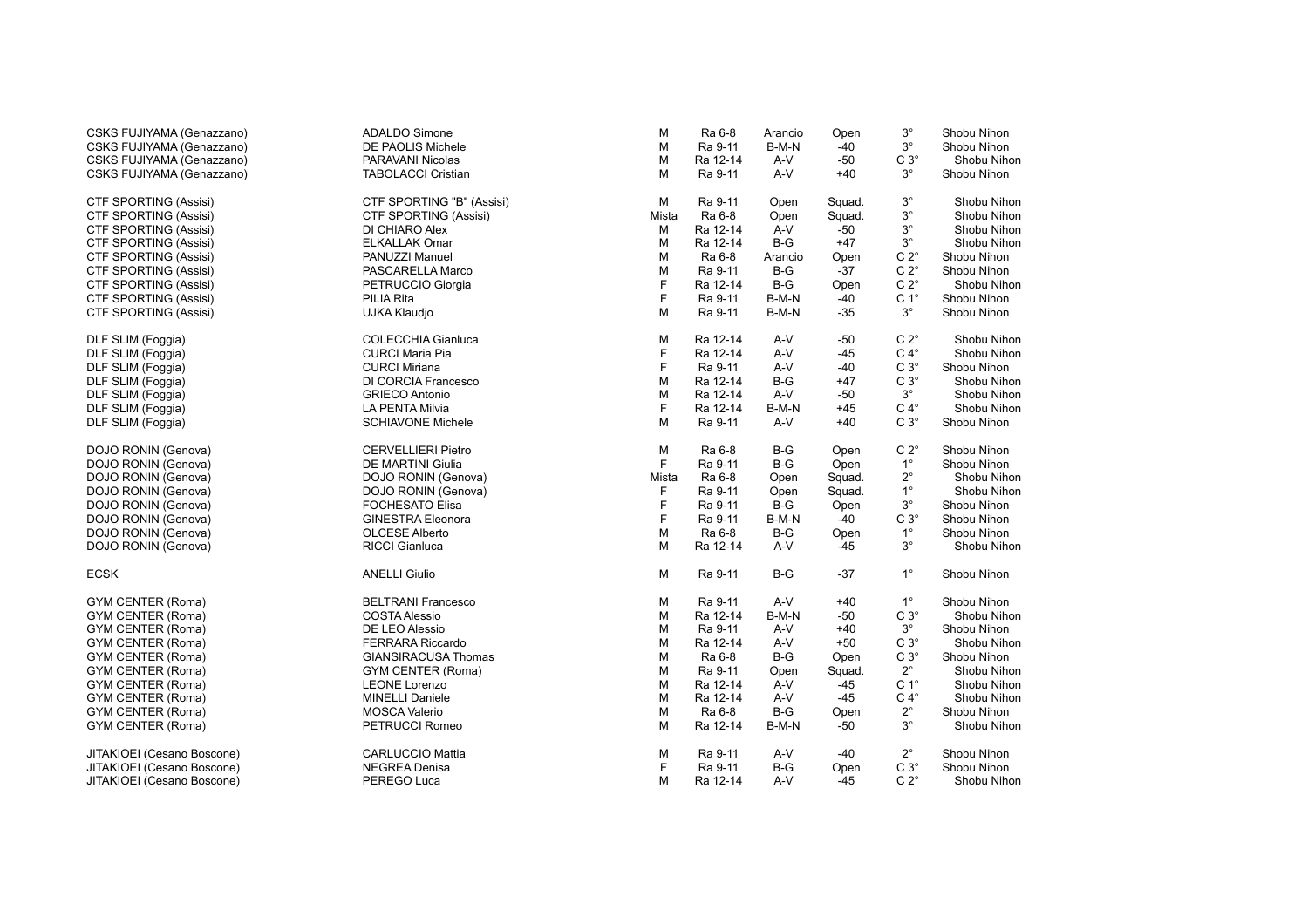| $C3^\circ$<br>M<br>Ra 9-11<br>A-V<br>$+40$<br>Shobu Nihon<br><b>JKS GYM (Pavia)</b><br><b>ESCOLI Riccardo</b><br>$3^{\circ}$<br>Ra 12-14<br><b>JKS GYM (Pavia)</b><br><b>JKS GYM (Pavia)</b><br>M<br>Squad.<br>Shobu Nihon<br>Open<br>F<br>$C 2^{\circ}$<br>Ra 12-14<br>A-V<br>Shobu Nihon<br><b>JKS GYM (Pavia)</b><br><b>PANDALE Marta</b><br>-45<br>C <sub>1</sub> °<br>M<br><b>JKS GYM (Pavia)</b><br><b>TOSCANINI Davide</b><br>Ra 12-14<br>B-M-N<br>$+50$<br>Shobu Nihon<br>$C3^\circ$<br>M<br>Ra 12-14<br>B-M-N<br>Shobu Nihon<br><b>JKS GYM (Pavia)</b><br><b>ZAGANI Mattia</b><br>$+50$<br>F<br>$2^{\circ}$<br><b>CAPRA Giulia</b><br>Ra 9-11<br>A-V<br>$+40$<br>Shobu Nihon<br><b>KARATE PLANET</b><br>F<br>$3^{\circ}$<br>A-V<br><b>COSTA Rebecca</b><br>Ra 9-11<br>$+40$<br>Shobu Nihon<br>KARATE PLANET<br>F<br>$C 2^{\circ}$<br><b>FERRERO Francesca</b><br>Ra 9-11<br>A-V<br>Shobu Nihon<br><b>KARATE PLANET</b><br>-40<br>F<br>$3^{\circ}$<br><b>MUSANO Chiara</b><br>Ra 9-11<br>A-V<br>Shobu Nihon<br><b>KARATE PLANET</b><br>$+40$<br>$2^{\circ}$<br>KC CORDIGNANO (Cordignano)<br>DRZEWIKI Dawid<br>M<br>Ra 9-11<br>B-M-N<br>$+40$<br>Shobu Nihon<br>F<br>$1^{\circ}$<br><b>BIGLIA Alice</b><br>Ra 12-14<br>A-V<br>Shobu Nihon<br><b>KENSHUKAI</b> (Feltre)<br>$+45$<br>$3^{\circ}$<br><b>CENTEREGHE Marco</b><br>M<br>A-V<br>Shobu Nihon<br><b>KENSHUKAI</b> (Feltre)<br>Ra 12-14<br>-45<br>F<br>$1^{\circ}$<br>KI DO CLUB (Bollate)<br><b>CRACCO Cecilia</b><br>Ra 12-14<br>A-V<br>Shobu Nihon<br>-45<br>$C3^\circ$<br>KI DO CLUB (Bollate)<br><b>FERRARIO David</b><br>M<br>Ra 9-11<br>A-V<br>$-40$<br>Shobu Nihon<br>C <sub>1</sub> °<br>Ra 6-8<br>$B-G$<br>KI DO CLUB (Bollate)<br><b>MILANI Daniele</b><br>M<br>Shobu Nihon<br>Open<br>$3^{\circ}$<br>KI DO CLUB (Bollate)<br><b>TRIULZI Dario</b><br>M<br>Ra 9-11<br>B-M-N<br>$+40$<br>Shobu Nihon<br>C <sub>1</sub> °<br>KO BU KAI<br><b>CASINI Luca</b><br>M<br>$B-G$<br>Shobu Nihon<br>Ra 9-11<br>$+37$<br>$\mathsf{F}$<br><b>PIANA Susanna</b><br>Ra 9-11<br>A-V<br>$C3^\circ$<br>KO BU KAI<br>$-40$<br>Shobu Nihon<br>$A-V$<br>C <sub>1</sub> °<br>KO BU KAI<br><b>RUSSO Gabriele</b><br>M<br>Ra 9-11<br>-40<br>Shobu Nihon<br>$1^{\circ}$<br>M<br>Ra 12-14<br>KU SHIN KAN (Urgnano)<br><b>BONOMI</b> Michele<br>B-M-N<br>-45<br>Shobu Nihon<br>E<br>$-45$<br>$2^{\circ}$<br>KU SHIN KAN (Urgnano)<br><b>IMPARATO Giusy</b><br>Ra 12-14<br>B-M-N<br>Shobu Nihon<br>$2^{\circ}$<br>KU SHIN KAN (Urgnano)<br>м<br>Ra 12-14<br>Squad.<br>Shobu Nihon<br>KU SHIN KAN (Urgnano)<br>Open<br>$1^{\circ}$<br>Mista<br>Ra 12-14<br>Shobu Nihon<br>KU SHIN KAN (Urgnano)<br>KU SHIN KAN (Urgnano)<br>Open<br>Squad.<br>$1^{\circ}$<br>Ra 6-8<br>KU SHIN KAN (Urgnano)<br><b>LEIDI</b> Andrea<br>М<br>Arancio<br>Open<br>Shobu Nihon<br>$C 2^{\circ}$<br>KU SHIN KAN (Urgnano)<br>STRAZZANTI Nicolas<br>м<br>Ra 9-11<br>A-V<br>$+40$<br>Shobu Nihon<br>$1^{\circ}$<br>NENRYU (Verbania)<br><b>BONI Christian</b><br>M<br>Ra 12-14<br>B-M-N<br>Shobu Nihon<br>-50<br>F<br>$1^{\circ}$<br>Ra 9-11<br>B-M-N<br>NENRYU (Verbania)<br><b>BONI Eleonora</b><br>$+40$<br>Shobu Nihon<br>F<br>Ra 12-14<br>B-M-N<br>$C 4^\circ$<br><b>BORSETTA Beatrice</b><br>$-45$<br>Shobu Nihon<br>NENRYU (Verbania)<br>$2^{\circ}$<br>COMO Riccardo<br>M<br>Ra 9-11<br>A-V<br>$-35$<br>Shobu Nihon<br>NENRYU (Verbania)<br>F<br>Ra 9-11<br>B-M-N<br>$-40$<br>$3^{\circ}$<br>NENRYU (Verbania)<br><b>HYSO Anastasia</b><br>Shobu Nihon<br>C <sub>1</sub> °<br>Ra 9-11<br>B-M-N<br>$-35$<br>NENRYU (Verbania)<br><b>HYSO Nicolas</b><br>M<br>Shobu Nihon<br>$1^{\circ}$<br>NENRYU "A" (Verbania)<br>M<br>Ra 9-11<br>Squad.<br>Shobu Nihon<br>NENRYU (Verbania)<br>Open<br>Mista<br>Ra 9-11<br>$1^{\circ}$<br>NENRYU (Verbania)<br>NENRYU "A" (Verbania)<br>Squad.<br>Shobu Nihon<br>Open<br>NENRYU "B" (Verbania)<br>Ra 9-11<br>$2^{\circ}$<br>NENRYU (Verbania)<br>Mista<br>Squad.<br>Shobu Nihon<br>Open<br>F<br>$3^{\circ}$<br>NENRYU (Verbania)<br>NENRYU (Verbania)<br>Ra 9-11<br>Squad.<br>Shobu Nihon<br>Open<br>$C 2^{\circ}$<br>SBLENDORIO Aaron<br>M<br>Ra 9-11<br>A-V<br>$-35$<br>Shobu Nihon<br>NENRYU (Verbania)<br><b>SCIARINI Andrea</b><br>Ra 6-8<br>$3^{\circ}$<br>Shobu Nihon<br>NENRYU (Verbania)<br>M<br>Arancio<br>Open<br>SILVESTRI Davide<br>M<br>Ra 9-11<br>B-M-N<br>$2^{\circ}$<br>NENRYU (Verbania)<br>-35<br>Shobu Nihon<br>$C 2^{\circ}$<br>NENRYU (Verbania)<br>SIN Gianluca<br>М<br>Ra 9-11<br>B-M-N<br>-35<br>Shobu Nihon<br>F<br>C <sub>1</sub> °<br>NI SENTE NASHI (Dossobuono)<br><b>BONOTTO Sofia</b><br>Ra 9-11<br>A-V<br>Shobu Nihon<br>-40<br>$B-G$<br>$C 3^\circ$<br>NI SENTE NASHI (Dossobuono)<br><b>FRUCI Matteo</b><br>М<br>Ra 9-11<br>-37<br>Shobu Nihon | <b>JKS GYM (Pavia)</b> | <b>ASCANI Marco</b> | М | Ra 12-14 | B-M-N | $+50$ | $C 2^{\circ}$ | Shobu Nihon |
|----------------------------------------------------------------------------------------------------------------------------------------------------------------------------------------------------------------------------------------------------------------------------------------------------------------------------------------------------------------------------------------------------------------------------------------------------------------------------------------------------------------------------------------------------------------------------------------------------------------------------------------------------------------------------------------------------------------------------------------------------------------------------------------------------------------------------------------------------------------------------------------------------------------------------------------------------------------------------------------------------------------------------------------------------------------------------------------------------------------------------------------------------------------------------------------------------------------------------------------------------------------------------------------------------------------------------------------------------------------------------------------------------------------------------------------------------------------------------------------------------------------------------------------------------------------------------------------------------------------------------------------------------------------------------------------------------------------------------------------------------------------------------------------------------------------------------------------------------------------------------------------------------------------------------------------------------------------------------------------------------------------------------------------------------------------------------------------------------------------------------------------------------------------------------------------------------------------------------------------------------------------------------------------------------------------------------------------------------------------------------------------------------------------------------------------------------------------------------------------------------------------------------------------------------------------------------------------------------------------------------------------------------------------------------------------------------------------------------------------------------------------------------------------------------------------------------------------------------------------------------------------------------------------------------------------------------------------------------------------------------------------------------------------------------------------------------------------------------------------------------------------------------------------------------------------------------------------------------------------------------------------------------------------------------------------------------------------------------------------------------------------------------------------------------------------------------------------------------------------------------------------------------------------------------------------------------------------------------------------------------------------------------------------------------------------------------------------------------------------------------------------------------------------------------------------------------------------------------------------------------------------------------------------------------------------------------------------------------------------------------------------------------------------------------------------------------------------------------------------------------------------------------------------------------------------------------------------------------------------------------------------------------------------------------------------------------------------------------------------------------------------------------------------------------------------------------------------------------------------------------------------------------------------------------------------------------------------------------------------------------------------------------------------------------------------------------------------------------------------------------|------------------------|---------------------|---|----------|-------|-------|---------------|-------------|
|                                                                                                                                                                                                                                                                                                                                                                                                                                                                                                                                                                                                                                                                                                                                                                                                                                                                                                                                                                                                                                                                                                                                                                                                                                                                                                                                                                                                                                                                                                                                                                                                                                                                                                                                                                                                                                                                                                                                                                                                                                                                                                                                                                                                                                                                                                                                                                                                                                                                                                                                                                                                                                                                                                                                                                                                                                                                                                                                                                                                                                                                                                                                                                                                                                                                                                                                                                                                                                                                                                                                                                                                                                                                                                                                                                                                                                                                                                                                                                                                                                                                                                                                                                                                                                                                                                                                                                                                                                                                                                                                                                                                                                                                                                                                                    |                        |                     |   |          |       |       |               |             |
|                                                                                                                                                                                                                                                                                                                                                                                                                                                                                                                                                                                                                                                                                                                                                                                                                                                                                                                                                                                                                                                                                                                                                                                                                                                                                                                                                                                                                                                                                                                                                                                                                                                                                                                                                                                                                                                                                                                                                                                                                                                                                                                                                                                                                                                                                                                                                                                                                                                                                                                                                                                                                                                                                                                                                                                                                                                                                                                                                                                                                                                                                                                                                                                                                                                                                                                                                                                                                                                                                                                                                                                                                                                                                                                                                                                                                                                                                                                                                                                                                                                                                                                                                                                                                                                                                                                                                                                                                                                                                                                                                                                                                                                                                                                                                    |                        |                     |   |          |       |       |               |             |
|                                                                                                                                                                                                                                                                                                                                                                                                                                                                                                                                                                                                                                                                                                                                                                                                                                                                                                                                                                                                                                                                                                                                                                                                                                                                                                                                                                                                                                                                                                                                                                                                                                                                                                                                                                                                                                                                                                                                                                                                                                                                                                                                                                                                                                                                                                                                                                                                                                                                                                                                                                                                                                                                                                                                                                                                                                                                                                                                                                                                                                                                                                                                                                                                                                                                                                                                                                                                                                                                                                                                                                                                                                                                                                                                                                                                                                                                                                                                                                                                                                                                                                                                                                                                                                                                                                                                                                                                                                                                                                                                                                                                                                                                                                                                                    |                        |                     |   |          |       |       |               |             |
|                                                                                                                                                                                                                                                                                                                                                                                                                                                                                                                                                                                                                                                                                                                                                                                                                                                                                                                                                                                                                                                                                                                                                                                                                                                                                                                                                                                                                                                                                                                                                                                                                                                                                                                                                                                                                                                                                                                                                                                                                                                                                                                                                                                                                                                                                                                                                                                                                                                                                                                                                                                                                                                                                                                                                                                                                                                                                                                                                                                                                                                                                                                                                                                                                                                                                                                                                                                                                                                                                                                                                                                                                                                                                                                                                                                                                                                                                                                                                                                                                                                                                                                                                                                                                                                                                                                                                                                                                                                                                                                                                                                                                                                                                                                                                    |                        |                     |   |          |       |       |               |             |
|                                                                                                                                                                                                                                                                                                                                                                                                                                                                                                                                                                                                                                                                                                                                                                                                                                                                                                                                                                                                                                                                                                                                                                                                                                                                                                                                                                                                                                                                                                                                                                                                                                                                                                                                                                                                                                                                                                                                                                                                                                                                                                                                                                                                                                                                                                                                                                                                                                                                                                                                                                                                                                                                                                                                                                                                                                                                                                                                                                                                                                                                                                                                                                                                                                                                                                                                                                                                                                                                                                                                                                                                                                                                                                                                                                                                                                                                                                                                                                                                                                                                                                                                                                                                                                                                                                                                                                                                                                                                                                                                                                                                                                                                                                                                                    |                        |                     |   |          |       |       |               |             |
|                                                                                                                                                                                                                                                                                                                                                                                                                                                                                                                                                                                                                                                                                                                                                                                                                                                                                                                                                                                                                                                                                                                                                                                                                                                                                                                                                                                                                                                                                                                                                                                                                                                                                                                                                                                                                                                                                                                                                                                                                                                                                                                                                                                                                                                                                                                                                                                                                                                                                                                                                                                                                                                                                                                                                                                                                                                                                                                                                                                                                                                                                                                                                                                                                                                                                                                                                                                                                                                                                                                                                                                                                                                                                                                                                                                                                                                                                                                                                                                                                                                                                                                                                                                                                                                                                                                                                                                                                                                                                                                                                                                                                                                                                                                                                    |                        |                     |   |          |       |       |               |             |
|                                                                                                                                                                                                                                                                                                                                                                                                                                                                                                                                                                                                                                                                                                                                                                                                                                                                                                                                                                                                                                                                                                                                                                                                                                                                                                                                                                                                                                                                                                                                                                                                                                                                                                                                                                                                                                                                                                                                                                                                                                                                                                                                                                                                                                                                                                                                                                                                                                                                                                                                                                                                                                                                                                                                                                                                                                                                                                                                                                                                                                                                                                                                                                                                                                                                                                                                                                                                                                                                                                                                                                                                                                                                                                                                                                                                                                                                                                                                                                                                                                                                                                                                                                                                                                                                                                                                                                                                                                                                                                                                                                                                                                                                                                                                                    |                        |                     |   |          |       |       |               |             |
|                                                                                                                                                                                                                                                                                                                                                                                                                                                                                                                                                                                                                                                                                                                                                                                                                                                                                                                                                                                                                                                                                                                                                                                                                                                                                                                                                                                                                                                                                                                                                                                                                                                                                                                                                                                                                                                                                                                                                                                                                                                                                                                                                                                                                                                                                                                                                                                                                                                                                                                                                                                                                                                                                                                                                                                                                                                                                                                                                                                                                                                                                                                                                                                                                                                                                                                                                                                                                                                                                                                                                                                                                                                                                                                                                                                                                                                                                                                                                                                                                                                                                                                                                                                                                                                                                                                                                                                                                                                                                                                                                                                                                                                                                                                                                    |                        |                     |   |          |       |       |               |             |
|                                                                                                                                                                                                                                                                                                                                                                                                                                                                                                                                                                                                                                                                                                                                                                                                                                                                                                                                                                                                                                                                                                                                                                                                                                                                                                                                                                                                                                                                                                                                                                                                                                                                                                                                                                                                                                                                                                                                                                                                                                                                                                                                                                                                                                                                                                                                                                                                                                                                                                                                                                                                                                                                                                                                                                                                                                                                                                                                                                                                                                                                                                                                                                                                                                                                                                                                                                                                                                                                                                                                                                                                                                                                                                                                                                                                                                                                                                                                                                                                                                                                                                                                                                                                                                                                                                                                                                                                                                                                                                                                                                                                                                                                                                                                                    |                        |                     |   |          |       |       |               |             |
|                                                                                                                                                                                                                                                                                                                                                                                                                                                                                                                                                                                                                                                                                                                                                                                                                                                                                                                                                                                                                                                                                                                                                                                                                                                                                                                                                                                                                                                                                                                                                                                                                                                                                                                                                                                                                                                                                                                                                                                                                                                                                                                                                                                                                                                                                                                                                                                                                                                                                                                                                                                                                                                                                                                                                                                                                                                                                                                                                                                                                                                                                                                                                                                                                                                                                                                                                                                                                                                                                                                                                                                                                                                                                                                                                                                                                                                                                                                                                                                                                                                                                                                                                                                                                                                                                                                                                                                                                                                                                                                                                                                                                                                                                                                                                    |                        |                     |   |          |       |       |               |             |
|                                                                                                                                                                                                                                                                                                                                                                                                                                                                                                                                                                                                                                                                                                                                                                                                                                                                                                                                                                                                                                                                                                                                                                                                                                                                                                                                                                                                                                                                                                                                                                                                                                                                                                                                                                                                                                                                                                                                                                                                                                                                                                                                                                                                                                                                                                                                                                                                                                                                                                                                                                                                                                                                                                                                                                                                                                                                                                                                                                                                                                                                                                                                                                                                                                                                                                                                                                                                                                                                                                                                                                                                                                                                                                                                                                                                                                                                                                                                                                                                                                                                                                                                                                                                                                                                                                                                                                                                                                                                                                                                                                                                                                                                                                                                                    |                        |                     |   |          |       |       |               |             |
|                                                                                                                                                                                                                                                                                                                                                                                                                                                                                                                                                                                                                                                                                                                                                                                                                                                                                                                                                                                                                                                                                                                                                                                                                                                                                                                                                                                                                                                                                                                                                                                                                                                                                                                                                                                                                                                                                                                                                                                                                                                                                                                                                                                                                                                                                                                                                                                                                                                                                                                                                                                                                                                                                                                                                                                                                                                                                                                                                                                                                                                                                                                                                                                                                                                                                                                                                                                                                                                                                                                                                                                                                                                                                                                                                                                                                                                                                                                                                                                                                                                                                                                                                                                                                                                                                                                                                                                                                                                                                                                                                                                                                                                                                                                                                    |                        |                     |   |          |       |       |               |             |
|                                                                                                                                                                                                                                                                                                                                                                                                                                                                                                                                                                                                                                                                                                                                                                                                                                                                                                                                                                                                                                                                                                                                                                                                                                                                                                                                                                                                                                                                                                                                                                                                                                                                                                                                                                                                                                                                                                                                                                                                                                                                                                                                                                                                                                                                                                                                                                                                                                                                                                                                                                                                                                                                                                                                                                                                                                                                                                                                                                                                                                                                                                                                                                                                                                                                                                                                                                                                                                                                                                                                                                                                                                                                                                                                                                                                                                                                                                                                                                                                                                                                                                                                                                                                                                                                                                                                                                                                                                                                                                                                                                                                                                                                                                                                                    |                        |                     |   |          |       |       |               |             |
|                                                                                                                                                                                                                                                                                                                                                                                                                                                                                                                                                                                                                                                                                                                                                                                                                                                                                                                                                                                                                                                                                                                                                                                                                                                                                                                                                                                                                                                                                                                                                                                                                                                                                                                                                                                                                                                                                                                                                                                                                                                                                                                                                                                                                                                                                                                                                                                                                                                                                                                                                                                                                                                                                                                                                                                                                                                                                                                                                                                                                                                                                                                                                                                                                                                                                                                                                                                                                                                                                                                                                                                                                                                                                                                                                                                                                                                                                                                                                                                                                                                                                                                                                                                                                                                                                                                                                                                                                                                                                                                                                                                                                                                                                                                                                    |                        |                     |   |          |       |       |               |             |
|                                                                                                                                                                                                                                                                                                                                                                                                                                                                                                                                                                                                                                                                                                                                                                                                                                                                                                                                                                                                                                                                                                                                                                                                                                                                                                                                                                                                                                                                                                                                                                                                                                                                                                                                                                                                                                                                                                                                                                                                                                                                                                                                                                                                                                                                                                                                                                                                                                                                                                                                                                                                                                                                                                                                                                                                                                                                                                                                                                                                                                                                                                                                                                                                                                                                                                                                                                                                                                                                                                                                                                                                                                                                                                                                                                                                                                                                                                                                                                                                                                                                                                                                                                                                                                                                                                                                                                                                                                                                                                                                                                                                                                                                                                                                                    |                        |                     |   |          |       |       |               |             |
|                                                                                                                                                                                                                                                                                                                                                                                                                                                                                                                                                                                                                                                                                                                                                                                                                                                                                                                                                                                                                                                                                                                                                                                                                                                                                                                                                                                                                                                                                                                                                                                                                                                                                                                                                                                                                                                                                                                                                                                                                                                                                                                                                                                                                                                                                                                                                                                                                                                                                                                                                                                                                                                                                                                                                                                                                                                                                                                                                                                                                                                                                                                                                                                                                                                                                                                                                                                                                                                                                                                                                                                                                                                                                                                                                                                                                                                                                                                                                                                                                                                                                                                                                                                                                                                                                                                                                                                                                                                                                                                                                                                                                                                                                                                                                    |                        |                     |   |          |       |       |               |             |
|                                                                                                                                                                                                                                                                                                                                                                                                                                                                                                                                                                                                                                                                                                                                                                                                                                                                                                                                                                                                                                                                                                                                                                                                                                                                                                                                                                                                                                                                                                                                                                                                                                                                                                                                                                                                                                                                                                                                                                                                                                                                                                                                                                                                                                                                                                                                                                                                                                                                                                                                                                                                                                                                                                                                                                                                                                                                                                                                                                                                                                                                                                                                                                                                                                                                                                                                                                                                                                                                                                                                                                                                                                                                                                                                                                                                                                                                                                                                                                                                                                                                                                                                                                                                                                                                                                                                                                                                                                                                                                                                                                                                                                                                                                                                                    |                        |                     |   |          |       |       |               |             |
|                                                                                                                                                                                                                                                                                                                                                                                                                                                                                                                                                                                                                                                                                                                                                                                                                                                                                                                                                                                                                                                                                                                                                                                                                                                                                                                                                                                                                                                                                                                                                                                                                                                                                                                                                                                                                                                                                                                                                                                                                                                                                                                                                                                                                                                                                                                                                                                                                                                                                                                                                                                                                                                                                                                                                                                                                                                                                                                                                                                                                                                                                                                                                                                                                                                                                                                                                                                                                                                                                                                                                                                                                                                                                                                                                                                                                                                                                                                                                                                                                                                                                                                                                                                                                                                                                                                                                                                                                                                                                                                                                                                                                                                                                                                                                    |                        |                     |   |          |       |       |               |             |
|                                                                                                                                                                                                                                                                                                                                                                                                                                                                                                                                                                                                                                                                                                                                                                                                                                                                                                                                                                                                                                                                                                                                                                                                                                                                                                                                                                                                                                                                                                                                                                                                                                                                                                                                                                                                                                                                                                                                                                                                                                                                                                                                                                                                                                                                                                                                                                                                                                                                                                                                                                                                                                                                                                                                                                                                                                                                                                                                                                                                                                                                                                                                                                                                                                                                                                                                                                                                                                                                                                                                                                                                                                                                                                                                                                                                                                                                                                                                                                                                                                                                                                                                                                                                                                                                                                                                                                                                                                                                                                                                                                                                                                                                                                                                                    |                        |                     |   |          |       |       |               |             |
|                                                                                                                                                                                                                                                                                                                                                                                                                                                                                                                                                                                                                                                                                                                                                                                                                                                                                                                                                                                                                                                                                                                                                                                                                                                                                                                                                                                                                                                                                                                                                                                                                                                                                                                                                                                                                                                                                                                                                                                                                                                                                                                                                                                                                                                                                                                                                                                                                                                                                                                                                                                                                                                                                                                                                                                                                                                                                                                                                                                                                                                                                                                                                                                                                                                                                                                                                                                                                                                                                                                                                                                                                                                                                                                                                                                                                                                                                                                                                                                                                                                                                                                                                                                                                                                                                                                                                                                                                                                                                                                                                                                                                                                                                                                                                    |                        |                     |   |          |       |       |               |             |
|                                                                                                                                                                                                                                                                                                                                                                                                                                                                                                                                                                                                                                                                                                                                                                                                                                                                                                                                                                                                                                                                                                                                                                                                                                                                                                                                                                                                                                                                                                                                                                                                                                                                                                                                                                                                                                                                                                                                                                                                                                                                                                                                                                                                                                                                                                                                                                                                                                                                                                                                                                                                                                                                                                                                                                                                                                                                                                                                                                                                                                                                                                                                                                                                                                                                                                                                                                                                                                                                                                                                                                                                                                                                                                                                                                                                                                                                                                                                                                                                                                                                                                                                                                                                                                                                                                                                                                                                                                                                                                                                                                                                                                                                                                                                                    |                        |                     |   |          |       |       |               |             |
|                                                                                                                                                                                                                                                                                                                                                                                                                                                                                                                                                                                                                                                                                                                                                                                                                                                                                                                                                                                                                                                                                                                                                                                                                                                                                                                                                                                                                                                                                                                                                                                                                                                                                                                                                                                                                                                                                                                                                                                                                                                                                                                                                                                                                                                                                                                                                                                                                                                                                                                                                                                                                                                                                                                                                                                                                                                                                                                                                                                                                                                                                                                                                                                                                                                                                                                                                                                                                                                                                                                                                                                                                                                                                                                                                                                                                                                                                                                                                                                                                                                                                                                                                                                                                                                                                                                                                                                                                                                                                                                                                                                                                                                                                                                                                    |                        |                     |   |          |       |       |               |             |
|                                                                                                                                                                                                                                                                                                                                                                                                                                                                                                                                                                                                                                                                                                                                                                                                                                                                                                                                                                                                                                                                                                                                                                                                                                                                                                                                                                                                                                                                                                                                                                                                                                                                                                                                                                                                                                                                                                                                                                                                                                                                                                                                                                                                                                                                                                                                                                                                                                                                                                                                                                                                                                                                                                                                                                                                                                                                                                                                                                                                                                                                                                                                                                                                                                                                                                                                                                                                                                                                                                                                                                                                                                                                                                                                                                                                                                                                                                                                                                                                                                                                                                                                                                                                                                                                                                                                                                                                                                                                                                                                                                                                                                                                                                                                                    |                        |                     |   |          |       |       |               |             |
|                                                                                                                                                                                                                                                                                                                                                                                                                                                                                                                                                                                                                                                                                                                                                                                                                                                                                                                                                                                                                                                                                                                                                                                                                                                                                                                                                                                                                                                                                                                                                                                                                                                                                                                                                                                                                                                                                                                                                                                                                                                                                                                                                                                                                                                                                                                                                                                                                                                                                                                                                                                                                                                                                                                                                                                                                                                                                                                                                                                                                                                                                                                                                                                                                                                                                                                                                                                                                                                                                                                                                                                                                                                                                                                                                                                                                                                                                                                                                                                                                                                                                                                                                                                                                                                                                                                                                                                                                                                                                                                                                                                                                                                                                                                                                    |                        |                     |   |          |       |       |               |             |
|                                                                                                                                                                                                                                                                                                                                                                                                                                                                                                                                                                                                                                                                                                                                                                                                                                                                                                                                                                                                                                                                                                                                                                                                                                                                                                                                                                                                                                                                                                                                                                                                                                                                                                                                                                                                                                                                                                                                                                                                                                                                                                                                                                                                                                                                                                                                                                                                                                                                                                                                                                                                                                                                                                                                                                                                                                                                                                                                                                                                                                                                                                                                                                                                                                                                                                                                                                                                                                                                                                                                                                                                                                                                                                                                                                                                                                                                                                                                                                                                                                                                                                                                                                                                                                                                                                                                                                                                                                                                                                                                                                                                                                                                                                                                                    |                        |                     |   |          |       |       |               |             |
|                                                                                                                                                                                                                                                                                                                                                                                                                                                                                                                                                                                                                                                                                                                                                                                                                                                                                                                                                                                                                                                                                                                                                                                                                                                                                                                                                                                                                                                                                                                                                                                                                                                                                                                                                                                                                                                                                                                                                                                                                                                                                                                                                                                                                                                                                                                                                                                                                                                                                                                                                                                                                                                                                                                                                                                                                                                                                                                                                                                                                                                                                                                                                                                                                                                                                                                                                                                                                                                                                                                                                                                                                                                                                                                                                                                                                                                                                                                                                                                                                                                                                                                                                                                                                                                                                                                                                                                                                                                                                                                                                                                                                                                                                                                                                    |                        |                     |   |          |       |       |               |             |
|                                                                                                                                                                                                                                                                                                                                                                                                                                                                                                                                                                                                                                                                                                                                                                                                                                                                                                                                                                                                                                                                                                                                                                                                                                                                                                                                                                                                                                                                                                                                                                                                                                                                                                                                                                                                                                                                                                                                                                                                                                                                                                                                                                                                                                                                                                                                                                                                                                                                                                                                                                                                                                                                                                                                                                                                                                                                                                                                                                                                                                                                                                                                                                                                                                                                                                                                                                                                                                                                                                                                                                                                                                                                                                                                                                                                                                                                                                                                                                                                                                                                                                                                                                                                                                                                                                                                                                                                                                                                                                                                                                                                                                                                                                                                                    |                        |                     |   |          |       |       |               |             |
|                                                                                                                                                                                                                                                                                                                                                                                                                                                                                                                                                                                                                                                                                                                                                                                                                                                                                                                                                                                                                                                                                                                                                                                                                                                                                                                                                                                                                                                                                                                                                                                                                                                                                                                                                                                                                                                                                                                                                                                                                                                                                                                                                                                                                                                                                                                                                                                                                                                                                                                                                                                                                                                                                                                                                                                                                                                                                                                                                                                                                                                                                                                                                                                                                                                                                                                                                                                                                                                                                                                                                                                                                                                                                                                                                                                                                                                                                                                                                                                                                                                                                                                                                                                                                                                                                                                                                                                                                                                                                                                                                                                                                                                                                                                                                    |                        |                     |   |          |       |       |               |             |
|                                                                                                                                                                                                                                                                                                                                                                                                                                                                                                                                                                                                                                                                                                                                                                                                                                                                                                                                                                                                                                                                                                                                                                                                                                                                                                                                                                                                                                                                                                                                                                                                                                                                                                                                                                                                                                                                                                                                                                                                                                                                                                                                                                                                                                                                                                                                                                                                                                                                                                                                                                                                                                                                                                                                                                                                                                                                                                                                                                                                                                                                                                                                                                                                                                                                                                                                                                                                                                                                                                                                                                                                                                                                                                                                                                                                                                                                                                                                                                                                                                                                                                                                                                                                                                                                                                                                                                                                                                                                                                                                                                                                                                                                                                                                                    |                        |                     |   |          |       |       |               |             |
|                                                                                                                                                                                                                                                                                                                                                                                                                                                                                                                                                                                                                                                                                                                                                                                                                                                                                                                                                                                                                                                                                                                                                                                                                                                                                                                                                                                                                                                                                                                                                                                                                                                                                                                                                                                                                                                                                                                                                                                                                                                                                                                                                                                                                                                                                                                                                                                                                                                                                                                                                                                                                                                                                                                                                                                                                                                                                                                                                                                                                                                                                                                                                                                                                                                                                                                                                                                                                                                                                                                                                                                                                                                                                                                                                                                                                                                                                                                                                                                                                                                                                                                                                                                                                                                                                                                                                                                                                                                                                                                                                                                                                                                                                                                                                    |                        |                     |   |          |       |       |               |             |
|                                                                                                                                                                                                                                                                                                                                                                                                                                                                                                                                                                                                                                                                                                                                                                                                                                                                                                                                                                                                                                                                                                                                                                                                                                                                                                                                                                                                                                                                                                                                                                                                                                                                                                                                                                                                                                                                                                                                                                                                                                                                                                                                                                                                                                                                                                                                                                                                                                                                                                                                                                                                                                                                                                                                                                                                                                                                                                                                                                                                                                                                                                                                                                                                                                                                                                                                                                                                                                                                                                                                                                                                                                                                                                                                                                                                                                                                                                                                                                                                                                                                                                                                                                                                                                                                                                                                                                                                                                                                                                                                                                                                                                                                                                                                                    |                        |                     |   |          |       |       |               |             |
|                                                                                                                                                                                                                                                                                                                                                                                                                                                                                                                                                                                                                                                                                                                                                                                                                                                                                                                                                                                                                                                                                                                                                                                                                                                                                                                                                                                                                                                                                                                                                                                                                                                                                                                                                                                                                                                                                                                                                                                                                                                                                                                                                                                                                                                                                                                                                                                                                                                                                                                                                                                                                                                                                                                                                                                                                                                                                                                                                                                                                                                                                                                                                                                                                                                                                                                                                                                                                                                                                                                                                                                                                                                                                                                                                                                                                                                                                                                                                                                                                                                                                                                                                                                                                                                                                                                                                                                                                                                                                                                                                                                                                                                                                                                                                    |                        |                     |   |          |       |       |               |             |
|                                                                                                                                                                                                                                                                                                                                                                                                                                                                                                                                                                                                                                                                                                                                                                                                                                                                                                                                                                                                                                                                                                                                                                                                                                                                                                                                                                                                                                                                                                                                                                                                                                                                                                                                                                                                                                                                                                                                                                                                                                                                                                                                                                                                                                                                                                                                                                                                                                                                                                                                                                                                                                                                                                                                                                                                                                                                                                                                                                                                                                                                                                                                                                                                                                                                                                                                                                                                                                                                                                                                                                                                                                                                                                                                                                                                                                                                                                                                                                                                                                                                                                                                                                                                                                                                                                                                                                                                                                                                                                                                                                                                                                                                                                                                                    |                        |                     |   |          |       |       |               |             |
|                                                                                                                                                                                                                                                                                                                                                                                                                                                                                                                                                                                                                                                                                                                                                                                                                                                                                                                                                                                                                                                                                                                                                                                                                                                                                                                                                                                                                                                                                                                                                                                                                                                                                                                                                                                                                                                                                                                                                                                                                                                                                                                                                                                                                                                                                                                                                                                                                                                                                                                                                                                                                                                                                                                                                                                                                                                                                                                                                                                                                                                                                                                                                                                                                                                                                                                                                                                                                                                                                                                                                                                                                                                                                                                                                                                                                                                                                                                                                                                                                                                                                                                                                                                                                                                                                                                                                                                                                                                                                                                                                                                                                                                                                                                                                    |                        |                     |   |          |       |       |               |             |
|                                                                                                                                                                                                                                                                                                                                                                                                                                                                                                                                                                                                                                                                                                                                                                                                                                                                                                                                                                                                                                                                                                                                                                                                                                                                                                                                                                                                                                                                                                                                                                                                                                                                                                                                                                                                                                                                                                                                                                                                                                                                                                                                                                                                                                                                                                                                                                                                                                                                                                                                                                                                                                                                                                                                                                                                                                                                                                                                                                                                                                                                                                                                                                                                                                                                                                                                                                                                                                                                                                                                                                                                                                                                                                                                                                                                                                                                                                                                                                                                                                                                                                                                                                                                                                                                                                                                                                                                                                                                                                                                                                                                                                                                                                                                                    |                        |                     |   |          |       |       |               |             |
|                                                                                                                                                                                                                                                                                                                                                                                                                                                                                                                                                                                                                                                                                                                                                                                                                                                                                                                                                                                                                                                                                                                                                                                                                                                                                                                                                                                                                                                                                                                                                                                                                                                                                                                                                                                                                                                                                                                                                                                                                                                                                                                                                                                                                                                                                                                                                                                                                                                                                                                                                                                                                                                                                                                                                                                                                                                                                                                                                                                                                                                                                                                                                                                                                                                                                                                                                                                                                                                                                                                                                                                                                                                                                                                                                                                                                                                                                                                                                                                                                                                                                                                                                                                                                                                                                                                                                                                                                                                                                                                                                                                                                                                                                                                                                    |                        |                     |   |          |       |       |               |             |
|                                                                                                                                                                                                                                                                                                                                                                                                                                                                                                                                                                                                                                                                                                                                                                                                                                                                                                                                                                                                                                                                                                                                                                                                                                                                                                                                                                                                                                                                                                                                                                                                                                                                                                                                                                                                                                                                                                                                                                                                                                                                                                                                                                                                                                                                                                                                                                                                                                                                                                                                                                                                                                                                                                                                                                                                                                                                                                                                                                                                                                                                                                                                                                                                                                                                                                                                                                                                                                                                                                                                                                                                                                                                                                                                                                                                                                                                                                                                                                                                                                                                                                                                                                                                                                                                                                                                                                                                                                                                                                                                                                                                                                                                                                                                                    |                        |                     |   |          |       |       |               |             |
|                                                                                                                                                                                                                                                                                                                                                                                                                                                                                                                                                                                                                                                                                                                                                                                                                                                                                                                                                                                                                                                                                                                                                                                                                                                                                                                                                                                                                                                                                                                                                                                                                                                                                                                                                                                                                                                                                                                                                                                                                                                                                                                                                                                                                                                                                                                                                                                                                                                                                                                                                                                                                                                                                                                                                                                                                                                                                                                                                                                                                                                                                                                                                                                                                                                                                                                                                                                                                                                                                                                                                                                                                                                                                                                                                                                                                                                                                                                                                                                                                                                                                                                                                                                                                                                                                                                                                                                                                                                                                                                                                                                                                                                                                                                                                    |                        |                     |   |          |       |       |               |             |
|                                                                                                                                                                                                                                                                                                                                                                                                                                                                                                                                                                                                                                                                                                                                                                                                                                                                                                                                                                                                                                                                                                                                                                                                                                                                                                                                                                                                                                                                                                                                                                                                                                                                                                                                                                                                                                                                                                                                                                                                                                                                                                                                                                                                                                                                                                                                                                                                                                                                                                                                                                                                                                                                                                                                                                                                                                                                                                                                                                                                                                                                                                                                                                                                                                                                                                                                                                                                                                                                                                                                                                                                                                                                                                                                                                                                                                                                                                                                                                                                                                                                                                                                                                                                                                                                                                                                                                                                                                                                                                                                                                                                                                                                                                                                                    |                        |                     |   |          |       |       |               |             |
|                                                                                                                                                                                                                                                                                                                                                                                                                                                                                                                                                                                                                                                                                                                                                                                                                                                                                                                                                                                                                                                                                                                                                                                                                                                                                                                                                                                                                                                                                                                                                                                                                                                                                                                                                                                                                                                                                                                                                                                                                                                                                                                                                                                                                                                                                                                                                                                                                                                                                                                                                                                                                                                                                                                                                                                                                                                                                                                                                                                                                                                                                                                                                                                                                                                                                                                                                                                                                                                                                                                                                                                                                                                                                                                                                                                                                                                                                                                                                                                                                                                                                                                                                                                                                                                                                                                                                                                                                                                                                                                                                                                                                                                                                                                                                    |                        |                     |   |          |       |       |               |             |
|                                                                                                                                                                                                                                                                                                                                                                                                                                                                                                                                                                                                                                                                                                                                                                                                                                                                                                                                                                                                                                                                                                                                                                                                                                                                                                                                                                                                                                                                                                                                                                                                                                                                                                                                                                                                                                                                                                                                                                                                                                                                                                                                                                                                                                                                                                                                                                                                                                                                                                                                                                                                                                                                                                                                                                                                                                                                                                                                                                                                                                                                                                                                                                                                                                                                                                                                                                                                                                                                                                                                                                                                                                                                                                                                                                                                                                                                                                                                                                                                                                                                                                                                                                                                                                                                                                                                                                                                                                                                                                                                                                                                                                                                                                                                                    |                        |                     |   |          |       |       |               |             |
|                                                                                                                                                                                                                                                                                                                                                                                                                                                                                                                                                                                                                                                                                                                                                                                                                                                                                                                                                                                                                                                                                                                                                                                                                                                                                                                                                                                                                                                                                                                                                                                                                                                                                                                                                                                                                                                                                                                                                                                                                                                                                                                                                                                                                                                                                                                                                                                                                                                                                                                                                                                                                                                                                                                                                                                                                                                                                                                                                                                                                                                                                                                                                                                                                                                                                                                                                                                                                                                                                                                                                                                                                                                                                                                                                                                                                                                                                                                                                                                                                                                                                                                                                                                                                                                                                                                                                                                                                                                                                                                                                                                                                                                                                                                                                    |                        |                     |   |          |       |       |               |             |
|                                                                                                                                                                                                                                                                                                                                                                                                                                                                                                                                                                                                                                                                                                                                                                                                                                                                                                                                                                                                                                                                                                                                                                                                                                                                                                                                                                                                                                                                                                                                                                                                                                                                                                                                                                                                                                                                                                                                                                                                                                                                                                                                                                                                                                                                                                                                                                                                                                                                                                                                                                                                                                                                                                                                                                                                                                                                                                                                                                                                                                                                                                                                                                                                                                                                                                                                                                                                                                                                                                                                                                                                                                                                                                                                                                                                                                                                                                                                                                                                                                                                                                                                                                                                                                                                                                                                                                                                                                                                                                                                                                                                                                                                                                                                                    |                        |                     |   |          |       |       |               |             |
|                                                                                                                                                                                                                                                                                                                                                                                                                                                                                                                                                                                                                                                                                                                                                                                                                                                                                                                                                                                                                                                                                                                                                                                                                                                                                                                                                                                                                                                                                                                                                                                                                                                                                                                                                                                                                                                                                                                                                                                                                                                                                                                                                                                                                                                                                                                                                                                                                                                                                                                                                                                                                                                                                                                                                                                                                                                                                                                                                                                                                                                                                                                                                                                                                                                                                                                                                                                                                                                                                                                                                                                                                                                                                                                                                                                                                                                                                                                                                                                                                                                                                                                                                                                                                                                                                                                                                                                                                                                                                                                                                                                                                                                                                                                                                    |                        |                     |   |          |       |       |               |             |
|                                                                                                                                                                                                                                                                                                                                                                                                                                                                                                                                                                                                                                                                                                                                                                                                                                                                                                                                                                                                                                                                                                                                                                                                                                                                                                                                                                                                                                                                                                                                                                                                                                                                                                                                                                                                                                                                                                                                                                                                                                                                                                                                                                                                                                                                                                                                                                                                                                                                                                                                                                                                                                                                                                                                                                                                                                                                                                                                                                                                                                                                                                                                                                                                                                                                                                                                                                                                                                                                                                                                                                                                                                                                                                                                                                                                                                                                                                                                                                                                                                                                                                                                                                                                                                                                                                                                                                                                                                                                                                                                                                                                                                                                                                                                                    |                        |                     |   |          |       |       |               |             |
|                                                                                                                                                                                                                                                                                                                                                                                                                                                                                                                                                                                                                                                                                                                                                                                                                                                                                                                                                                                                                                                                                                                                                                                                                                                                                                                                                                                                                                                                                                                                                                                                                                                                                                                                                                                                                                                                                                                                                                                                                                                                                                                                                                                                                                                                                                                                                                                                                                                                                                                                                                                                                                                                                                                                                                                                                                                                                                                                                                                                                                                                                                                                                                                                                                                                                                                                                                                                                                                                                                                                                                                                                                                                                                                                                                                                                                                                                                                                                                                                                                                                                                                                                                                                                                                                                                                                                                                                                                                                                                                                                                                                                                                                                                                                                    |                        |                     |   |          |       |       |               |             |
|                                                                                                                                                                                                                                                                                                                                                                                                                                                                                                                                                                                                                                                                                                                                                                                                                                                                                                                                                                                                                                                                                                                                                                                                                                                                                                                                                                                                                                                                                                                                                                                                                                                                                                                                                                                                                                                                                                                                                                                                                                                                                                                                                                                                                                                                                                                                                                                                                                                                                                                                                                                                                                                                                                                                                                                                                                                                                                                                                                                                                                                                                                                                                                                                                                                                                                                                                                                                                                                                                                                                                                                                                                                                                                                                                                                                                                                                                                                                                                                                                                                                                                                                                                                                                                                                                                                                                                                                                                                                                                                                                                                                                                                                                                                                                    |                        |                     |   |          |       |       |               |             |
|                                                                                                                                                                                                                                                                                                                                                                                                                                                                                                                                                                                                                                                                                                                                                                                                                                                                                                                                                                                                                                                                                                                                                                                                                                                                                                                                                                                                                                                                                                                                                                                                                                                                                                                                                                                                                                                                                                                                                                                                                                                                                                                                                                                                                                                                                                                                                                                                                                                                                                                                                                                                                                                                                                                                                                                                                                                                                                                                                                                                                                                                                                                                                                                                                                                                                                                                                                                                                                                                                                                                                                                                                                                                                                                                                                                                                                                                                                                                                                                                                                                                                                                                                                                                                                                                                                                                                                                                                                                                                                                                                                                                                                                                                                                                                    |                        |                     |   |          |       |       |               |             |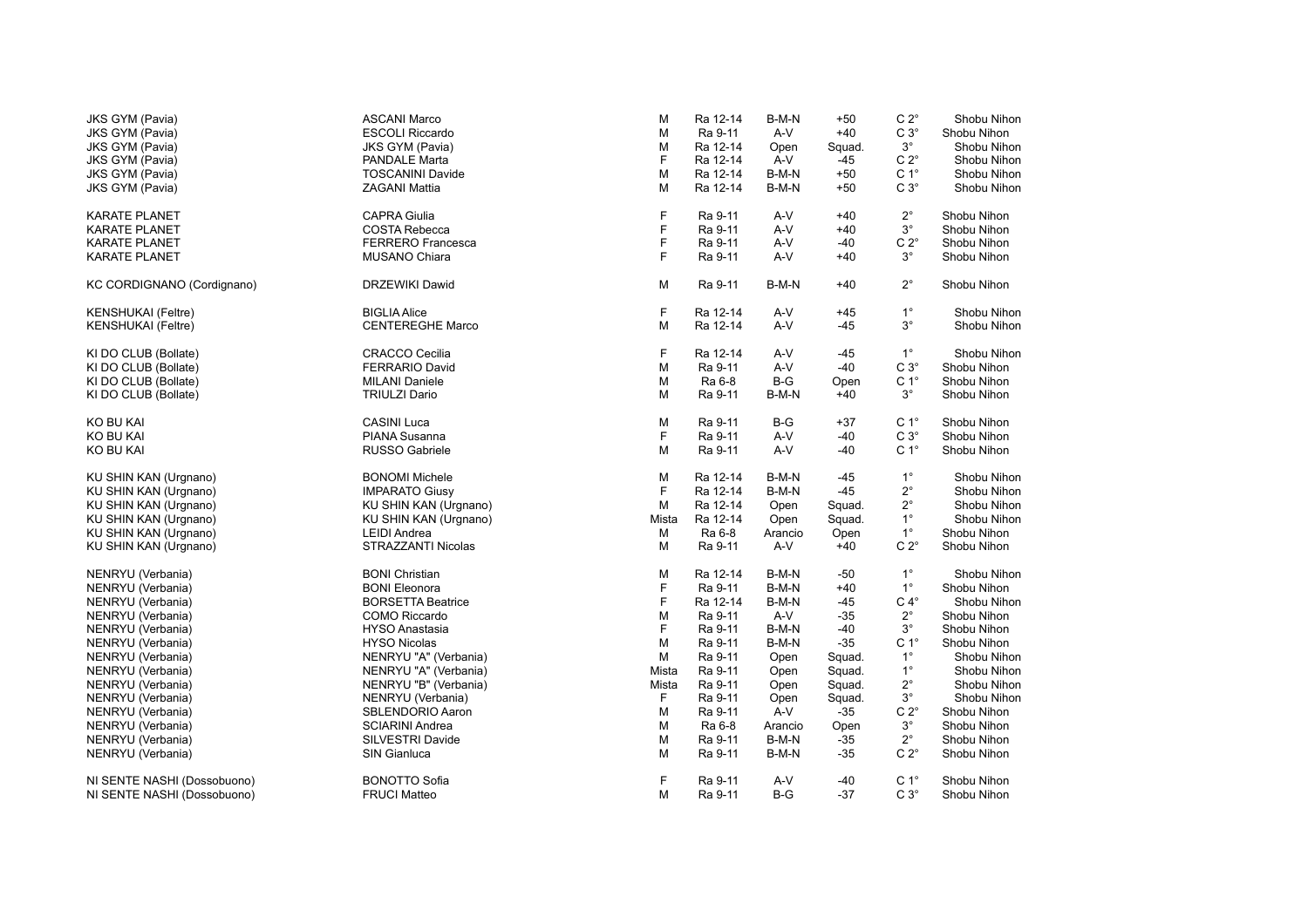| NI SENTE NASHI (Dossobuono)      | NI SENTE NASHI (Dossobuono)  | F | Ra 12-14 | Open  | Squad. | $3^{\circ}$      | Shobu Nihon |
|----------------------------------|------------------------------|---|----------|-------|--------|------------------|-------------|
| NI SENTE NASHI (Dossobuono)      | POZZA Anna                   | F | Ra 6-8   | B-G   | Open   | $C3^\circ$       | Shobu Nihon |
| NI SENTE NASHI (Dossobuono)      | POZZA Mattia                 | M | Ra 9-11  | $B-G$ | $+37$  | $C3^\circ$       | Shobu Nihon |
| OKINAWA CLUB                     | <b>MAROTTA Michela</b>       | F | Ra 12-14 | B-M-N | $+45$  | $3^{\circ}$      | Shobu Nihon |
| POL. RENSHI (Bari)               | <b>AUFIERI Domenico</b>      | M | Ra 12-14 | A-V   | -45    | $1^{\circ}$      | Shobu Nihon |
| POL. RENSHI (Bari)               | CAGNETTI Jiosuè              | М | Ra 12-14 | A-V   | $-50$  | $2^{\circ}$      | Shobu Nihon |
| POL. RENSHI (Bari)               | CASSANO Gaetano              | M | Ra 6-8   | $B-G$ | Open   | $3^\circ$        | Shobu Nihon |
| POL. RENSHI (Bari)               | CIRILLO Pietro               | M | Ra 12-14 | $B-G$ | $+47$  | $3^{\circ}$      | Shobu Nihon |
| POL. RENSHI (Bari)               | <b>CONESE Grazia</b>         | F | Ra 12-14 | $B-G$ | Open   | $1^{\circ}$      | Shobu Nihon |
| POL. RENSHI (Bari)               | DE GRECIS Cosimo             | M | Ra 12-14 | A-V   | $+50$  | $2^{\circ}$      | Shobu Nihon |
| POL. RENSHI (Bari)               | <b>GAGNAZZI Matteo</b>       | M | Ra 12-14 | B-M-N | -45    | $C3^\circ$       | Shobu Nihon |
| POL. RENSHI (Bari)               | <b>GIULIANI Vito</b>         | M | Ra 12-14 | $B-G$ | $+47$  | $2^{\circ}$      | Shobu Nihon |
| POL. RENSHI (Bari)               | L'INSALATA Simone            | M | Ra 12-14 | A-V   | $-45$  | $2^{\circ}$      | Shobu Nihon |
| POL. RENSHI (Bari)               | LOMBARDI Lucrezia            | F | Ra 9-11  | B-M-N | $-40$  | $1^{\circ}$      | Shobu Nihon |
| POL. RENSHI (Bari)               | <b>SCHINGARO Onofrio</b>     | M | Ra 9-11  | B-M-N | $-40$  | $1^{\circ}$      | Shobu Nihon |
| POL. RENSHI (Bari)               | <b>TUTTISANTI Nicola</b>     | M | Ra 12-14 | A-V   | $-50$  | $1^{\circ}$      | Shobu Nihon |
| POL. RENSHI (Bari)               | <b>UNGREDDA Mario</b>        | M | Ra 12-14 | $B-G$ | $+47$  | $1^{\circ}$      | Shobu Nihon |
| POL. UNIVERSITY (Caltanissetta)  | <b>BARRILE Riccardo</b>      | М | Ra 9-11  | B-M-N | -40    | $3^\circ$        | Shobu Nihon |
| SHIKADO (Roma)                   | <b>ILLIANO Luca</b>          | M | Ra 12-14 | A-V   | $+50$  | $C 2^{\circ}$    | Shobu Nihon |
| SHIKADO (Roma)                   | <b>LASCU Dinu</b>            | M | Ra 9-11  | A-V   | $-40$  | $3^{\circ}$      | Shobu Nihon |
| SHIKADO (Roma)                   | <b>MINI Martina</b>          | F | Ra 6-8   | B-G   | Open   | $1^{\circ}$      | Shobu Nihon |
| SHIKADO (Roma)                   | PUGLISI Alibrandi Leonardo   | M | Ra 9-11  | $B-G$ | $+37$  | $C 2^{\circ}$    | Shobu Nihon |
| SHIKADO (Roma)                   | <b>SALANDRI Gabriele</b>     | M | Ra 9-11  | $B-G$ | $+37$  | $3^{\circ}$      | Shobu Nihon |
| SKCS SPORT (Sassari)             | CASU Massimiliano            | M | Ra 12-14 | B-M-N | $-50$  | $C 4^\circ$      | Shobu Nihon |
| SKCS SPORT (Sassari)             | <b>MUNDOLA Alessandro</b>    | М | Ra 9-11  | B-M-N | $-35$  | $3^{\circ}$      | Shobu Nihon |
| <b>SKCS SPORT (Sassari)</b>      | <b>SENES Giuseppe</b>        | M | Ra 12-14 | B-M-N | $-50$  | $3^\circ$        | Shobu Nihon |
| SKCS SPORT (Sassari)             | <b>VADILONGA Marco</b>       | M | Ra 9-11  | B-M-N | $-35$  | $1^{\circ}$      | Shobu Nihon |
| <b>SKFS</b>                      | <b>CASULA Maria Beatrice</b> | F | Ra 12-14 | $B-G$ | Open   | $C 4^\circ$      | Shobu Nihon |
| <b>SKFS</b>                      | <b>DETTORI Francesca</b>     | F | Ra 9-11  | $B-G$ | Open   | $2^{\circ}$      | Shobu Nihon |
| <b>SKFS</b>                      | SIELI Riccardo               | M | Ra 9-11  | $B-G$ | $-37$  | C <sub>1</sub> ° | Shobu Nihon |
| SLIM GYM (Foggia)                | <b>MARRESE Maria Pia</b>     | F | Ra 12-14 | A-V   | $+45$  | C <sub>1</sub> ° | Shobu Nihon |
| <b>SPORT THIENE (Thiene)</b>     | <b>MENIN Aurora</b>          | F | Ra 12-14 | B-M-N | $+45$  | $1^{\circ}$      | Shobu Nihon |
| <b>SPORT THIENE (Thiene)</b>     | <b>MENIN Silvia</b>          | F | Ra 12-14 | B-M-N | $+45$  | $3^{\circ}$      | Shobu Nihon |
| <b>SPORT THIENE (Thiene)</b>     | POZZER Simone                | M | Ra 12-14 | $A-V$ | -50    | $C 4^\circ$      | Shobu Nihon |
| <b>SPORT THIENE (Thiene)</b>     | SLJVIC Zeljana               | F | Ra 12-14 | B-M-N | $+45$  | C <sub>1</sub> ° | Shobu Nihon |
| SSD MAXSI (Busalla)              | <b>BADINO Jacopo</b>         | M | Ra 9-11  | B-M-N | $+40$  | $1^{\circ}$      | Shobu Nihon |
| SSD MAXSI (Busalla)              | <b>BELLETTINI Edoardo</b>    | M | Ra 9-11  | A-V   | $+40$  | $2^{\circ}$      | Shobu Nihon |
| SSD MAXSI (Busalla)              | <b>GANDINI Nedim</b>         | M | Ra 12-14 | $B-G$ | -47    | $C 4^\circ$      | Shobu Nihon |
| SSD MAXSI (Busalla)              | <b>ISOLABELLA Matteo</b>     | M | Ra 12-14 | B-M-N | $-45$  | C <sub>1</sub> ° | Shobu Nihon |
| US S. PELLEGRINO (S. Pellegrino) | <b>GRITTI Fiamma</b>         | F | Ra 9-11  | A-V   | -40    | $3^{\circ}$      | Shobu Nihon |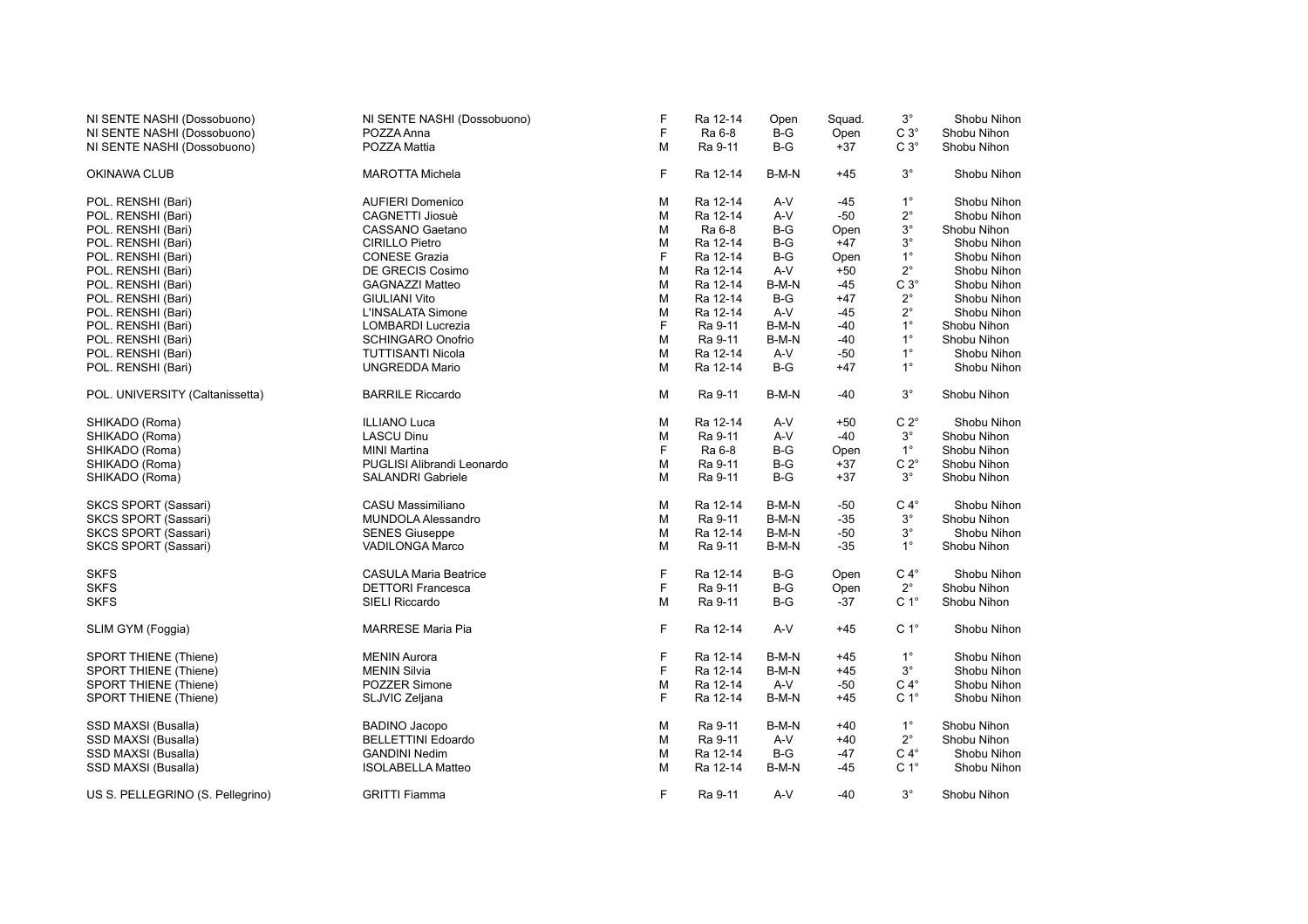| US S. PELLEGRINO (S. Pellegrino) | <b>SCANDALIATO Gaia</b>    |   | Ra 9-11  | $A-V$ | -40   | $3^{\circ}$      | Shobu Nihon |
|----------------------------------|----------------------------|---|----------|-------|-------|------------------|-------------|
| YAMABUSHI GE (Moconesi)          | BACIGALUPO Matteo          | М | Ra 12-14 | B-G   | $-47$ | $3^{\circ}$      | Shobu Nihon |
| YAMABUSHI GE (Moconesi)          | <b>BACIGALUPO Federico</b> | М | Ra 9-11  | $A-V$ | +40   | C <sub>1</sub> ° | Shobu Nihon |
| YAMABUSHI GE (Moconesi)          | DE MARTINI Nicola          | М | Ra 9-11  | $A-V$ | -35   | $C3^{\circ}$     | Shobu Nihon |
| YAMABUSHI GE (Moconesi)          | <b>DONDERO Enrico</b>      | М | Ra 12-14 | $A-V$ | +50   | $C 4^{\circ}$    | Shobu Nihon |
| YAMABUSHI GE (Moconesi)          | <b>GARGIULO Sara</b>       |   | Ra 12-14 | $A-V$ | -45   | $C3^\circ$       | Shobu Nihon |
| YAMABUSHI GE (Moconesi)          | <b>GRASSI Ginevra</b>      |   | Ra 12-14 | B-G   | Open  | C <sub>1</sub> ° | Shobu Nihon |
| YAMABUSHI GE (Moconesi)          | <b>MENNELLA Francesco</b>  | м | Ra 9-11  | B-G   | $+37$ | $2^{\circ}$      | Shobu Nihon |
| YAMABUSHI GE (Moconesi)          | RISSO Giada                | F | Ra 6-8   | B-G   | Open  | $C 2^{\circ}$    | Shobu Nihon |
| YAMABUSHI GE (Moconesi)          | <b>VACCARI Aurora</b>      |   | Ra 6-8   | B-G   | Open  | C <sub>1</sub> ° | Shobu Nihon |
| YAMABUSHI GE (Moconesi)          | VACCARO Sofia              |   | Ra 12-14 | $A-V$ | $+45$ | $C 2^{\circ}$    | Shobu Nihon |

#### **Campionato Italiano Ragazzi con 85 Società; 162 Squadre; 729 atleti nel kata e 499 nel kumite. Totale 1228 partecipanti.**

| <b>Società</b>                   | <b>Classifica Campionato</b> |             |                    |
|----------------------------------|------------------------------|-------------|--------------------|
| <b>RENSHI (Bari)</b>             | 44 punti                     | 40          | <b>Shobu Nihon</b> |
| <b>NENRYU</b> (Verbania)         | 32 punti                     | າ           | <b>Shobu Nihon</b> |
| <b>FUDOSHIN (Riva Ligure)</b>    | 26 punti                     | $3^{\circ}$ | <b>Shobu Nihon</b> |
| <b>CITTADELLA SPORT T. Greco</b> | 25 punti                     | $4^{\circ}$ | <b>Shobu Nihon</b> |
| <b>Società</b>                   | <b>Classifica Coppa</b>      |             |                    |
| <b>FUDOSHIN (Riva Ligure)</b>    | 24 punti                     | 40          | <b>Shobu Nihon</b> |
| <b>YAMABUSHI GE (Moconesi)</b>   | 24 punti                     | າ∘          | <b>Shobu Nihon</b> |
| <b>OLIMPIA SPORT (Capua)</b>     | 15 punti                     | $3^{\circ}$ | <b>Shobu Nihon</b> |
| <b>CTF SPORTING (Assisi)</b>     | 14 punti                     | 4°          | <b>Shobu Nihon</b> |

### **Campionato Italiano Kata Cad-Jun-Sen-Vet Montecatini 4 Maggio 2013**

| <b>SOCIETA</b>                       | <b>COGNOME E NOME</b>         | <b>SESSO</b> | <b>CATEG</b> | <b>RAG.CINT</b> | <b>KATA</b> | <b>PODIO</b>     | <b>STILE</b> |
|--------------------------------------|-------------------------------|--------------|--------------|-----------------|-------------|------------------|--------------|
| KI DO CLUB (Bollate)                 | <b>GUADAGNIUOLO Christian</b> | м            | Cad-Jun      | B-G-A-V         |             | 10               | Shotokan     |
| ASD BUDOKAN (Capannoli Val D'Erba)   | MARAZZI Giacomo               | М            | Cad-Jun      | B-G-A-V         |             | $2^{\circ}$      | Shotokan     |
| ASD SHIN KAMI (Casalnuovo di Napoli) | <b>BORTONE Antimo</b>         | м            | Cad-Jun      | B-G-A-V         |             | $3^{\circ}$      | Shotokan     |
| ASD OLIMPIA SPORT (Capua)            | SABATASSO Gaetano             | М            | Cad-Jun      | B-G-A-V         |             | $4^{\circ}$      | Shotokan     |
| <b>SHOTOKAN RYU (Laives)</b>         | MEI Cheng Bing                | М            | Cad-Jun      | B-G-A-V         |             | C <sub>1</sub> ° | Shotokan     |
| ASD OLIMPIA SPORT (Capua)            | D'AGOSTINO Antimo             | М            | Cad-Jun      | B-G-A-V         |             | $C 2^{\circ}$    | Shotokan     |
| ASD OLIMPIA SPORT (Capua)            | DI RAUSO Giuseppe             | М            | Cad-Jun      | B-G-A-V         |             | $C3^\circ$       | Shotokan     |
| <b>SPORT THIENE (Thiene)</b>         | ROSSI Andrea                  | М            | Cad-Jun      | B-G-A-V         |             | $C 4^\circ$      | Shotokan     |
| SKS LORENZELLO (S. Lorenzello)       | MASSARO Luca                  | м            | Cad-Jun      | B-M             |             | $1^{\circ}$      | Shotokan     |
| KI DO CLUB (Bollate)                 | <b>SERAFINO Andrea</b>        | М            | Cad-Jun      | B-M             |             | $2^{\circ}$      | Shotokan     |
| ASD SHIN KAMI (Casalnuovo di Napoli) | <b>GIORDANO Salvatore</b>     | М            | Cad-Jun      | B-M             |             | $3^{\circ}$      | Shotokan     |
| ANSHIN KAI (Milano)                  | <b>FUSCO Aymheric</b>         | М            | Cad-Jun      | B-M             |             | $4^{\circ}$      | Shotokan     |
| ASD SHIN KAMI (Casalnuovo di Napoli) | GIUSTI Alfredo                | М            | Cad-Jun      | B-M             |             | C <sub>1</sub> ° | Shotokan     |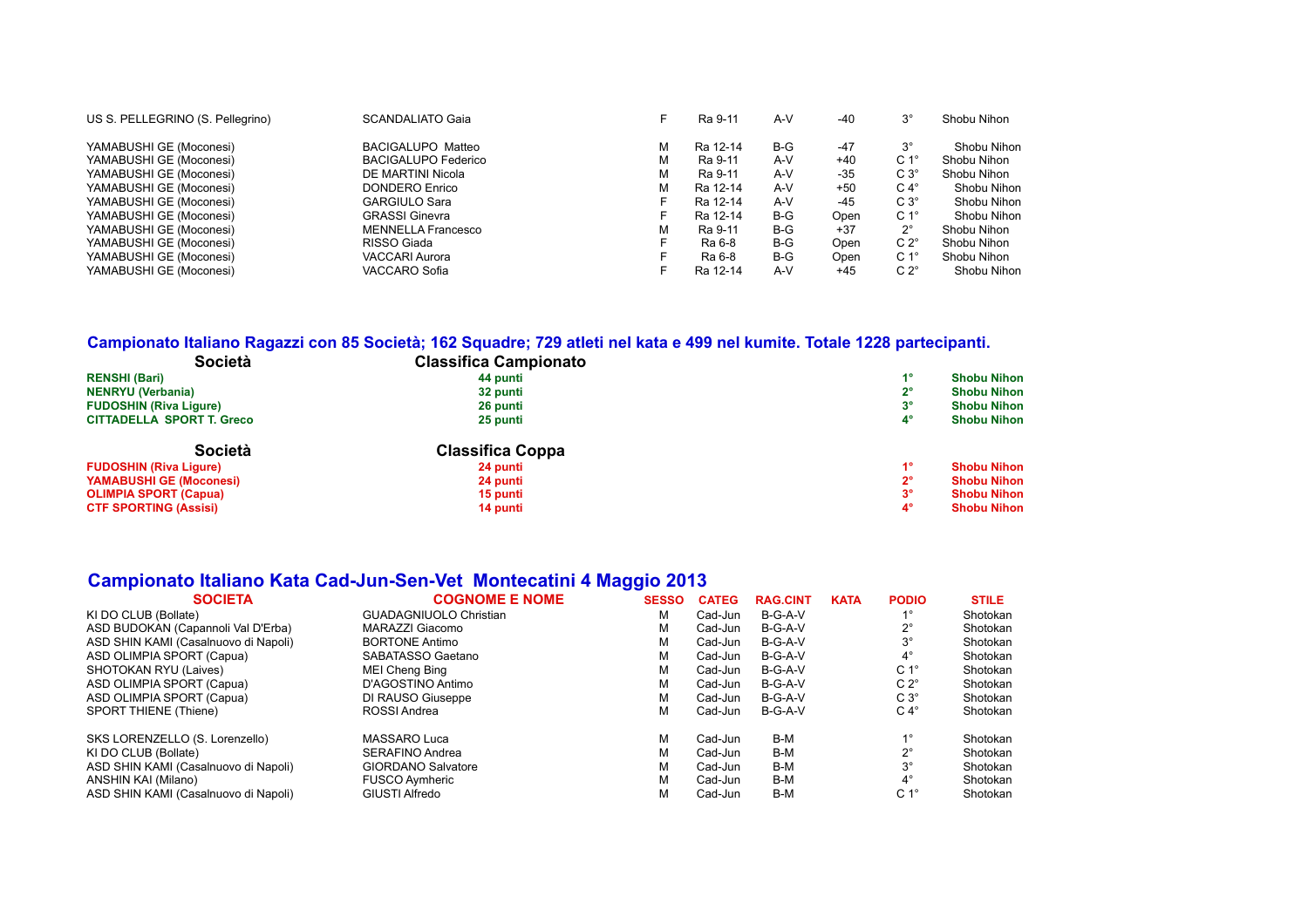| ASD AISHIN DOJO (Gavardo)             | <b>VELLA Matteo</b>           | м            | Cad-Jun | B-M       | $C 2^{\circ}$    | Shotokan |
|---------------------------------------|-------------------------------|--------------|---------|-----------|------------------|----------|
| CSK GOZZANO (Gargallo)                | FILIPPINI Federico            | M            | Cad-Jun | B-M       | $C3^\circ$       | Shotokan |
| ASD SHIN KAMI (Casalnuovo di Napoli)  | PICASSI Alfonso               | м            | Cad-Jun | B-M       | $C 4^\circ$      | Shotokan |
| ASD AISHIN DOJO (Gavardo)             | PODAVINI Valentina            | F            | Cad-Jun | B-G-A-V   | $1^{\circ}$      | Shotokan |
| DOJO SEISHIN (Quartu S.Elena)         | <b>VARGIU Sara</b>            | F            | Cad-Jun | B-G-A-V   | $2^{\circ}$      | Shotokan |
| KI DO CLUB (Bollate)                  | <b>WANG Qihui</b>             | F            | Cad-Jun | B-G-A-V   | $3^{\circ}$      | Shotokan |
| KI DO CLUB (Bollate)                  | XU Wangshanzi                 | F            | Cad-Jun | B-G-A-V   | $4^{\circ}$      | Shotokan |
| US VIRTUS (Bolzaneto)                 | <b>CEGLIA Marina</b>          | F            | Cad-Jun | B-G-A-V   | C <sub>1</sub> ° | Shotokan |
| ASD CAM LUCCA (Lucca)                 | KALANKAMINAGE Piera           | F            | Cad-Jun | B-G-A-V   | $C 2^{\circ}$    | Shotokan |
| CS DO-SHIN (Carignano)                | <b>LONGO VASCHETTO Giulia</b> | F            | Cad-Jun | $B-G-A-V$ | $C3^\circ$       | Shotokan |
| ASD SHIN KAMI (Casalnuovo di Napoli)  | STABILE Rosa                  | E            | Cad-Jun | B-G-A-V   | $C 4^\circ$      | Shotokan |
| DOJO KIYOSHI (Quartu S.Elena)         | <b>PIRAS Laura</b>            | F            | Cad-Jun | B-M       | $1^{\circ}$      | Shotokan |
| SHANGRI-LA (Crema)                    | <b>BISCALDI Silvia</b>        | F            | Cad-Jun | B-M       | $2^{\circ}$      | Shotokan |
| SKS LORENZELLO (S. Lorenzello)        | <b>FESTA Benedetta</b>        | F            | Cad-Jun | B-M       | $3^\circ$        | Shotokan |
| <b>SKCS SPORT (Sassari)</b>           | <b>SENES Giorgia</b>          | E            | Cad-Jun | B-M       | $4^{\circ}$      | Shotokan |
| ASD DOJO KAISHO (Castelnuovo Scrivia) | <b>CURONE Chiara</b>          | F            | Cad-Jun | B-M       | C <sub>1</sub> ° | Shotokan |
| ASD AISHIN DOJO (Gavardo)             | <b>ESTE Alessia</b>           | F            | Cad-Jun | B-M       | $C 2^\circ$      | Shotokan |
| ASD CAM LUCCA (Lucca)                 | PICCININA Romina              | F            | Cad-Jun | B-M       | $C3^\circ$       | Shotokan |
| <b>BLUE TEAM CLUB (Pavona)</b>        | <b>ROSSI Silvia</b>           | F            | Cad-Jun | B-M       | $C 4^\circ$      | Shotokan |
| JITAKIOEI (Cesano Boscone)            | <b>TURCO Paolo</b>            | М            | Cad-Jun | B-G-A-V   | $1^{\circ}$      | Rengokai |
| ASD KS MEZZAGO (Mezzago MB)           | CARRARA Alberto               | M            | Cad-Jun | B-G-A-V   | $2^{\circ}$      | Rengokai |
| B. PUNTO ZERO (Trento)                | PALLAORO Manuel               | M            | Cad-Jun | B-G-A-V   | $3^{\circ}$      | Rengokai |
| B. PUNTO ZERO (Trento)                | <b>CORETTI Stefano</b>        | M            | Cad-Jun | B-G-A-V   | $4^{\circ}$      | Rengokai |
| JKD ERBA (Erba)                       | <b>STABILE Alex</b>           | М            | Cad-Jun | B-M       | $1^{\circ}$      | Rengokai |
| JITAKIOEI (Cesano Boscone)            | SARPEDONTI Alessio            | М            | Cad-Jun | B-M       | $2^{\circ}$      | Rengokai |
| SHIKADO (Roma)                        | <b>BRUZZESE Giuliano</b>      | M            | Cad-Jun | B-M       | $3^{\circ}$      | Rengokai |
| JITAKIOEI (Cesano Boscone)            | <b>CORTESE Mattia</b>         | M            | Cad-Jun | B-M       | $4^{\circ}$      | Rengokai |
| JITAKIOEI (Cesano Boscone)            | <b>TURCO Miriana</b>          | F            | Cad-Jun | B-G-A-V   | $1^{\circ}$      | Rengokai |
| JITAKIOEI (Cesano Boscone)            | CODINA Lisa                   | F            | Cad-Jun | B-G-A-V   | $2^{\circ}$      | Rengokai |
| JITAKIOEI (Cesano Boscone)            | <b>CAMPOS Irish</b>           | F            | Cad-Jun | B-G-A-V   | $3^{\circ}$      | Rengokai |
| SHIKADO (Roma)                        | <b>ILLIANO Giulia</b>         | F            | Cad-Jun | B-G-A-V   | $4^{\circ}$      | Rengokai |
| TOP GYM (Inzago)                      | PARMIGIANI Federica           | $\mathsf{F}$ | Cad-Jun | B-M       | $1^{\circ}$      | Rengokai |
| JITAKIOEI (Cesano Boscone)            | <b>INSALACO Selene</b>        | F            | Cad-Jun | B-M       | $2^{\circ}$      | Rengokai |
| ANSHIN KAI (Milano)                   | <b>MAURI</b> Carlotta         | F            | Cad-Jun | B-M       | $3^{\circ}$      | Rengokai |
| B. PUNTO ZERO (Trento)                | <b>FALCIANO Arianna</b>       | F            | Cad-Jun | B-M       | $4^{\circ}$      | Rengokai |
| DOJO KIYOSHI (Quartu S.Elena)         | <b>PILI Manuele</b>           | М            | Cadetti | Nera      | $1^{\circ}$      | Shotokan |
| NENRYU (Verbania)                     | SANFILIPPO Alfia              | M            | Cadetti | Nera      | $2^{\circ}$      | Shotokan |
| NENRYU (Verbania)                     | <b>BONI</b> Cristian          | М            | Cadetti | Nera      | $3^{\circ}$      | Shotokan |
| POL. UNIVERSITY (Caltanissetta)       | CAMPISCIANO Rosario           | M            | Cadetti | Nera      | $4^{\circ}$      | Shotokan |
| ASD SHIN KAMI (Casalnuovo di Napoli)  | <b>BARRA Luca</b>             | M            | Cadetti | Nera      | $C 1^\circ$      | Shotokan |
| ASD AISHIN DOJO (Gavardo)             | DAGANI Dario                  | М            | Cadetti | Nera      | $C 2^{\circ}$    | Shotokan |
| ANSHIN KAI (Milano)                   | CARROZZO Matteo               | М            | Cadetti | Nera      | $C3^\circ$       | Shotokan |
| SKS LORENZELLO (S. Lorenzello)        | MASSARO Luca                  | М            | Cadetti | Nera      | $C 4^\circ$      | Shotokan |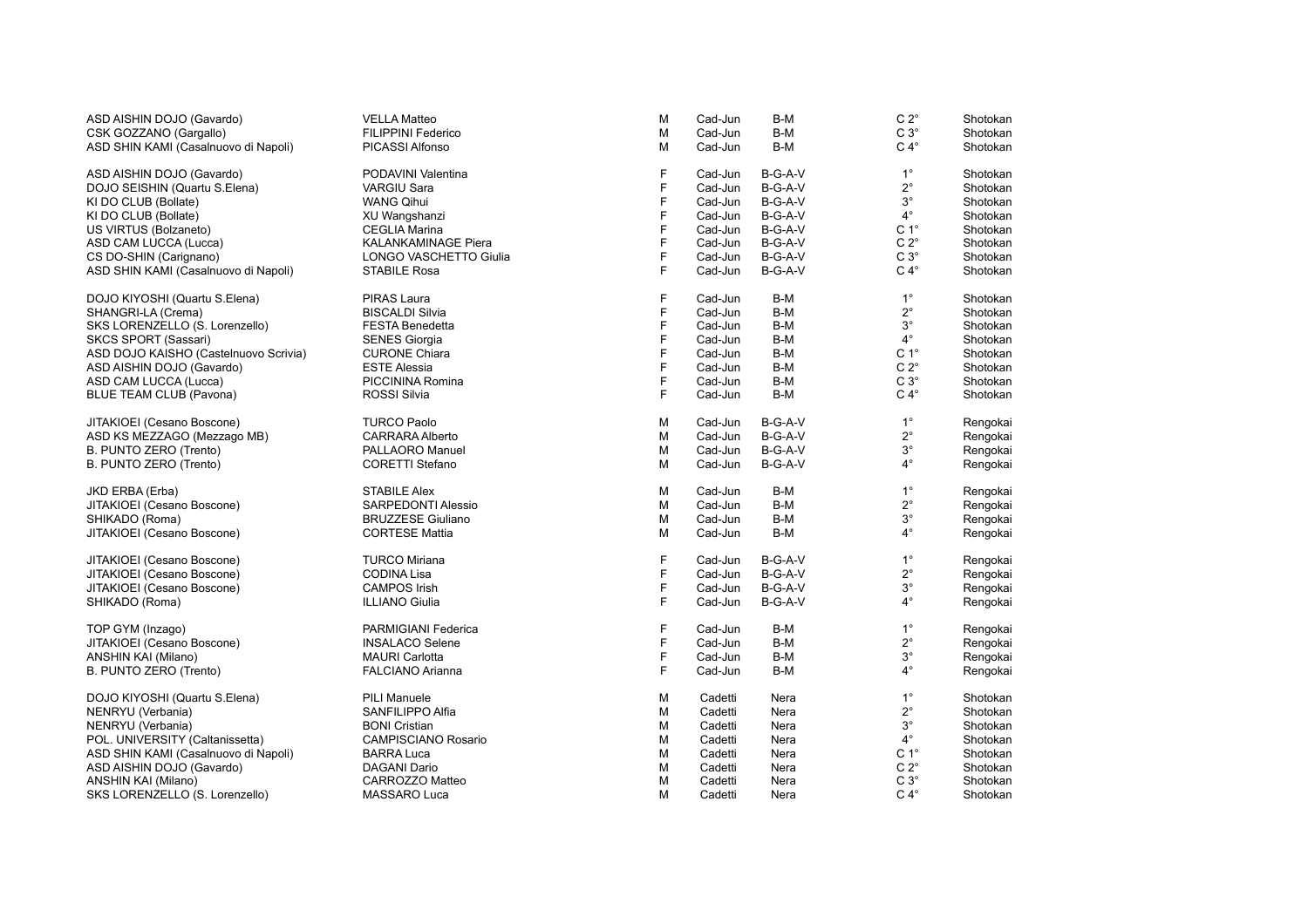| CSK CASALE (Casale Monferrato)        | <b>RE</b> Giulia          | F           | Cadetti  | Nera | $1^{\circ}$      | Shotokan  |
|---------------------------------------|---------------------------|-------------|----------|------|------------------|-----------|
| ASD DOJO KAISHO (Castelnuovo Scrivia) | PAMPARANA Simona          | F           | Cadetti  | Nera | $2^{\circ}$      | Shotokan  |
| ASD CAM LUCCA (Lucca)                 | <b>MORBINI Gaia</b>       | F           | Cadetti  | Nera | $3^{\circ}$      | Shotokan  |
| SHANGRI-LA (Crema)                    | AGOSTI Gaia               | F           | Cadetti  | Nera | $4^\circ$        | Shotokan  |
| ASD SHIN KAMI (Casalnuovo di Napoli)  | <b>ESPOSITO Valentina</b> | F           | Cadetti  | Nera | C <sub>1</sub> ° | Shotokan  |
| NENRYU (Verbania)                     | <b>CARBONE Martina</b>    | F           | Cadetti  | Nera | $C 2^{\circ}$    | Shotokan  |
| DOJO RONIN (Genova)                   | <b>LATTA Sara</b>         | F           | Cadetti  | Nera | $C3^\circ$       | Shotokan  |
| ASD SHIN KAMI (Casalnuovo di Napoli)  | DELLA VOLPE Raffaella     | F           | Cadetti  | Nera | $C 4^\circ$      | Shotokan  |
| DOJO KIYOSHI (Quartu S.Elena)         | <b>PILI Manuele</b>       | M           | Juniores | Nera | $1^{\circ}$      | Shotokan  |
| <b>BUSHIDO SCHIO (Schio)</b>          | <b>CATANIA Andrea</b>     | M           | Juniores | Nera | $2^{\circ}$      | Shotokan  |
| DOJO KIYOSHI (Quartu S.Elena)         | <b>DENOTTI Giuseppe</b>   | M           | Juniores | Nera | $3^\circ$        | Shotokan  |
| ASD CAM LUCCA (Lucca)                 | RAVAGLI Jason             | M           | Juniores | Nera | $4^{\circ}$      | Shotokan  |
| CLUB YOSEIKAN (Viareggio)             | <b>SABA Emanuele</b>      | M           | Juniores | Nera | C <sub>1</sub> ° | Shotokan  |
| NENRYU (Verbania)                     | SANFILIPPO Alfio          | M           | Juniores | Nera | $C 2^{\circ}$    | Shotokan  |
| <b>BUSHIDO SCHIO (Schio)</b>          | <b>BORTOLOSO Federico</b> | M           | Juniores | Nera | $C3^\circ$       | Shotokan  |
| KU SHIN KAN (Urgnano)                 | <b>TIRABOSCHI Sanjv</b>   | M           | Juniores | Nera | $C 4^\circ$      | Shotokan  |
| DOJO RONIN (Genova)                   | <b>CRESIO Nicole</b>      | F           | Juniores | Nera | $1^{\circ}$      | Shotokan  |
| ASD DOJO KAISHO (Castelnuovo Scrivia) | LA SPINA Marta            | F           | Juniores | Nera | $2^{\circ}$      | Shotokan  |
| ASD SHIN KAMI (Casalnuovo di Napoli)  | <b>ESPOSITO Valentina</b> | F           | Juniores | Nera | $3^\circ$        | Shotokan  |
| CSK CASALE (Casale Monferrato)        | <b>RE</b> Giulia          | F           | Juniores | Nera | $4^{\circ}$      | Shotokan  |
| DOJO RONIN (Genova)                   | <b>IACOBUCCI Elena</b>    | F           | Juniores | Nera | C <sub>1</sub> ° | Shotokan  |
| ASD SHIN KAMI (Casalnuovo di Napoli)  | <b>MAGARA Valeria</b>     | F           | Juniores | Nera | $C 2^{\circ}$    | Shotokan  |
| ASD CAM LUCCA (Lucca)                 | <b>MORBINI Gaia</b>       | F           | Juniores | Nera | $C3^\circ$       | Shotokan  |
| ASD DOJO KAISHO (Castelnuovo Scrivia) | PAMPARANA Simona          | F           | Juniores | Nera | $C 4^\circ$      | Shotokan  |
|                                       |                           |             |          |      |                  |           |
| ANSHIN KAI (Milano)                   | <b>BELLETTI Susanna</b>   | F           | Cadetti  | Nera | $1^{\circ}$      | Shito Ryu |
| KC CORDIGNANO (Cordignano)            | CAVARZERANI Luisa         | F           | Cadetti  | Nera | $2^{\circ}$      | Shito Ryu |
| ANSHIN KAI (Milano)                   | <b>MAURI Carlotta</b>     | F           | Cadetti  | Nera | $3^\circ$        | Shito Ryu |
| C. SP KARATE (Reggio Calabria)        | NAVA Carmela Giada        | E           | Cadetti  | Nera | $4^{\circ}$      | Shito Ryu |
| ASD NUOVO CLUB (Valmadrera)           | ROTA Andrea               | M           | Cadetti  | Nera | $1^{\circ}$      | Shito Ryu |
| <b>KENSHUKAI</b> (Feltre)             | <b>ARBOIT Luigi</b>       | M           | Cadetti  | Nera | $2^{\circ}$      | Shito Ryu |
| JITAKIOEI (Cesano Boscone)            | <b>SARPEDONTI Alessio</b> | M           | Cadetti  | Nera | $3^\circ$        | Shito Ryu |
| C. SP KARATE (Reggio Calabria)        | MAZZA Angelo              | M           | Cadetti  | Nera | $4^\circ$        | Shito Ryu |
| ASD NUOVO CLUB (Valmadrera)           | ROTA Andrea               | M           | Juniores | Nera | $1^{\circ}$      | Shito Ryu |
| JKD ERBA (Erba)                       | FAGGIANO Luigi            | M           | Juniores | Nera | $2^{\circ}$      | Shito Ryu |
| ASD ACCADEMY (Pescara)                | ROBERTO Samuel            | M           | Juniores | Nera | $3^\circ$        | Shito Ryu |
| <b>FORMA &amp; FITNESS</b>            | LOMBARDO Roberto          | M           | Juniores | Nera | $4^\circ$        | Shito Ryu |
| ANSHIN KAI (Milano)                   | <b>BELLETTI Susanna</b>   | F           | Juniores | Nera | $1^{\circ}$      | Shito Ryu |
| TOP GYM (Inzago)                      | PARMIGIANI Federica       | $\mathsf F$ | Juniores | Nera | $2^{\circ}$      | Shito Ryu |
| KC CORDIGNANO (Cordignano)            | <b>CAVARZERANI Luisa</b>  | F           | Juniores | Nera | $3^\circ$        | Shito Ryu |
| <b>FORMA &amp; FITNESS</b>            | LI CAUSI Floriane         | F           | Juniores | Nera | $4^{\circ}$      | Shito Ryu |
|                                       |                           |             |          |      |                  |           |
| <b>BUSHI KARATE (Perego)</b>          | <b>SCARANO Michele</b>    | M           | Cadetti  | Nera | $1^{\circ}$      | Rengokai  |
| ASD JUNSHOKAN (Nogarole Rocca)        | <b>CAPPUCCI Marco</b>     | M           | Cadetti  | Nera | $2^{\circ}$      | Rengokai  |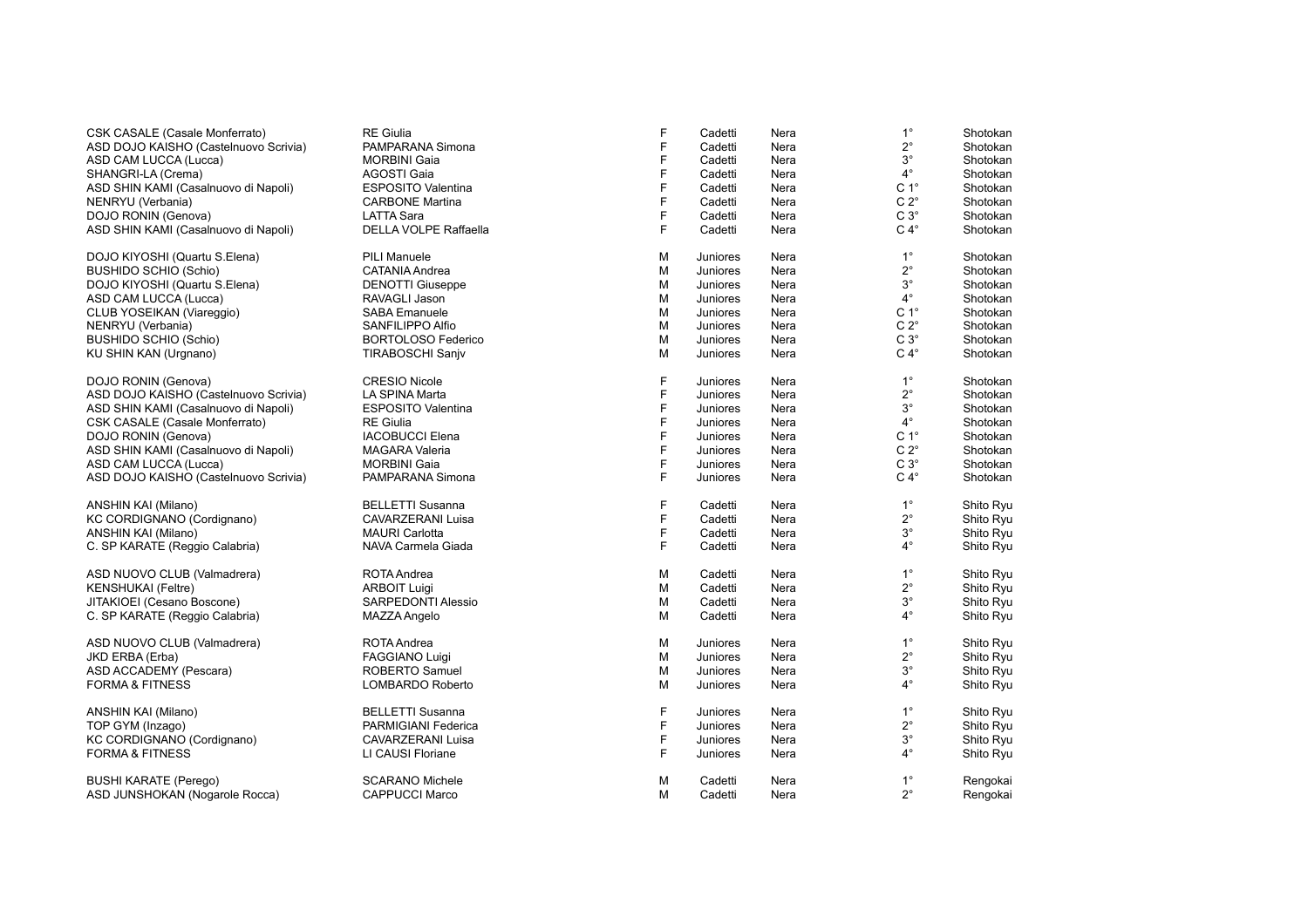| KEN TO ZAZEN (Limbiate)<br>CSK WADO RYU (S. Gemini)       | MASIERO Gaia<br>PROIETTI Giorgia       | F<br>F | Cadetti<br>Cadetti          | Nera<br>Nera |         | $1^{\circ}$<br>$2^{\circ}$ | Rengokai<br>Rengokai |  |
|-----------------------------------------------------------|----------------------------------------|--------|-----------------------------|--------------|---------|----------------------------|----------------------|--|
| <b>BUSHI KARATE (Perego)</b>                              | <b>SCARANO Michele</b>                 | M      | <b>Juniores</b>             | Nera         |         | $1^{\circ}$                | Rengokai             |  |
| ASD JUNSHOKAN (Nogarole Rocca)                            | DI NAPOLI Michele                      | M      | <b>Juniores</b>             | Nera         |         | $2^{\circ}$                | Rengokai             |  |
| ASD JUNSHOKAN (Nogarole Rocca)<br>KEN TO ZAZEN (Limbiate) | <b>MARZARI</b> Giorgia<br>MASIERO Gaia | F<br>F | <b>Juniores</b><br>Juniores | Nera<br>Nera |         | $1^{\circ}$<br>$2^{\circ}$ | Rengokai<br>Rengokai |  |
|                                                           |                                        |        |                             |              |         |                            |                      |  |
| DOJO KIYOSHI (Quartu S.Elena)                             | DOJO KIYOSHI (Quartu S.Elena)          | M      | Cad-Jun                     | B-M-N        | Squadra | $1^{\circ}$                | Shotokan             |  |
| NENRYU (Verbania)                                         | NENRYU (Verbania)                      | М      | Cad-Jun                     | B-M-N        | Squadra | $2^{\circ}$                | Shotokan             |  |
| ASD SHIN KAMI (Casalnuovo di Napoli)                      | ASD SHIN KAMI (Casalnuovo di Napoli)   | M      | Cad-Jun                     | B-M-N        | Squadra | $3^{\circ}$                | Shotokan             |  |
| DOJO RONIN (Genova)                                       | DOJO RONIN (Genova)                    | M      | Cad-Jun                     | B-M-N        | Squadra | $4^{\circ}$                | Shotokan             |  |
| DOJO RONIN (Genova)                                       | DOJO RONIN (Genova)                    | F      | Cad-Jun                     | B-M-N        | Squadra | $1^{\circ}$                | Shotokan             |  |
| CS DO-SHIN (Carignano)                                    | CS DO-SHIN (Carignano)                 | F      | Cad-Jun                     | B-M-N        | Squadra | $2^{\circ}$                | Shotokan             |  |
| JITAKIOEI (Cesano Boscone)                                | JITAKIOEI (Cesano Boscone)             | М      | Cad-Jun                     | B-M          | Squadra | $1^{\circ}$                | Rengokai             |  |
| C. SP KARATE (Reggio Calabria)                            | C. SP KARATE (Reggio Calabria)         | M      | Cad-Jun                     | B-M          | Squadra | $2^{\circ}$                | Rengokai             |  |
| ASD GYM 2000 (Frascati)                                   | ASD GYM 2000 (Frascati)                | M      | Cad-Jun                     | B-M          | Squadra | $3^\circ$                  | Rengokai             |  |
| ASD OLIMPIA SPORT (Capua)                                 | DE PERTIS Danilo                       | M      | Seniores                    | B-G-A-V      |         | $1^{\circ}$                | Shotokan             |  |
| KU SHIN KAN (Urgnano)                                     | <b>CAPELLI</b> Ivan                    | M      | Seniores                    | B-G-A-V      |         | $2^{\circ}$                | Shotokan             |  |
| YAMABUSHI GE (Moconesi)                                   | DI LIBERTI Pietro                      | M      | Seniores                    | $B-G-A-V$    |         | $3^{\circ}$                | Shotokan             |  |
| KI DO CLUB (Bollate)                                      | GIUGNO Carmelo                         | М      | Seniores                    | B-G-A-V      |         | $4^{\circ}$                | Shotokan             |  |
| ASDK FUNAKOSHI                                            | <b>SANNA Giuliano</b>                  | М      | Seniores                    | B-G-A-V      |         | C <sub>1</sub> °           | Shotokan             |  |
| <b>BUSHIDO SCHIO (Schio)</b>                              | <b>BATTISTELLA Alberto</b>             | М      | Seniores                    | B-G-A-V      |         | $C 2^\circ$                | Shotokan             |  |
| DOJO & FITNESS (Ferentino)                                | <b>BELMAHDI Najib</b>                  | М      | Seniores                    | B-G-A-V      |         | $C 3^\circ$                | Shotokan             |  |
| <b>SPORT THIENE (Thiene)</b>                              | <b>BANDAO</b> Mohamed                  | M      | Seniores                    | B-G-A-V      |         | $C 4^\circ$                | Shotokan             |  |
| DOJO KIYOSHI (Quartu S.Elena)                             | <b>PUDDU Daniele</b>                   | М      | Seniores                    | B-M          |         | $1^{\circ}$                | Shotokan             |  |
| ASD CAM LUCCA (Lucca)                                     | ZENOBI Alessandro                      | М      | Seniores                    | B-M          |         | $2^{\circ}$                | Shotokan             |  |
| ASD AISHIN DOJO (Gavardo)                                 | <b>ZUCCHETTI Carlo</b>                 | М      | Seniores                    | B-M          |         | $3^{\circ}$                | Shotokan             |  |
| CS DO-SHIN (Carignano)                                    | PIUMETTI Dario                         | M      | Seniores                    | B-M          |         | $4^{\circ}$                | Shotokan             |  |
| SHOTOKAN RYU (Laives)                                     | <b>GOZZER Daniela</b>                  | F      | Seniores                    | $B-G-A-V$    |         | $1^{\circ}$                | Shotokan             |  |
| ASD OLIMPIA SPORT (Capua)                                 | PIGNALOSA Paola                        | F      | Seniores                    | B-G-A-V      |         | $2^{\circ}$                | Shotokan             |  |
| SSD MAXSI (Busalla)                                       | ORIO Simona                            | F      | Seniores                    | B-G-A-V      |         | $3^{\circ}$                | Shotokan             |  |
| ASD CAM LUCCA (Lucca)                                     | PICCININA Romina                       | F      | Seniores                    | B-M          |         | $1^{\circ}$                | Shotokan             |  |
| KINES CLUB (Bollate)                                      | <b>BAVA Katia</b>                      | F      | Seniores                    | B-M          |         | $2^{\circ}$                | Shotokan             |  |
| SSD MAXSI (Busalla)                                       | <b>DEMARTINI Sara</b>                  | F      | Seniores                    | B-M          |         | $3^\circ$                  | Shotokan             |  |
| US VIRTUS (Bolzaneto)                                     | CEGLIA Antonella                       | F      | Seniores                    | B-M          |         | $4^{\circ}$                | Shotokan             |  |
| B. PUNTO ZERO (Trento)                                    | <b>MENAPACE Gabriele</b>               | М      | Seniores                    | B-G-A-V      |         | $1^{\circ}$                | Rengokai             |  |
| TOP GYM (Inzago)                                          | <b>COLOMBELLI Luca</b>                 | М      | Seniores                    | B-G-A-V      |         | $2^{\circ}$                | Rengokai             |  |
| TOP GYM (Inzago)                                          | <b>CIRNIGLIANO Giuseppe</b>            | М      | Seniores                    | B-G-A-V      |         | $3^\circ$                  | Rengokai             |  |
| KEN TO ZAZEN (Limbiate)                                   | <b>TURCHETTO Alessandro</b>            | M      | Seniores                    | B-G-A-V      |         | $4^\circ$                  | Rengokai             |  |
|                                                           |                                        |        |                             |              |         |                            |                      |  |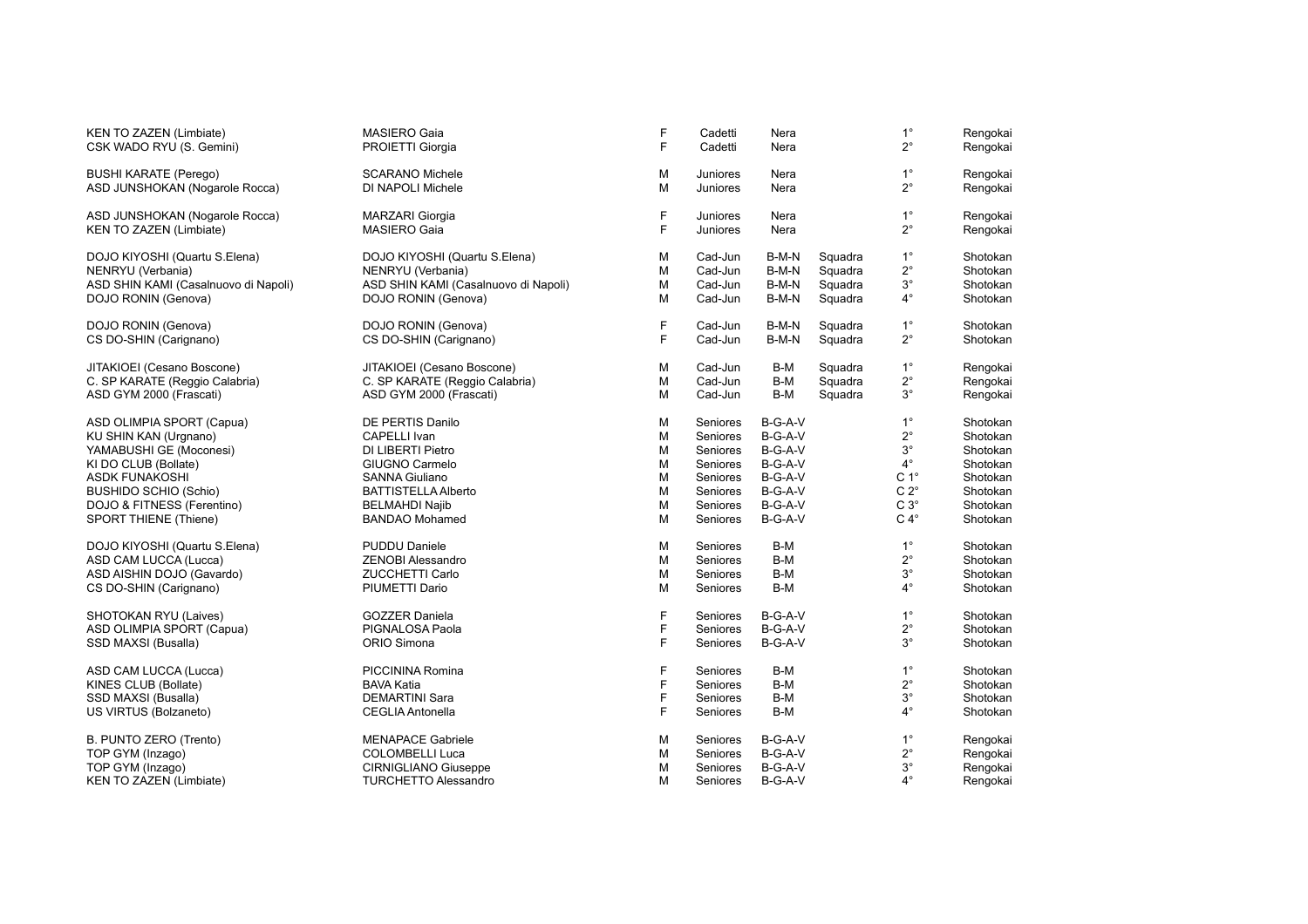| <b>BUSHI KARATE (Perego)</b>          | <b>VOLPI Guido</b>          | M | Seniores     | B-M     | $1^{\circ}$      | Rengokai  |
|---------------------------------------|-----------------------------|---|--------------|---------|------------------|-----------|
| ASD KS MEZZAGO (Mezzago MB)           | CAPPELLO Fabio              | M | Seniores     | B-M     | $2^{\circ}$      | Rengokai  |
| KEN TO ZAZEN (Limbiate)               | <b>TURCHETTO Alessandro</b> | M | Seniores     | B-M     | $3^\circ$        | Rengokai  |
| BUSHI KARATE (Perego)                 | PETRO' Simone               | M | Seniores     | B-M     | $4^{\circ}$      | Rengokai  |
| <b>KEN TO ZAZEN (Limbiate)</b>        | LITTAME' Manuela            | F | Seniores     | B-G-A-V | $1^{\circ}$      | Rengokai  |
| TOP GYM (Inzago)                      | GIOVENZANA Chiara           | F | Seniores     | B-G-A-V | $2^{\circ}$      | Rengokai  |
| WA SHITORIU (Sezze)                   | <b>VARDINI Valentina</b>    | F | Seniores     | B-G-A-V | $3^{\circ}$      | Rengokai  |
| TOP GYM (Inzago)                      | PARMIGIANI Federica         | F | Seniores     | B-M     | $1^{\circ}$      | Rengokai  |
| JITAKIOEI (Cesano Boscone)            | <b>INSALACO Selene</b>      | F | Seniores     | B-M     | $2^{\circ}$      | Rengokai  |
| KEN TO ZAZEN (Limbiate)               | LITTAME' Manuela            | F | Seniores     | B-M     | $3^{\circ}$      | Rengokai  |
| DLF SLIM (Foggia)                     | <b>LIOCE Roberto</b>        | M | Seniores     | Nera    | $1^{\circ}$      | Shotokan  |
| BUSHIDO SCHIO (Schio)                 | CATANIA Andrea              | M | Seniores     | Nera    | $2^{\circ}$      | Shotokan  |
| CSK 1978 (Lavagna)                    | <b>CANFORA Marco</b>        | M | Seniores     | Nera    | $3^\circ$        | Shotokan  |
| ASD CAM LUCCA (Lucca)                 | RAVAGLI Jason               | M | Seniores     | Nera    | $4^{\circ}$      | Shotokan  |
| DOJO KIYOSHI (Quartu S.Elena)         | <b>DENOTTI Giuseppe</b>     | M | Seniores     | Nera    | C <sub>1</sub> ° | Shotokan  |
| ASD DOJO KAISHO (Castelnuovo Scrivia) | <b>CERRUTI Marco</b>        | M | Seniores     | Nera    | $C 2^{\circ}$    | Shotokan  |
| PECHEGNA KARATE (Salerno)             | CAMPOLATTANO Danilo         | M | Seniores     | Nera    | $C 3^\circ$      | Shotokan  |
| ASD CAM LUCCA (Lucca)                 | CAVALLINI Lorenzo           | М | Seniores     | Nera    | $C 4^\circ$      | Shotokan  |
| <b>BUSHIDO RYU (Nikelino)</b>         | <b>BOTTONI Alessandro</b>   | М | Veterani "A" | Open    | $1^{\circ}$      | Shotokan  |
| ANSHIN KAI (Milano)                   | <b>ODDENINO Ruben</b>       | M | Veterani "A" | Open    | $2^{\circ}$      | Shotokan  |
| FIT 1 (Pieve a Nievole)               | PASQUINELLI Roberto         | M | Veterani "A" | Open    | $3^\circ$        | Shotokan  |
| <b>BUSHIDO RYU (Nikelino)</b>         | MASTROCOLA Marco            | M | Veterani "A" | Open    | $4^{\circ}$      | Shotokan  |
| ASD DOJO KAISHO (Castelnuovo Scrivia) | ROSSI Cristiana             | F | Seniores     | Nera    | $1^{\circ}$      | Shotokan  |
| DLF SLIM (Foggia)                     | <b>MELE Paola</b>           | F | Seniores     | Nera    | $2^{\circ}$      | Shotokan  |
| ASD DOJO KAISHO (Castelnuovo Scrivia) | LA SPINA Marta              | F | Seniores     | Nera    | $3^\circ$        | Shotokan  |
| ASD BODY WORD (Caltagirone)           | <b>GEMMA Ester</b>          | F | Seniores     | Nera    | $4^{\circ}$      | Shotokan  |
| KU SHIN KAN (Urgnano)                 | <b>BARGIGIA Roberta</b>     | F | Seniores     | Nera    | C <sub>1</sub> ° | Shotokan  |
| DOJO RONIN (Genova)                   | <b>CRESIO Nicole</b>        | F | Seniores     | Nera    | $C 2^{\circ}$    | Shotokan  |
| CLUB YOSEIKAN (Viareggio)             | <b>CAPRARO Beatrice</b>     | F | Seniores     | Nera    | $C3^\circ$       | Shotokan  |
| ASD SHIN KAMI (Casalnuovo di Napoli)  | <b>ESPOSITO Valentina</b>   | F | Seniores     | Nera    | $C 4^\circ$      | Shotokan  |
| JITAKIOEI (Cesano Boscone)            | RIZZARDINI Federico         | M | Seniores     | Nera    | $1^{\circ}$      | Shito Ryu |
| JITAKIOEI (Cesano Boscone)            | RIZZARDINI Manuel           | M | Seniores     | Nera    | $2^{\circ}$      | Shito Ryu |
| JKD ERBA (Erba)                       | <b>FAGGIANO Luigi</b>       | M | Seniores     | Nera    | $3^\circ$        | Shito Ryu |
| JITAKIOEI (Cesano Boscone)            | <b>VENTURI Davide</b>       | м | Seniores     | Nera    | $4^{\circ}$      | Shito Ryu |
| ASD NUOVO CLUB (Valmadrera)           | PIROVANO Arianna            | F | Seniores     | Nera    | $1^{\circ}$      | Shito Ryu |
| DLF SLIM (Foggia)                     | ANNUNZIATA Roberta          | F | Seniores     | Nera    | $2^{\circ}$      | Shito Ryu |
| JITAKIOEI (Cesano Boscone)            | LA VECCHIA Marika           | F | Seniores     | Nera    | $3^\circ$        | Shito Ryu |
| ANSHIN KAI (Milano)                   | <b>BELLETTI Susanna</b>     | F | Seniores     | Nera    | $4^{\circ}$      | Shito Ryu |
| <b>KEN TO ZAZEN (Limbiate)</b>        | <b>BIASIOLO Andrea</b>      | М | Seniores     | Nera    | $1^{\circ}$      | Rengokai  |
| <b>BUSHI KARATE (Perego)</b>          | <b>TURATI Luca</b>          | M | Seniores     | Nera    | $2^{\circ}$      | Rengokai  |
| ASD KS MEZZAGO (Mezzago MB)           | DI DIO LA LEGGIA Vincenzo   | M | Seniores     | Nera    | $3^\circ$        | Rengokai  |
| CTF SPORTING (Assisi)                 | <b>BELLONI Federico</b>     | M | Seniores     | Nera    | $4^{\circ}$      | Rengokai  |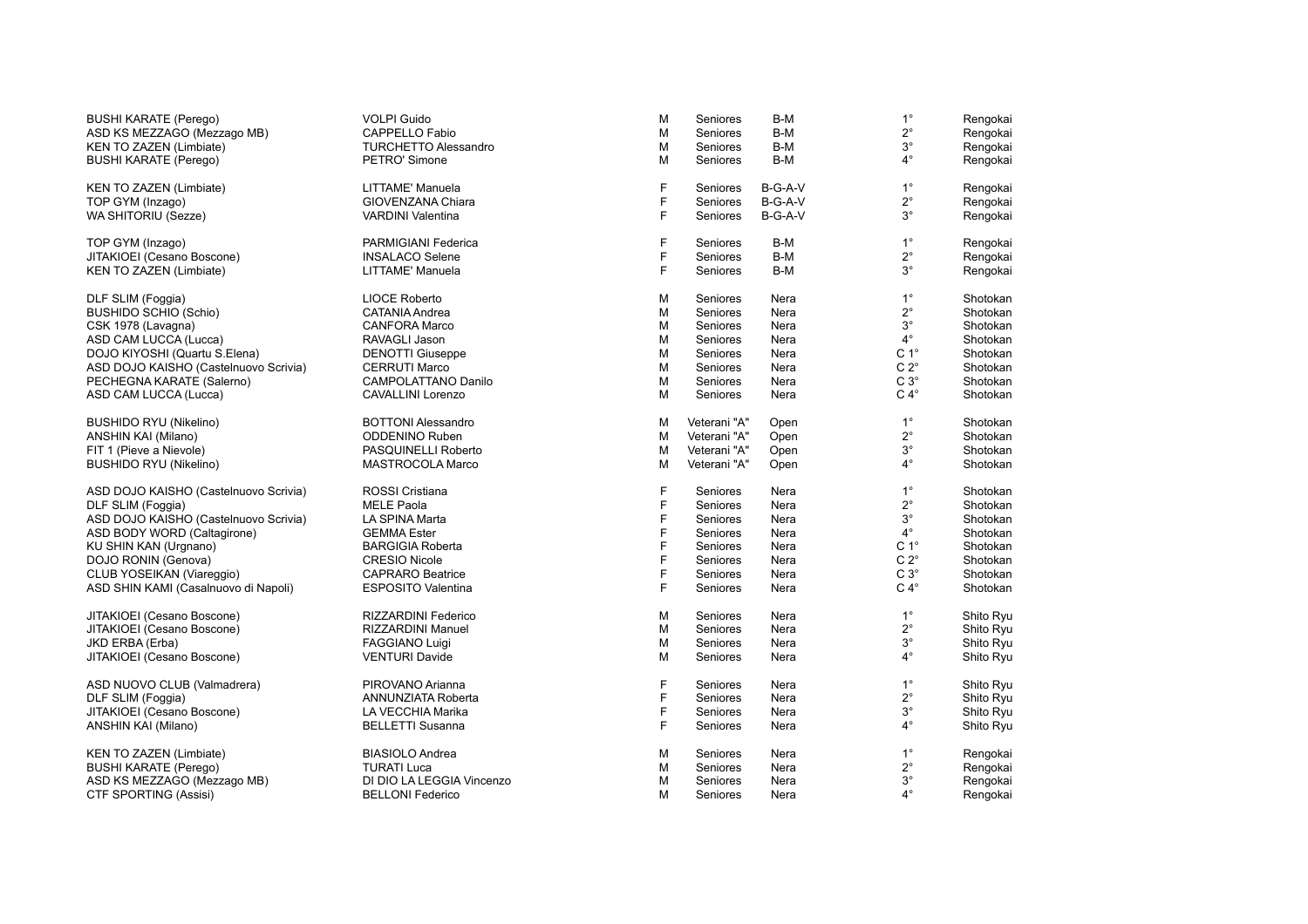| KEN TO ZAZEN (Limbiate)               | <b>BIASIOLO Andrea</b>                | M | Veterani "A" | Open  |         | $1^{\circ}$      | Rengokai |
|---------------------------------------|---------------------------------------|---|--------------|-------|---------|------------------|----------|
| SHIKADO (Roma)                        | PIEROTTI Massimo                      | М | Veterani "A" | Open  |         | $2^{\circ}$      | Rengokai |
| ANSHIN KAI (Milano)                   | <b>ODDENINO Ruben</b>                 | M | Veterani "B" | Open  |         | $1^{\circ}$      | Rengokai |
| SKS LORENZELLO (S. Lorenzello)        | <b>RICCI Ernesto</b>                  | M | Veterani "B" | Open  |         | $2^{\circ}$      | Rengokai |
| CSKS FUJIYAMA (Genazzano)             | RECCHIA Alfredo                       | M | Veterani "B" | Open  |         | $3^{\circ}$      | Rengokai |
| DOJO RONIN (Genova)                   | <b>CALDERONE Giuseppe</b>             | M | Veterani "B" | Open  |         | $4^{\circ}$      | Rengokai |
| GYM CENTER (Roma)                     | SEYEDMONIR Seyednasser                | M | Veterani "B" | Open  |         | C <sub>1</sub> ° | Rengokai |
| GYM CENTER (Roma)                     | DE VIVO Mario                         | M | Veterani "B" | Open  |         | $C 2^{\circ}$    | Rengokai |
| SHIKADO (Roma)                        | <b>BIBBO Vincenzo</b>                 | М | Veterani "B" | Open  |         | $C3^\circ$       | Rengokai |
| <b>ASDK FUNAKOSHI</b>                 | SUNDA Armando                         | M | Veterani "B" | Open  |         | $C 4^\circ$      | Rengokai |
| SU HA RI KAN (Genova)                 | <b>LO RUSSO Alice</b>                 | F | Seniores     | Nera  |         | $1^{\circ}$      | Rengokai |
| CSKS FUJIYAMA (Genazzano)             | <b>LINS BRASILIENSE Elisabeth</b>     | F | Veter."A+B"  | Open  |         | $1^{\circ}$      | Rengokai |
| LA GINESTRA (Napoli)                  | <b>GOMEZ DE AYALA Francesca</b>       | F | Veter."A+B"  | Open  |         | $2^{\circ}$      | Rengokai |
| ASD AGS (Sassari)                     | <b>DERIU Tiziana</b>                  | F | Veter."A+B"  | Open  |         | $3^{\circ}$      | Rengokai |
| CSKS FUJIYAMA (Genazzano)             | <b>SANTONI Anita</b>                  | F | Veter."A+B"  | Open  |         | $4^\circ$        | Rengokai |
| ASD DOJO KAISHO (Castelnuovo Scrivia) | ASD DOJO KAISHO (Castelnuovo Scrivia) | M | Seniores     | B-M-N | Squadra | $1^{\circ}$      | Shotokan |
| DLF SLIM (Foggia)                     | DLF SLIM (Foggia)                     | М | Seniores     | B-M-N | Squadra | $2^{\circ}$      | Shotokan |
| ASD SHIN KAMI (Casalnuovo di Napoli)  | ASD SHIN KAMI (Casalnuovo di Napoli)  | M | Seniores     | B-M-N | Squadra | $3^{\circ}$      | Shotokan |
| DOJO RONIN (Genova)                   | DOJO RONIN (Genova)                   | M | Seniores     | B-M-N | Squadra | $4^{\circ}$      | Shotokan |
| ASD DOJO KAISHO (Castelnuovo Scrivia) | ASD DOJO KAISHO (Castelnuovo Scrivia) | F | Seniores     | B-M-N | Squadra | $1^{\circ}$      | Shotokan |
| DOJO RONIN (Genova)                   | DOJO RONIN (Genova)                   | F | Seniores     | B-M-N | Squadra | $2^{\circ}$      | Shotokan |
| ASD AGS (Sassari)                     | ASD AGS (Sassari)                     | F | Seniores     | B-M-N | Squadra | $3^{\circ}$      | Shotokan |
| JITAKIOEI (Cesano Boscone)            | JITAKIOEI (Cesano Boscone)            | M | Seniores     | B-M-N | Squadra | $1^{\circ}$      | Rengokai |
| SHIKADO (Roma)                        | SHIKADO (Roma)                        | M | Seniores     | B-M-N | Squadra | $2^{\circ}$      | Rengokai |

\*\*\*\*\*\*\*\*\*\*\*\*\* Veterani "A" da 41 a 50 anni \*\*\*\*\*\*\*\*\*\*\*\*\*\*\* Veterani "B" da 51 a 99 anni

### **Campionato Italiano Kata Cad-Jun-Sen-Vet Montecatini 4 Maggio 2013**

|                     | <b>SOCIETA</b> | <b>COGNOME E NOME</b>   | <b>SESSO</b> | <b>CATEG</b> | <b>RAG.CINT</b> | <b>KATA</b> | <b>PODIO</b> | <b>STILE</b> |
|---------------------|----------------|-------------------------|--------------|--------------|-----------------|-------------|--------------|--------------|
| ANSHIN KAI (Milano) |                | <b>BELLETTI Susanna</b> |              | Cadetti      | Nera            |             | $1^{\circ}$  | Shito Ryu    |
| ANSHIN KAI (Milano) |                | <b>BELLETTI Susanna</b> |              | Juniores     | Nera            |             |              | Shito Ryu    |
| ANSHIN KAI (Milano) |                | <b>BELLETTI Susanna</b> |              | Seniores     | Nera            |             | $4^{\circ}$  | Shito Ryu    |
| ANSHIN KAI (Milano) |                | CARROZZO Matteo         | M            | Cadetti      | Nera            |             | $C3^\circ$   | Shotokan     |
| ANSHIN KAI (Milano) |                | <b>FUSCO Avmheric</b>   | M            | Cad-Jun      | B-M             |             | $4^{\circ}$  | Shotokan     |
| ANSHIN KAI (Milano) |                | <b>MAURI Carlotta</b>   |              | Cad-Jun      | B-M             |             | $3^{\circ}$  | Rengokai     |
| ANSHIN KAI (Milano) |                | <b>MAURI</b> Carlotta   |              | Cadetti      | Nera            |             | $3^{\circ}$  | Shito Ryu    |
| ANSHIN KAI (Milano) |                | <b>ODDENINO Ruben</b>   | M            | Veterani "A" | Open            |             | $2^{\circ}$  | Shotokan     |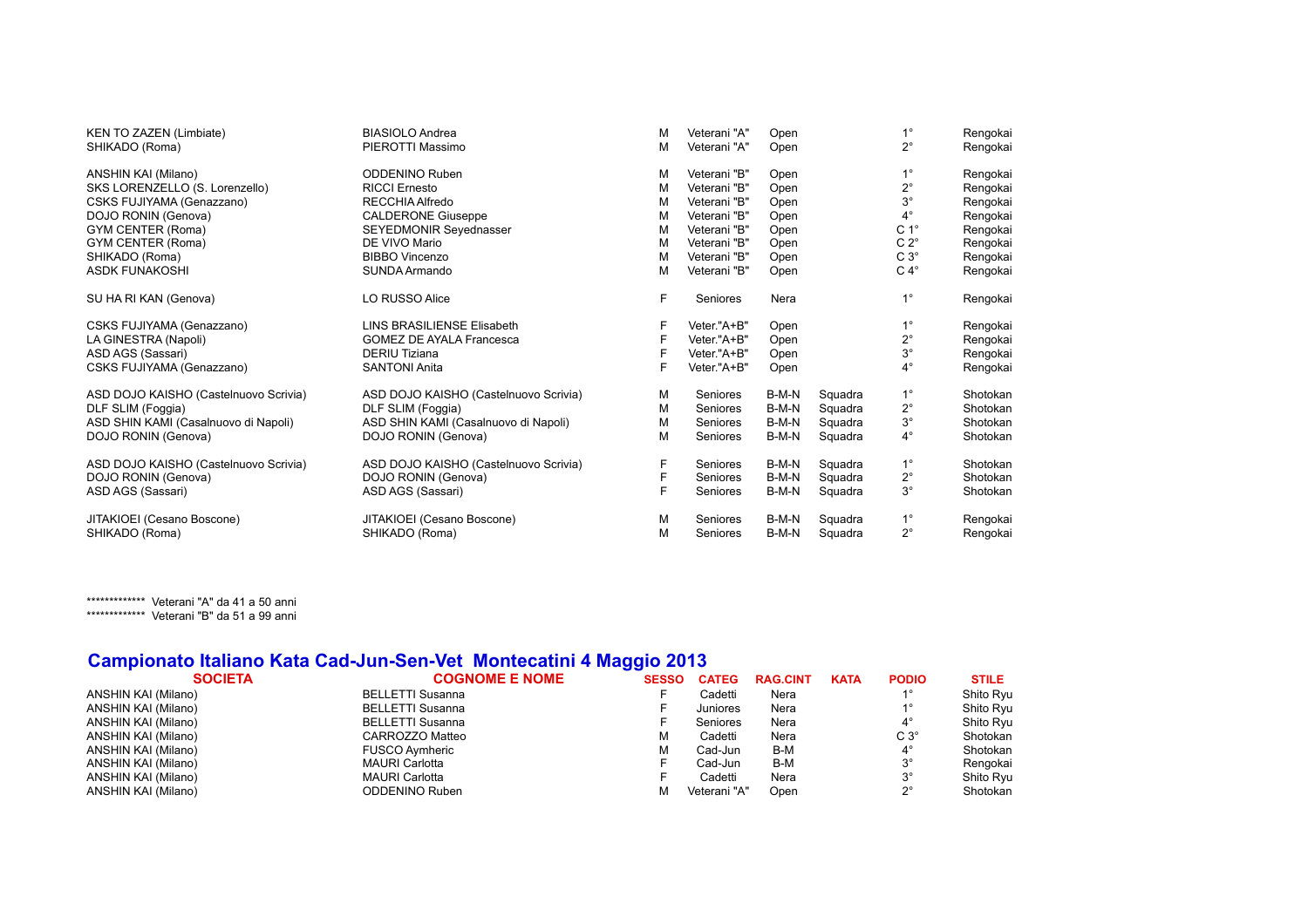| ANSHIN KAI (Milano)                    | <b>ODDENINO Ruben</b>                 | M      | Veterani "B"            | Open          |         | $1^{\circ}$              | Rengokai             |
|----------------------------------------|---------------------------------------|--------|-------------------------|---------------|---------|--------------------------|----------------------|
| ASD ACCADEMY (Pescara)                 | <b>ROBERTO Samuel</b>                 | М      | Juniores                | Nera          |         | $3^{\circ}$              | Shito Ryu            |
| ASD AGS (Sassari)<br>ASD AGS (Sassari) | ASD AGS (Sassari)<br>DERIU Tiziana    | F<br>F | Seniores<br>Veter."A+B" | B-M-N<br>Open | Squadra | $3^{\circ}$<br>$3^\circ$ | Shotokan<br>Rengokai |
| ASD AISHIN DOJO (Gavardo)              | <b>DAGANI Dario</b>                   | M      | Cadetti                 | Nera          |         | $C 2^{\circ}$            | Shotokan             |
| ASD AISHIN DOJO (Gavardo)              | <b>ESTE Alessia</b>                   | F      | Cad-Jun                 | B-M           |         | $C 2^{\circ}$            | Shotokan             |
| ASD AISHIN DOJO (Gavardo)              | PODAVINI Valentina                    | F      | Cad-Jun                 | B-G-A-V       |         | $1^{\circ}$              | Shotokan             |
| ASD AISHIN DOJO (Gavardo)              | <b>VELLA Matteo</b>                   | M      | Cad-Jun                 | B-M           |         | $C 2^{\circ}$            | Shotokan             |
| ASD AISHIN DOJO (Gavardo)              | <b>ZUCCHETTI Carlo</b>                | M      | Seniores                | B-M           |         | $3^{\circ}$              | Shotokan             |
| ASD BODY WORD (Caltagirone)            | <b>GEMMA Ester</b>                    | F      | Seniores                | Nera          |         | $4^{\circ}$              | Shotokan             |
| ASD BUDOKAN (Capannoli Val D'Erba)     | MARAZZI Giacomo                       | М      | Cad-Jun                 | B-G-A-V       |         | $2^{\circ}$              | Shotokan             |
| ASD CAM LUCCA (Lucca)                  | <b>CAVALLINI Lorenzo</b>              | M      | Seniores                | Nera          |         | $C 4^\circ$              | Shotokan             |
| ASD CAM LUCCA (Lucca)                  | <b>KALANKAMINAGE Piera</b>            | F      | Cad-Jun                 | B-G-A-V       |         | $C 2^{\circ}$            | Shotokan             |
| ASD CAM LUCCA (Lucca)                  | <b>MORBINI Gaia</b>                   | F      | Cadetti                 | Nera          |         | $3^{\circ}$              | Shotokan             |
| ASD CAM LUCCA (Lucca)                  | <b>MORBINI Gaia</b>                   | F      | Juniores                | Nera          |         | $C3^\circ$               | Shotokan             |
| ASD CAM LUCCA (Lucca)                  | PICCININA Romina                      | F      | Cad-Jun                 | B-M           |         | $C3^\circ$               | Shotokan             |
| ASD CAM LUCCA (Lucca)                  | PICCININA Romina                      | F      | Seniores                | B-M           |         | $1^{\circ}$              | Shotokan             |
| ASD CAM LUCCA (Lucca)                  | RAVAGLI Jason                         | M      | Juniores                | Nera          |         | $4^{\circ}$              | Shotokan             |
| ASD CAM LUCCA (Lucca)                  | RAVAGLI Jason                         | M      | Seniores                | Nera          |         | $4^{\circ}$              | Shotokan             |
| ASD CAM LUCCA (Lucca)                  | <b>ZENOBI Alessandro</b>              | M      | Seniores                | B-M           |         | $2^{\circ}$              | Shotokan             |
| ASD DOJO KAISHO (Castelnuovo Scrivia)  | ASD DOJO KAISHO (Castelnuovo Scrivia) | F      | Seniores                | B-M-N         | Squadra | $1^{\circ}$              | Shotokan             |
| ASD DOJO KAISHO (Castelnuovo Scrivia)  | ASD DOJO KAISHO (Castelnuovo Scrivia) | M      | Seniores                | B-M-N         | Squadra | $1^{\circ}$              | Shotokan             |
| ASD DOJO KAISHO (Castelnuovo Scrivia)  | <b>CERRUTI Marco</b>                  | M      | Seniores                | Nera          |         | $C 2^{\circ}$            | Shotokan             |
| ASD DOJO KAISHO (Castelnuovo Scrivia)  | <b>CURONE Chiara</b>                  | F      | Cad-Jun                 | B-M           |         | C <sub>1</sub> °         | Shotokan             |
| ASD DOJO KAISHO (Castelnuovo Scrivia)  | LA SPINA Marta                        | F      | Juniores                | Nera          |         | $2^{\circ}$              | Shotokan             |
| ASD DOJO KAISHO (Castelnuovo Scrivia)  | LA SPINA Marta                        | F      | Seniores                | Nera          |         | $3^{\circ}$              | Shotokan             |
| ASD DOJO KAISHO (Castelnuovo Scrivia)  | PAMPARANA Simona                      | F      | Cadetti                 | Nera          |         | $2^{\circ}$              | Shotokan             |
| ASD DOJO KAISHO (Castelnuovo Scrivia)  | PAMPARANA Simona                      | F      | Juniores                | Nera          |         | $C 4^\circ$              | Shotokan             |
| ASD DOJO KAISHO (Castelnuovo Scrivia)  | ROSSI Cristiana                       | F      | Seniores                | Nera          |         | $1^{\circ}$              | Shotokan             |
| ASD GYM 2000 (Frascati)                | ASD GYM 2000 (Frascati)               | M      | Cad-Jun                 | B-M           | Squadra | $3^{\circ}$              | Rengokai             |
| ASD JUNSHOKAN (Nogarole Rocca)         | <b>CAPPUCCI Marco</b>                 | М      | Cadetti                 | Nera          |         | $2^{\circ}$              | Rengokai             |
| ASD JUNSHOKAN (Nogarole Rocca)         | DI NAPOLI Michele                     | M      | Juniores                | Nera          |         | $2^{\circ}$              | Rengokai             |
| ASD JUNSHOKAN (Nogarole Rocca)         | <b>MARZARI Giorgia</b>                | F      | Juniores                | Nera          |         | $1^{\circ}$              | Rengokai             |
| ASD KS MEZZAGO (Mezzago MB)            | CAPPELLO Fabio                        | M      | Seniores                | B-M           |         | $2^{\circ}$              | Rengokai             |
| ASD KS MEZZAGO (Mezzago MB)            | <b>CARRARA Alberto</b>                | M      | Cad-Jun                 | B-G-A-V       |         | $2^{\circ}$              | Rengokai             |
| ASD KS MEZZAGO (Mezzago MB)            | DI DIO LA LEGGIA Vincenzo             | M      | Seniores                | Nera          |         | $3^\circ$                | Rengokai             |
| ASD NUOVO CLUB (Valmadrera)            | PIROVANO Arianna                      | F      | Seniores                | Nera          |         | $1^{\circ}$              | Shito Ryu            |
| ASD NUOVO CLUB (Valmadrera)            | ROTA Andrea                           | M      | Cadetti                 | Nera          |         | $1^{\circ}$              | Shito Ryu            |
| ASD NUOVO CLUB (Valmadrera)            | ROTA Andrea                           | М      | Juniores                | Nera          |         | $1^{\circ}$              | Shito Ryu            |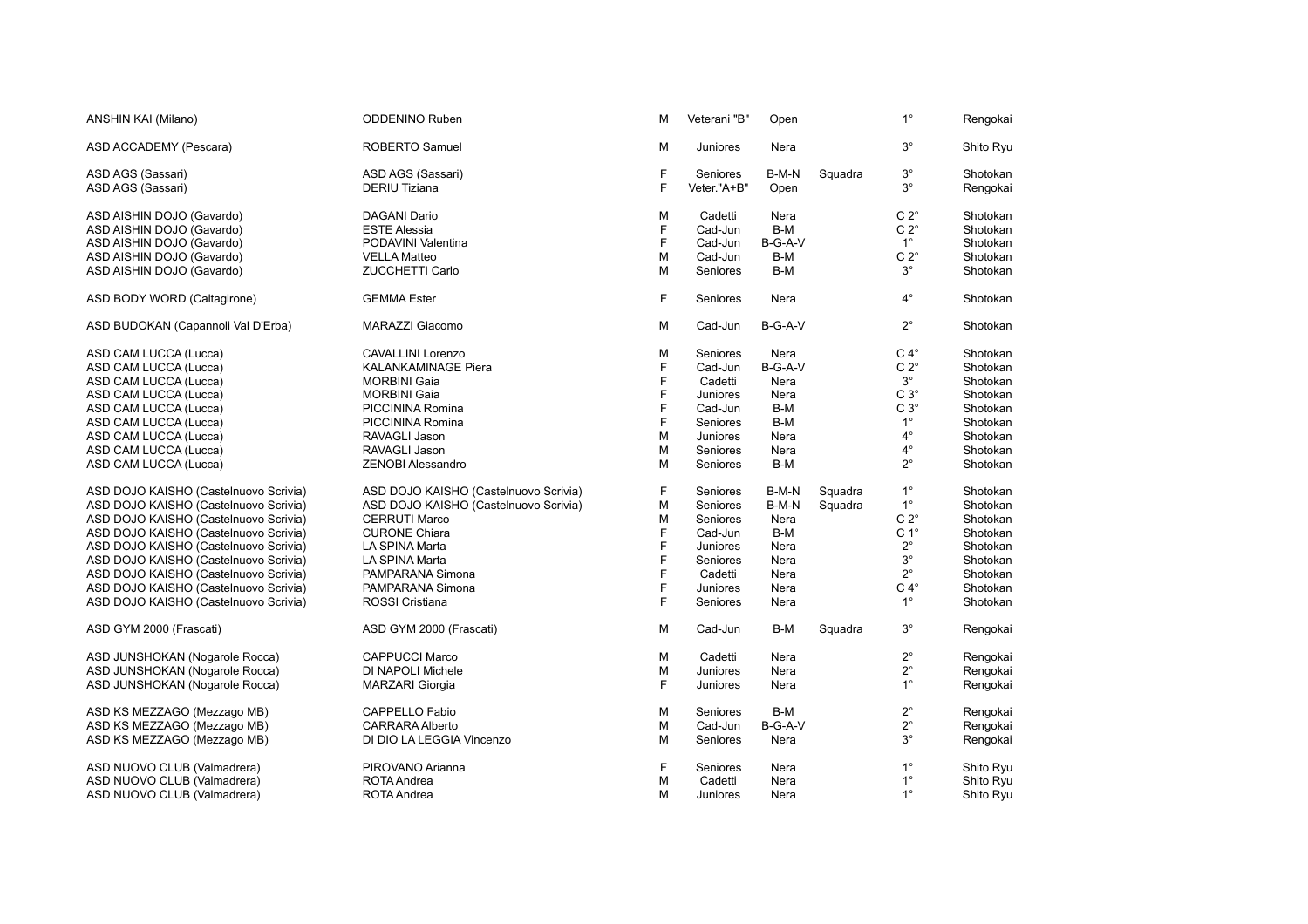| ASD OLIMPIA SPORT (Capua)            | D'AGOSTINO Antimo                    | M | Cad-Jun      | B-G-A-V   |         | $C 2^{\circ}$    | Shotokan  |
|--------------------------------------|--------------------------------------|---|--------------|-----------|---------|------------------|-----------|
| ASD OLIMPIA SPORT (Capua)            | DE PERTIS Danilo                     | М | Seniores     | $B-G-A-V$ |         | $1^{\circ}$      | Shotokan  |
| ASD OLIMPIA SPORT (Capua)            | DI RAUSO Giuseppe                    | м | Cad-Jun      | B-G-A-V   |         | $C3^\circ$       | Shotokan  |
| ASD OLIMPIA SPORT (Capua)            | PIGNALOSA Paola                      | F | Seniores     | B-G-A-V   |         | $2^{\circ}$      | Shotokan  |
| ASD OLIMPIA SPORT (Capua)            | SABATASSO Gaetano                    | м | Cad-Jun      | B-G-A-V   |         | $4^{\circ}$      | Shotokan  |
| ASD SHIN KAMI (Casalnuovo di Napoli) | ASD SHIN KAMI (Casalnuovo di Napoli) | М | Cad-Jun      | B-M-N     | Squadra | $3^{\circ}$      | Shotokan  |
| ASD SHIN KAMI (Casalnuovo di Napoli) | ASD SHIN KAMI (Casalnuovo di Napoli) | М | Seniores     | B-M-N     | Squadra | $3^{\circ}$      | Shotokan  |
| ASD SHIN KAMI (Casalnuovo di Napoli) | <b>BARRA Luca</b>                    | M | Cadetti      | Nera      |         | C <sub>1</sub> ° | Shotokan  |
| ASD SHIN KAMI (Casalnuovo di Napoli) | <b>BORTONE Antimo</b>                | M | Cad-Jun      | B-G-A-V   |         | $3^{\circ}$      | Shotokan  |
| ASD SHIN KAMI (Casalnuovo di Napoli) | DELLA VOLPE Raffaella                | F | Cadetti      | Nera      |         | $C 4^\circ$      | Shotokan  |
| ASD SHIN KAMI (Casalnuovo di Napoli) | <b>ESPOSITO Valentina</b>            | F | Cadetti      | Nera      |         | C <sub>1</sub> ° | Shotokan  |
| ASD SHIN KAMI (Casalnuovo di Napoli) | <b>ESPOSITO Valentina</b>            | F | Juniores     | Nera      |         | $3^{\circ}$      | Shotokan  |
| ASD SHIN KAMI (Casalnuovo di Napoli) | <b>ESPOSITO Valentina</b>            | F | Seniores     | Nera      |         | $C 4^\circ$      | Shotokan  |
| ASD SHIN KAMI (Casalnuovo di Napoli) | <b>GIORDANO Salvatore</b>            | M | Cad-Jun      | B-M       |         | $3^{\circ}$      | Shotokan  |
| ASD SHIN KAMI (Casalnuovo di Napoli) | <b>GIUSTI Alfredo</b>                | M | Cad-Jun      | B-M       |         | C <sub>1</sub> ° | Shotokan  |
| ASD SHIN KAMI (Casalnuovo di Napoli) | <b>MAGARA Valeria</b>                | F | Juniores     | Nera      |         | $C 2^\circ$      | Shotokan  |
| ASD SHIN KAMI (Casalnuovo di Napoli) | PICASSI Alfonso                      | M | Cad-Jun      | B-M       |         | $C 4^\circ$      | Shotokan  |
| ASD SHIN KAMI (Casalnuovo di Napoli) | STABILE Rosa                         | F | Cad-Jun      | B-G-A-V   |         | $C 4^\circ$      | Shotokan  |
| ASDK FUNAKOSHI                       | <b>SANNA Giuliano</b>                | M | Seniores     | $B-G-A-V$ |         | C <sub>1</sub> ° | Shotokan  |
| ASDK FUNAKOSHI                       | SUNDA Armando                        | м | Veterani "B" | Open      |         | $C 4^\circ$      | Rengokai  |
| B. PUNTO ZERO (Trento)               | <b>CORETTI Stefano</b>               | М | Cad-Jun      | $B-G-A-V$ |         | $4^\circ$        | Rengokai  |
| B. PUNTO ZERO (Trento)               | <b>FALCIANO Arianna</b>              | F | Cad-Jun      | B-M       |         | $4^{\circ}$      | Rengokai  |
| B. PUNTO ZERO (Trento)               | <b>MENAPACE Gabriele</b>             | M | Seniores     | $B-G-A-V$ |         | $1^{\circ}$      | Rengokai  |
| B. PUNTO ZERO (Trento)               | <b>PALLAORO Manuel</b>               | м | Cad-Jun      | $B-G-A-V$ |         | $3^\circ$        | Rengokai  |
| <b>BLUE TEAM CLUB (Pavona)</b>       | ROSSI Silvia                         | F | Cad-Jun      | B-M       |         | $C 4^\circ$      | Shotokan  |
| BUSHI KARATE (Perego)                | PETRO' Simone                        | M | Seniores     | B-M       |         | $4^{\circ}$      | Rengokai  |
| BUSHI KARATE (Perego)                | <b>SCARANO Michele</b>               | M | Cadetti      | Nera      |         | $1^{\circ}$      | Rengokai  |
| BUSHI KARATE (Perego)                | <b>SCARANO Michele</b>               | м | Juniores     | Nera      |         | $1^{\circ}$      | Rengokai  |
| <b>BUSHI KARATE (Perego)</b>         | <b>TURATI Luca</b>                   | М | Seniores     | Nera      |         | $2^{\circ}$      | Rengokai  |
| BUSHI KARATE (Perego)                | <b>VOLPI Guido</b>                   | M | Seniores     | B-M       |         | $1^{\circ}$      | Rengokai  |
| <b>BUSHIDO RYU (Nikelino)</b>        | <b>BOTTONI Alessandro</b>            | M | Veterani "A" | Open      |         | $1^{\circ}$      | Shotokan  |
| BUSHIDO RYU (Nikelino)               | MASTROCOLA Marco                     | M | Veterani "A" | Open      |         | $4^{\circ}$      | Shotokan  |
| BUSHIDO SCHIO (Schio)                | <b>BATTISTELLA Alberto</b>           | Μ | Seniores     | B-G-A-V   |         | $C 2^{\circ}$    | Shotokan  |
| BUSHIDO SCHIO (Schio)                | <b>BORTOLOSO Federico</b>            | M | Juniores     | Nera      |         | $C3^\circ$       | Shotokan  |
| BUSHIDO SCHIO (Schio)                | <b>CATANIA Andrea</b>                | М | Juniores     | Nera      |         | $2^{\circ}$      | Shotokan  |
| BUSHIDO SCHIO (Schio)                | CATANIA Andrea                       | М | Seniores     | Nera      |         | $2^{\circ}$      | Shotokan  |
| C. SP KARATE (Reggio Calabria)       | C. SP KARATE (Reggio Calabria)       | м | Cad-Jun      | B-M       | Squadra | $2^{\circ}$      | Rengokai  |
| C. SP KARATE (Reggio Calabria)       | MAZZA Angelo                         | М | Cadetti      | Nera      |         | $4^{\circ}$      | Shito Ryu |
| C. SP KARATE (Reggio Calabria)       | NAVA Carmela Giada                   | F | Cadetti      | Nera      |         | $4^{\circ}$      | Shito Ryu |
| CLUB YOSEIKAN (Viareggio)            | <b>CAPRARO Beatrice</b>              | F | Seniores     | Nera      |         | $C 3^\circ$      | Shotokan  |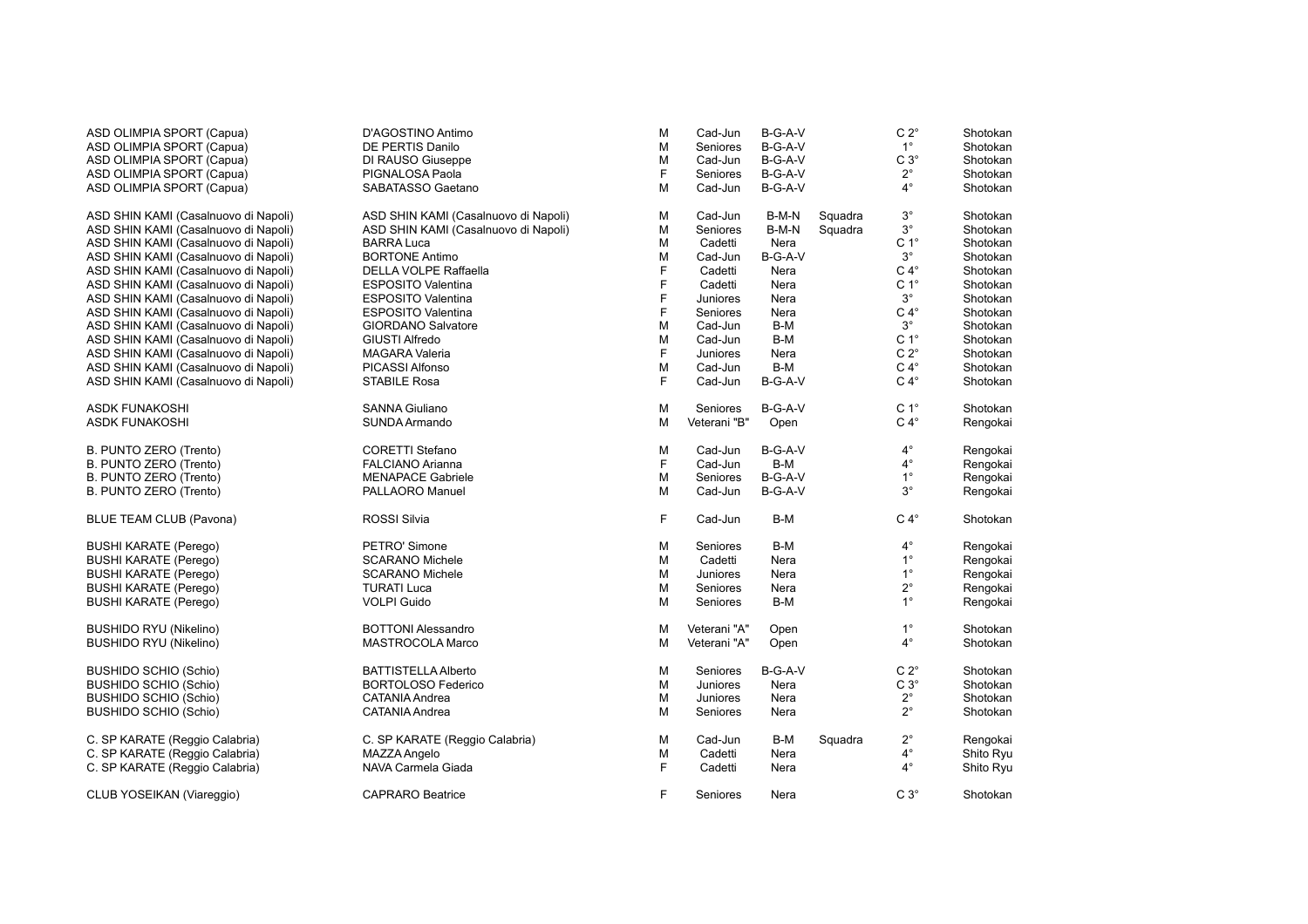| CLUB YOSEIKAN (Viareggio)                                               | SABA Emanuele                        | M           | Juniores            | Nera         |         | C <sub>1</sub> °         | Shotokan             |
|-------------------------------------------------------------------------|--------------------------------------|-------------|---------------------|--------------|---------|--------------------------|----------------------|
| <b>CSK CASALE (Casale Monferrato)</b><br>CSK CASALE (Casale Monferrato) | <b>RE</b> Giulia<br><b>RE</b> Giulia | F<br>F      | Cadetti<br>Juniores | Nera<br>Nera |         | $1^{\circ}$<br>$4^\circ$ | Shotokan<br>Shotokan |
| CS DO-SHIN (Carignano)                                                  | CS DO-SHIN (Carignano)               | F           | Cad-Jun             | B-M-N        | Squadra | $2^{\circ}$              | Shotokan             |
| CS DO-SHIN (Carignano)                                                  | <b>LONGO VASCHETTO Giulia</b>        | F           | Cad-Jun             | B-G-A-V      |         | $C3^\circ$               | Shotokan             |
| CS DO-SHIN (Carignano)                                                  | PIUMETTI Dario                       | M           | Seniores            | B-M          |         | $4^\circ$                | Shotokan             |
| CSK 1978 (Lavagna)                                                      | <b>CANFORA Marco</b>                 | M           | Seniores            | Nera         |         | $3^\circ$                | Shotokan             |
| CSK GOZZANO (Gargallo)                                                  | <b>FILIPPINI Federico</b>            | M           | Cad-Jun             | B-M          |         | $C3^\circ$               | Shotokan             |
| CSK WADO RYU (S. Gemini)                                                | PROIETTI Giorgia                     | F           | Cadetti             | Nera         |         | $2^{\circ}$              | Rengokai             |
| CSKS FUJIYAMA (Genazzano)                                               | LINS BRASILIENSE Elisabeth           | $\mathsf F$ | Veter."A+B"         | Open         |         | $1^{\circ}$              | Rengokai             |
| CSKS FUJIYAMA (Genazzano)                                               | RECCHIA Alfredo                      | M           | Veterani "B"        | Open         |         | $3^\circ$                | Rengokai             |
| CSKS FUJIYAMA (Genazzano)                                               | <b>SANTONI Anita</b>                 | F           | Veter."A+B"         | Open         |         | $4^{\circ}$              | Rengokai             |
| CTF SPORTING (Assisi)                                                   | <b>BELLONI Federico</b>              | M           | Seniores            | Nera         |         | $4^\circ$                | Rengokai             |
| DLF SLIM (Foggia)                                                       | ANNUNZIATA Roberta                   | F           | Seniores            | Nera         |         | $2^{\circ}$              | Shito Ryu            |
| DLF SLIM (Foggia)                                                       | DLF SLIM (Foggia)                    | M           | Seniores            | B-M-N        | Squadra | $2^{\circ}$              | Shotokan             |
| DLF SLIM (Foggia)                                                       | <b>LIOCE Roberto</b>                 | M           | Seniores            | Nera         |         | $1^{\circ}$              | Shotokan             |
| DLF SLIM (Foggia)                                                       | <b>MELE Paola</b>                    | F           | Seniores            | Nera         |         | $2^{\circ}$              | Shotokan             |
| DOJO & FITNESS (Ferentino)                                              | <b>BELMAHDI Najib</b>                | M           | Seniores            | B-G-A-V      |         | $C3^\circ$               | Shotokan             |
| DOJO KIYOSHI (Quartu S.Elena)                                           | <b>DENOTTI Giuseppe</b>              | M           | Juniores            | Nera         |         | $3^{\circ}$              | Shotokan             |
| DOJO KIYOSHI (Quartu S.Elena)                                           | <b>DENOTTI Giuseppe</b>              | M           | Seniores            | Nera         |         | C <sub>1</sub> °         | Shotokan             |
| DOJO KIYOSHI (Quartu S.Elena)                                           | DOJO KIYOSHI (Quartu S.Elena)        | M           | Cad-Jun             | B-M-N        | Squadra | $1^{\circ}$              | Shotokan             |
| DOJO KIYOSHI (Quartu S.Elena)                                           | PILI Manuele                         | M           | Cadetti             | Nera         |         | $1^{\circ}$              | Shotokan             |
| DOJO KIYOSHI (Quartu S.Elena)                                           | PILI Manuele                         | M           | Juniores            | Nera         |         | $1^{\circ}$              | Shotokan             |
| DOJO KIYOSHI (Quartu S.Elena)                                           | PIRAS Laura                          | F           | Cad-Jun             | B-M          |         | $1^{\circ}$              | Shotokan             |
| DOJO KIYOSHI (Quartu S.Elena)                                           | <b>PUDDU Daniele</b>                 | M           | Seniores            | B-M          |         | $1^{\circ}$              | Shotokan             |
| DOJO RONIN (Genova)                                                     | <b>CALDERONE Giuseppe</b>            | M           | Veterani "B"        | Open         |         | $4^\circ$                | Rengokai             |
| DOJO RONIN (Genova)                                                     | <b>CRESIO Nicole</b>                 | F           | Juniores            | Nera         |         | $1^{\circ}$              | Shotokan             |
| DOJO RONIN (Genova)                                                     | <b>CRESIO Nicole</b>                 | F           | Seniores            | Nera         |         | $C 2^{\circ}$            | Shotokan             |
| DOJO RONIN (Genova)                                                     | DOJO RONIN (Genova)                  | F           | Cad-Jun             | B-M-N        | Squadra | $1^{\circ}$              | Shotokan             |
| DOJO RONIN (Genova)                                                     | DOJO RONIN (Genova)                  | F           | Seniores            | B-M-N        | Squadra | $2^{\circ}$              | Shotokan             |
| DOJO RONIN (Genova)                                                     | DOJO RONIN (Genova)                  | M           | Cad-Jun             | B-M-N        | Squadra | $4^\circ$                | Shotokan             |
| DOJO RONIN (Genova)                                                     | DOJO RONIN (Genova)                  | M           | Seniores            | B-M-N        | Squadra | $4^{\circ}$              | Shotokan             |
| DOJO RONIN (Genova)                                                     | <b>IACOBUCCI Elena</b>               | F           | Juniores            | Nera         |         | C <sub>1</sub> °         | Shotokan             |
| DOJO RONIN (Genova)                                                     | <b>LATTA Sara</b>                    | F           | Cadetti             | Nera         |         | $C3^\circ$               | Shotokan             |
| DOJO SEISHIN (Quartu S.Elena)                                           | <b>VARGIU Sara</b>                   | F           | Cad-Jun             | B-G-A-V      |         | $2^{\circ}$              | Shotokan             |
| FIT 1 (Pieve a Nievole)                                                 | PASQUINELLI Roberto                  | M           | Veterani "A"        | Open         |         | $3^{\circ}$              | Shotokan             |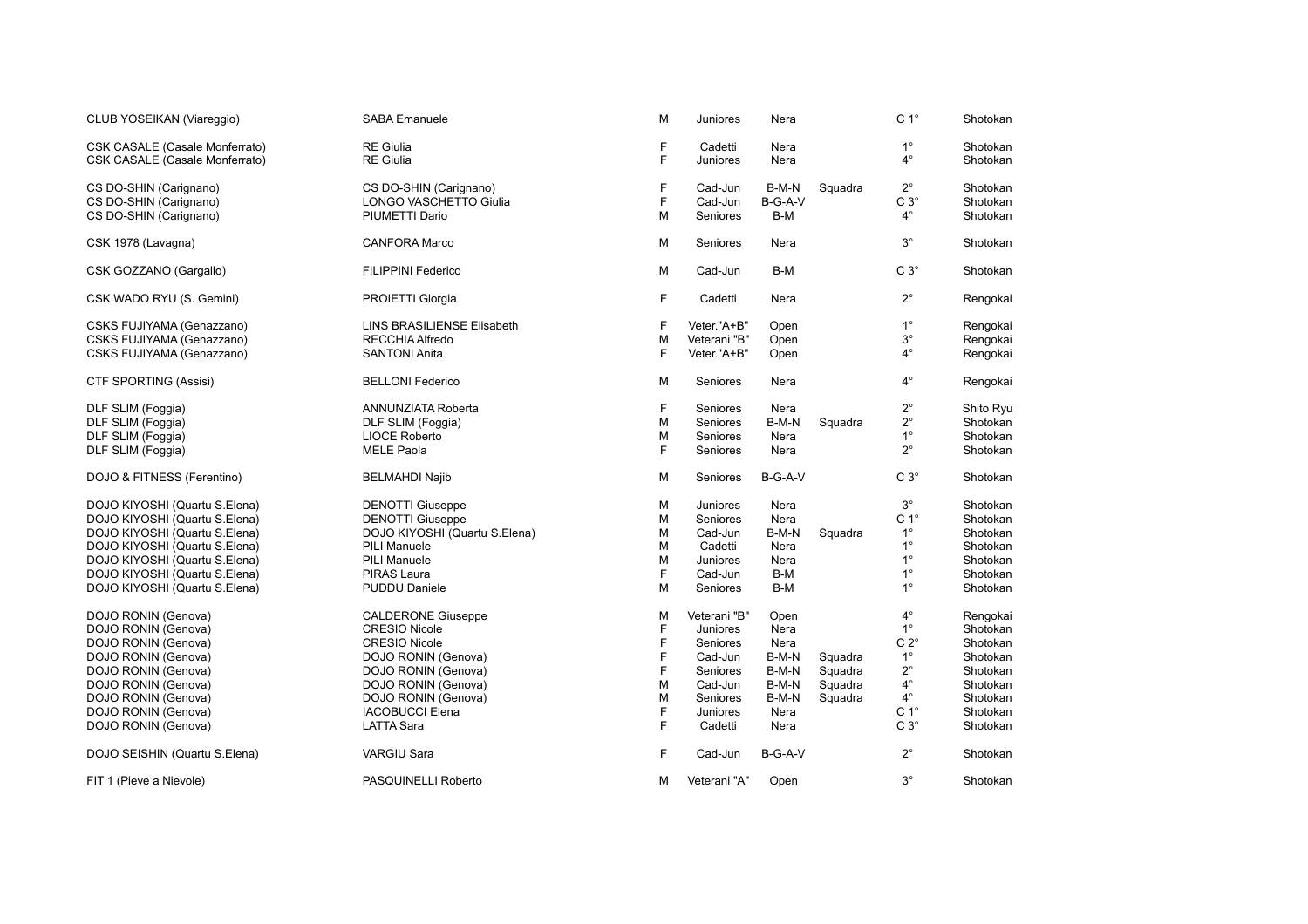| <b>FORMA &amp; FITNESS</b> | LI CAUSI Floriane             | F | Juniores        | Nera    |         | $4^{\circ}$      | Shito Ryu |
|----------------------------|-------------------------------|---|-----------------|---------|---------|------------------|-----------|
| <b>FORMA &amp; FITNESS</b> | LOMBARDO Roberto              | M | Juniores        | Nera    |         | $4^{\circ}$      | Shito Ryu |
| GYM CENTER (Roma)          | DE VIVO Mario                 | M | Veterani "B"    | Open    |         | $C 2^{\circ}$    | Rengokai  |
| GYM CENTER (Roma)          | SEYEDMONIR Seyednasser        | M | Veterani "B"    | Open    |         | C <sub>1</sub> ° | Rengokai  |
| JITAKIOEI (Cesano Boscone) | <b>CAMPOS Irish</b>           | F | Cad-Jun         | B-G-A-V |         | $3^{\circ}$      | Rengokai  |
| JITAKIOEI (Cesano Boscone) | <b>CODINA Lisa</b>            | F | Cad-Jun         | B-G-A-V |         | $2^{\circ}$      | Rengokai  |
| JITAKIOEI (Cesano Boscone) | <b>CORTESE Mattia</b>         | M | Cad-Jun         | B-M     |         | $4^{\circ}$      | Rengokai  |
| JITAKIOEI (Cesano Boscone) | <b>INSALACO Selene</b>        | F | Cad-Jun         | B-M     |         | $2^{\circ}$      | Rengokai  |
| JITAKIOEI (Cesano Boscone) | <b>INSALACO Selene</b>        | F | Seniores        | B-M     |         | $2^{\circ}$      | Rengokai  |
| JITAKIOEI (Cesano Boscone) | JITAKIOEI (Cesano Boscone)    | M | Cad-Jun         | B-M     | Squadra | $1^{\circ}$      | Rengokai  |
| JITAKIOEI (Cesano Boscone) | JITAKIOEI (Cesano Boscone)    | M | Seniores        | B-M-N   | Squadra | $1^{\circ}$      | Rengokai  |
| JITAKIOEI (Cesano Boscone) | LA VECCHIA Marika             | F | Seniores        | Nera    |         | $3^\circ$        | Shito Ryu |
| JITAKIOEI (Cesano Boscone) | RIZZARDINI Federico           | M | Seniores        | Nera    |         | $1^{\circ}$      | Shito Ryu |
| JITAKIOEI (Cesano Boscone) | <b>RIZZARDINI Manuel</b>      | M | Seniores        | Nera    |         | $2^{\circ}$      | Shito Ryu |
| JITAKIOEI (Cesano Boscone) | SARPEDONTI Alessio            | M | Cad-Jun         | B-M     |         | $2^{\circ}$      | Rengokai  |
| JITAKIOEI (Cesano Boscone) | <b>SARPEDONTI Alessio</b>     | M | Cadetti         | Nera    |         | $3^\circ$        | Shito Ryu |
| JITAKIOEI (Cesano Boscone) | <b>TURCO Miriana</b>          | F | Cad-Jun         | B-G-A-V |         | $1^{\circ}$      | Rengokai  |
| JITAKIOEI (Cesano Boscone) | <b>TURCO Paolo</b>            | M | Cad-Jun         | B-G-A-V |         | $1^{\circ}$      | Rengokai  |
| JITAKIOEI (Cesano Boscone) | <b>VENTURI Davide</b>         | M | Seniores        | Nera    |         | $4^{\circ}$      | Shito Ryu |
| JKD ERBA (Erba)            | FAGGIANO Luigi                | M | Juniores        | Nera    |         | $2^{\circ}$      | Shito Ryu |
| JKD ERBA (Erba)            | <b>FAGGIANO Luigi</b>         | M | Seniores        | Nera    |         | $3^{\circ}$      | Shito Ryu |
| JKD ERBA (Erba)            | <b>STABILE Alex</b>           | M | Cad-Jun         | B-M     |         | $1^{\circ}$      | Rengokai  |
| KC CORDIGNANO (Cordignano) | CAVARZERANI Luisa             | F | Cadetti         | Nera    |         | $2^{\circ}$      | Shito Ryu |
| KC CORDIGNANO (Cordignano) | <b>CAVARZERANI Luisa</b>      | F | <b>Juniores</b> | Nera    |         | $3^\circ$        | Shito Ryu |
| KEN TO ZAZEN (Limbiate)    | <b>BIASIOLO Andrea</b>        | M | Seniores        | Nera    |         | $1^{\circ}$      | Rengokai  |
| KEN TO ZAZEN (Limbiate)    | <b>BIASIOLO Andrea</b>        | M | Veterani "A"    | Open    |         | $1^{\circ}$      | Rengokai  |
| KEN TO ZAZEN (Limbiate)    | LITTAME' Manuela              | F | Seniores        | B-G-A-V |         | $1^{\circ}$      | Rengokai  |
| KEN TO ZAZEN (Limbiate)    | LITTAME' Manuela              | F | Seniores        | B-M     |         | $3^{\circ}$      | Rengokai  |
| KEN TO ZAZEN (Limbiate)    | <b>MASIERO Gaia</b>           | F | Cadetti         | Nera    |         | $1^{\circ}$      | Rengokai  |
| KEN TO ZAZEN (Limbiate)    | <b>MASIERO Gaia</b>           | F | Juniores        | Nera    |         | $2^{\circ}$      | Rengokai  |
| KEN TO ZAZEN (Limbiate)    | <b>TURCHETTO Alessandro</b>   | M | Seniores        | B-G-A-V |         | $4^{\circ}$      | Rengokai  |
| KEN TO ZAZEN (Limbiate)    | <b>TURCHETTO Alessandro</b>   | M | Seniores        | B-M     |         | $3^{\circ}$      | Rengokai  |
| <b>KENSHUKAI</b> (Feltre)  | <b>ARBOIT Luigi</b>           | M | Cadetti         | Nera    |         | $2^{\circ}$      | Shito Ryu |
| KI DO CLUB (Bollate)       | GIUGNO Carmelo                | M | Seniores        | B-G-A-V |         | $4^{\circ}$      | Shotokan  |
| KI DO CLUB (Bollate)       | <b>GUADAGNIUOLO Christian</b> | M | Cad-Jun         | B-G-A-V |         | $1^{\circ}$      | Shotokan  |
| KI DO CLUB (Bollate)       | SERAFINO Andrea               | M | Cad-Jun         | B-M     |         | $2^{\circ}$      | Shotokan  |
| KI DO CLUB (Bollate)       | <b>WANG Qihui</b>             | F | Cad-Jun         | B-G-A-V |         | $3^\circ$        | Shotokan  |
| KI DO CLUB (Bollate)       | XU Wangshanzi                 | F | Cad-Jun         | B-G-A-V |         | $4^{\circ}$      | Shotokan  |
| KINES CLUB (Bollate)       | <b>BAVA Katia</b>             | F | Seniores        | B-M     |         | $2^{\circ}$      | Shotokan  |
| KU SHIN KAN (Urgnano)      | <b>BARGIGIA Roberta</b>       | F | Seniores        | Nera    |         | C <sub>1</sub> ° | Shotokan  |
| KU SHIN KAN (Urgnano)      | CAPELLI Ivan                  | M | Seniores        | B-G-A-V |         | $2^{\circ}$      | Shotokan  |
| KU SHIN KAN (Urgnano)      | TIRABOSCHI Sanjv              | M | Juniores        | Nera    |         | $C 4^\circ$      | Shotokan  |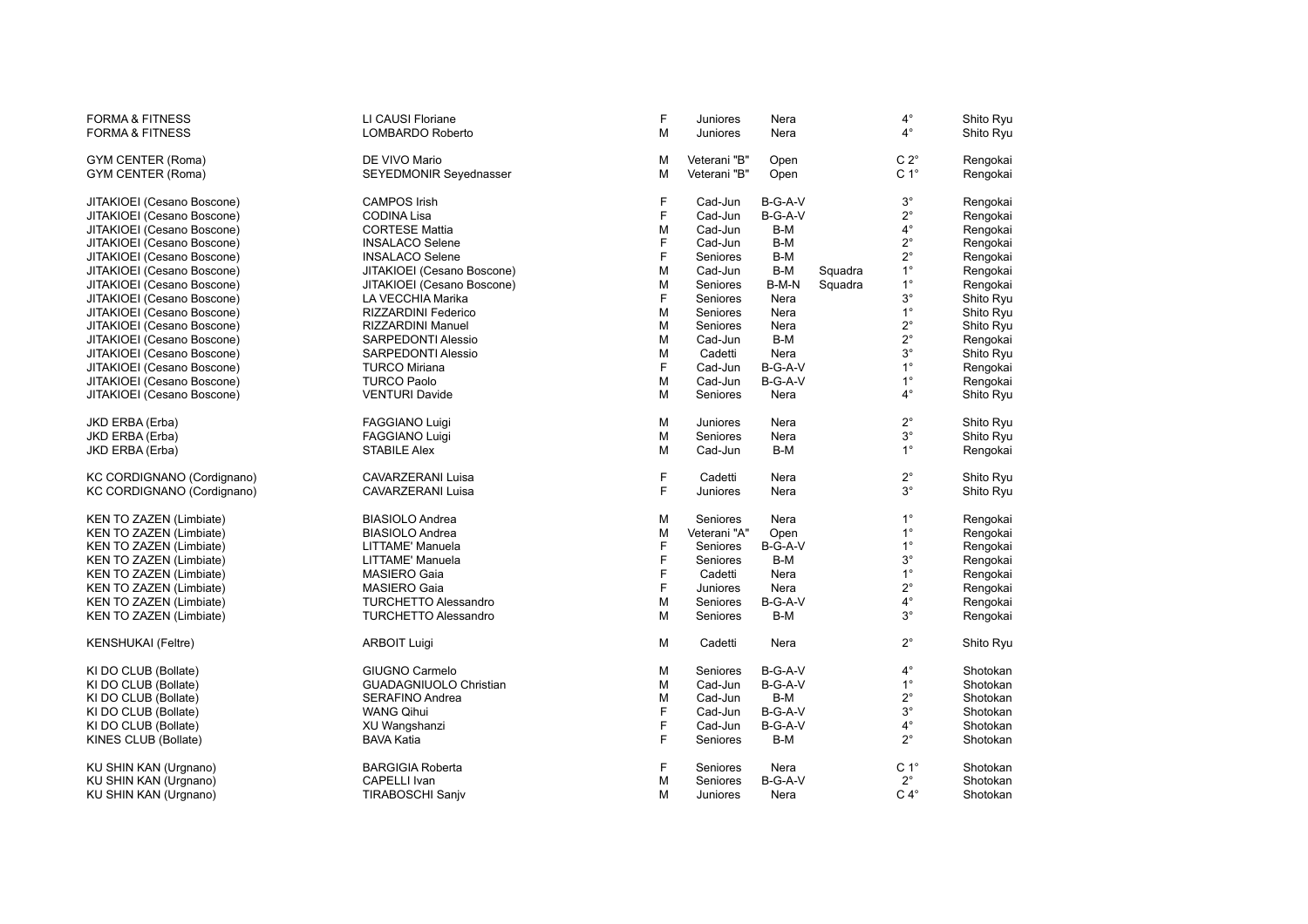| LA GINESTRA (Napoli)            | <b>GOMEZ DE AYALA Francesca</b> | F | Veter."A+B"  | Open      |         | $2^{\circ}$      | Rengokai  |
|---------------------------------|---------------------------------|---|--------------|-----------|---------|------------------|-----------|
| NENRYU (Verbania)               | <b>BONI Cristian</b>            | M | Cadetti      | Nera      |         | $3^{\circ}$      | Shotokan  |
| NENRYU (Verbania)               | <b>CARBONE Martina</b>          | F | Cadetti      | Nera      |         | $C 2^{\circ}$    | Shotokan  |
|                                 |                                 |   |              |           |         |                  |           |
| NENRYU (Verbania)               | NENRYU (Verbania)               | M | Cad-Jun      | B-M-N     | Squadra | $2^{\circ}$      | Shotokan  |
| NENRYU (Verbania)               | SANFILIPPO Alfia                | M | Cadetti      | Nera      |         | $2^{\circ}$      | Shotokan  |
| NENRYU (Verbania)               | SANFILIPPO Alfio                | M | Juniores     | Nera      |         | $C 2^{\circ}$    | Shotokan  |
| PECHEGNA KARATE (Salerno)       | <b>CAMPOLATTANO Danilo</b>      | M | Seniores     | Nera      |         | $C3^\circ$       | Shotokan  |
| POL. UNIVERSITY (Caltanissetta) | <b>CAMPISCIANO Rosario</b>      | M | Cadetti      | Nera      |         | $4^\circ$        | Shotokan  |
| SHANGRI-LA (Crema)              | <b>AGOSTI Gaia</b>              | F | Cadetti      | Nera      |         | $4^\circ$        | Shotokan  |
| SHANGRI-LA (Crema)              | <b>BISCALDI Silvia</b>          | F | Cad-Jun      | B-M       |         | $2^{\circ}$      | Shotokan  |
|                                 |                                 |   |              |           |         | $C3^\circ$       |           |
| SHIKADO (Roma)                  | <b>BIBBO</b> Vincenzo           | M | Veterani "B" | Open      |         |                  | Rengokai  |
| SHIKADO (Roma)                  | <b>BRUZZESE Giuliano</b>        | M | Cad-Jun      | B-M       |         | $3^\circ$        | Rengokai  |
| SHIKADO (Roma)                  | <b>ILLIANO Giulia</b>           | F | Cad-Jun      | B-G-A-V   |         | $4^{\circ}$      | Rengokai  |
| SHIKADO (Roma)                  | PIEROTTI Massimo                | M | Veterani "A" | Open      |         | $2^{\circ}$      | Rengokai  |
| SHIKADO (Roma)                  | SHIKADO (Roma)                  | M | Seniores     | B-M-N     | Squadra | $2^{\circ}$      | Rengokai  |
| SHOTOKAN RYU (Laives)           | <b>GOZZER Daniela</b>           | F | Seniores     | B-G-A-V   |         | $1^{\circ}$      | Shotokan  |
| SHOTOKAN RYU (Laives)           | <b>MEI Cheng Bing</b>           | M | Cad-Jun      | B-G-A-V   |         | C <sub>1</sub> ° | Shotokan  |
| SKCS SPORT (Sassari)            | <b>SENES Giorgia</b>            | F | Cad-Jun      | B-M       |         | $4^\circ$        | Shotokan  |
| SKS LORENZELLO (S. Lorenzello)  | <b>FESTA Benedetta</b>          | F | Cad-Jun      | B-M       |         | $3^{\circ}$      | Shotokan  |
| SKS LORENZELLO (S. Lorenzello)  | <b>MASSARO Luca</b>             | M | Cad-Jun      | B-M       |         | $1^{\circ}$      | Shotokan  |
| SKS LORENZELLO (S. Lorenzello)  | MASSARO Luca                    | M | Cadetti      | Nera      |         | $C 4^\circ$      | Shotokan  |
|                                 |                                 |   |              |           |         |                  |           |
| SKS LORENZELLO (S. Lorenzello)  | <b>RICCI Ernesto</b>            | M | Veterani "B" | Open      |         | $2^{\circ}$      | Rengokai  |
| SPORT THIENE (Thiene)           | <b>BANDAO</b> Mohamed           | M | Seniores     | $B-G-A-V$ |         | $C 4^\circ$      | Shotokan  |
| SPORT THIENE (Thiene)           | ROSSI Andrea                    | M | Cad-Jun      | B-G-A-V   |         | $C 4^\circ$      | Shotokan  |
| SSD MAXSI (Busalla)             | <b>DEMARTINI Sara</b>           | F | Seniores     | B-M       |         | $3^{\circ}$      | Shotokan  |
| SSD MAXSI (Busalla)             | ORIO Simona                     | E | Seniores     | B-G-A-V   |         | $3^\circ$        | Shotokan  |
| SU HA RI KAN (Genova)           | LO RUSSO Alice                  | F | Seniores     | Nera      |         | $1^{\circ}$      | Rengokai  |
| TOP GYM (Inzago)                | <b>CIRNIGLIANO Giuseppe</b>     | M | Seniores     | $B-G-A-V$ |         | $3^\circ$        | Rengokai  |
| TOP GYM (Inzago)                | <b>COLOMBELLI Luca</b>          | M | Seniores     | $B-G-A-V$ |         | $2^{\circ}$      | Rengokai  |
| TOP GYM (Inzago)                | <b>GIOVENZANA Chiara</b>        | E | Seniores     | B-G-A-V   |         | $2^{\circ}$      | Rengokai  |
| TOP GYM (Inzago)                | <b>PARMIGIANI Federica</b>      | F | Cad-Jun      | $B-M$     |         | $1^{\circ}$      | Rengokai  |
|                                 |                                 |   |              |           |         |                  |           |
| TOP GYM (Inzago)                | PARMIGIANI Federica             | F | Seniores     | $B-M$     |         | $1^{\circ}$      | Rengokai  |
| TOP GYM (Inzago)                | PARMIGIANI Federica             | F | Juniores     | Nera      |         | $2^{\circ}$      | Shito Ryu |
| US VIRTUS (Bolzaneto)           | <b>CEGLIA Antonella</b>         | F | Seniores     | B-M       |         | $4^\circ$        | Shotokan  |
| US VIRTUS (Bolzaneto)           | <b>CEGLIA Marina</b>            | E | Cad-Jun      | B-G-A-V   |         | C <sub>1</sub> ° | Shotokan  |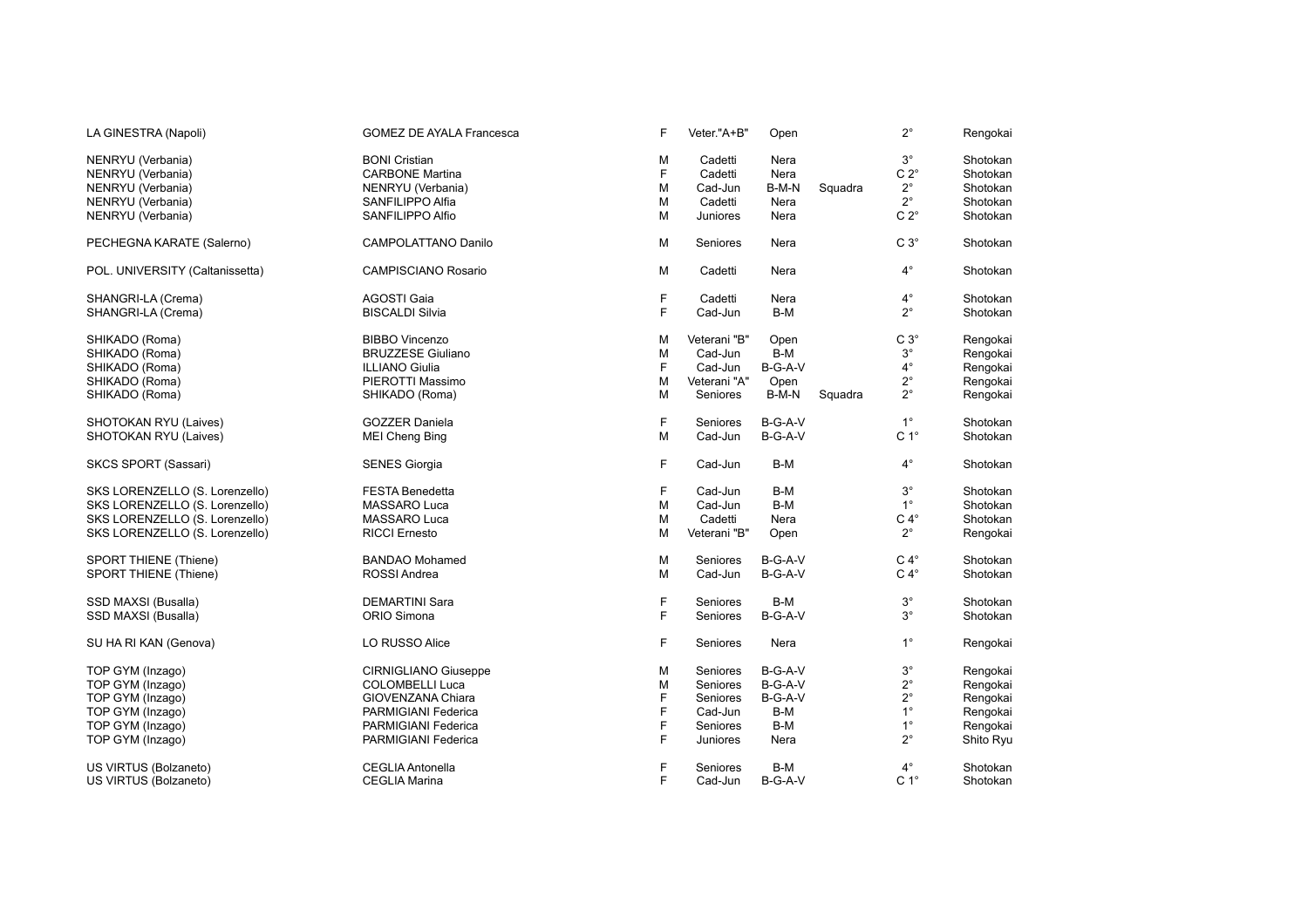| WA SHITORIU (Sezze)     | <b>VARDINI Valentina</b> | Seniores | B-G-A-V | Rengokai |
|-------------------------|--------------------------|----------|---------|----------|
| YAMABUSHI GE (Moconesi) | DI LIBERTI Pietro        | Seniores | B-G-A-V | Shotokan |

\*\*\*\*\*\*\*\*\*\*\*\*\*\* Veterani "A" da 41 a 50 anni \*\*\*\*\*\*\*\*\*\*\*\*\*\* Veterani "B" da 51 a 99 anni

#### **Campionato Italiano con 89 Società; 20 Squadre; 333 atleti nel kata e 434 nel kumite. Totale 767 partecipanti. Classifica Società :**

| DOJO KIYOSHI (Quartu S.E.) con 29 punti     | <b>CAMPIONATO ITALIANO</b> | 1°          | Shotokan         |
|---------------------------------------------|----------------------------|-------------|------------------|
| DOJO KAISHO (Castelnuovo) con 29 punti      | <b>CAMPIONATO ITALIANO</b> | 2°          | <b>Shotokan</b>  |
| DOJO RONIN (Genova) con 16 punti            | <b>CAMPIONATO ITALIANO</b> | $3^{\circ}$ | <b>Shotokan</b>  |
| <b>SLIM GYM (Foggia) con 14 punti</b>       | <b>CAMPIONATO ITALIANO</b> | 4°          | <b>Shotokan</b>  |
| <b>SHIN KAMI (Casalnuovo) con 22 punti</b>  | <b>COPPA ITALIA</b>        | 40          | <b>Shotokan</b>  |
| DOJO RONIN (Genova) con 10 punti            | <b>COPPA ITALIA</b>        | 2°          | <b>Shotokan</b>  |
| DOJO KAISHO (Castelnuovo) con 9 punti       | <b>COPPA ITALIA</b>        | $3^{\circ}$ | <b>Shotokan</b>  |
| AISHIN DOJO (Gavardo) con 9 punti           | <b>COPPA ITALIA</b>        | $4^\circ$   | <b>Shotokan</b>  |
| JITAKIOEI (Cesano Boscone) con 47 punti     | <b>CAMPIONATO ITALIANO</b> | 1°          | <b>Shito Ryu</b> |
| TOP GYM (Inzago) con 21 punti               | <b>CAMPIONATO ITALIANO</b> | 2°          | <b>Shito Ryu</b> |
| NUOVO CLUB (Valmadrera) con 15 punti        | <b>CAMPIONATO ITALIANO</b> | 3°          | Shito Ryu        |
| SHIKADO (Roma) con 11 punti                 | CAMPIONATO ITALIANO        | $4^\circ$   | Shito Ryu        |
| <b>KEN TO ZAZEN (Limbiate) con 26 punti</b> | <b>CAMPIONATO ITALIANO</b> | 1°          | Rengokai         |
| <b>BUSHI (Perego) con 19 punti</b>          | <b>CAMPIONATO ITALIANO</b> | 2°          | Rengokai         |
| <b>JUNSHOKAN (Nogarole) con 11 punti</b>    | <b>CAMPIONATO ITALIANO</b> | 3°          | Rengokai         |
| <b>CSK WADO RYU (S. Gemini) con 5 punti</b> | <b>CAMPIONATO ITALIANO</b> | $4^{\circ}$ | Rengokai         |
|                                             |                            |             |                  |

#### **Campionato Italiano di KUMITE Cad-Jun-Sen-Vet. - Montecatini 5 Maggio 2013**

| <b>SOCIETA</b>                       | <b>COGNOME E NOME</b>    | <b>SESSO</b> | <b>CATEG</b> | <b>RAG.CINT</b> | <b>PESO</b> | <b>PODIO</b> | <b>SPECIALITA'</b> |
|--------------------------------------|--------------------------|--------------|--------------|-----------------|-------------|--------------|--------------------|
| A. BRAVETTA (Roma)                   | <b>BOTTERI</b> Guglielmo | М            | Cadetti      | $B-G-A-V$       | -65         | $1^{\circ}$  | Sanbon             |
| PECHEGNA KARATE (Salerno)            | VASSALLO Luciano         | м            | Cadetti      | B-G-A-V         | $-65$       | $2^{\circ}$  | Sanbon             |
| ASD SHIN KAMI (Casalnuovo di Napoli) | <b>BORTONE Antimo</b>    | М            | Cadetti      | B-G-A-V         | $-65$       | $3^{\circ}$  | Sanbon             |
| CTF SPORTING (Assisi)                | <b>KONAN Kevin</b>       | М            | Cadetti      | $B-G-A-V$       | $-65$       | $3^\circ$    | Sanbon             |
| ASD OLIMPIA SPORT (Capua)            | SABATASSO Gaetano        | М            | Cadetti      | $B-G-A-V$       | $+65$       | $1^{\circ}$  | Sanbon             |
| ASD EDEN CENTER (Montesarchio)       | MATALUNI Gianmarco       | М            | Cadetti      | B-G-A-V         | $+65$       | $2^{\circ}$  | Sanbon             |
| CTF SPORTING (Assisi)                | <b>BIZZARRI Andrea</b>   | М            | Cadetti      | $B-G-A-V$       | $+65$       | $3^{\circ}$  | Sanbon             |
| ASD OLIMPIA SPORT (Capua)            | DI RAUSO Giuseppe        | м            | Cadetti      | B-G-A-V         | +65         | $3^{\circ}$  | Sanbon             |
| POL. RENSHI (Bari)                   | <b>CAPRIATI Giuseppe</b> | М            | Cadetti      | B-M             | $-65$       | $1^{\circ}$  | Sanbon             |
| ASD SHIN KAMI (Casalnuovo di Napoli) | <b>ZIELLO Salvatore</b>  | М            | Cadetti      | B-M             | $-65$       | $2^{\circ}$  | Sanbon             |
| POL. RENSHI (Bari)                   | <b>MANZARI Giorgio</b>   | М            | Cadetti      | B-M             | $-65$       | $3^\circ$    | Sanbon             |
| POL. RENSHI (Bari)                   | DE MAURO Giacomo         | м            | Cadetti      | B-M             | $-65$       | $3^{\circ}$  | Sanbon             |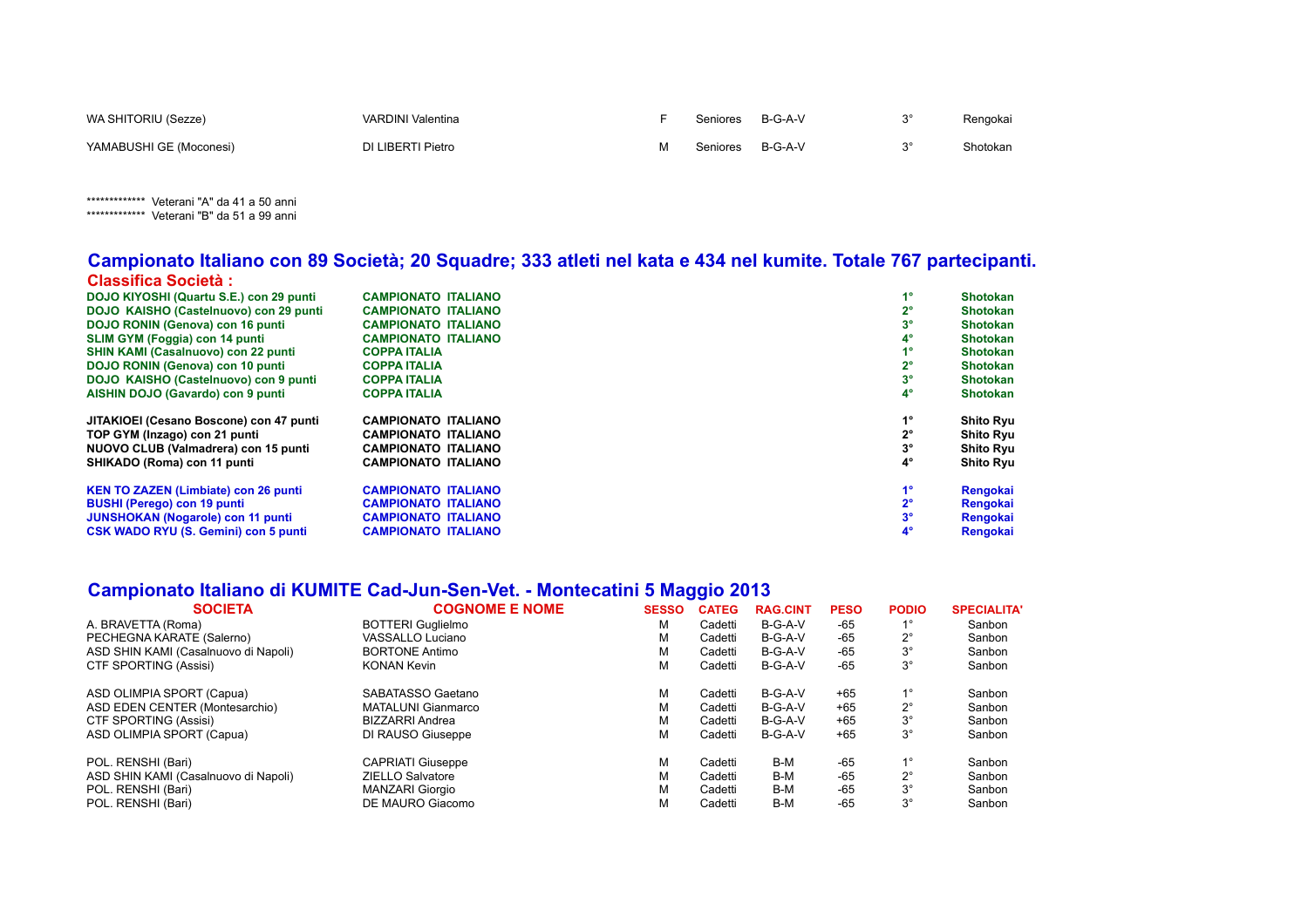| ASD SHINRYU (S.Dorlingo V.)          | <b>BONAZZA Alfredo</b>      | M | Cadetti  | B-M     | $-65$ | C <sub>1</sub> ° | Sanbon |
|--------------------------------------|-----------------------------|---|----------|---------|-------|------------------|--------|
| A. BRAVETTA (Roma)                   | <b>SCALZO Emanuele</b>      | M | Cadetti  | $B-M$   | $-65$ | $C 2^{\circ}$    | Sanbon |
| ASD SHIN KAMI (Casalnuovo di Napoli) | <b>GIUSTI Alfredo</b>       | M | Cadetti  | B-M     | $-65$ | $C3^\circ$       | Sanbon |
| POL. RENSHI (Bari)                   | <b>BONAMICO Enrico</b>      | M | Cadetti  | B-M     | $-65$ | $C3^\circ$       | Sanbon |
| POL. RENSHI (Bari)                   | <b>MENOLASCINA Giuseppe</b> | M | Cadetti  | B-M     | $+65$ | $1^{\circ}$      | Sanbon |
| ASD SHIN KAMI (Casalnuovo di Napoli) | <b>AQUINO Giuseppe</b>      | M | Cadetti  | B-M     | $+65$ | $2^{\circ}$      | Sanbon |
| A. BRAVETTA (Roma)                   | <b>RAISSI Federico</b>      | M | Cadetti  | B-M     | $+65$ | $3^{\circ}$      | Sanbon |
| POL. RENSHI (Bari)                   | CASSANO Lorenzo             | M | Cadetti  | B-M     | $+65$ | $3^{\circ}$      | Sanbon |
| ASD SHIN KAMI (Casalnuovo di Napoli) | <b>DELLA PORTA Antonio</b>  | M | Cadetti  | B-M     | $+65$ | C <sub>1</sub> ° | Sanbon |
| ASD EDEN CENTER (Montesarchio)       | <b>TANGREDI Salvatore</b>   | M | Cadetti  | B-M     | $+65$ | $C 2^{\circ}$    | Sanbon |
| POL. RENSHI (Bari)                   | <b>GALLETTA Gaetano</b>     | M | Cadetti  | B-M     | $+65$ | $C3^\circ$       | Sanbon |
| CITTADELLA SPORT (Torre del Greco)   | PIGHETTI Carlo              | M | Cadetti  | B-M     | $+65$ | $C3^\circ$       | Sanbon |
| ASD AISHIN DOJO (Gavardo)            | PODAVINI Valentina          | F | Cadetti  | B-G-A-V | Open  | $1^{\circ}$      | Sanbon |
| AS IZUMO (Firenze)                   | <b>DONATI Emma</b>          | F | Cadetti  | B-G-A-V | Open  | $2^{\circ}$      | Sanbon |
| ASD SHIN KAMI (Casalnuovo di Napoli) | <b>STABILE Rosa</b>         | F | Cadetti  | B-G-A-V | Open  | $3^\circ$        | Sanbon |
| SHIKADO (Roma)                       | <b>ILLIANO Giulia</b>       | F | Cadetti  | B-G-A-V | Open  | $3^{\circ}$      | Sanbon |
| POL. RENSHI (Bari)                   | PETROSINO Luana             | F | Cadetti  | B-M     | Open  | $1^{\circ}$      | Sanbon |
| A. BRAVETTA (Roma)                   | SINACORE Alessia            | F | Cadetti  | B-M     | Open  | $2^{\circ}$      | Sanbon |
| ASD AISHIN DOJO (Gavardo)            | <b>MOLINARI Veronica</b>    | F | Cadetti  | B-M     | Open  | $3^\circ$        | Sanbon |
| POL. RENSHI (Bari)                   | <b>ROMANELLI Claudia</b>    | F | Cadetti  | B-M     | Open  | $3^\circ$        | Sanbon |
| ASD AISHIN DOJO (Gavardo)            | <b>ESTE Alessia</b>         | F | Cadetti  | B-M     | Open  | $C 1^\circ$      | Sanbon |
| <b>ASD MAKOTO</b>                    | PERRA Francesca             | F | Cadetti  | B-M     | Open  | $C 2^\circ$      | Sanbon |
| US VIRTUS (Bolzaneto)                | <b>DANIELE Silvia</b>       | F | Cadetti  | B-M     | Open  | $C3^\circ$       | Sanbon |
| <b>ASD MAKOTO</b>                    | <b>FULGHESU Alessia</b>     | F | Cadetti  | B-M     | Open  | $C3^\circ$       | Sanbon |
| ASD ACADEMY (Pescara)                | CAVALLO Alessandro          | M | Juniores | B-G-A-V | $-70$ | $1^{\circ}$      | Sanbon |
| ASD CAM LUCCA (Lucca)                | <b>AMANTE Riccardo</b>      | M | Juniores | B-G-A-V | $-70$ | $2^{\circ}$      | Sanbon |
| CITTADELLA SPORT (Torre del Greco)   | COZZOLINO Giacomo           | M | Juniores | B-G-A-V | $-70$ | $3^{\circ}$      | Sanbon |
| JITAKIOEI (Cesano Boscone)           | <b>TURCO Paolo</b>          | M | Juniores | B-G-A-V | $+70$ | $1^{\circ}$      | Sanbon |
| ASD OLIMPIA SPORT (Capua)            | <b>ABATE G. Battista</b>    | M | Juniores | B-G-A-V | $+70$ | $2^{\circ}$      | Sanbon |
| ASD OLIMPIA SPORT (Capua)            | D'AGOSTINO Antimo           | M | Juniores | B-G-A-V | $+70$ | $3^\circ$        | Sanbon |
| SHOTOKAN RYU (Laives)                | PRIAMO Dejan                | M | Juniores | B-G-A-V | $+70$ | $3^{\circ}$      | Sanbon |
| POL. RENSHI (Bari)                   | <b>GALLO Vincenzo</b>       | M | Juniores | B-M     | $-70$ | $1^{\circ}$      | Sanbon |
| KENSHUKAI (Feltre)                   | <b>IWASA Alessio</b>        | M | Juniores | B-M     | $-70$ | $2^{\circ}$      | Sanbon |
| CSK 1978 (Lavagna)                   | <b>GUAZZI Matteo</b>        | M | Juniores | B-M     | $-70$ | $3^{\circ}$      | Sanbon |
| ANSHIN KAI (Milano)                  | <b>FUSCO Aymheric</b>       | M | Juniores | B-M     | $-70$ | $3^{\circ}$      | Sanbon |
| ASD ACADEMY (Pescara)                | <b>MARINUCCI Giacomo</b>    | M | Juniores | B-M     | $-70$ | C <sub>1</sub> ° | Sanbon |
| <b>CTF SPORTING (Assisi)</b>         | DAZZAZI Haroun              | M | Juniores | B-M     | $-70$ | $C 2^\circ$      | Sanbon |
| <b>ASDK FUNAKOSHI</b>                | <b>CARIA Mirko</b>          | M | Juniores | B-M     | $-70$ | $C 3^\circ$      | Sanbon |
| DOJO & FITNESS (Ferentino)           | <b>CAVALLARO Simeone</b>    | M | Juniores | B-M     | $-70$ | $C3^\circ$       | Sanbon |
| POL. RENSHI (Bari)                   | LA SERRA Gaetano            | M | Juniores | B-M     | $+70$ | $1^{\circ}$      | Sanbon |
| POL. RENSHI (Bari)                   | DE GIOSA Leonardo           | M | Juniores | B-M     | $+70$ | $2^{\circ}$      | Sanbon |
| <b>GYM CENTER (Roma)</b>             | <b>MANGIONE Federico</b>    | M | Juniores | B-M     | $+70$ | $3^\circ$        | Sanbon |
| ASD SHIN KAMI (Casalnuovo di Napoli) | <b>GIORDANO Salvatore</b>   | M | Juniores | B-M     | $+70$ | $3^{\circ}$      | Sanbon |
|                                      |                             |   |          |         |       |                  |        |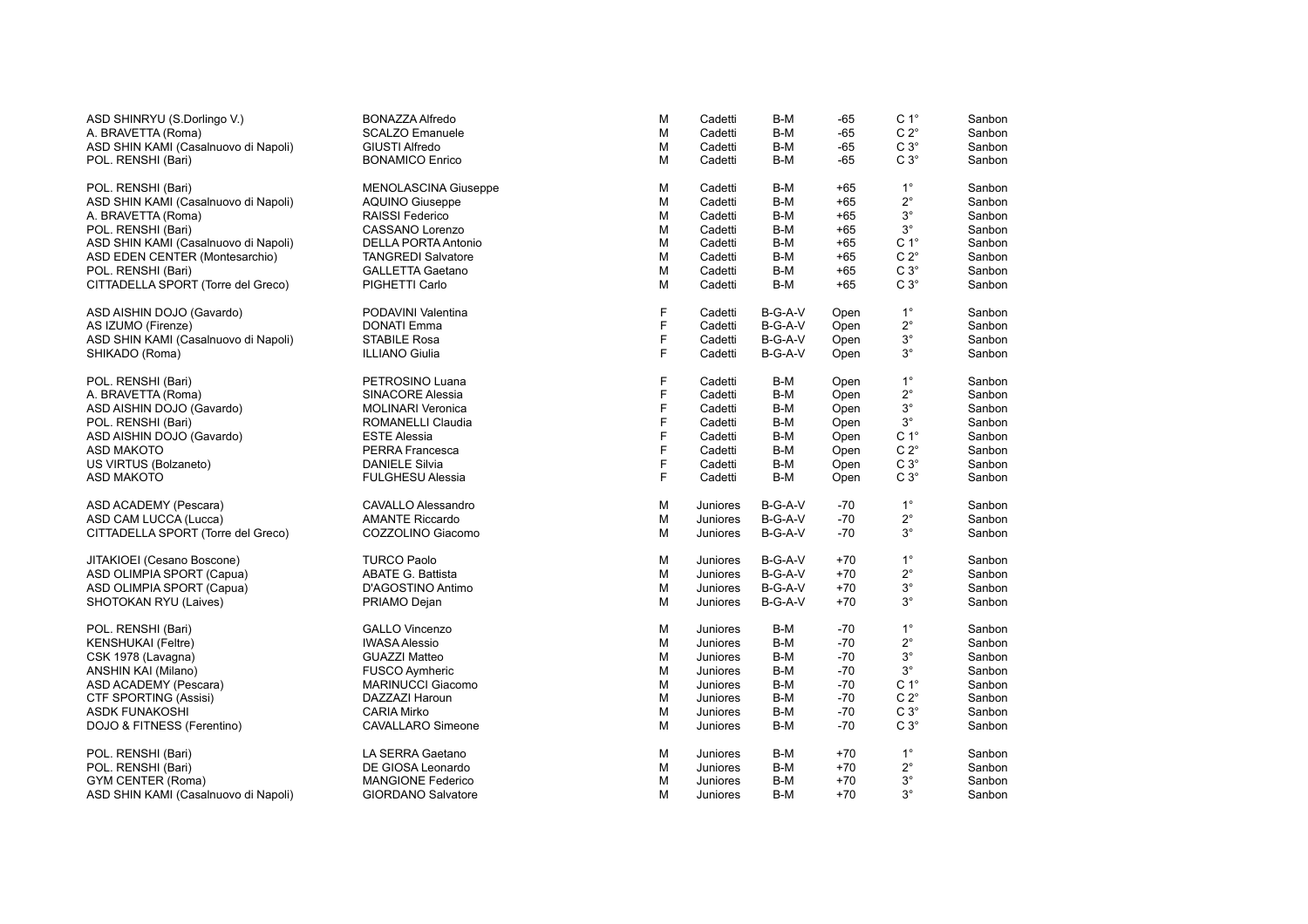| POL. RENSHI (Bari)                   | <b>GENCHI Natalia</b>      | F | Juniores        | B-G-A-V | Open  | $1^{\circ}$      | Sanbon |
|--------------------------------------|----------------------------|---|-----------------|---------|-------|------------------|--------|
| ASD SAN SUI KAN                      | CELESIA Susanna            | F | Juniores        | B-G-A-V | Open  | $2^{\circ}$      | Sanbon |
| POL. RENSHI (Bari)                   | <b>FRANCO Fabiola</b>      | F | <b>Juniores</b> | B-M     | Open  | $1^{\circ}$      | Sanbon |
| CTF SPORTING (Assisi)                | LORIZZO Arianna            | F | Juniores        | B-M     | Open  | $2^{\circ}$      | Sanbon |
| <b>BUDOKAI (Terni)</b>               | <b>FALCIANO Arianna</b>    | F | Juniores        | B-M     | Open  | $3^\circ$        | Sanbon |
| CSK S. GEMINI (S. Gemini)            | RAGGI M. Irene             | F | <b>Juniores</b> | B-M     | Open  | $3^\circ$        | Sanbon |
| ASD SHIN KAMI (Casalnuovo di Napoli) | <b>BARRA Luca</b>          | M | Cadetti         | Nera    | -55   | $1^{\circ}$      | Sanbon |
| KU SHIN KAN (Urgnano)                | <b>TIRABOSCHI Sanjv</b>    | M | Cadetti         | Nera    | $-55$ | $2^{\circ}$      | Sanbon |
| KO BU KAI (Genova)                   | <b>BISACCHI Mattia</b>     | M | Cadetti         | Nera    | $-55$ | $3^{\circ}$      | Sanbon |
| KARATE DOJO KUN (Bagnolo M.)         | FAVAGROSSA Luca            | М | Cadetti         | Nera    | -55   | $3^{\circ}$      | Sanbon |
| NENRYU (Verbania)                    | SANFILIPPO Alfio           | м | Cadetti         | Nera    | -60   | $1^{\circ}$      | Sanbon |
| POL. RENSHI (Bari)                   | <b>CERESETTI Silvio</b>    | M | Cadetti         | Nera    | -60   | $2^{\circ}$      | Sanbon |
| POL. RENSHI (Bari)                   | DE MAURO Giacomo           | M | Cadetti         | Nera    | $-60$ | $3^{\circ}$      | Sanbon |
| CSK WADO RYU (S. Gemini)             | PASSALACQUA Andrea         | M | Cadetti         | Nera    | -60   | $3^{\circ}$      | Sanbon |
|                                      | CARROZZO Matteo            | M | Cadetti         | Nera    | $-60$ | C <sub>1</sub> ° | Sanbon |
| ANSHIN KAI (Milano)                  |                            |   |                 |         |       |                  |        |
| A. BRAVETTA (Roma)                   | <b>SCALZO Emanuele</b>     | M | Cadetti         | Nera    | -60   | $C 2^{\circ}$    | Sanbon |
| CITTADELLA SPORT (Torre del Greco)   | IZZO COSTABILE Giuseppe    | M | Cadetti         | Nera    | $-60$ | $C3^\circ$       | Sanbon |
| YAMABUSHI GE (Moconesi)              | <b>FIGUS Mattia</b>        | М | Cadetti         | Nera    | -60   | $C3^\circ$       | Sanbon |
| POL. RENSHI (Bari)                   | <b>CAPRIATI Giuseppe</b>   | М | Cadetti         | Nera    | -65   | $1^{\circ}$      | Sanbon |
| POL. RENSHI (Bari)                   | <b>BUONAMICO Enrico</b>    | M | Cadetti         | Nera    | -65   | $2^{\circ}$      | Sanbon |
| ASD ACADEMY (Pescara)                | ROBERTO Samuel             | M | Cadetti         | Nera    | $-65$ | $3^{\circ}$      | Sanbon |
| CITTADELLA SPORT (Torre del Greco)   | <b>PERNICE Michele</b>     | M | Cadetti         | Nera    | $-65$ | $3^{\circ}$      | Sanbon |
| ASD SHIN KAMI (Casalnuovo di Napoli) | LUCIGNANO Gianluca         | M | Cadetti         | Nera    | -65   | C <sub>1</sub> ° | Sanbon |
| ASD SHIN KAMI (Casalnuovo di Napoli) | ZIELLO Salvatore           | M | Cadetti         | Nera    | $-65$ | $C 2^{\circ}$    | Sanbon |
| CTF SPORTING (Assisi)                | ROSSI Tommaso              | M | Cadetti         | Nera    | -65   | $C3^\circ$       | Sanbon |
| A. BRAVETTA (Roma)                   | <b>GIOIA</b> Emanuele      | М | Cadetti         | Nera    | $-65$ | $C3^\circ$       | Sanbon |
| CS MUGNANO (Napoli)                  | COFANO Giovanni            | м | Cadetti         | Nera    | -70   | $1^{\circ}$      | Sanbon |
| POL. RENSHI (Bari)                   | <b>CUCUMAZZO Pasquale</b>  | M | Cadetti         | Nera    | $-70$ | $2^{\circ}$      | Sanbon |
| AS IZUMO (Firenze)                   | <b>MEDICA Nicolò</b>       | M | Cadetti         | Nera    | $-70$ | $3^{\circ}$      | Sanbon |
| ASD SHIN KAMI (Casalnuovo di Napoli) | <b>DELLA PORTA Antonio</b> | M | Cadetti         | Nera    | $-70$ | $3^\circ$        | Sanbon |
| KENSHUKAI (Feltre)                   | <b>FELTRIN Mattia</b>      | М | Cadetti         | Nera    | -75   | $1^{\circ}$      | Sanbon |
| KU SHIN KAN (Urgnano)                | <b>GASPARIN Giacomo</b>    | М | Cadetti         | Nera    | $-75$ | $2^{\circ}$      | Sanbon |
| BUSHIDO SCHIO (Schio)                | <b>IJAOUANE Bader</b>      | M | Cadetti         | Nera    | $-75$ | $3^{\circ}$      | Sanbon |
| POL. RENSHI (Bari)                   | <b>GALLETTA Gaetano</b>    | M | Cadetti         | Nera    | $-75$ | $3^\circ$        | Sanbon |
| DOJO RONIN (Genova)                  | <b>GALIOTTO Fabio</b>      | М | Cadetti         | Nera    | $+75$ | $1^{\circ}$      | Sanbon |
| POL. RENSHI (Bari)                   | CASSANO Lorenzo            | М | Cadetti         | Nera    | $+75$ | $2^{\circ}$      | Sanbon |
| ASD SHIN KAMI (Casalnuovo di Napoli) | RUSSO Mario                | M | Cadetti         | Nera    | $+75$ | $3^{\circ}$      | Sanbon |
| A. BRAVETTA (Roma)                   | <b>LATINI Arianna</b>      | F | Cadetti         | Nera    | -50   | $1^{\circ}$      | Sanbon |
| A. BRAVETTA (Roma)                   | <b>SINACORE Alessia</b>    | F | Cadetti         | Nera    | -50   | $2^{\circ}$      | Sanbon |
| ASD BUSHIDO (Cannobio)               | <b>SBLENDORIO Melissa</b>  | F | Cadetti         | Nera    | -50   | $3^\circ$        | Sanbon |
|                                      |                            | F |                 |         | -50   | $3^{\circ}$      |        |
| ASD AISHIN DOJO (Gavardo)            | <b>MOLINARI Veronica</b>   |   | Cadetti         | Nera    |       |                  | Sanbon |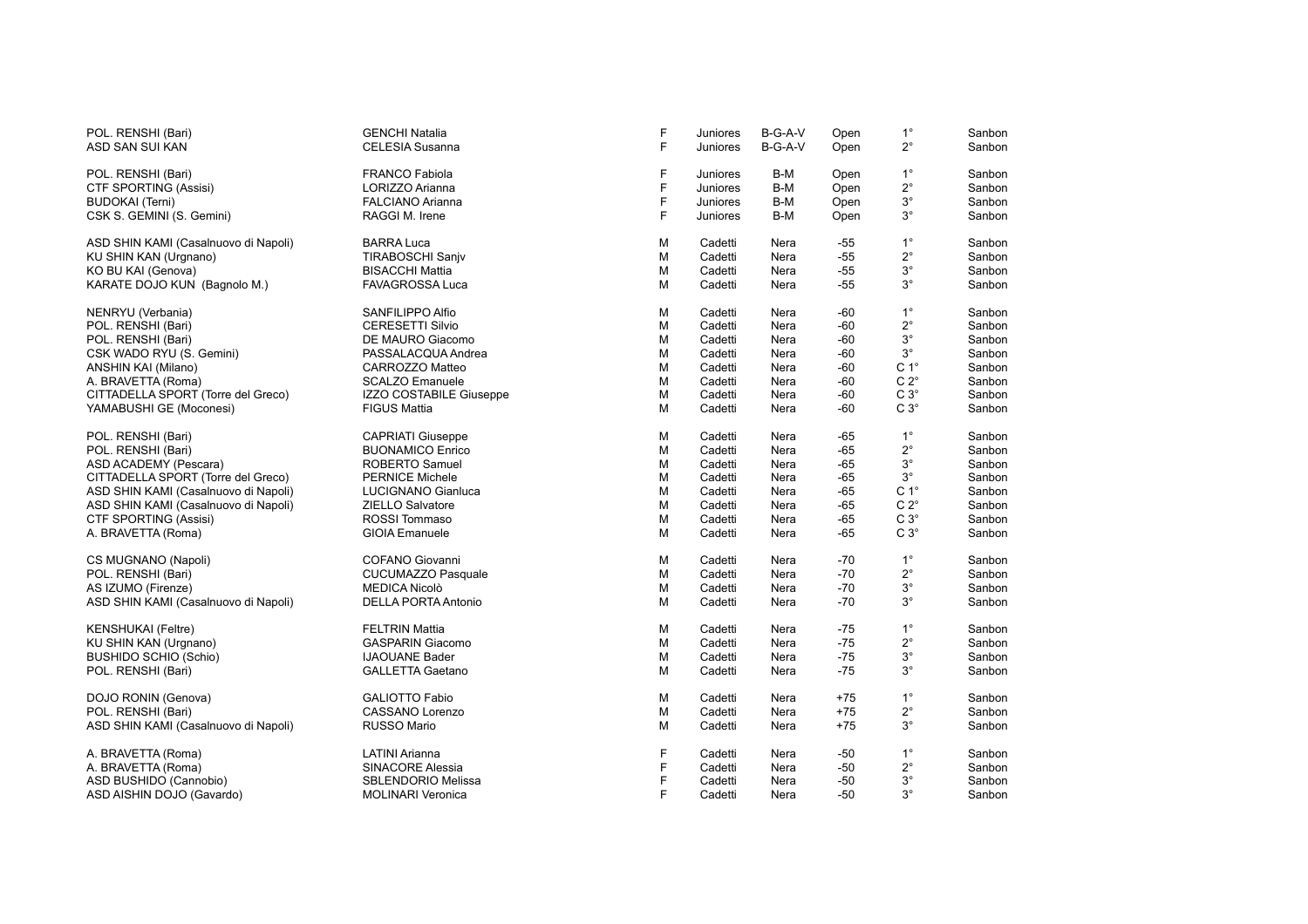| ASD FUDOSHIN (Riva Liqure)<br>DOJO RONIN (Genova) | <b>AMANTE Federica</b><br><b>LATTA Sarah</b> | F<br>F | Cadetti<br>Cadetti | Nera<br>Nera | $-55$<br>$-55$ | $1^{\circ}$<br>$2^{\circ}$ | Sanbon<br>Sanbon |
|---------------------------------------------------|----------------------------------------------|--------|--------------------|--------------|----------------|----------------------------|------------------|
|                                                   |                                              | F      |                    |              | $-55$          | $3^\circ$                  |                  |
| CSK WADO RYU (S. Gemini)                          | PROIETTI Giorgia                             | F      | Cadetti            | Nera         |                | $3^{\circ}$                | Sanbon           |
| POL. RENSHI (Bari)                                | PETROSINO Luana                              |        | Cadetti            | Nera         | $-55$          |                            | Sanbon           |
| POL. RENSHI (Bari)                                | ROMANELLI Claudia                            | F      | Cadetti            | Nera         | $+55$          | $1^{\circ}$                | Sanbon           |
| ASD AISHIN DOJO (Gavardo)                         | <b>ESTE Alessia</b>                          | F.     | Cadetti            | Nera         | $+55$          | $2^{\circ}$                | Sanbon           |
| ASD DOJO KAISHO (Castelnuovo Scrivia)             | PAMPARANA Simona                             | F      | Cadetti            | Nera         | $+55$          | $3^{\circ}$                | Sanbon           |
| POL. RENSHI (Bari)                                | PETRUZZELLI Rosaria                          | F      | Cadetti            | Nera         | $+55$          | $3^{\circ}$                | Sanbon           |
| ANSHIN KAI (Milano)                               | <b>BELLETTI Susanna</b>                      | F      | Cadetti            | Nera         | $+55$          | C <sub>1</sub> °           | Sanbon           |
| KU SHIN KAN (Urgnano)                             | <b>BARGIGGIA Chiara</b>                      | F      | Cadetti            | Nera         | $+55$          | $C 2^{\circ}$              | Sanbon           |
| A. BRAVETTA (Roma)                                | DE ANGELIS Chiara                            | F      | Cadetti            | Nera         | $+55$          | $C3^\circ$                 | Sanbon           |
| WA SHITORYU (Sezze)                               | PIACITELLI Nadia                             | F      | Cadetti            | Nera         | $+55$          | $C3^\circ$                 | Sanbon           |
| ASD FUDOSHIN (Riva Ligure)                        | <b>FALAVIGNA Denis</b>                       | M      | Juniores           | Nera         | $-60$          | $1^{\circ}$                | Sanbon           |
| GYM CENTER (Roma)                                 | <b>LOCATELLI Stefano</b>                     | M      | Juniores           | Nera         | $-60$          | $2^{\circ}$                | Sanbon           |
| CLUB YOSEIKAN (Viareggio)                         | <b>SABA Emanuele</b>                         | M      | Juniores           | Nera         | $-60$          | $3^{\circ}$                | Sanbon           |
| CSK 1978 (Lavagna)                                | <b>MAROTTA Diego</b>                         | M      | Juniores           | Nera         | $-60$          | $3^\circ$                  | Sanbon           |
|                                                   |                                              |        |                    |              |                |                            |                  |
| KI DO CLUB (Bollate)                              | <b>BENTIVEGNA Giuseppe</b>                   | M      | Juniores           | Nera         | $-65$          | $1^{\circ}$                | Sanbon           |
| CITTADELLA SPORT (Torre del Greco)                | <b>SCARPATI Antonio</b>                      | M      | Juniores           | Nera         | $-65$          | $2^{\circ}$                | Sanbon           |
| DLF SLIM (Foggia)                                 | <b>TESTA Antonio</b>                         | M      | Juniores           | Nera         | $-65$          | $3^\circ$                  | Sanbon           |
| POL. RENSHI (Bari)                                | <b>LASERRA Gaetano</b>                       | M      | Juniores           | Nera         | $-70$          | $1^{\circ}$                | Sanbon           |
| POL. RENSHI (Bari)                                | <b>GALLO Vincenzo</b>                        | M      | Juniores           | Nera         | $-70$          | $2^{\circ}$                | Sanbon           |
| JKD ERBA (Erba)                                   | <b>FAGGIANO Luigi</b>                        | M      | Juniores           | Nera         | $-70$          | $3^{\circ}$                | Sanbon           |
| DOJO KIYOSHI (Quartu S.Elena)                     | <b>DENOTTI Giuseppe</b>                      | M      | Juniores           | Nera         | $-70$          | $3^{\circ}$                | Sanbon           |
| A. BRAVETTA (Roma)                                | <b>GABRIELLI Simone</b>                      | M      | Juniores           | Nera         | $-75$          | $1^{\circ}$                | Sanbon           |
| SPORT THIENE (Thiene)                             | <b>ZOLDAN Luca</b>                           | M      | Juniores           | Nera         | $-75$          | $2^{\circ}$                | Sanbon           |
| A. BRAVETTA (Roma)                                | SPADOTTO Daniele                             | M      | Juniores           | Nera         | $-75$          | $3^{\circ}$                | Sanbon           |
| KI DO CLUB (Bollate)                              | <b>FRANZINA Luca</b>                         | M      | Juniores           | Nera         | $-75$          | $3^\circ$                  | Sanbon           |
| ASD SHIN KAMI (Casalnuovo di Napoli)              | <b>GIORDANO Salvatore</b>                    | M      |                    |              | -80            | $1^{\circ}$                | Sanbon           |
|                                                   | DE GIOSA Leonardo                            |        | Juniores           | Nera<br>Nera | $-80$          | $2^{\circ}$                | Sanbon           |
| POL. RENSHI (Bari)                                |                                              | M      | Juniores           |              |                | $3^{\circ}$                |                  |
| ASD FUDOSHIN (Riva Liqure)                        | <b>CIARAMITARO Filippo</b>                   | М      | Juniores           | Nera         | -80            |                            | Sanbon           |
| <b>CTF SPORTING (Assisi)</b>                      | <b>ASCIUTTI Alessio</b>                      | M      | Juniores           | Nera         | $+80$          | $1^{\circ}$                | Sanbon           |
| A. BRAVETTA (Roma)                                | <b>TRANFA Daniele</b>                        | M      | Juniores           | Nera         | $+80$          | $2^{\circ}$                | Sanbon           |
| AS IZUMO (Firenze)                                | <b>UGHI Matteo</b>                           | М      | Juniores           | Nera         | $+80$          | $3^{\circ}$                | Sanbon           |
| POL. RENSHI (Bari)                                | <b>FRANCO Fabiola</b>                        | F      | Juniores           | Nera         | $-55$          | $1^{\circ}$                | Sanbon           |
| DOJO RONIN (Genova)                               | <b>GINESTRA Arianna</b>                      | F      | Juniores           | Nera         | $-55$          | $2^{\circ}$                | Sanbon           |
| DLF SLIM (Foggia)                                 | <b>FALCONE Leonarda</b>                      | F      | Juniores           | Nera         | $-55$          | $3^{\circ}$                | Sanbon           |
| CSK 1978 (Lavagna)                                | <b>DELUCCHI Greta</b>                        | F      | Juniores           | Nera         | $-55$          | $3^{\circ}$                | Sanbon           |
| ASD SHIN KAMI (Casalnuovo di Napoli)              | <b>MAGARA Valeria</b>                        | F      | Juniores           | Nera         | $-55$          | $C 1^\circ$                | Sanbon           |
| ASD FUDOSHIN (Riva Ligure)                        | CALZIA Annalisa                              | F      | Juniores           | Nera         | $-55$          | $C 2^{\circ}$              | Sanbon           |
| DOJO RONIN (Genova)                               | <b>CRESIO Nicole</b>                         | F      | Juniores           | Nera         | $-55$          | $C 3^\circ$                | Sanbon           |
| ASD DOJO KAISHO (Castelnuovo Scrivia)             | LA SPINA Marta                               | F      | Juniores           | Nera         | $-55$          | $C3^\circ$                 | Sanbon           |
|                                                   |                                              |        |                    |              |                |                            |                  |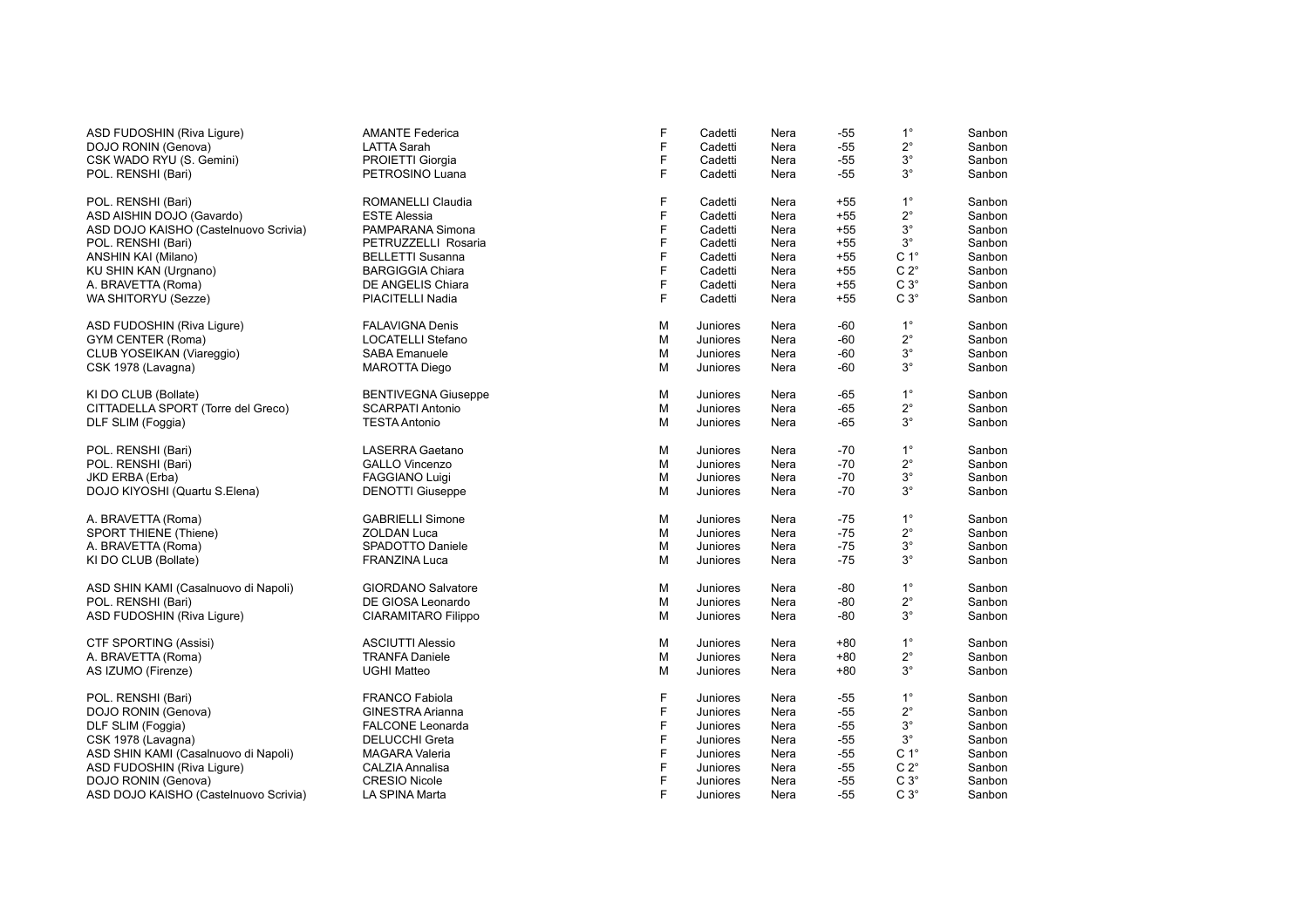| CSK WADO RYU (S. Gemini)             | <b>FINESTAURI Alessia</b>  | F           | Juniores | Nera      | $-60$ | $1^{\circ}$      | Sanbon |
|--------------------------------------|----------------------------|-------------|----------|-----------|-------|------------------|--------|
| ASD EDEN CENTER (Montesarchio)       | SAVIGNANO Livia            | F           | Juniores | Nera      | $-60$ | $2^{\circ}$      | Sanbon |
| <b>SPORT THIENE (Thiene)</b>         | <b>CELEGATO Natasha</b>    | F           | Juniores | Nera      | $-60$ | $3^\circ$        | Sanbon |
| ASD FUDOSHIN (Riva Ligure)           | <b>FARINA Erika</b>        | F           | Juniores | Nera      | $-60$ | $3^{\circ}$      | Sanbon |
| TOP GYM (Inzago)                     | <b>INVERNIZZI Ylenia</b>   | $\mathsf F$ | Juniores | Nera      | $+60$ | $1^{\circ}$      | Sanbon |
| US VIRTUS (Bolzaneto)                | <b>COSTA Giorgia</b>       | F           | Juniores | Nera      | $+60$ | $2^{\circ}$      | Sanbon |
| NENRYU (Verbania)                    | SANFILIPPO Alfio           | M           | Cadetti  | Nera      | Open  | $1^{\circ}$      | Ippon  |
| DOJO KIYOSHI (Quartu S.Elena)        | <b>PILI Manuele</b>        | M           | Cadetti  | Nera      | Open  | $2^{\circ}$      | Ippon  |
| DOJO RONIN (Genova)                  | <b>GALIOTTO Fabio</b>      | M           | Cadetti  | Nera      | Open  | $3^{\circ}$      | Ippon  |
| <b>BUSHIDO SCHIO (Schio)</b>         | <b>IJAOUANE Bader</b>      | M           | Cadetti  | Nera      | Open  | $3^{\circ}$      | Ippon  |
| KU SHIN KAN (Urgnano)                | <b>GASPARIN Giacomo</b>    | M           | Cadetti  | Nera      | Open  | C <sub>1</sub> ° | Ippon  |
| POL. UNIVERSITY (Caltanissetta)      | <b>CAMPISCIANO Rosario</b> | M           | Cadetti  | Nera      | Open  | $C 2^\circ$      | Ippon  |
| ASD ACADEMY (Pescara)                | <b>CRECCHIA Ivan</b>       | M           | Cadetti  | Nera      | Open  | $C3^\circ$       | Ippon  |
| TEN-NO (Montichiari)                 | <b>CAMPI Stefano</b>       | M           | Cadetti  | Nera      | Open  | $C3^\circ$       | Ippon  |
| ASD SHIN KAMI (Casalnuovo di Napoli) | <b>ESPOSITO Valentina</b>  | F           | Cadetti  | Nera      | Open  | $1^{\circ}$      | Ippon  |
| <b>CSKS FUJIYAMA</b>                 | <b>SIMEONE Ilaria</b>      | F           | Cadetti  | Nera      | Open  | $2^{\circ}$      | Ippon  |
| NENRYU (Verbania)                    | <b>CARBONE Martina</b>     | F           | Cadetti  | Nera      | Open  | $3^\circ$        | Ippon  |
| ASD BUSHIDO (Cannobio)               | <b>SBLENDORIO Melissa</b>  | F           | Cadetti  | Nera      | Open  | $3^\circ$        | Ippon  |
| DLF SLIM (Foggia)                    | NIDO Domenico              | M           | Juniores | Nera      | Open  | $1^{\circ}$      | Ippon  |
| TEN-NO (Montichiari)                 | <b>MARAVIGLIA Fabio</b>    | M           | Juniores | Nera      | Open  | $2^{\circ}$      | Ippon  |
| AS IZUMO (Firenze)                   | <b>UGHI Matteo</b>         | M           | Juniores | Nera      | Open  | $3^{\circ}$      | Ippon  |
| DLF SLIM (Foggia)                    | <b>TESTA Antonio</b>       | M           | Juniores | Nera      | Open  | $3^{\circ}$      | Ippon  |
| SPORT THIENE (Thiene)                | <b>ZOLDAN Luca</b>         | M           | Juniores | Nera      | Open  | $C 1^{\circ}$    | Ippon  |
| POL. UNIVERSITY (Caltanissetta)      | FORMICA Alessandro         | M           | Juniores | Nera      | Open  | $C 2^\circ$      | Ippon  |
| CN GAETA (Gaeta)                     | <b>PETRONE Emanuele</b>    | M           | Juniores | Nera      | Open  | $C3^\circ$       | Ippon  |
| DOJO KIYOSHI (Quartu S.Elena)        | <b>DENOTTI Giuseppe</b>    | M           | Juniores | Nera      | Open  | $C3^\circ$       | Ippon  |
| ASD EDEN CENTER (Montesarchio)       | <b>SAVIGNANO Livia</b>     | F           | Juniores | Nera      | Open  | $1^{\circ}$      | Ippon  |
| DLF SLIM (Foggia)                    | <b>FALCONE Leonarda</b>    | F           | Juniores | Nera      | Open  | $2^{\circ}$      | Ippon  |
| ASD SHIN KAMI (Casalnuovo di Napoli) | <b>MAGARA Valeria</b>      | F           | Juniores | Nera      | Open  | $3^{\circ}$      | Ippon  |
| DOJO RONIN (Genova)                  | <b>CRESIO Nicole</b>       | F           | Juniores | Nera      | Open  | 3°               | Ippon  |
| TOP GYM (Inzago)                     | PARMIGIANI Davide          | M           | Seniores | B-G-A-V   | $-75$ | $1^{\circ}$      | Sanbon |
| TOP GYM (Inzago)                     | <b>COLOMBELLI Luca</b>     | M           | Seniores | B-G-A-V   | $-75$ | $2^{\circ}$      | Sanbon |
| ASD OLIMPIA SPORT (Capua)            | DE PERTIS Danilo           | M           | Seniores | B-G-A-V   | $-75$ | $3^{\circ}$      | Sanbon |
| A. BRAVETTA (Roma)                   | <b>TRABUCCHI Cesare</b>    | M           | Seniores | $B-G-A-V$ | $-75$ | $3^{\circ}$      | Sanbon |
| DOJO & FITNESS (Ferentino)           | <b>BELMAHDI Fouad</b>      | M           | Seniores | B-G-A-V   | $-75$ | C <sub>1</sub> ° | Sanbon |
| KO BU KAI (Genova)                   | <b>MURATORE Andrea</b>     | M           | Seniores | B-G-A-V   | $-75$ | $C 2^\circ$      | Sanbon |
| CITTADELLA SPORT (Torre del Greco)   | COZZOLINO Giacomo          | M           | Seniores | $B-G-A-V$ | $-75$ | $C 3^\circ$      | Sanbon |
| B. PUNTO ZERO (Trento)               | <b>MENAPACE Gabriele</b>   | M           | Seniores | $B-G-A-V$ | $-75$ | $C3^\circ$       | Sanbon |
| DOJO & FITNESS (Ferentino)           | <b>BELMAHDI Najib</b>      | M           | Seniores | $B-G-A-V$ | $+75$ | $1^{\circ}$      | Sanbon |
| KO BU KAI (Genova)                   | <b>LAPI Tommasi</b>        | M           | Seniores | $B-G-A-V$ | $+75$ | $2^{\circ}$      | Sanbon |
| YAMABUSHI GE (Moconesi)              | DI LIBERTI Pietro          | M           | Seniores | $B-G-A-V$ | $+75$ | $3^\circ$        | Sanbon |
| POL. RENSHI (Bari)                   | <b>MARENA Carlo</b>        | M           | Seniores | B-G-A-V   | $+75$ | $3^\circ$        | Sanbon |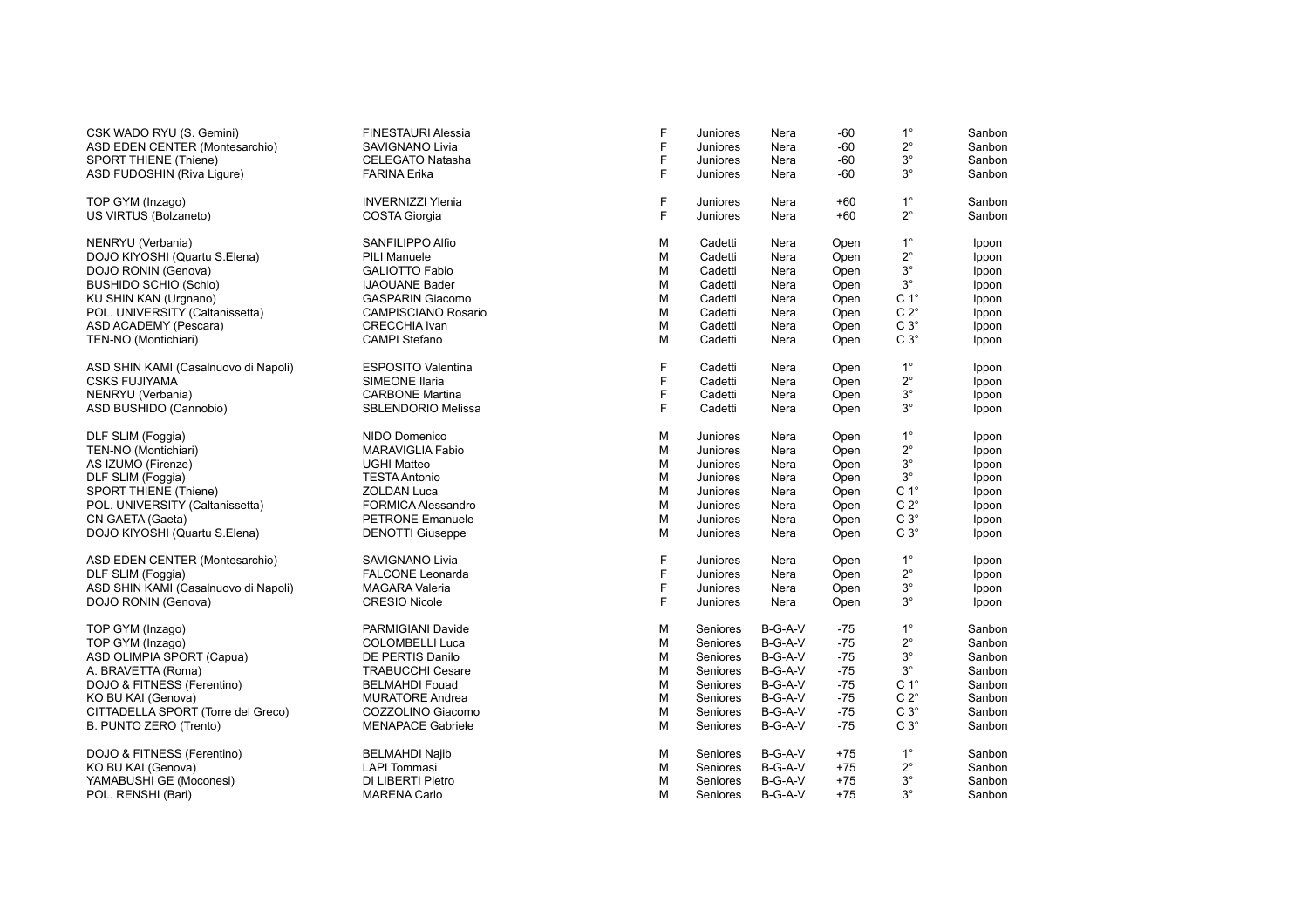| POL. RENSHI (Bari)                 | LA SERRA Gaetano           | M | Seniores | $B-M$   | $-75$ | $1^{\circ}$      | Sanbon |
|------------------------------------|----------------------------|---|----------|---------|-------|------------------|--------|
| POL. RENSHI (Bari)                 | <b>GALLO Vincenzo</b>      | М | Seniores | B-M     | $-75$ | $2^{\circ}$      | Sanbon |
| KINES CLUB (Bollate)               | DE MILATO Alessandro       | М | Seniores | B-M     | $-75$ | $3^{\circ}$      | Sanbon |
| POL. RENSHI (Bari)                 | <b>LERARIO Alessio</b>     | M | Seniores | B-M     | $-75$ | $3^{\circ}$      | Sanbon |
| <b>CTF SPORTING (Assisi)</b>       | <b>GATTI Davide</b>        | М | Seniores | B-M     | $-75$ | C <sub>1</sub> ° | Sanbon |
| ASD AISHIN DOJO (Gavardo)          | DI GANGI Antonio           | M | Seniores | B-M     | $-75$ | $C 2^\circ$      | Sanbon |
| <b>BUSHI KARATE (Perego)</b>       | <b>VOLPI Guido</b>         | M | Seniores | B-M     | $-75$ | $C 3^\circ$      | Sanbon |
| <b>ASD MAKOTO</b>                  | <b>LORRAI Alessandro</b>   | M | Seniores | B-M     | $-75$ | $C3^\circ$       | Sanbon |
| POL. RENSHI (Bari)                 | DE GIOSA Leonardo          | M | Seniores | B-M     | $+75$ | $1^{\circ}$      | Sanbon |
| CTF SPORTING (Assisi)              | <b>IORIZZO Benito</b>      | M | Seniores | $B-M$   | $+75$ | $2^{\circ}$      | Sanbon |
| AS IZUMO (Firenze)                 | SOLFANELLI Simone          | М | Seniores | B-M     | $+75$ | $3^\circ$        | Sanbon |
| A. BRAVETTA (Roma)                 | PILUCCI Simone             | M | Seniores | B-M     | $+75$ | $3^{\circ}$      | Sanbon |
| ASD OLIMPIA SPORT (Capua)          | PIGNALOSA Paola            | F | Seniores | B-G-A-V | Open  | $1^{\circ}$      | Sanbon |
| <b>CTF SPORTING (Assisi)</b>       | <b>GIOTTI Elisa</b>        | F | Seniores | B-G-A-V | Open  | $2^{\circ}$      | Sanbon |
| POL. RENSHI (Bari)                 | <b>GENCHI Natalia</b>      | E | Seniores | B-G-A-V | Open  | $3^{\circ}$      | Sanbon |
| OKINAWA NUORO (Nuoro)              | <b>MULAS Bruno</b>         | М | Seniores | Nera    | $-60$ | $1^{\circ}$      | Sanbon |
| ASD FUNAKOSHI (Belluno)            | D'AMBROSIO Davide          | М | Seniores | Nera    | $-60$ | $2^{\circ}$      | Sanbon |
| DLF SLIM (Foggia)                  | NIDO Domenico              | М | Seniores | Nera    | -60   | $3^{\circ}$      | Sanbon |
| ASD FUDOSHIN (Riva Ligure)         | <b>FALAVIGNA Denis</b>     | M | Seniores | Nera    | $-60$ | $3^\circ$        | Sanbon |
| DLF SLIM (Foggia)                  | <b>LIOCE Roberto</b>       | М | Seniores | Nera    | -65   | $1^{\circ}$      | Sanbon |
| CLUB YOSEIKAN (Viareggio)          | <b>MAIOLANI Luca</b>       | M | Seniores | Nera    | $-65$ | $2^{\circ}$      | Sanbon |
| KO BU KAI (Genova)                 | <b>VERDE Alessio</b>       | M | Seniores | Nera    | -65   | $3^\circ$        | Sanbon |
| US S.PELLEGRINO (S.Pellegrino)     | <b>ROTA Stefano</b>        | M | Seniores | Nera    | -65   | $3^{\circ}$      | Sanbon |
| ASD EDEN CENTER (Montesarchio)     | MAZZARIELLO Flavio         | M | Seniores | Nera    | $-65$ | $C 1^\circ$      | Sanbon |
| A. BRAVETTA (Roma)                 | <b>LATINI Alessio</b>      | M | Seniores | Nera    | -65   | $C 2^\circ$      | Sanbon |
| ASD CAM LUCCA (Lucca)              | CAVALLINI Lorenzo          | M | Seniores | Nera    | $-65$ | $C3^\circ$       | Sanbon |
| A. BRAVETTA (Roma)                 | MAZZOLA Daniele            | M | Seniores | Nera    | $-65$ | $C3^\circ$       | Sanbon |
| A. BRAVETTA (Roma)                 | <b>VALENTINI Saverio</b>   | М | Seniores | Nera    | $-70$ | $1^{\circ}$      | Sanbon |
| CS MUGNANO (Napoli)                | <b>CICATILLO Luca</b>      | М | Seniores | Nera    | $-70$ | $2^{\circ}$      | Sanbon |
| CITTADELLA SPORT (Torre del Greco) | COZZOLINO Roberto          | M | Seniores | Nera    | $-70$ | $3^{\circ}$      | Sanbon |
| POL. RENSHI (Bari)                 | <b>GALLO Vincenzo</b>      | M | Seniores | Nera    | $-70$ | $3^{\circ}$      | Sanbon |
| POL. RENSHI (Bari)                 | LA SERRA Gaetano           | M | Seniores | Nera    | $-70$ | C <sub>1</sub> ° | Sanbon |
| A. BRAVETTA (Roma)                 | <b>COSENTINO Daniele</b>   | M | Seniores | Nera    | $-70$ | $C 2^{\circ}$    | Sanbon |
| KARATE DOJO KUN (Bagnolo M.)       | SVANERA Riccardo           | M | Seniores | Nera    | $-70$ | $C3^\circ$       | Sanbon |
| ASD FUDOSHIN (Riva Ligure)         | <b>MBATHIE Pepr</b>        | М | Seniores | Nera    | -75   | $1^{\circ}$      | Sanbon |
| GYM CENTER (Roma)                  | <b>TESSECINI Luca</b>      | M | Seniores | Nera    | $-75$ | $2^{\circ}$      | Sanbon |
| <b>CTF SPORTING (Assisi)</b>       | <b>BELLONI Federico</b>    | М | Seniores | Nera    | -75   | $3^\circ$        | Sanbon |
| POL. RENSHI (Bari)                 | SPINA Alessandro           | M | Seniores | Nera    | $-75$ | $3^{\circ}$      | Sanbon |
| POL. OTSUKA (Basciano)             | DI MARCANTONIO Carlandrea  | М | Seniores | Nera    | $-75$ | C <sub>1</sub> ° | Sanbon |
| A. BRAVETTA (Roma)                 | <b>GABRIELLI Simone</b>    | M | Seniores | Nera    | -75   | $C 2^{\circ}$    | Sanbon |
| A. BRAVETTA (Roma)                 | SPADOTTO Daniele           | M | Seniores | Nera    | $-75$ | $C3^\circ$       | Sanbon |
| WA SHITORYU (Sezze)                | <b>CIARELLI Costantino</b> | M | Seniores | Nera    | $-75$ | $C3^\circ$       | Sanbon |
|                                    |                            |   |          |         |       |                  |        |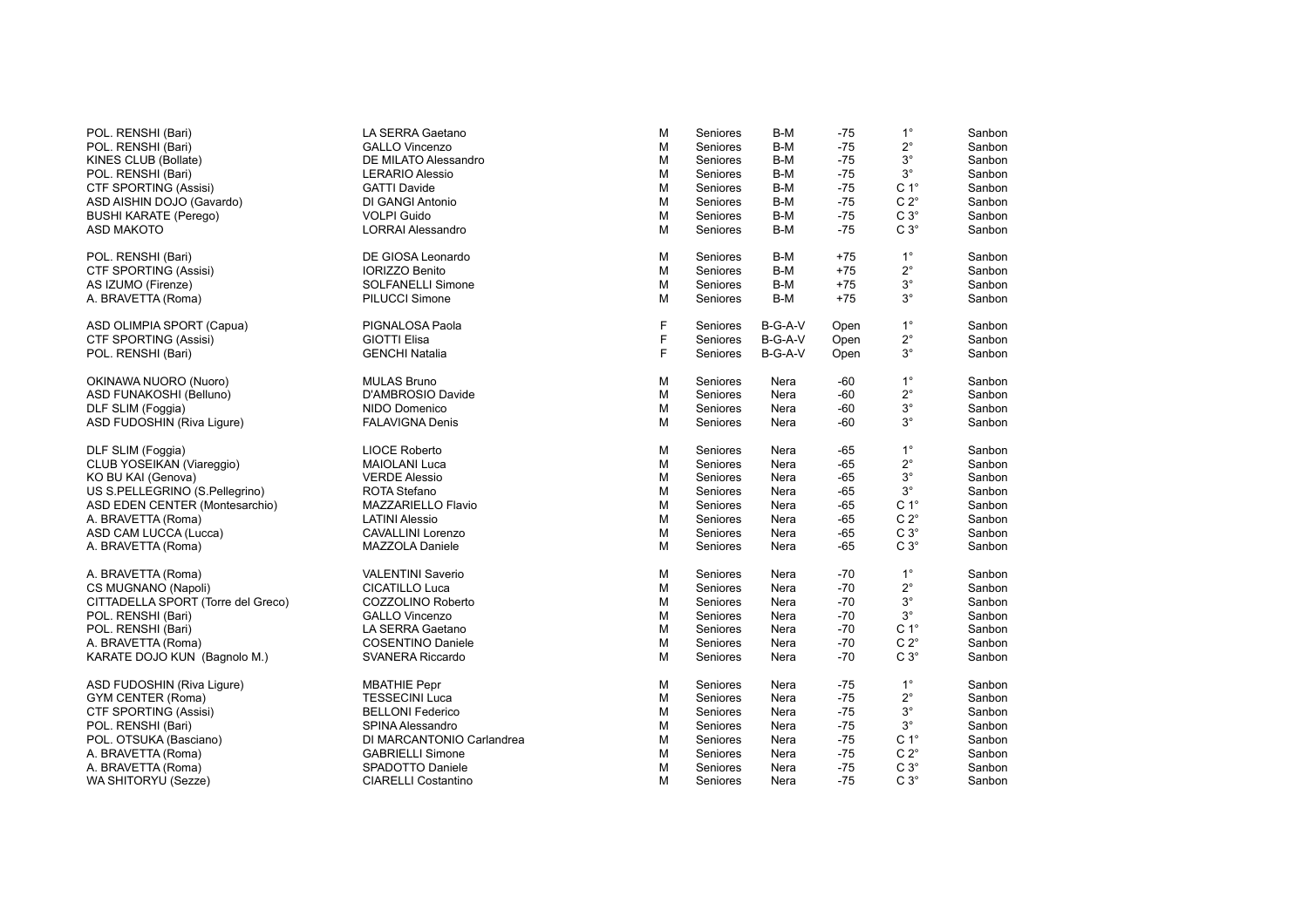| <b>GS LISCIATE (Lisciate)</b>         | <b>BERTAZZOLI Giovanni</b>  | M | Seniores | Nera | $-80$ | $1^{\circ}$      | Sanbon |
|---------------------------------------|-----------------------------|---|----------|------|-------|------------------|--------|
| ASD SHIN KAMI (Casalnuovo di Napoli)  | <b>ROMANO Nicola</b>        | M | Seniores | Nera | $-80$ | $2^{\circ}$      | Sanbon |
| TEN-NO (Montichiari)                  | <b>CAPPELLARI Marco</b>     | M | Seniores | Nera | -80   | $3^{\circ}$      | Sanbon |
| POL. RENSHI (Bari)                    | <b>GENCHI Carmelo</b>       | м | Seniores | Nera | -80   | $3^{\circ}$      | Sanbon |
| JITAKIOEI (Cesano Boscone)            | RIZZARDINI Federico         | M | Seniores | Nera | -80   | $C 1^{\circ}$    | Sanbon |
| ASD FUDOSHIN (Riva Ligure)            | <b>CIARAMITARO Filippo</b>  | M | Seniores | Nera | -80   | $C 2^{\circ}$    | Sanbon |
| POL. RENSHI (Bari)                    | DE GIOSA Leonardo           | M | Seniores | Nera | -80   | $C3^\circ$       | Sanbon |
| DLF SLIM (Foggia)                     | POLICINO Luigi              | м | Seniores | Nera | -80   | $C 3^\circ$      | Sanbon |
| A. BRAVETTA (Roma)                    | <b>CICCHINELLI David</b>    | M | Seniores | Nera | $+80$ | $1^{\circ}$      | Sanbon |
| TEN-NO (Montichiari)                  | <b>GAURNIERI Alex</b>       | M | Seniores | Nera | $+80$ | $2^{\circ}$      | Sanbon |
| ANSHIN KAI (Milano)                   | <b>ACHILLE Gianluca</b>     | м | Seniores | Nera | $+80$ | 3°               | Sanbon |
| ASD AISHIN DOJO (Gavardo)             | <b>MAGGIONI Marco</b>       | M | Seniores | Nera | $+80$ | $3^{\circ}$      | Sanbon |
| AS IZUMO (Firenze)                    | PARRONCHI Giovanni          | M | Seniores | Nera | $+80$ | C <sub>1</sub> ° | Sanbon |
| ASD ACADEMY (Pescara)                 | <b>MIRANDA Daniele</b>      | M | Seniores | Nera | $+80$ | $C 2^{\circ}$    | Sanbon |
| CTF SPORTING (Assisi)                 | <b>ASCIUTTI Alessio</b>     | M | Seniores | Nera | $+80$ | $C3^\circ$       | Sanbon |
| CN GAETA (Gaeta)                      | PETRONE Marco               | M | Seniores | Nera | $+80$ | $C3^\circ$       | Sanbon |
| POL. RENSHI (Bari)                    | CARELLA Angela              | F | Seniores | Nera | -55   | $1^{\circ}$      | Sanbon |
| CSKS VENETO (S. Angelo di Piave)      | <b>ZUIN Erika</b>           | F | Seniores | Nera | $-55$ | $2^{\circ}$      | Sanbon |
| US S.PELLEGRINO (S.Pellegrino)        | <b>GHISALBERTI Pamela</b>   | F | Seniores | Nera | -55   | $3^{\circ}$      | Sanbon |
| TEN-NO (Montichiari)                  | DAL TIGLIO Lisa             | F | Seniores | Nera | -55   | $3^\circ$        | Sanbon |
| POL. RENSHI (Bari)                    | <b>FRANCO Fabiola</b>       | F | Seniores | Nera | -55   | C <sub>1</sub> ° | Sanbon |
| ASD FUDOSHIN (Riva Liqure)            | CALZIA Annalisa             | F | Seniores | Nera | -55   | $C 2^{\circ}$    | Sanbon |
| KARATE DOJO KUN (Bagnolo M.)          | AMIGHETTI Donatella         | F | Seniores | Nera | $-55$ | $C 3^\circ$      | Sanbon |
| DLF SLIM (Foggia)                     | <b>MELE Paola</b>           | F | Seniores | Nera | $-55$ | $C3^\circ$       | Sanbon |
| POL. RENSHI (Bari)                    | <b>FRANCO Fabiola</b>       | F | Seniores | Nera | -60   | $1^{\circ}$      | Sanbon |
| KEN TO ZAZEN (Limbiate)               | <b>BIZZI Marica</b>         | F | Seniores | Nera | $-60$ | $2^{\circ}$      | Sanbon |
| ASD FUDOSHIN (Riva Ligure)            | <b>FARINA Erika</b>         | F | Seniores | Nera | $-60$ | $3^\circ$        | Sanbon |
| POL. RENSHI (Bari)                    | <b>STRIGNANO Beatrice</b>   | F | Seniores | Nera | $-60$ | $3^{\circ}$      | Sanbon |
| CSK S. GEMINI (S. Gemini)             | <b>FINESTAURI Alessia</b>   | F | Seniores | Nera | $-60$ | C <sub>1</sub> ° | Sanbon |
| B. PUNTO ZERO (Trento)                | <b>CALLEGARO Marianne</b>   | F | Seniores | Nera | $-60$ | $C 2^\circ$      | Sanbon |
| ASD DOJO KAISHO (Castelnuovo Scrivia) | ROSSI Cristiana             | F | Seniores | Nera | -60   | $C3^\circ$       | Sanbon |
| RONIN CLUB (Pozzuoli)                 | <b>TORRE Karen</b>          | E | Seniores | Nera | -60   | $C 3^\circ$      | Sanbon |
| POL. RENSHI (Bari)                    | <b>MARI Lucia</b>           | F | Seniores | Nera | $+60$ | $1^{\circ}$      | Sanbon |
| TOP GYM (Inzago)                      | <b>INVERNIZZI Ylenia</b>    | F | Seniores | Nera | $+60$ | $2^{\circ}$      | Sanbon |
| GYM CENTER (Roma)                     | <b>SCACCIAFRATTE Ilaria</b> | F | Seniores | Nera | $+60$ | $3^{\circ}$      | Sanbon |
| B. PUNTO ZERO (Trento)                | <b>FALCIANO Marika</b>      | E | Seniores | Nera | $+60$ | $3^{\circ}$      | Sanbon |
| POL. RENSHI (Bari)                    | SPINA Alessandro            | M | Seniores | Nera | -75   | $1^{\circ}$      | Ippon  |
| TEN-NO (Montichiari)                  | <b>TRECCANI Ivan</b>        | M | Seniores | Nera | $-75$ | $2^{\circ}$      | Ippon  |
| JITAKIOEI (Cesano Boscone)            | <b>RIZZARDINI Manuel</b>    | M | Seniores | Nera | $-75$ | $3^{\circ}$      | Ippon  |
| CITTADELLA SPORT (Torre del Greco)    | PETRICCIUOLO Ciro           | M | Seniores | Nera | $-75$ | $3^{\circ}$      | Ippon  |
| ASD FUNAKOSHI (Belluno)               | D'AMBROSIO Davide           | M | Seniores | Nera | $-75$ | $C 1^\circ$      | Ippon  |
| ASD EDEN CENTER (Montesarchio)        | MAZZARIELLO Flavio          | M | Seniores | Nera | $-75$ | $C 2^\circ$      | Ippon  |
| POL. UNIVERSITY (Caltanissetta)       | FORMICA Alessandro          | M | Seniores | Nera | $-75$ | $C3^\circ$       | Ippon  |
| TEN-NO (Montichiari)                  | <b>GUARNERI Alex</b>        | M | Seniores | Nera | $+75$ | $1^{\circ}$      | Ippon  |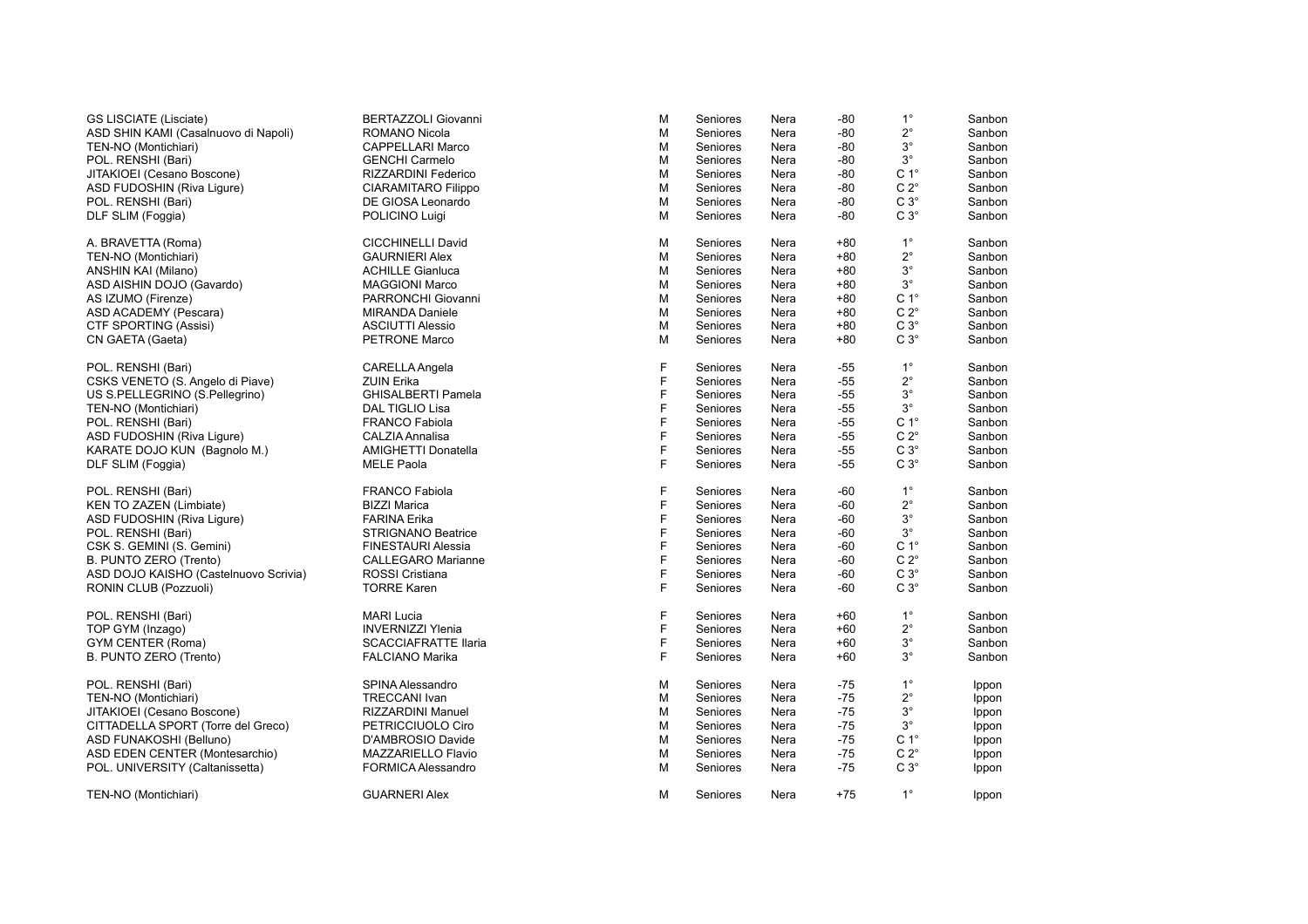| POL. RENSHI (Bari)            | <b>GENCHI Carmelo</b>     | м | Seniores | Nera | $+75$ | າ∘               | Ippon |
|-------------------------------|---------------------------|---|----------|------|-------|------------------|-------|
| DLF SLIM (Foggia)             | POLICINO Luigi            | М | Seniores | Nera | $+75$ | $3^{\circ}$      | Ippon |
| <b>GS LISCIATE (Lisciate)</b> | BERTAZZOLI Giovanni       | М | Seniores | Nera | $+75$ | $3^{\circ}$      | Ippon |
| AS IZUMO (Firenze)            | PARRONCHI Giovanni        | М | Seniores | Nera | +75   | C <sub>1</sub> ° | Ippon |
| AS IZUMO (Firenze)            | SOLFANELLI Simone         | М | Seniores | Nera | +75   | $C 2^{\circ}$    | Ippon |
| TEN-NO (Montichiari)          | CAPPELLARI Marco          | м | Seniores | Nera | +75   | $C3^\circ$       | Ippon |
| <b>CSKS FUJIYAMA</b>          | MAKSYMOVYCH Pietro        | М | Seniores | Nera | $+75$ | $C3^\circ$       | Ippon |
| POL. RENSHI (Bari)            | <b>MARI Lucia</b>         |   | Seniores | Nera | Open  | $1^{\circ}$      | Ippon |
| POL. RENSHI (Bari)            | CARELLA Angela            |   | Seniores | Nera | Open  | 2°               | Ippon |
| TEN-NO (Montichiari)          | DAL TIGLIO Lisa           |   | Seniores | Nera | Open  | $3^{\circ}$      | Ippon |
| POL. RENSHI (Bari)            | <b>STRIGNANO Beatrice</b> |   | Seniores | Nera | Open  | $3^{\circ}$      | Ippon |
|                               |                           |   |          |      |       |                  |       |

## **Campionato Italiano di KUMITE Cad-Jun-Sen-Vet. - Montecatini 5 Maggio 2013**

| <b>SOCIETA</b>      | <b>COGNOME E NOME</b>    | <b>SESSO</b> | <b>CATEG</b>    | <b>RAG.CINT</b> | <b>PESO</b> | <b>PODIO</b>     | <b>SPECIALITA</b> |
|---------------------|--------------------------|--------------|-----------------|-----------------|-------------|------------------|-------------------|
| A. BRAVETTA (Roma)  | <b>BOTTERI</b> Guglielmo | M            | Cadetti         | B-G-A-V         | $-65$       | $1^{\circ}$      | Sanbon            |
| A. BRAVETTA (Roma)  | <b>CICCHINELLI David</b> | M            | Seniores        | Nera            | $+80$       | $1^{\circ}$      | Sanbon            |
| A. BRAVETTA (Roma)  | <b>COSENTINO Daniele</b> | M            | Seniores        | Nera            | $-70$       | $C 2^{\circ}$    | Sanbon            |
| A. BRAVETTA (Roma)  | DE ANGELIS Chiara        | F            | Cadetti         | Nera            | $+55$       | $C3^\circ$       | Sanbon            |
| A. BRAVETTA (Roma)  | <b>GABRIELLI Simone</b>  | M            | <b>Juniores</b> | Nera            | $-75$       | $1^{\circ}$      | Sanbon            |
| A. BRAVETTA (Roma)  | <b>GABRIELLI Simone</b>  | M            | Seniores        | Nera            | $-75$       | $C 2^{\circ}$    | Sanbon            |
| A. BRAVETTA (Roma)  | <b>GIOIA</b> Emanuele    | M            | Cadetti         | Nera            | $-65$       | $C3^\circ$       | Sanbon            |
| A. BRAVETTA (Roma)  | <b>LATINI Alessio</b>    | M            | Seniores        | Nera            | $-65$       | $C 2^{\circ}$    | Sanbon            |
| A. BRAVETTA (Roma)  | <b>LATINI Arianna</b>    | F            | Cadetti         | Nera            | $-50$       | $1^{\circ}$      | Sanbon            |
| A. BRAVETTA (Roma)  | <b>MAZZOLA Daniele</b>   | M            | Seniores        | Nera            | $-65$       | $C3^\circ$       | Sanbon            |
| A. BRAVETTA (Roma)  | PILUCCI Simone           | M            | Seniores        | B-M             | $+75$       | $3^{\circ}$      | Sanbon            |
| A. BRAVETTA (Roma)  | <b>RAISSI Federico</b>   | M            | Cadetti         | $B-M$           | $+65$       | $3^\circ$        | Sanbon            |
| A. BRAVETTA (Roma)  | <b>SCALZO Emanuele</b>   | M            | Cadetti         | B-M             | $-65$       | $C 2^{\circ}$    | Sanbon            |
| A. BRAVETTA (Roma)  | <b>SCALZO Emanuele</b>   | M            | Cadetti         | Nera            | $-60$       | $C 2^{\circ}$    | Sanbon            |
| A. BRAVETTA (Roma)  | <b>SINACORE Alessia</b>  | F            | Cadetti         | B-M             | Open        | $2^{\circ}$      | Sanbon            |
| A. BRAVETTA (Roma)  | <b>SINACORE Alessia</b>  | F            | Cadetti         | Nera            | $-50$       | $2^{\circ}$      | Sanbon            |
| A. BRAVETTA (Roma)  | SPADOTTO Daniele         | M            | <b>Juniores</b> | Nera            | $-75$       | $3^{\circ}$      | Sanbon            |
| A. BRAVETTA (Roma)  | SPADOTTO Daniele         | M            | Seniores        | Nera            | $-75$       | $C3^\circ$       | Sanbon            |
| A. BRAVETTA (Roma)  | <b>TRABUCCHI Cesare</b>  | M            | Seniores        | B-G-A-V         | $-75$       | $3^\circ$        | Sanbon            |
| A. BRAVETTA (Roma)  | <b>TRANFA Daniele</b>    | M            | <b>Juniores</b> | Nera            | $+80$       | $2^{\circ}$      | Sanbon            |
| A. BRAVETTA (Roma)  | <b>VALENTINI Saverio</b> | M            | Seniores        | Nera            | $-70$       | $1^{\circ}$      | Sanbon            |
| ANSHIN KAI (Milano) | <b>ACHILLE Gianluca</b>  | M            | Seniores        | Nera            | $+80$       | 3°               | Sanbon            |
| ANSHIN KAI (Milano) | <b>BELLETTI Susanna</b>  | F            | Cadetti         | Nera            | $+55$       | C <sub>1</sub> ° | Sanbon            |
| ANSHIN KAI (Milano) | CARROZZO Matteo          | M            | Cadetti         | Nera            | $-60$       | C <sub>1</sub> ° | Sanbon            |
| ANSHIN KAI (Milano) | <b>FUSCO Aymheric</b>    | M            | Juniores        | B-M             | $-70$       | 3°               | Sanbon            |
| AS IZUMO (Firenze)  | <b>DONATI Emma</b>       | F            | Cadetti         | B-G-A-V         | Open        | $2^{\circ}$      | Sanbon            |
| AS IZUMO (Firenze)  | <b>MEDICA Nicolò</b>     | M            | Cadetti         | Nera            | $-70$       | $3^\circ$        | Sanbon            |
| AS IZUMO (Firenze)  | PARRONCHI Giovanni       | M            | Seniores        | Nera            | $+80$       | C <sub>1</sub> ° | Sanbon            |
| AS IZUMO (Firenze)  | PARRONCHI Giovanni       | M            | Seniores        | Nera            | $+75$       | C <sub>1</sub> ° | Ippon             |
| AS IZUMO (Firenze)  | <b>SOLFANELLI Simone</b> | M            | Seniores        | B-M             | $+75$       | $3^{\circ}$      | Sanbon            |
| AS IZUMO (Firenze)  | <b>SOLFANELLI Simone</b> | M            | Seniores        | Nera            | $+75$       | $C 2^{\circ}$    | Ippon             |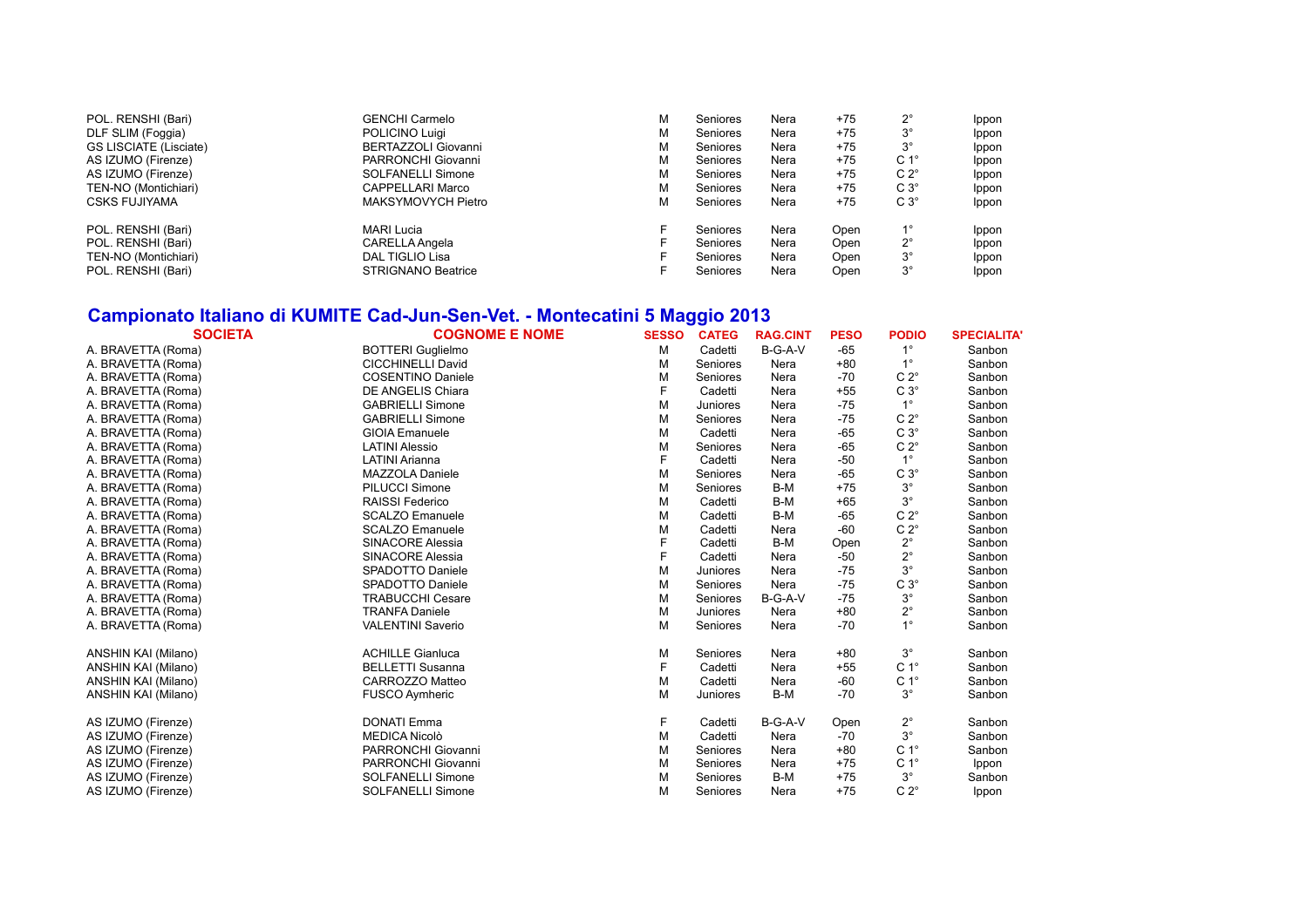| AS IZUMO (Firenze)                    | UGHI Matteo                | M | Juniores | Nera    | $+80$ | $3^{\circ}$      | Sanbon |
|---------------------------------------|----------------------------|---|----------|---------|-------|------------------|--------|
| AS IZUMO (Firenze)                    | <b>UGHI Matteo</b>         | M | Juniores | Nera    | Open  | $3^{\circ}$      | Ippon  |
| ASD ACADEMY (Pescara)                 | CAVALLO Alessandro         | M | Juniores | B-G-A-V | $-70$ | $1^{\circ}$      | Sanbon |
| ASD ACADEMY (Pescara)                 | <b>CRECCHIA Ivan</b>       | M | Cadetti  | Nera    | Open  | $C3^\circ$       | Ippon  |
| ASD ACADEMY (Pescara)                 | <b>MARINUCCI Giacomo</b>   | M | Juniores | B-M     | -70   | $C 1^{\circ}$    | Sanbon |
| ASD ACADEMY (Pescara)                 | <b>MIRANDA Daniele</b>     | M | Seniores | Nera    | $+80$ | $C 2^{\circ}$    | Sanbon |
| ASD ACADEMY (Pescara)                 | ROBERTO Samuel             | M | Cadetti  | Nera    | $-65$ | $3^{\circ}$      | Sanbon |
| ASD AISHIN DOJO (Gavardo)             | DI GANGI Antonio           | M | Seniores | B-M     | $-75$ | $C 2^{\circ}$    | Sanbon |
| ASD AISHIN DOJO (Gavardo)             | <b>ESTE Alessia</b>        | F | Cadetti  | B-M     | Open  | C <sub>1</sub> ° | Sanbon |
| ASD AISHIN DOJO (Gavardo)             | <b>ESTE Alessia</b>        | F | Cadetti  | Nera    | $+55$ | $2^{\circ}$      | Sanbon |
| ASD AISHIN DOJO (Gavardo)             | <b>MAGGIONI Marco</b>      | M | Seniores | Nera    | $+80$ | $3^{\circ}$      | Sanbon |
| ASD AISHIN DOJO (Gavardo)             | <b>MOLINARI Veronica</b>   | F | Cadetti  | B-M     | Open  | $3^{\circ}$      | Sanbon |
| ASD AISHIN DOJO (Gavardo)             | <b>MOLINARI Veronica</b>   | F | Cadetti  | Nera    | -50   | $3^{\circ}$      | Sanbon |
| ASD AISHIN DOJO (Gavardo)             | PODAVINI Valentina         | F | Cadetti  | B-G-A-V | Open  | $1^{\circ}$      | Sanbon |
| ASD BUSHIDO (Cannobio)                | SBLENDORIO Melissa         | F | Cadetti  | Nera    | -50   | $3^{\circ}$      | Sanbon |
| ASD BUSHIDO (Cannobio)                | <b>SBLENDORIO Melissa</b>  | F | Cadetti  | Nera    | Open  | $3^{\circ}$      | Ippon  |
| ASD CAM LUCCA (Lucca)                 | <b>AMANTE Riccardo</b>     | M | Juniores | B-G-A-V | -70   | $2^{\circ}$      | Sanbon |
| ASD CAM LUCCA (Lucca)                 | CAVALLINI Lorenzo          | M | Seniores | Nera    | $-65$ | $C3^\circ$       | Sanbon |
| ASD DOJO KAISHO (Castelnuovo Scrivia) | LA SPINA Marta             | F | Juniores | Nera    | $-55$ | $C3^\circ$       | Sanbon |
| ASD DOJO KAISHO (Castelnuovo Scrivia) | PAMPARANA Simona           | F | Cadetti  | Nera    | $+55$ | $3^{\circ}$      | Sanbon |
| ASD DOJO KAISHO (Castelnuovo Scrivia) | ROSSI Cristiana            | F | Seniores | Nera    | -60   | $C3^\circ$       | Sanbon |
| ASD EDEN CENTER (Montesarchio)        | <b>MATALUNI Gianmarco</b>  | M | Cadetti  | B-G-A-V | $+65$ | $2^{\circ}$      | Sanbon |
| ASD EDEN CENTER (Montesarchio)        | <b>MAZZARIELLO Flavio</b>  | M | Seniores | Nera    | $-65$ | C <sub>1</sub> ° | Sanbon |
| ASD EDEN CENTER (Montesarchio)        | MAZZARIELLO Flavio         | M | Seniores | Nera    | $-75$ | $C 2^{\circ}$    | Ippon  |
| ASD EDEN CENTER (Montesarchio)        | SAVIGNANO Livia            | F | Juniores | Nera    | -60   | $2^{\circ}$      | Sanbon |
| ASD EDEN CENTER (Montesarchio)        | SAVIGNANO Livia            | F | Juniores | Nera    | Open  | $1^{\circ}$      | Ippon  |
| ASD EDEN CENTER (Montesarchio)        | <b>TANGREDI Salvatore</b>  | M | Cadetti  | B-M     | $+65$ | $C 2^{\circ}$    | Sanbon |
| ASD FUDOSHIN (Riva Liqure)            | <b>AMANTE Federica</b>     | F | Cadetti  | Nera    | -55   | $1^{\circ}$      | Sanbon |
| ASD FUDOSHIN (Riva Ligure)            | CALZIA Annalisa            | F | Juniores | Nera    | $-55$ | $C 2^{\circ}$    | Sanbon |
| ASD FUDOSHIN (Riva Liqure)            | CALZIA Annalisa            | F | Seniores | Nera    | $-55$ | $C 2^{\circ}$    | Sanbon |
| ASD FUDOSHIN (Riva Ligure)            | CIARAMITARO Filippo        | M | Juniores | Nera    | $-80$ | $3^{\circ}$      | Sanbon |
| ASD FUDOSHIN (Riva Ligure)            | <b>CIARAMITARO Filippo</b> | M | Seniores | Nera    | $-80$ | $C 2^{\circ}$    | Sanbon |
| ASD FUDOSHIN (Riva Ligure)            | <b>FALAVIGNA Denis</b>     | M | Juniores | Nera    | $-60$ | $1^{\circ}$      | Sanbon |
| ASD FUDOSHIN (Riva Ligure)            | <b>FALAVIGNA Denis</b>     | M | Seniores | Nera    | $-60$ | $3^{\circ}$      | Sanbon |
| ASD FUDOSHIN (Riva Ligure)            | <b>FARINA Erika</b>        | F | Juniores | Nera    | $-60$ | $3^{\circ}$      | Sanbon |
| ASD FUDOSHIN (Riva Ligure)            | <b>FARINA Erika</b>        | F | Seniores | Nera    | $-60$ | $3^{\circ}$      | Sanbon |
| ASD FUDOSHIN (Riva Ligure)            | <b>MBATHIE Pepr</b>        | M | Seniores | Nera    | $-75$ | $1^{\circ}$      | Sanbon |
| ASD FUNAKOSHI (Belluno)               | D'AMBROSIO Davide          | M | Seniores | Nera    | -60   | $2^{\circ}$      | Sanbon |
| ASD FUNAKOSHI (Belluno)               | D'AMBROSIO Davide          | M | Seniores | Nera    | $-75$ | C <sub>1</sub> ° | Ippon  |
| <b>ASD MAKOTO</b>                     | <b>FULGHESU Alessia</b>    | F | Cadetti  | B-M     | Open  | $C3^\circ$       | Sanbon |
| <b>ASD MAKOTO</b>                     | <b>LORRAI Alessandro</b>   | M | Seniores | B-M     | -75   | $C3^\circ$       | Sanbon |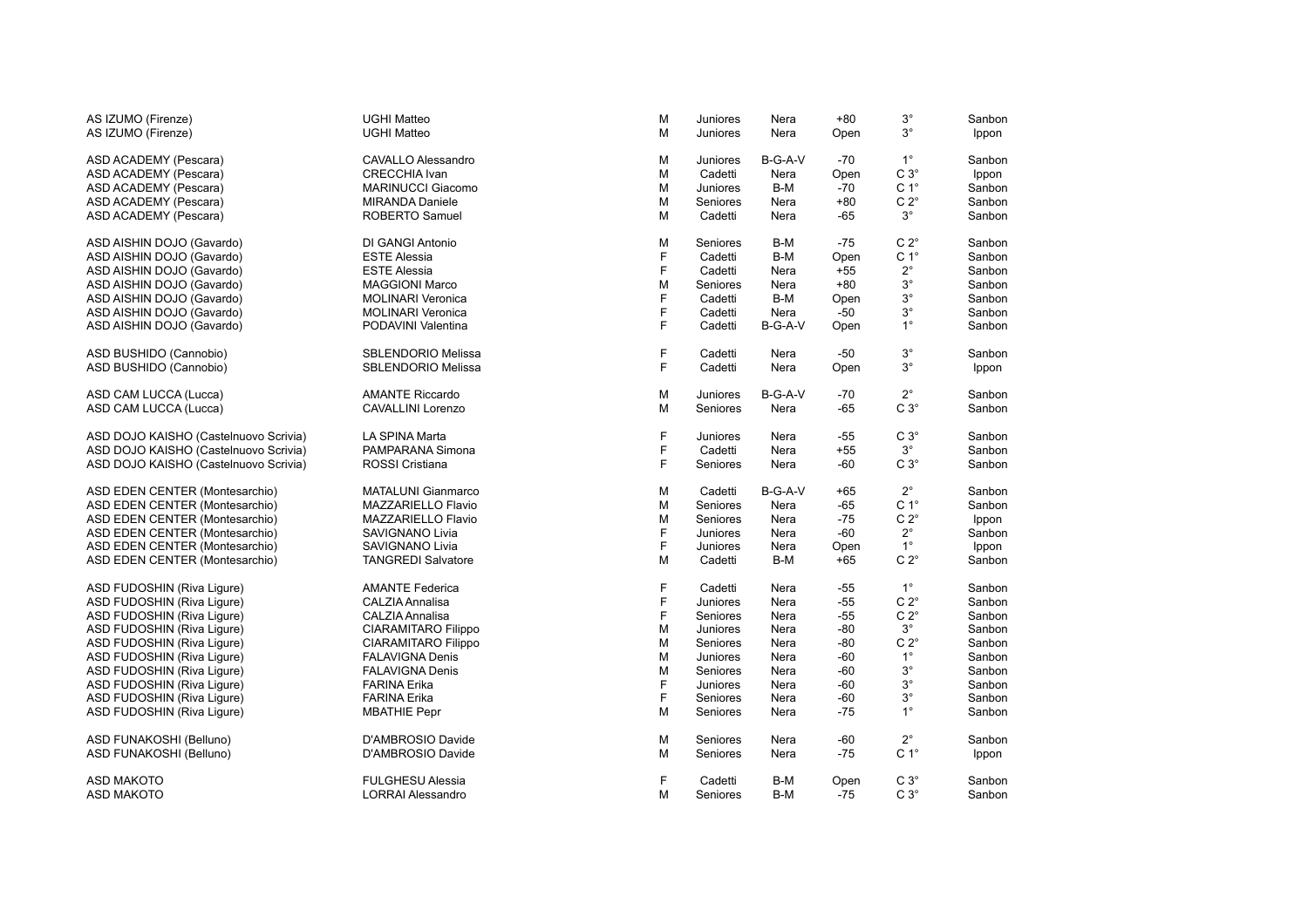| <b>ASD MAKOTO</b>                    | PERRA Francesca            | F | Cadetti  | B-M     | Open  | $C 2^{\circ}$    | Sanbon |
|--------------------------------------|----------------------------|---|----------|---------|-------|------------------|--------|
| ASD OLIMPIA SPORT (Capua)            | <b>ABATE G. Battista</b>   | М | Juniores | B-G-A-V | $+70$ | $2^{\circ}$      | Sanbon |
| ASD OLIMPIA SPORT (Capua)            | D'AGOSTINO Antimo          | M | Juniores | B-G-A-V | $+70$ | $3^\circ$        | Sanbon |
| ASD OLIMPIA SPORT (Capua)            | DE PERTIS Danilo           | M | Seniores | B-G-A-V | $-75$ | $3^\circ$        | Sanbon |
| ASD OLIMPIA SPORT (Capua)            | DI RAUSO Giuseppe          | M | Cadetti  | B-G-A-V | $+65$ | $3^\circ$        | Sanbon |
| ASD OLIMPIA SPORT (Capua)            | PIGNALOSA Paola            | F | Seniores | B-G-A-V | Open  | $1^{\circ}$      | Sanbon |
| ASD OLIMPIA SPORT (Capua)            | SABATASSO Gaetano          | M | Cadetti  | B-G-A-V | $+65$ | $1^{\circ}$      | Sanbon |
|                                      |                            |   |          |         |       |                  |        |
| ASD SAN SUI KAN                      | <b>CELESIA Susanna</b>     | F | Juniores | B-G-A-V | Open  | $2^{\circ}$      | Sanbon |
| ASD SHIN KAMI (Casalnuovo di Napoli) | <b>AQUINO Giuseppe</b>     | M | Cadetti  | B-M     | $+65$ | $2^{\circ}$      | Sanbon |
| ASD SHIN KAMI (Casalnuovo di Napoli) | <b>BARRA Luca</b>          | M | Cadetti  | Nera    | -55   | $1^{\circ}$      | Sanbon |
| ASD SHIN KAMI (Casalnuovo di Napoli) | <b>BORTONE Antimo</b>      | М | Cadetti  | B-G-A-V | $-65$ | $3^\circ$        | Sanbon |
| ASD SHIN KAMI (Casalnuovo di Napoli) | <b>DELLA PORTA Antonio</b> | M | Cadetti  | B-M     | $+65$ | C <sub>1</sub> ° | Sanbon |
| ASD SHIN KAMI (Casalnuovo di Napoli) | <b>DELLA PORTA Antonio</b> | M | Cadetti  | Nera    | $-70$ | 3°               | Sanbon |
| ASD SHIN KAMI (Casalnuovo di Napoli) | <b>ESPOSITO Valentina</b>  | F | Cadetti  | Nera    | Open  | $1^{\circ}$      | Ippon  |
| ASD SHIN KAMI (Casalnuovo di Napoli) | <b>GIORDANO Salvatore</b>  | M | Juniores | B-M     | $+70$ | $3^\circ$        | Sanbon |
| ASD SHIN KAMI (Casalnuovo di Napoli) | <b>GIORDANO Salvatore</b>  | M | Juniores | Nera    | $-80$ | $1^{\circ}$      | Sanbon |
| ASD SHIN KAMI (Casalnuovo di Napoli) | <b>GIUSTI Alfredo</b>      | M | Cadetti  | B-M     | $-65$ | $C3^\circ$       | Sanbon |
| ASD SHIN KAMI (Casalnuovo di Napoli) | LUCIGNANO Gianluca         | M | Cadetti  | Nera    | $-65$ | C <sub>1</sub> ° | Sanbon |
| ASD SHIN KAMI (Casalnuovo di Napoli) | <b>MAGARA Valeria</b>      | F | Juniores | Nera    | $-55$ | C <sub>1</sub> ° | Sanbon |
| ASD SHIN KAMI (Casalnuovo di Napoli) | <b>MAGARA Valeria</b>      | F | Juniores | Nera    | Open  | $3^{\circ}$      | Ippon  |
| ASD SHIN KAMI (Casalnuovo di Napoli) | ROMANO Nicola              | M | Seniores | Nera    | $-80$ | $2^{\circ}$      | Sanbon |
| ASD SHIN KAMI (Casalnuovo di Napoli) | RUSSO Mario                | М | Cadetti  | Nera    | $+75$ | $3^\circ$        | Sanbon |
| ASD SHIN KAMI (Casalnuovo di Napoli) | STABILE Rosa               | F | Cadetti  | B-G-A-V | Open  | $3^\circ$        | Sanbon |
| ASD SHIN KAMI (Casalnuovo di Napoli) | <b>ZIELLO Salvatore</b>    | M | Cadetti  | B-M     | $-65$ | $2^{\circ}$      | Sanbon |
| ASD SHIN KAMI (Casalnuovo di Napoli) | ZIELLO Salvatore           | М | Cadetti  | Nera    | -65   | $C 2^{\circ}$    | Sanbon |
| ASD SHINRYU (S.Dorlingo V.)          | <b>BONAZZA Alfredo</b>     | M | Cadetti  | B-M     | $-65$ | C <sub>1</sub> ° | Sanbon |
| ASDK FUNAKOSHI                       | <b>CARIA Mirko</b>         | М | Juniores | B-M     | $-70$ | $C3^\circ$       | Sanbon |
| B. PUNTO ZERO (Trento)               | <b>CALLEGARO Marianne</b>  | F | Seniores | Nera    | $-60$ | $C 2^\circ$      | Sanbon |
| B. PUNTO ZERO (Trento)               | <b>FALCIANO Marika</b>     | F | Seniores | Nera    | $+60$ | $3^{\circ}$      | Sanbon |
| B. PUNTO ZERO (Trento)               | <b>MENAPACE Gabriele</b>   | M | Seniores | B-G-A-V | $-75$ | C $3^\circ$      | Sanbon |
|                                      |                            |   |          |         |       |                  |        |
| <b>BUDOKAI</b> (Terni)               | FALCIANO Arianna           | F | Juniores | B-M     | Open  | $3^\circ$        | Sanbon |
| <b>BUSHI KARATE (Perego)</b>         | <b>VOLPI Guido</b>         | M | Seniores | B-M     | -75   | C $3^\circ$      | Sanbon |
| <b>BUSHIDO SCHIO (Schio)</b>         | <b>IJAOUANE Bader</b>      | М | Cadetti  | Nera    | $-75$ | $3^\circ$        | Sanbon |
| <b>BUSHIDO SCHIO (Schio)</b>         | <b>IJAOUANE Bader</b>      | M | Cadetti  | Nera    | Open  | $3^\circ$        | Ippon  |
|                                      |                            |   |          |         |       |                  |        |
| CITTADELLA SPORT (Torre del Greco)   | COZZOLINO Giacomo          | М | Juniores | B-G-A-V | $-70$ | $3^{\circ}$      | Sanbon |
| CITTADELLA SPORT (Torre del Greco)   | COZZOLINO Giacomo          | М | Seniores | B-G-A-V | $-75$ | $C3^\circ$       | Sanbon |
| CITTADELLA SPORT (Torre del Greco)   | COZZOLINO Roberto          | M | Seniores | Nera    | $-70$ | $3^{\circ}$      | Sanbon |
| CITTADELLA SPORT (Torre del Greco)   | IZZO COSTABILE Giuseppe    | M | Cadetti  | Nera    | $-60$ | $C3^\circ$       | Sanbon |
| CITTADELLA SPORT (Torre del Greco)   | <b>PERNICE Michele</b>     | M | Cadetti  | Nera    | $-65$ | $3^{\circ}$      | Sanbon |
| CITTADELLA SPORT (Torre del Greco)   | PETRICCIUOLO Ciro          | M | Seniores | Nera    | -75   | $3^{\circ}$      | Ippon  |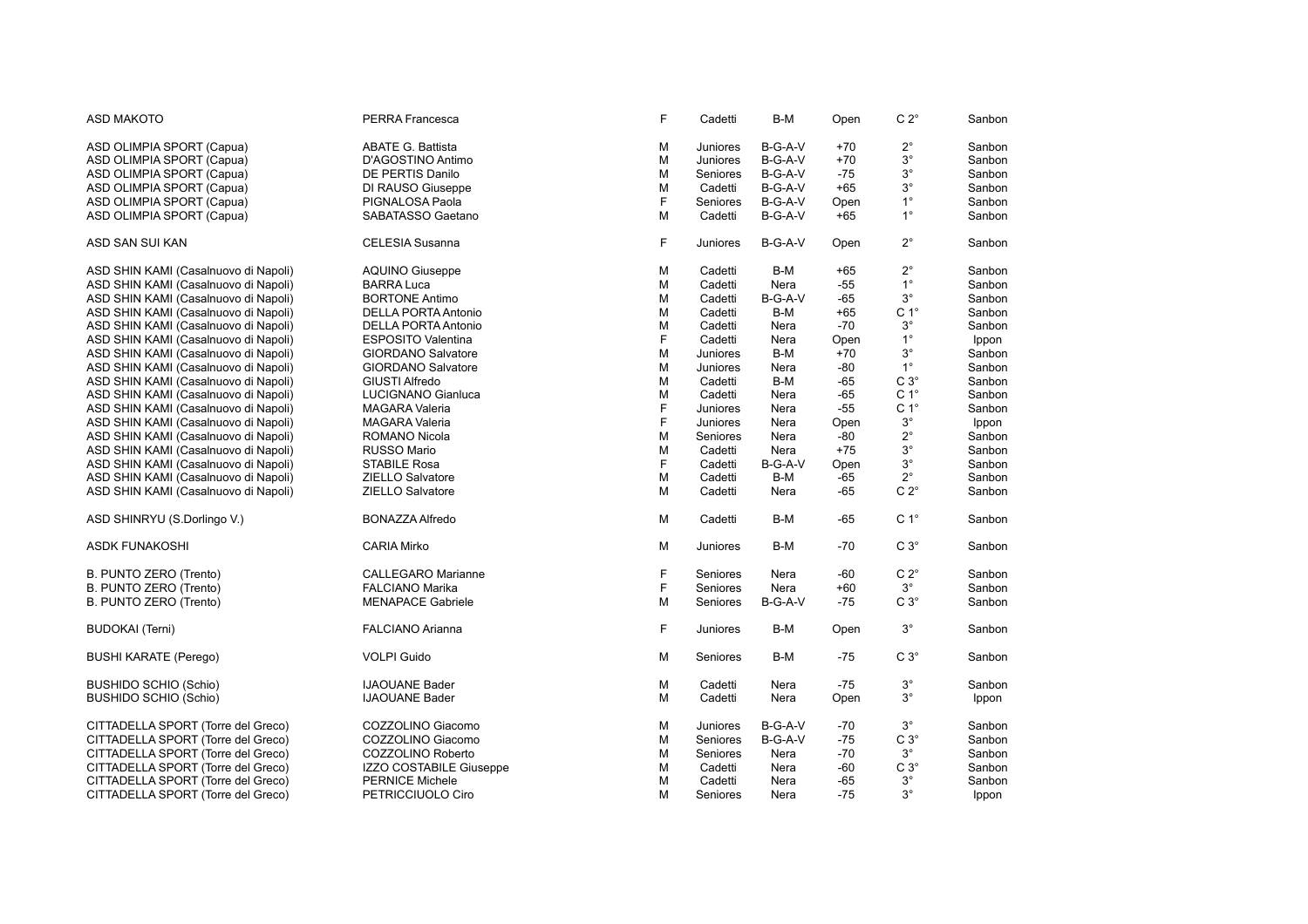| CITTADELLA SPORT (Torre del Greco)     | PIGHETTI Carlo            | M  | Cadetti         | B-M     | $+65$ | $C3^\circ$       | Sanbon |
|----------------------------------------|---------------------------|----|-----------------|---------|-------|------------------|--------|
| CITTADELLA SPORT (Torre del Greco)     | <b>SCARPATI Antonio</b>   | M  | Juniores        | Nera    | $-65$ | $2^{\circ}$      | Sanbon |
| CLUB YOSEIKAN (Viareggio)              | <b>MAIOLANI Luca</b>      | M  | Seniores        | Nera    | $-65$ | $2^{\circ}$      | Sanbon |
| CLUB YOSEIKAN (Viareggio)              | <b>SABA</b> Emanuele      | M  | Juniores        | Nera    | -60   | $3^{\circ}$      | Sanbon |
| CN GAETA (Gaeta)                       | <b>PETRONE Emanuele</b>   | M  | Juniores        | Nera    | Open  | $C3^\circ$       | Ippon  |
| CN GAETA (Gaeta)                       | <b>PETRONE Marco</b>      | M  | Seniores        | Nera    | $+80$ | $C3^\circ$       | Sanbon |
| CS MUGNANO (Napoli)                    | CICATILLO Luca            | M  | Seniores        | Nera    | $-70$ | $2^{\circ}$      | Sanbon |
| CS MUGNANO (Napoli)                    | COFANO Giovanni           | M  | Cadetti         | Nera    | $-70$ | $1^{\circ}$      | Sanbon |
| CSK 1978 (Lavagna)                     | <b>DELUCCHI Greta</b>     | F  | Juniores        | Nera    | -55   | $3^{\circ}$      | Sanbon |
| CSK 1978 (Lavagna)                     | <b>GUAZZI Matteo</b>      | M  | <b>Juniores</b> | B-M     | $-70$ | $3^{\circ}$      | Sanbon |
| CSK 1978 (Lavagna)                     | <b>MAROTTA Diego</b>      | M  | <b>Juniores</b> | Nera    | -60   | $3^{\circ}$      | Sanbon |
| CSK S. GEMINI (S. Gemini)              | <b>FINESTAURI Alessia</b> | F  | Seniores        | Nera    | $-60$ | C <sub>1</sub> ° | Sanbon |
| CSK S. GEMINI (S. Gemini)              | RAGGI M. Irene            | F. | <b>Juniores</b> | B-M     | Open  | $3^{\circ}$      | Sanbon |
| CSK WADO RYU (S. Gemini)               | <b>FINESTAURI Alessia</b> | F  | Juniores        | Nera    | -60   | $1^{\circ}$      | Sanbon |
| CSK WADO RYU (S. Gemini)               | PASSALACQUA Andrea        | M  | Cadetti         | Nera    | -60   | $3^{\circ}$      | Sanbon |
| CSK WADO RYU (S. Gemini)               | PROIETTI Giorgia          | F. | Cadetti         | Nera    | -55   | $3^{\circ}$      | Sanbon |
| <b>CSKS FUJIYAMA</b>                   | MAKSYMOVYCH Pietro        | M  | Seniores        | Nera    | $+75$ | $C3^\circ$       | Ippon  |
| <b>CSKS FUJIYAMA</b>                   | SIMEONE Ilaria            | F  | Cadetti         | Nera    | Open  | $2^{\circ}$      | Ippon  |
| CSKS VENETO (S. Angelo di Piave)       | <b>ZUIN Erika</b>         | F  | Seniores        | Nera    | $-55$ | $2^{\circ}$      | Sanbon |
| <b>CTF SPORTING (Assisi)</b>           | <b>ASCIUTTI Alessio</b>   | M  | <b>Juniores</b> | Nera    | $+80$ | $1^{\circ}$      | Sanbon |
| <b>CTF SPORTING (Assisi)</b>           | <b>ASCIUTTI Alessio</b>   | M  | Seniores        | Nera    | $+80$ | $C3^\circ$       | Sanbon |
| CTF SPORTING (Assisi)                  | <b>BELLONI Federico</b>   | M  | Seniores        | Nera    | $-75$ | $3^{\circ}$      | Sanbon |
| CTF SPORTING (Assisi)                  | <b>BIZZARRI Andrea</b>    | M  | Cadetti         | B-G-A-V | $+65$ | $3^{\circ}$      | Sanbon |
| CTF SPORTING (Assisi)                  | DAZZAZI Haroun            | M  | <b>Juniores</b> | B-M     | $-70$ | $C 2^{\circ}$    | Sanbon |
| CTF SPORTING (Assisi)                  | <b>GATTI Davide</b>       | M  | Seniores        | B-M     | $-75$ | C <sub>1</sub> ° | Sanbon |
| CTF SPORTING (Assisi)                  | <b>GIOTTI Elisa</b>       | F  | Seniores        | B-G-A-V | Open  | $2^{\circ}$      | Sanbon |
| CTF SPORTING (Assisi)                  | <b>IORIZZO Benito</b>     | M  | Seniores        | B-M     | $+75$ | $2^{\circ}$      | Sanbon |
| CTF SPORTING (Assisi)                  | <b>KONAN Kevin</b>        | M  | Cadetti         | B-G-A-V | -65   | $3^{\circ}$      | Sanbon |
| CTF SPORTING (Assisi)                  | LORIZZO Arianna           | F  | Juniores        | B-M     | Open  | $2^{\circ}$      | Sanbon |
| <b>CTF SPORTING (Assisi)</b>           | ROSSI Tommaso             | M  | Cadetti         | Nera    | -65   | $C3^\circ$       | Sanbon |
| DLF SLIM (Foggia)                      | <b>FALCONE Leonarda</b>   | F  | Juniores        | Nera    | $-55$ | $3^{\circ}$      | Sanbon |
| DLF SLIM (Foggia)                      | <b>FALCONE Leonarda</b>   | F  | <b>Juniores</b> | Nera    | Open  | $2^{\circ}$      | Ippon  |
| DLF SLIM (Foggia)                      | <b>LIOCE Roberto</b>      | M  | Seniores        | Nera    | $-65$ | $1^{\circ}$      | Sanbon |
| DLF SLIM (Foggia)                      | <b>MELE Paola</b>         | F  | Seniores        | Nera    | $-55$ | $C3^\circ$       | Sanbon |
| DLF SLIM (Foggia)                      | NIDO Domenico             | M  | Juniores        | Nera    | Open  | $1^{\circ}$      | Ippon  |
| DLF SLIM (Foggia)                      | NIDO Domenico             | M  | Seniores        | Nera    | $-60$ | $3^{\circ}$      | Sanbon |
| DLF SLIM (Foggia)<br>DLF SLIM (Foggia) | POLICINO Luigi            | M  | Seniores        | Nera    | $-80$ | $C3^\circ$       | Sanbon |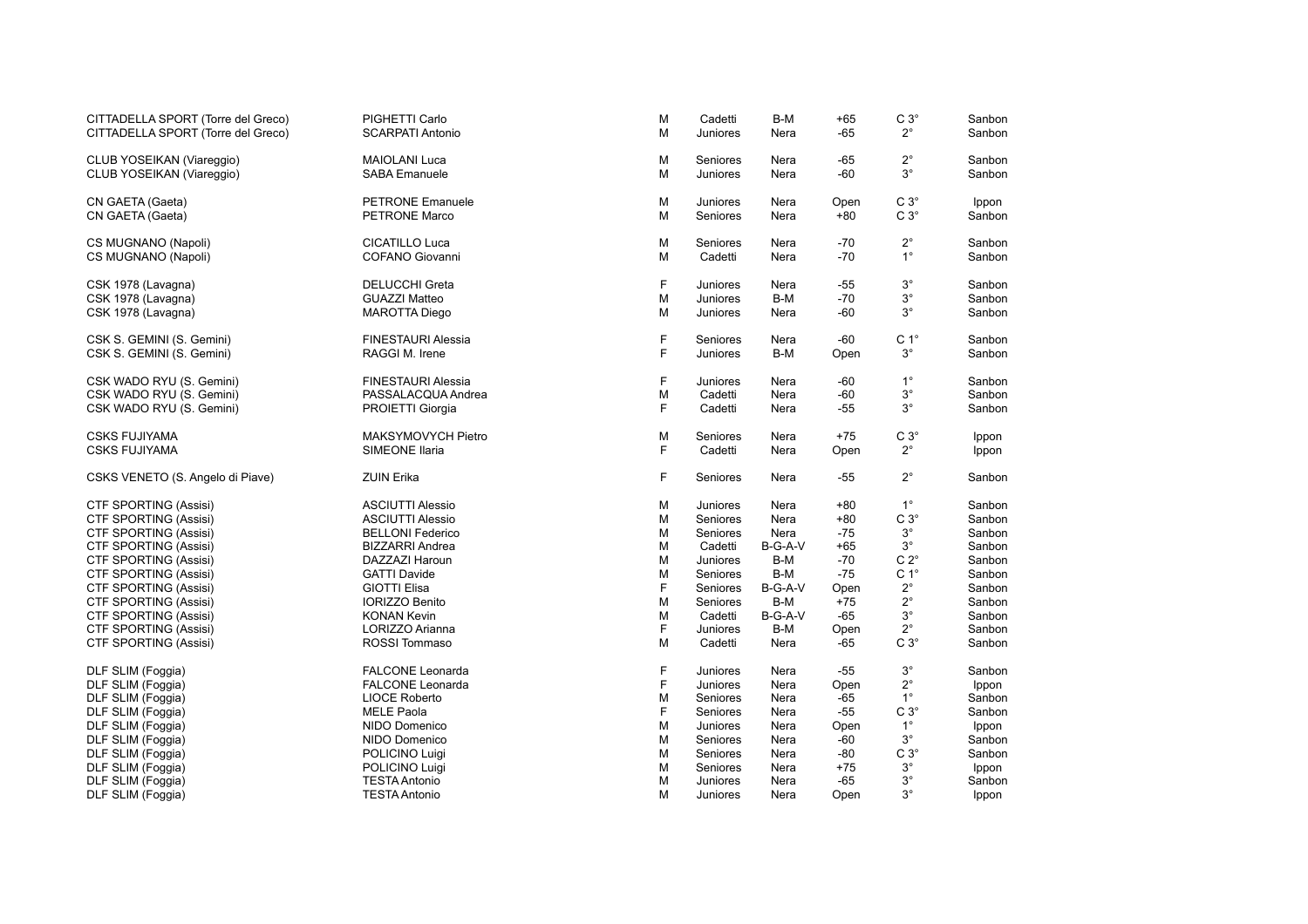| DOJO & FITNESS (Ferentino)    | <b>BELMAHDI Fouad</b>       | M | Seniores | B-G-A-V | $-75$ | C <sub>1</sub> ° | Sanbon       |
|-------------------------------|-----------------------------|---|----------|---------|-------|------------------|--------------|
| DOJO & FITNESS (Ferentino)    | <b>BELMAHDI Najib</b>       | M | Seniores | B-G-A-V | $+75$ | $1^{\circ}$      | Sanbon       |
| DOJO & FITNESS (Ferentino)    | <b>CAVALLARO Simeone</b>    | М | Juniores | B-M     | $-70$ | $C 3^\circ$      | Sanbon       |
| DOJO KIYOSHI (Quartu S.Elena) | <b>DENOTTI Giuseppe</b>     | М | Juniores | Nera    | $-70$ | $3^{\circ}$      | Sanbon       |
| DOJO KIYOSHI (Quartu S.Elena) | <b>DENOTTI Giuseppe</b>     | M | Juniores | Nera    | Open  | $C 3^\circ$      | <b>Ippon</b> |
| DOJO KIYOSHI (Quartu S.Elena) | <b>PILI Manuele</b>         | М | Cadetti  | Nera    | Open  | $2^{\circ}$      | <b>Ippon</b> |
| DOJO RONIN (Genova)           | <b>CRESIO Nicole</b>        | F | Juniores | Nera    | $-55$ | $C 3^\circ$      | Sanbon       |
| DOJO RONIN (Genova)           | <b>CRESIO Nicole</b>        | F | Juniores | Nera    | Open  | $3^\circ$        | <b>Ippon</b> |
| DOJO RONIN (Genova)           | <b>GALIOTTO Fabio</b>       | М | Cadetti  | Nera    | $+75$ | $1^{\circ}$      | Sanbon       |
| DOJO RONIN (Genova)           | <b>GALIOTTO Fabio</b>       | M | Cadetti  | Nera    | Open  | $3^\circ$        | Ippon        |
| DOJO RONIN (Genova)           | <b>GINESTRA Arianna</b>     | F | Juniores | Nera    | $-55$ | $2^{\circ}$      | Sanbon       |
| DOJO RONIN (Genova)           | <b>LATTA Sarah</b>          | F | Cadetti  | Nera    | -55   | $2^{\circ}$      | Sanbon       |
| <b>GS LISCIATE (Lisciate)</b> | <b>BERTAZZOLI Giovanni</b>  | м | Seniores | Nera    | -80   | $1^{\circ}$      | Sanbon       |
| <b>GS LISCIATE (Lisciate)</b> | <b>BERTAZZOLI Giovanni</b>  | M | Seniores | Nera    | $+75$ | $3^\circ$        | <b>Ippon</b> |
| <b>GYM CENTER (Roma)</b>      | <b>LOCATELLI Stefano</b>    | М | Juniores | Nera    | $-60$ | $2^{\circ}$      | Sanbon       |
| <b>GYM CENTER (Roma)</b>      | <b>MANGIONE Federico</b>    | M | Juniores | B-M     | $+70$ | $3^\circ$        | Sanbon       |
| <b>GYM CENTER (Roma)</b>      | <b>SCACCIAFRATTE Ilaria</b> | F | Seniores | Nera    | $+60$ | $3^{\circ}$      | Sanbon       |
| <b>GYM CENTER (Roma)</b>      | <b>TESSECINI Luca</b>       | М | Seniores | Nera    | $-75$ | $2^{\circ}$      | Sanbon       |
| JITAKIOEI (Cesano Boscone)    | <b>RIZZARDINI Federico</b>  | M | Seniores | Nera    | -80   | C <sub>1</sub> ° | Sanbon       |
| JITAKIOEI (Cesano Boscone)    | RIZZARDINI Manuel           | М | Seniores | Nera    | -75   | $3^{\circ}$      | Ippon        |
| JITAKIOEI (Cesano Boscone)    | <b>TURCO Paolo</b>          | M | Juniores | B-G-A-V | $+70$ | $1^{\circ}$      | Sanbon       |
| JKD ERBA (Erba)               | <b>FAGGIANO Luigi</b>       | М | Juniores | Nera    | -70   | $3^\circ$        | Sanbon       |
| KARATE DOJO KUN (Bagnolo M.)  | AMIGHETTI Donatella         | F | Seniores | Nera    | -55   | $C3^\circ$       | Sanbon       |
| KARATE DOJO KUN (Bagnolo M.)  | <b>FAVAGROSSA Luca</b>      | M | Cadetti  | Nera    | $-55$ | $3^{\circ}$      | Sanbon       |
| KARATE DOJO KUN (Bagnolo M.)  | <b>SVANERA Riccardo</b>     | М | Seniores | Nera    | $-70$ | $C3^\circ$       | Sanbon       |
| KEN TO ZAZEN (Limbiate)       | <b>BIZZI Marica</b>         | F | Seniores | Nera    | $-60$ | $2^{\circ}$      | Sanbon       |
| KENSHUKAI (Feltre)            | <b>FELTRIN Mattia</b>       | М | Cadetti  | Nera    | $-75$ | $1^{\circ}$      | Sanbon       |
| KENSHUKAI (Feltre)            | <b>IWASA Alessio</b>        | м | Juniores | B-M     | $-70$ | $2^{\circ}$      | Sanbon       |
| KI DO CLUB (Bollate)          | <b>BENTIVEGNA Giuseppe</b>  | М | Juniores | Nera    | $-65$ | $1^{\circ}$      | Sanbon       |
| KI DO CLUB (Bollate)          | <b>FRANZINA Luca</b>        | м | Juniores | Nera    | $-75$ | $3^\circ$        | Sanbon       |
| KINES CLUB (Bollate)          | DE MILATO Alessandro        | М | Seniores | B-M     | -75   | $3^{\circ}$      | Sanbon       |
| KO BU KAI (Genova)            | <b>BISACCHI Mattia</b>      | М | Cadetti  | Nera    | $-55$ | $3^\circ$        | Sanbon       |
| KO BU KAI (Genova)            | <b>LAPI Tommasi</b>         | м | Seniores | B-G-A-V | $+75$ | $2^{\circ}$      | Sanbon       |
| KO BU KAI (Genova)            | <b>MURATORE Andrea</b>      | М | Seniores | B-G-A-V | -75   | $C 2^{\circ}$    | Sanbon       |
| KO BU KAI (Genova)            | <b>VERDE Alessio</b>        | м | Seniores | Nera    | -65   | $3^{\circ}$      | Sanbon       |
| KU SHIN KAN (Urgnano)         | <b>BARGIGGIA Chiara</b>     | F | Cadetti  | Nera    | $+55$ | $C 2^{\circ}$    | Sanbon       |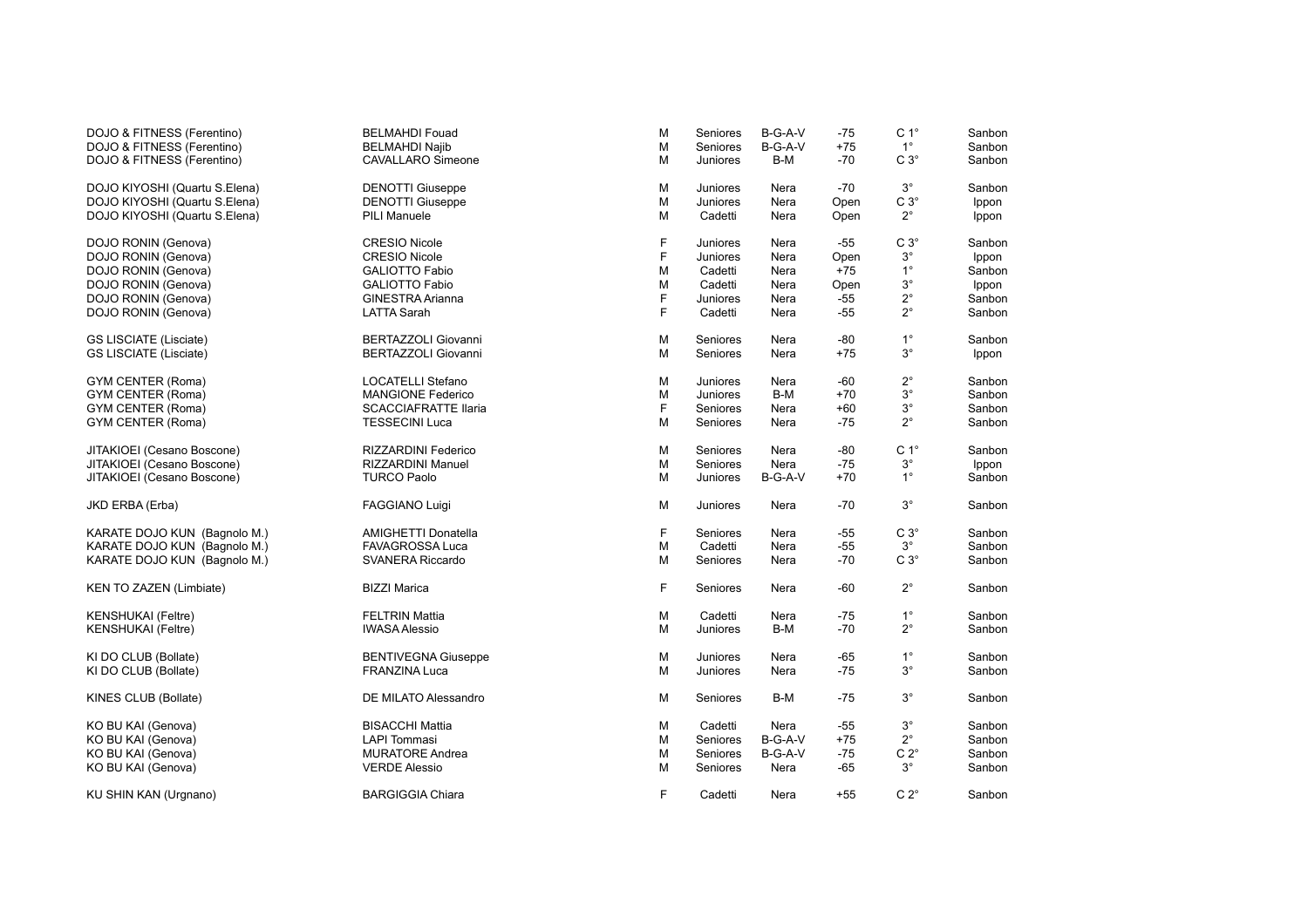| KU SHIN KAN (Urgnano)     | <b>GASPARIN Giacomo</b>   | M | Cadetti  | Nera      | $-75$ | $2^{\circ}$      | Sanbon |
|---------------------------|---------------------------|---|----------|-----------|-------|------------------|--------|
| KU SHIN KAN (Urgnano)     | <b>GASPARIN Giacomo</b>   | M | Cadetti  | Nera      | Open  | $C 1^{\circ}$    | Ippon  |
| KU SHIN KAN (Urgnano)     | <b>TIRABOSCHI Sanjv</b>   | M | Cadetti  | Nera      | -55   | $2^{\circ}$      | Sanbon |
|                           |                           |   |          |           |       |                  |        |
| NENRYU (Verbania)         | <b>CARBONE Martina</b>    | F | Cadetti  | Nera      | Open  | $3^{\circ}$      | Ippon  |
| NENRYU (Verbania)         | SANFILIPPO Alfio          | M | Cadetti  | Nera      | $-60$ | $1^{\circ}$      | Sanbon |
| NENRYU (Verbania)         | SANFILIPPO Alfio          | M | Cadetti  | Nera      | Open  | $1^{\circ}$      | Ippon  |
|                           |                           |   |          |           |       |                  |        |
|                           |                           |   |          |           |       |                  |        |
|                           |                           |   |          |           |       |                  |        |
| OKINAWA NUORO (Nuoro)     | <b>MULAS Bruno</b>        | M | Seniores | Nera      | -60   | $1^{\circ}$      | Sanbon |
|                           |                           |   |          |           |       |                  |        |
| PECHEGNA KARATE (Salerno) | VASSALLO Luciano          | M | Cadetti  | $B-G-A-V$ | $-65$ | $2^{\circ}$      | Sanbon |
|                           |                           |   |          |           |       |                  |        |
| POL. OTSUKA (Basciano)    | DI MARCANTONIO Carlandrea | M | Seniores | Nera      | -75   | C <sub>1</sub> ° | Sanbon |
|                           |                           |   |          |           |       |                  |        |
| POL. RENSHI (Bari)        | <b>BONAMICO Enrico</b>    | M | Cadetti  | B-M       | -65   | $C3^\circ$       | Sanbon |
| POL. RENSHI (Bari)        | <b>BUONAMICO Enrico</b>   | M | Cadetti  | Nera      | $-65$ | $2^{\circ}$      | Sanbon |
| POL. RENSHI (Bari)        | <b>CAPRIATI Giuseppe</b>  | M | Cadetti  | B-M       | $-65$ | $1^{\circ}$      | Sanbon |
| POL. RENSHI (Bari)        | <b>CAPRIATI Giuseppe</b>  | M | Cadetti  | Nera      | $-65$ | $1^{\circ}$      | Sanbon |
| POL. RENSHI (Bari)        | <b>CARELLA Angela</b>     | F | Seniores | Nera      | $-55$ | $1^{\circ}$      | Sanbon |
| POL. RENSHI (Bari)        | CARELLA Angela            | F | Seniores | Nera      | Open  | $2^{\circ}$      | Ippon  |
| POL. RENSHI (Bari)        | CASSANO Lorenzo           | M | Cadetti  | B-M       | $+65$ | $3^{\circ}$      | Sanbon |
| POL. RENSHI (Bari)        | CASSANO Lorenzo           | M | Cadetti  | Nera      | $+75$ | $2^{\circ}$      | Sanbon |
| POL. RENSHI (Bari)        | <b>CERESETTI Silvio</b>   | M | Cadetti  | Nera      | $-60$ | $2^{\circ}$      | Sanbon |
| POL. RENSHI (Bari)        | <b>CUCUMAZZO Pasquale</b> | M | Cadetti  | Nera      | $-70$ | $2^{\circ}$      | Sanbon |
| POL. RENSHI (Bari)        | DE GIOSA Leonardo         | M | Juniores | B-M       | $+70$ | $2^{\circ}$      | Sanbon |
| POL. RENSHI (Bari)        | DE GIOSA Leonardo         | M | Juniores | Nera      | $-80$ | $2^{\circ}$      | Sanbon |
| POL. RENSHI (Bari)        | DE GIOSA Leonardo         | M | Seniores | B-M       | $+75$ | $1^{\circ}$      | Sanbon |
| POL. RENSHI (Bari)        | DE GIOSA Leonardo         | M | Seniores | Nera      | $-80$ | $C3^\circ$       | Sanbon |
| POL. RENSHI (Bari)        | DE MAURO Giacomo          | M | Cadetti  | B-M       | $-65$ | $3^\circ$        | Sanbon |
| POL. RENSHI (Bari)        | DE MAURO Giacomo          | M | Cadetti  | Nera      | $-60$ | $3^\circ$        | Sanbon |
| POL. RENSHI (Bari)        | <b>FRANCO Fabiola</b>     | F | Juniores | B-M       | Open  | $1^{\circ}$      | Sanbon |
| POL. RENSHI (Bari)        | <b>FRANCO Fabiola</b>     | F | Juniores | Nera      | $-55$ | $1^{\circ}$      | Sanbon |
| POL. RENSHI (Bari)        | <b>FRANCO Fabiola</b>     | F | Seniores | Nera      | $-55$ | C <sub>1</sub> ° | Sanbon |
| POL. RENSHI (Bari)        | <b>FRANCO Fabiola</b>     | F | Seniores | Nera      | $-60$ | $1^{\circ}$      | Sanbon |
| POL. RENSHI (Bari)        | <b>GALLETTA Gaetano</b>   | M | Cadetti  | B-M       | $+65$ | $C3^\circ$       | Sanbon |
| POL. RENSHI (Bari)        | <b>GALLETTA Gaetano</b>   | M | Cadetti  | Nera      | $-75$ | $3^{\circ}$      | Sanbon |
| POL. RENSHI (Bari)        | <b>GALLO Vincenzo</b>     | M | Juniores | B-M       | $-70$ | $1^{\circ}$      | Sanbon |
| POL. RENSHI (Bari)        | <b>GALLO Vincenzo</b>     | M | Juniores | Nera      | $-70$ | $2^{\circ}$      | Sanbon |
| POL. RENSHI (Bari)        | <b>GALLO Vincenzo</b>     | M | Seniores | B-M       | $-75$ | $2^{\circ}$      | Sanbon |
| POL. RENSHI (Bari)        | <b>GALLO Vincenzo</b>     | M | Seniores | Nera      | $-70$ | $3^{\circ}$      | Sanbon |
| POL. RENSHI (Bari)        | <b>GENCHI Carmelo</b>     | M | Seniores | Nera      | $-80$ | $3^{\circ}$      | Sanbon |
| POL. RENSHI (Bari)        | <b>GENCHI Carmelo</b>     | M | Seniores | Nera      | $+75$ | $2^{\circ}$      | Ippon  |
| POL. RENSHI (Bari)        | <b>GENCHI Natalia</b>     | F | Juniores | B-G-A-V   | Open  | $1^{\circ}$      | Sanbon |
| POL. RENSHI (Bari)        | <b>GENCHI Natalia</b>     | F | Seniores | B-G-A-V   | Open  | $3^{\circ}$      | Sanbon |
| POL. RENSHI (Bari)        | LA SERRA Gaetano          | M | Juniores | B-M       | $+70$ | $1^{\circ}$      | Sanbon |
| POL. RENSHI (Bari)        | LA SERRA Gaetano          | M | Seniores | B-M       | $-75$ | $1^{\circ}$      | Sanbon |
| POL. RENSHI (Bari)        | LA SERRA Gaetano          | M | Seniores | Nera      | $-70$ | C <sub>1</sub> ° | Sanbon |
| POL. RENSHI (Bari)        | <b>LASERRA Gaetano</b>    | M | Juniores | Nera      | $-70$ | $1^{\circ}$      | Sanbon |
|                           |                           |   |          |           |       |                  |        |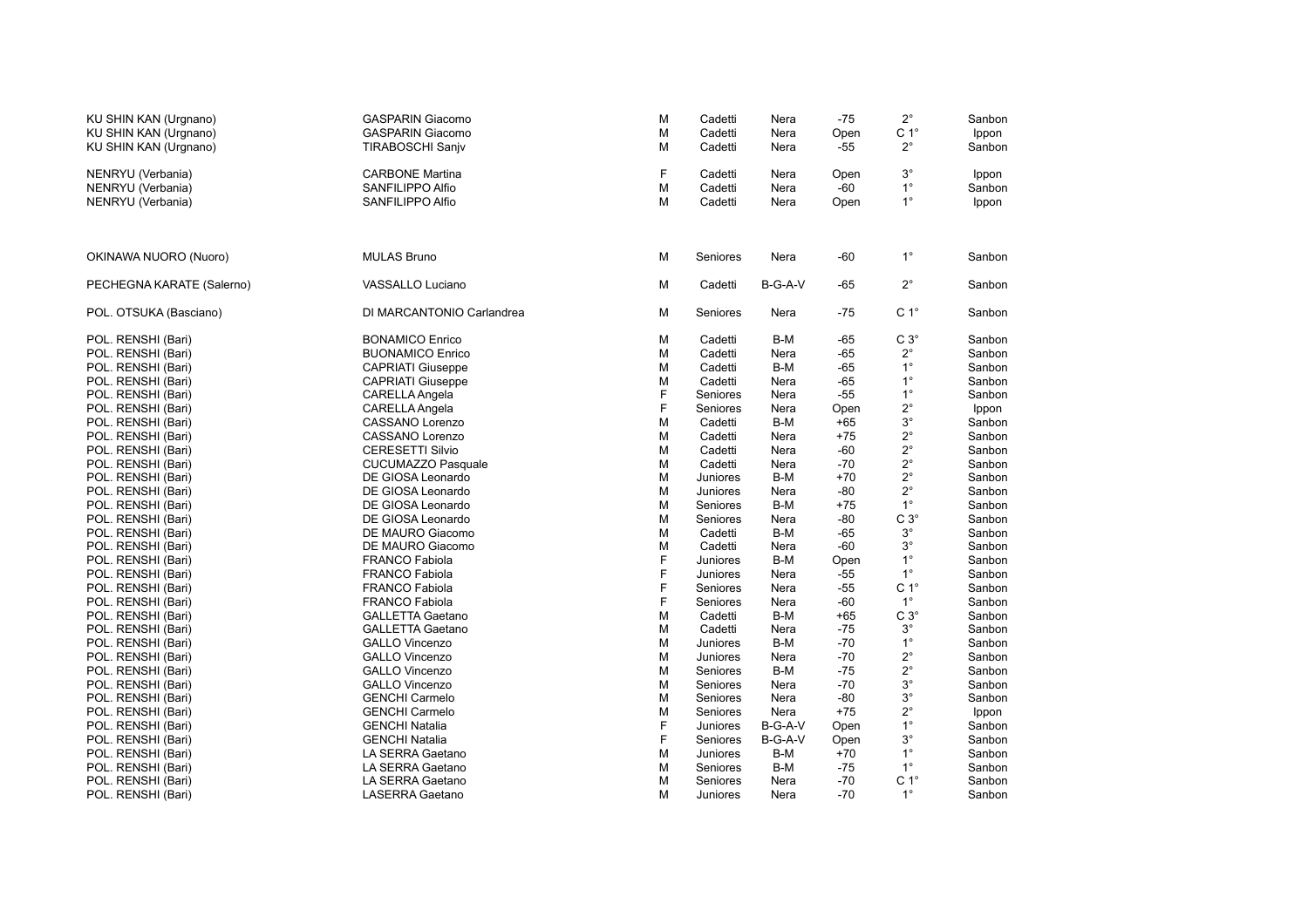| POL. RENSHI (Bari)              | <b>LERARIO Alessio</b>      | M | Seniores | B-M     | $-75$ | $3^\circ$     | Sanbon |
|---------------------------------|-----------------------------|---|----------|---------|-------|---------------|--------|
| POL. RENSHI (Bari)              | <b>MANZARI Giorgio</b>      | M | Cadetti  | B-M     | $-65$ | $3^\circ$     | Sanbon |
| POL. RENSHI (Bari)              | <b>MARENA Carlo</b>         | M | Seniores | B-G-A-V | $+75$ | $3^\circ$     | Sanbon |
| POL. RENSHI (Bari)              | <b>MARI Lucia</b>           | F | Seniores | Nera    | $+60$ | $1^{\circ}$   | Sanbon |
| POL. RENSHI (Bari)              | <b>MARI Lucia</b>           | F | Seniores | Nera    | Open  | $1^{\circ}$   | Ippon  |
| POL. RENSHI (Bari)              | <b>MENOLASCINA Giuseppe</b> | M | Cadetti  | B-M     | $+65$ | $1^{\circ}$   | Sanbon |
| POL. RENSHI (Bari)              | PETROSINO Luana             | F | Cadetti  | B-M     | Open  | $1^{\circ}$   | Sanbon |
| POL. RENSHI (Bari)              | PETROSINO Luana             | F | Cadetti  | Nera    | $-55$ | $3^\circ$     | Sanbon |
| POL. RENSHI (Bari)              | PETRUZZELLI Rosaria         | F | Cadetti  | Nera    | $+55$ | $3^{\circ}$   | Sanbon |
| POL. RENSHI (Bari)              | ROMANELLI Claudia           | F | Cadetti  | B-M     | Open  | $3^{\circ}$   | Sanbon |
| POL. RENSHI (Bari)              | <b>ROMANELLI Claudia</b>    | F | Cadetti  | Nera    | $+55$ | $1^{\circ}$   | Sanbon |
| POL. RENSHI (Bari)              | SPINA Alessandro            | M | Seniores | Nera    | $-75$ | $3^\circ$     | Sanbon |
| POL. RENSHI (Bari)              | SPINA Alessandro            | M | Seniores | Nera    | $-75$ | $1^{\circ}$   | Ippon  |
| POL. RENSHI (Bari)              | <b>STRIGNANO Beatrice</b>   | F | Seniores | Nera    | $-60$ | $3^\circ$     | Sanbon |
| POL. RENSHI (Bari)              | <b>STRIGNANO Beatrice</b>   | F | Seniores | Nera    |       | $3^\circ$     |        |
|                                 |                             |   |          |         | Open  |               | Ippon  |
| POL. UNIVERSITY (Caltanissetta) | <b>CAMPISCIANO Rosario</b>  | м | Cadetti  | Nera    | Open  | $C 2^{\circ}$ | Ippon  |
| POL. UNIVERSITY (Caltanissetta) | FORMICA Alessandro          | M | Juniores | Nera    | Open  | $C 2^{\circ}$ | Ippon  |
| POL. UNIVERSITY (Caltanissetta) | <b>FORMICA Alessandro</b>   | M | Seniores | Nera    | $-75$ | $C3^\circ$    | Ippon  |
| RONIN CLUB (Pozzuoli)           | <b>TORRE Karen</b>          | F | Seniores | Nera    | $-60$ | $C3^\circ$    | Sanbon |
| SHIKADO (Roma)                  | <b>ILLIANO Giulia</b>       | F | Cadetti  | B-G-A-V | Open  | $3^\circ$     | Sanbon |
| SHOTOKAN RYU (Laives)           | PRIAMO Dejan                | М | Juniores | B-G-A-V | $+70$ | $3^{\circ}$   | Sanbon |
| <b>SPORT THIENE (Thiene)</b>    | CELEGATO Natasha            | F | Juniores | Nera    | $-60$ | $3^{\circ}$   | Sanbon |
| <b>SPORT THIENE (Thiene)</b>    | <b>ZOLDAN Luca</b>          | M | Juniores | Nera    | $-75$ | $2^{\circ}$   | Sanbon |
| SPORT THIENE (Thiene)           | <b>ZOLDAN Luca</b>          | M | Juniores | Nera    | Open  | $C 1^{\circ}$ | Ippon  |
| TEN-NO (Montichiari)            | <b>CAMPI Stefano</b>        | M | Cadetti  | Nera    | Open  | $C3^\circ$    | Ippon  |
| TEN-NO (Montichiari)            | <b>CAPPELLARI Marco</b>     | M | Seniores | Nera    | -80   | $3^\circ$     | Sanbon |
| TEN-NO (Montichiari)            | <b>CAPPELLARI Marco</b>     | M | Seniores | Nera    | $+75$ | $C3^\circ$    | Ippon  |
| TEN-NO (Montichiari)            | DAL TIGLIO Lisa             | F | Seniores | Nera    | -55   | $3^\circ$     | Sanbon |
| TEN-NO (Montichiari)            | DAL TIGLIO Lisa             | F | Seniores | Nera    | Open  | $3^\circ$     | Ippon  |
| TEN-NO (Montichiari)            | <b>GAURNIERI Alex</b>       | M | Seniores | Nera    | $+80$ | $2^{\circ}$   | Sanbon |
| TEN-NO (Montichiari)            | <b>GUARNERI Alex</b>        | м | Seniores | Nera    | $+75$ | $1^{\circ}$   | Ippon  |
| TEN-NO (Montichiari)            | <b>MARAVIGLIA Fabio</b>     | M | Juniores | Nera    | Open  | $2^{\circ}$   | Ippon  |
| TEN-NO (Montichiari)            | <b>TRECCANI Ivan</b>        | M |          |         | -75   | $2^{\circ}$   |        |
|                                 |                             |   | Seniores | Nera    |       |               | Ippon  |
| TOP GYM (Inzago)                | <b>COLOMBELLI Luca</b>      | M | Seniores | B-G-A-V | $-75$ | $2^{\circ}$   | Sanbon |
| TOP GYM (Inzago)                | <b>INVERNIZZI Ylenia</b>    | F | Juniores | Nera    | $+60$ | $1^{\circ}$   | Sanbon |
| TOP GYM (Inzago)                | <b>INVERNIZZI Ylenia</b>    | F | Seniores | Nera    | $+60$ | $2^{\circ}$   | Sanbon |
| TOP GYM (Inzago)                | PARMIGIANI Davide           | м | Seniores | B-G-A-V | -75   | $1^{\circ}$   | Sanbon |
| US S.PELLEGRINO (S.Pellegrino)  | <b>GHISALBERTI Pamela</b>   | F | Seniores | Nera    | -55   | $3^{\circ}$   | Sanbon |
| US S.PELLEGRINO (S.Pellegrino)  | <b>ROTA Stefano</b>         | M | Seniores | Nera    | -65   | $3^{\circ}$   | Sanbon |
| US VIRTUS (Bolzaneto)           | <b>COSTA Giorgia</b>        | F | Juniores | Nera    | $+60$ | $2^{\circ}$   | Sanbon |
| US VIRTUS (Bolzaneto)           | <b>DANIELE Silvia</b>       | F | Cadetti  | B-M     | Open  | $C3^\circ$    | Sanbon |
|                                 |                             |   |          |         |       |               |        |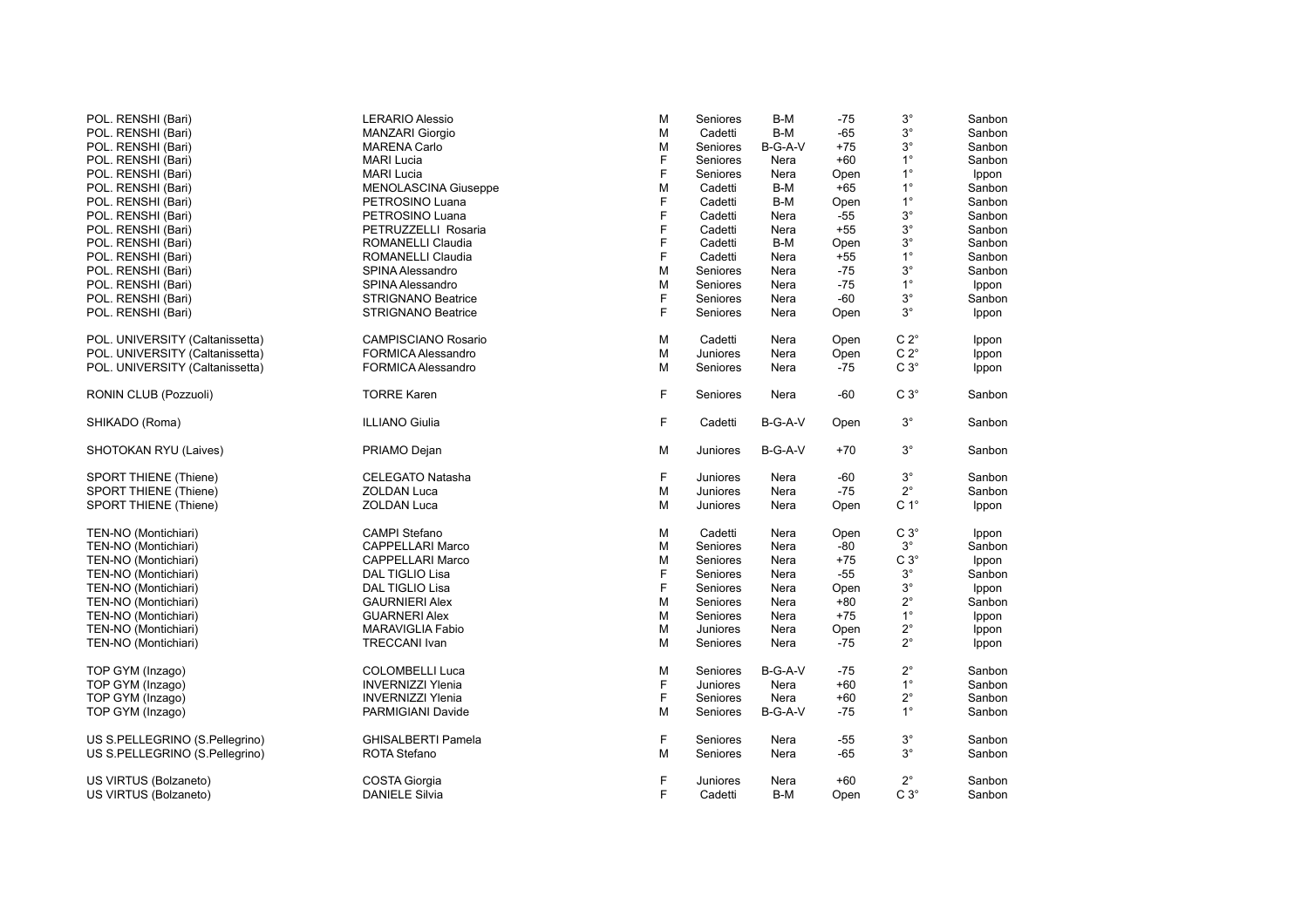| WA SHITORYU (Sezze)     | CIARELLI Costantino | Seniores | Nera      | $-75$ | $C3^{\circ}$   | Sanbon |
|-------------------------|---------------------|----------|-----------|-------|----------------|--------|
| WA SHITORYU (Sezze)     | PIACITELLI Nadia    | Cadetti  | Nera      | +55   | $C3^\circ$     | Sanbon |
| YAMABUSHI GE (Moconesi) | DI LIBERTI Pietro   | Seniores | $B-G-A-V$ | $+75$ | 2 <sup>c</sup> | Sanbon |
| YAMABUSHI GE (Moconesi) | FIGUS Mattia        | Cadetti  | Nera      | -60   | $C3^{\circ}$   | Sanbon |

### **Campionato Italiano con 89 Società; 20 Squadre; 333 atleti nel kata e 434 nel kumite. Totale 767 partecipanti.**

| Società                       | <b>Classifica Campionato</b>   |             |
|-------------------------------|--------------------------------|-------------|
| <b>RENSHI (Bari)</b>          | 136 punti                      | $1^{\circ}$ |
| <b>A.BRAVETTA (Roma)</b>      | 38 punti                       | $2^{\circ}$ |
| <b>SHIN KAMI (Casalnuovo)</b> | 30 punti                       | $3^{\circ}$ |
| <b>FUDOSHIN (Riva Ligure)</b> | 19 punti                       | $4^{\circ}$ |
| Società                       | <b>Classifica Coppa Italia</b> |             |
| <b>SHIN KAMI (Casalnuovo)</b> | 19 punti                       | $1^{\circ}$ |
| <b>A.BRAVETTA (Roma)</b>      | 19 punti                       | $2^{\circ}$ |
|                               |                                |             |
| <b>IZUMO (Firenze)</b>        | 13 punti                       | $3^{\circ}$ |

### **Campionato Italiano Assoluti Kata Cad-Jun-Sen-Vet - Arezzo 23 Novembre 2013**

| <b>SOCIETA</b>                        | <b>COGNOME E NOME</b>      | <b>SESSO</b> | <b>CATEG</b> | <b>RAG.CINT</b> | <b>KATA</b> | <b>PODIO</b>     | <b>STILE</b> |
|---------------------------------------|----------------------------|--------------|--------------|-----------------|-------------|------------------|--------------|
| DLF SLIM (Foggia)                     | <b>LIOCE Roberto</b>       | М            | Cad-Jun-Sen  |                 |             |                  | Shotokan     |
| <b>BUSHIDO SCHIO (Schio)</b>          | CATANIA Andrea             | м            | Cad-Jun-Sen  |                 |             | $2^{\circ}$      | Shotokan     |
| DOJO KIYOSHI (Quartu S.Elena)         | <b>PILI Manuele</b>        | м            | Cad-Jun-Sen  |                 |             | $3^{\circ}$      | Shotokan     |
| DOJO KIYOSHI (Quartu S.Elena)         | <b>DENOTTI Giuseppe</b>    | м            | Cad-Jun-Sen  |                 |             | $4^{\circ}$      | Shotokan     |
| CLUB YOSEIKAN (Viareggio)             | <b>SABA Emanuele</b>       | м            | Cad-Jun-Sen  |                 |             | C <sub>1</sub> ° | Shotokan     |
| ASD DOJO KAISHO (Castelnuovo Scrivia) | <b>CERRUTI Marco</b>       | М            | Cad-Jun-Sen  |                 |             | $C 2^{\circ}$    | Shotokan     |
| PECHEGNA KARATE (Salerno)             | <b>CAMPOLATTANO Danilo</b> | м            | Cad-Jun-Sen  |                 |             | $C3^\circ$       | Shotokan     |
| ASD CAM LUCCA (Lucca)                 | RAVAGLI Jason              | м            | Cad-Jun-Sen  |                 |             | $C 4^{\circ}$    | Shotokan     |
| ASD DOJO KAISHO (Castelnuovo Scrivia) | ROSSI Cristiana            |              | Cad-Jun-Sen  |                 |             | $1^{\circ}$      | Shotokan     |
| DLF SLIM (Foggia)                     | <b>MELE Paola</b>          |              | Cad-Jun-Sen  |                 |             | $2^{\circ}$      | Shotokan     |
| ASD DOJO KAISHO (Castelnuovo Scrivia) | LA SPINA Marta             |              | Cad-Jun-Sen  |                 |             | $3^{\circ}$      | Shotokan     |
| ASD BODY WORD (Caltagirone)           | <b>GEMMA Ester</b>         |              | Cad-Jun-Sen  |                 |             | $4^\circ$        | Shotokan     |
| DOJO RONIN (Genova)                   | <b>CRESIO Nicole</b>       |              | Cad-Jun-Sen  |                 |             | C <sub>1</sub> ° | Shotokan     |
| RONIN CLUB (Pozzuoli)                 | <b>TORRE Karen</b>         |              | Cad-Jun-Sen  |                 |             | $C 2^{\circ}$    | Shotokan     |
| KU SHIN KAN (Urgnano)                 | <b>BARGIGIA Roberta</b>    |              | Cad-Jun-Sen  |                 |             | $C3^\circ$       | Shotokan     |
| C.S.K. CASALE (Casale Monferrato)     | <b>RE</b> Giulia           |              | Cad-Jun-Sen  |                 |             | $C 4^{\circ}$    | Shotokan     |
| JITAKIOEI (Cesano Boscone)            | <b>RIZZARDINI Federico</b> | м            | Cad-Jun-Sen  |                 |             | $1^{\circ}$      | Shito-Rengo  |
| KC CORDIGNANO (Cordignano)            | <b>CANTIRON Daniele</b>    | м            | Cad-Jun-Sen  |                 |             | $2^{\circ}$      | Shito-Rengo  |
| JITAKIOEI (Cesano Boscone)            | <b>RIZZARDINI Manuel</b>   | м            | Cad-Jun-Sen  |                 |             | $3^{\circ}$      | Shito-Rengo  |
| JKD ERBA (Erba)                       | <b>FAGGIANO Luigi</b>      | м            | Cad-Jun-Sen  |                 |             | $4^{\circ}$      | Shito-Rengo  |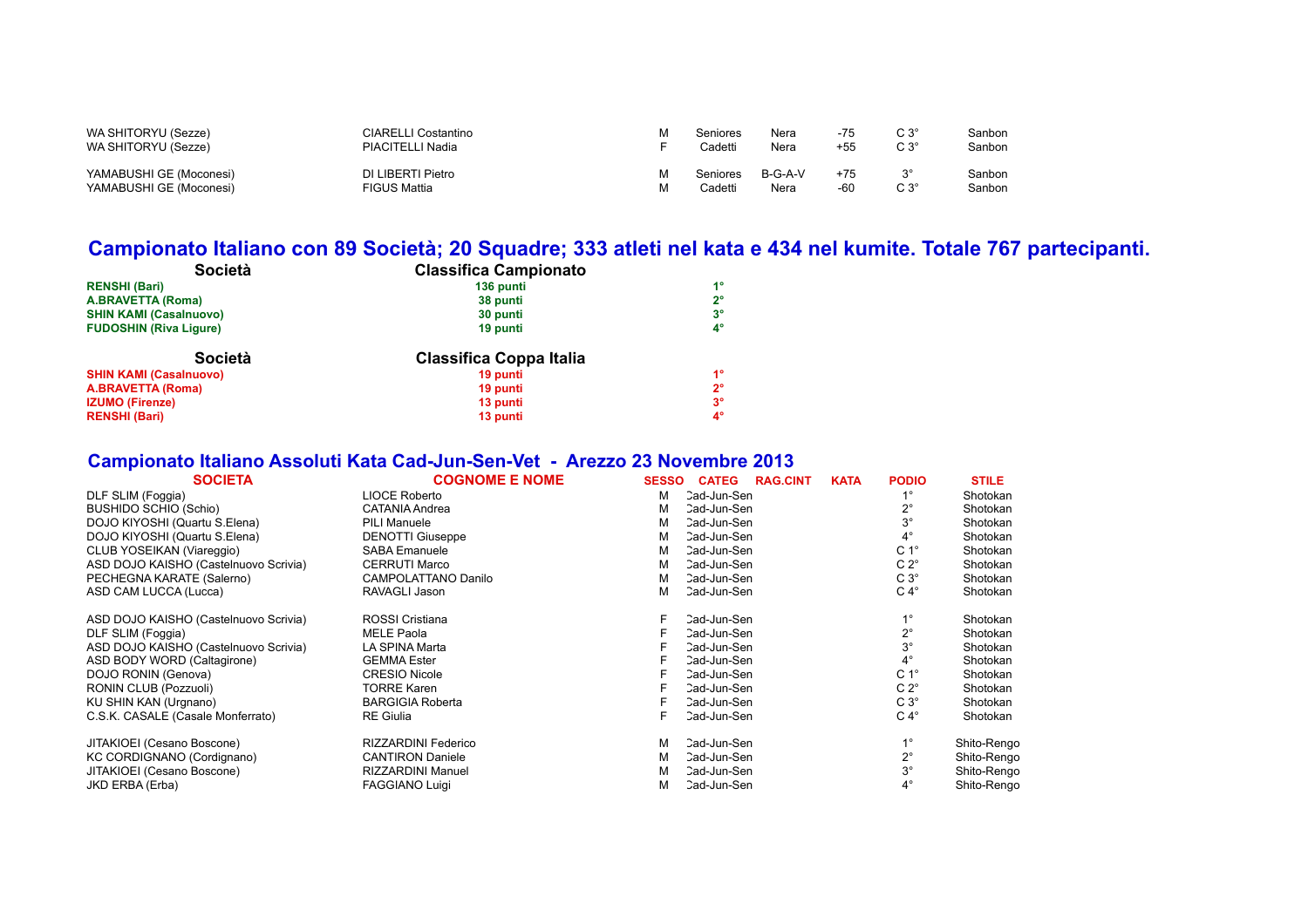| ASD NUOVO CLUB (Valmadrera)           | PIROVANO Arianna           | F | Cad-Jun-Sen          |          | $1^{\circ}$ | Shito-Rengo       |
|---------------------------------------|----------------------------|---|----------------------|----------|-------------|-------------------|
| DLF SLIM (Foggia)                     | ANNUNZIATA Roberta         |   | Cad-Jun-Sen          |          | $2^{\circ}$ | Shito-Rengo       |
| JITAKIOEI (Cesano Boscone)            | LA VECCHIA Marika          |   | Cad-Jun-Sen          |          | $3^\circ$   | Shito-Rengo       |
| ANSHIN KAI (Milano)                   | <b>BELLETTI Susanna</b>    | F | Cad-Jun-Sen          |          | $4^{\circ}$ | Shito-Rengo       |
| BUSHIDO RYU (Nikelino)                | MASTROCOLA Marco           | М | Veterani             |          | $1^{\circ}$ | Shoto-Shito-Rengo |
| GYM CENTER (Roma)                     | <b>COLEINE Lorenzo</b>     | M | Veterani             |          | $2^{\circ}$ | Shoto-Shito-Rengo |
| CSKS FUJIYAMA (Genazzano)             | RECCHIA Alfredo            | M | Veterani             |          | $3^{\circ}$ | Shoto-Shito-Rengo |
| GYM CENTER (Roma)                     | <b>VIOLA Mario</b>         | М | Veterani             |          | $4^{\circ}$ | Shoto-Shito-Rengo |
| ASD SHINRYU (S. Dorlingo V.)          | <b>KRANJEC Ariella</b>     |   | Veterani             |          |             | Shoto-Shito-Rengo |
| CSKS FUJIYAMA (Genazzano)             | LINS BRASILIENSE Elisabeth |   | Veterani             |          | $2^{\circ}$ | Shoto-Shito-Rengo |
| JITAKIOEI (Cesano Boscone)            | RIZZARDINI Federico        | м | Cad-Jun-Ser          | Assoluto |             | Shoto-Shito-Rengo |
| JITAKIOEI (Cesano Boscone)            | <b>RIZZARDINI Manuel</b>   | М | Cad-Jun-Ser          | Assoluto | $2^{\circ}$ | Shoto-Shito-Rengo |
| <b>BUSHIDO SCHIO (Schio)</b>          | CATANIA Andrea             | м | Cad-Jun-Ser          | Assoluto | $3^\circ$   | Shoto-Shito-Rengo |
| KC CORDIGNANO (Cordignano)            | <b>CANTIRON Daniele</b>    | м | Cad-Jun-Ser          | Assoluto | $4^{\circ}$ | Shoto-Shito-Rengo |
| ASD NUOVO CLUB (Valmadrera)           | PIROVANO Arianna           | F | Cad-Jun-Ser          | Assoluto | $1^{\circ}$ | Shoto-Shito-Rengo |
| DLF SLIM (Foggia)                     | ANNUNZIATA Roberta         |   | Cad-Jun-Ser          | Assoluto | $2^{\circ}$ | Shoto-Shito-Rengo |
| ASD DOJO KAISHO (Castelnuovo Scrivia) | ROSSI Cristiana            |   | Cad-Jun-Ser          | Assoluto | $3^\circ$   | Shoto-Shito-Rengo |
| DLF SLIM (Foggia)                     | <b>MELE Paola</b>          |   | Cad-Jun-Ser Assoluto |          | $4^{\circ}$ | Shoto-Shito-Rengo |

### **Campionato Italiano Assoluti Kata Cad-Jun-Sen-Vet - Arezzo 23 Novembre 2013**

| <b>SOCIETA</b><br>ANSHIN KAI (Milano) | <b>COGNOME E NOME</b><br><b>BELLETTI Susanna</b> | <b>SESSO</b><br>F | <b>CATEG</b><br>Cad-Jun-Sen | <b>RAG.CINT</b> | <b>KATA</b> | <b>PODIO</b><br>$4^{\circ}$ | <b>STILE</b><br>Shito-Rengo |
|---------------------------------------|--------------------------------------------------|-------------------|-----------------------------|-----------------|-------------|-----------------------------|-----------------------------|
| ASD BODY WORD (Caltagirone)           | <b>GEMMA Ester</b>                               | F                 | Cad-Jun-Sen                 |                 |             | $4^\circ$                   | Shotokan                    |
| ASD CAM LUCCA (Lucca)                 | RAVAGLI Jason                                    | М                 | Cad-Jun-Sen                 |                 |             | $C 4^\circ$                 | Shotokan                    |
| ASD DOJO KAISHO (Castelnuovo Scrivia) | <b>CERRUTI Marco</b>                             | M                 | Cad-Jun-Sen                 |                 |             | $C 2^\circ$                 | Shotokan                    |
| ASD DOJO KAISHO (Castelnuovo Scrivia) | LA SPINA Marta                                   |                   | Cad-Jun-Sen                 |                 |             | $3^{\circ}$                 | Shotokan                    |
| ASD DOJO KAISHO (Castelnuovo Scrivia) | ROSSI Cristiana                                  |                   | Cad-Jun-Sen                 |                 |             | $1^{\circ}$                 | Shotokan                    |
| ASD DOJO KAISHO (Castelnuovo Scrivia) | ROSSI Cristiana                                  |                   | Cad-Jun-Ser                 | Assoluto        |             | $3^{\circ}$                 | Shoto-Shito-Rengo           |
| ASD NUOVO CLUB (Valmadrera)           | PIROVANO Arianna                                 | F                 | Cad-Jun-Sen                 |                 |             | $1^{\circ}$                 | Shito-Rengo                 |
| ASD NUOVO CLUB (Valmadrera)           | PIROVANO Arianna                                 |                   | Cad-Jun-Ser                 | Assoluto        |             | $1^{\circ}$                 | Shoto-Shito-Rengo           |
| ASD SHINRYU (S. Dorlingo V.)          | <b>KRANJEC Ariella</b>                           | F                 | Veterani                    |                 |             | $1^{\circ}$                 | Shoto-Shito-Rengo           |
| <b>BUSHIDO RYU (Nikelino)</b>         | <b>MASTROCOLA Marco</b>                          | M                 | Veterani                    |                 |             | $1^{\circ}$                 | Shoto-Shito-Rengo           |
| <b>BUSHIDO SCHIO (Schio)</b>          | CATANIA Andrea                                   | м                 | Cad-Jun-Sen                 |                 |             | $2^{\circ}$                 | Shotokan                    |
| <b>BUSHIDO SCHIO (Schio)</b>          | CATANIA Andrea                                   | м                 | Cad-Jun-Ser                 | Assoluto        |             | $3^\circ$                   | Shoto-Shito-Rengo           |
| C.S.K. CASALE (Casale Monferrato)     | <b>RE</b> Giulia                                 | F                 | Cad-Jun-Sen                 |                 |             | $C 4^\circ$                 | Shotokan                    |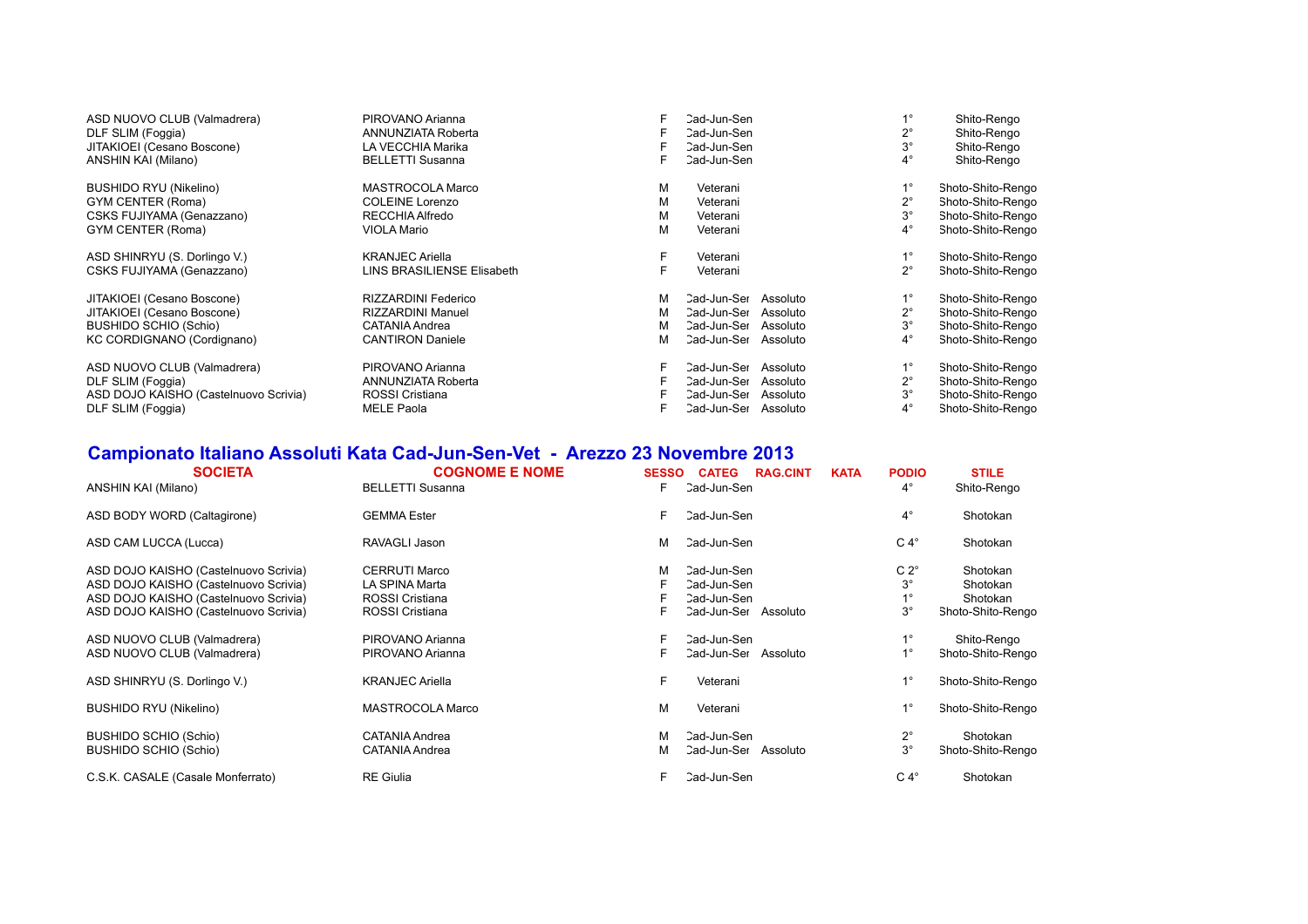| CLUB YOSEIKAN (Viareggio)     | <b>SABA Emanuele</b>              | M  | Cad-Jun-Sen          | C <sub>1</sub> ° | Shotokan          |
|-------------------------------|-----------------------------------|----|----------------------|------------------|-------------------|
| CSKS FUJIYAMA (Genazzano)     | <b>LINS BRASILIENSE Elisabeth</b> | F  | Veterani             | $2^{\circ}$      | Shoto-Shito-Rengo |
| CSKS FUJIYAMA (Genazzano)     | <b>RECCHIA Alfredo</b>            | M  | Veterani             | $3^{\circ}$      | Shoto-Shito-Rengo |
| DLF SLIM (Foggia)             | <b>ANNUNZIATA Roberta</b>         | F  | Cad-Jun-Sen          | $2^{\circ}$      | Shito-Rengo       |
| DLF SLIM (Foggia)             | <b>ANNUNZIATA Roberta</b>         |    | Cad-Jun-Ser Assoluto | $2^{\circ}$      | Shoto-Shito-Rengo |
| DLF SLIM (Foggia)             | <b>LIOCE Roberto</b>              | M  | Cad-Jun-Sen          | $1^{\circ}$      | Shotokan          |
| DLF SLIM (Foggia)             | <b>MELE Paola</b>                 |    | Cad-Jun-Sen          | $2^{\circ}$      | Shotokan          |
| DLF SLIM (Foggia)             | <b>MELE Paola</b>                 | F  | Cad-Jun-Ser Assoluto | $4^{\circ}$      | Shoto-Shito-Rengo |
| DOJO KIYOSHI (Quartu S.Elena) | <b>DENOTTI Giuseppe</b>           | М  | Cad-Jun-Sen          | $4^{\circ}$      | Shotokan          |
| DOJO KIYOSHI (Quartu S.Elena) | <b>PILI Manuele</b>               | M  | Cad-Jun-Sen          | $3^{\circ}$      | Shotokan          |
| DOJO RONIN (Genova)           | <b>CRESIO Nicole</b>              | F. | Cad-Jun-Sen          | C <sub>1</sub> ° | Shotokan          |
| GYM CENTER (Roma)             | <b>COLEINE Lorenzo</b>            | М  | Veterani             | $2^{\circ}$      | Shoto-Shito-Rengo |
| GYM CENTER (Roma)             | <b>VIOLA Mario</b>                | M  | Veterani             | $4^\circ$        | Shoto-Shito-Rengo |
| JITAKIOEI (Cesano Boscone)    | LA VECCHIA Marika                 | F  | Cad-Jun-Sen          | $3^{\circ}$      | Shito-Rengo       |
| JITAKIOEI (Cesano Boscone)    | <b>RIZZARDINI Federico</b>        | M  | Cad-Jun-Sen          | $1^{\circ}$      | Shito-Rengo       |
| JITAKIOEI (Cesano Boscone)    | <b>RIZZARDINI Federico</b>        | M  | Cad-Jun-Ser Assoluto | $1^{\circ}$      | Shoto-Shito-Rengo |
| JITAKIOEI (Cesano Boscone)    | <b>RIZZARDINI Manuel</b>          | M  | Cad-Jun-Sen          | $3^{\circ}$      | Shito-Rengo       |
| JITAKIOEI (Cesano Boscone)    | <b>RIZZARDINI Manuel</b>          | M  | Cad-Jun-Ser Assoluto | $2^{\circ}$      | Shoto-Shito-Rengo |
| JKD ERBA (Erba)               | <b>FAGGIANO Luigi</b>             | M  | Cad-Jun-Sen          | $4^{\circ}$      | Shito-Rengo       |
| KC CORDIGNANO (Cordignano)    | <b>CANTIRON Daniele</b>           | M  | Cad-Jun-Sen          | $2^{\circ}$      | Shito-Rengo       |
| KC CORDIGNANO (Cordignano)    | <b>CANTIRON Daniele</b>           | м  | Cad-Jun-Ser Assoluto | $4^{\circ}$      | Shoto-Shito-Rengo |
| KU SHIN KAN (Urgnano)         | <b>BARGIGIA Roberta</b>           | F. | Cad-Jun-Sen          | $C3^\circ$       | Shotokan          |
| PECHEGNA KARATE (Salerno)     | <b>CAMPOLATTANO Danilo</b>        | M  | Cad-Jun-Sen          | $C3^\circ$       | Shotokan          |
| RONIN CLUB (Pozzuoli)         | <b>TORRE Karen</b>                | F  | Cad-Jun-Sen          | $C 2^{\circ}$    | Shotokan          |

#### **Campionato Italiano assoluti con 42 Società; 36 Squadre; 55 atleti nel kata e 82 nel kumite. Totale 137 partecipanti.**

| JITAKIOEI (Cesano Boscone)                   | <b>CAMPIONATO ITALIANO ASSOLUTO</b> | 40          | Shito-Rengokai  |
|----------------------------------------------|-------------------------------------|-------------|-----------------|
| <b>RONIN CLUB (Pozzuoli)</b>                 | <b>COPPA ITALIA ASSOLUTO</b>        | $4^{\circ}$ | <b>Shotokan</b> |
| <b>ASD DOJO KAISHO (Castelnuovo Scrivia)</b> | <b>COPPA ITALIA ASSOLUTO</b>        | $3^{\circ}$ | <b>Shotokan</b> |
| <b>DOJO RONIN (Genova)</b>                   | <b>COPPA ITALIA ASSOLUTO</b>        | 2°          | <b>Shotokan</b> |
| <b>CLUB YOSEIKAN (Viareggio)</b>             | <b>COPPA ITALIA ASSOLUTO</b>        | 40          | <b>Shotokan</b> |
| <b>CSKS FUJIYAMA (Genazzano)</b>             | <b>CAMPIONATO ITALIANO ASSOLUTO</b> | $4^{\circ}$ | <b>Shotokan</b> |
| <b>SHIN RYU</b>                              | <b>CAMPIONATO ITALIANO ASSOLUTO</b> | 3°          | <b>Shotokan</b> |
| <b>ASD DOJO KAISHO (Castelnuovo Scrivia)</b> | <b>CAMPIONATO ITALIANO ASSOLUTO</b> | 2°          | <b>Shotokan</b> |
| <b>DLF SLIM (Foggia)</b>                     | <b>CAMPIONATO ITALIANO ASSOLUTO</b> | 40          | <b>Shotokan</b> |
| <b>Classifica Società:</b>                   |                                     |             |                 |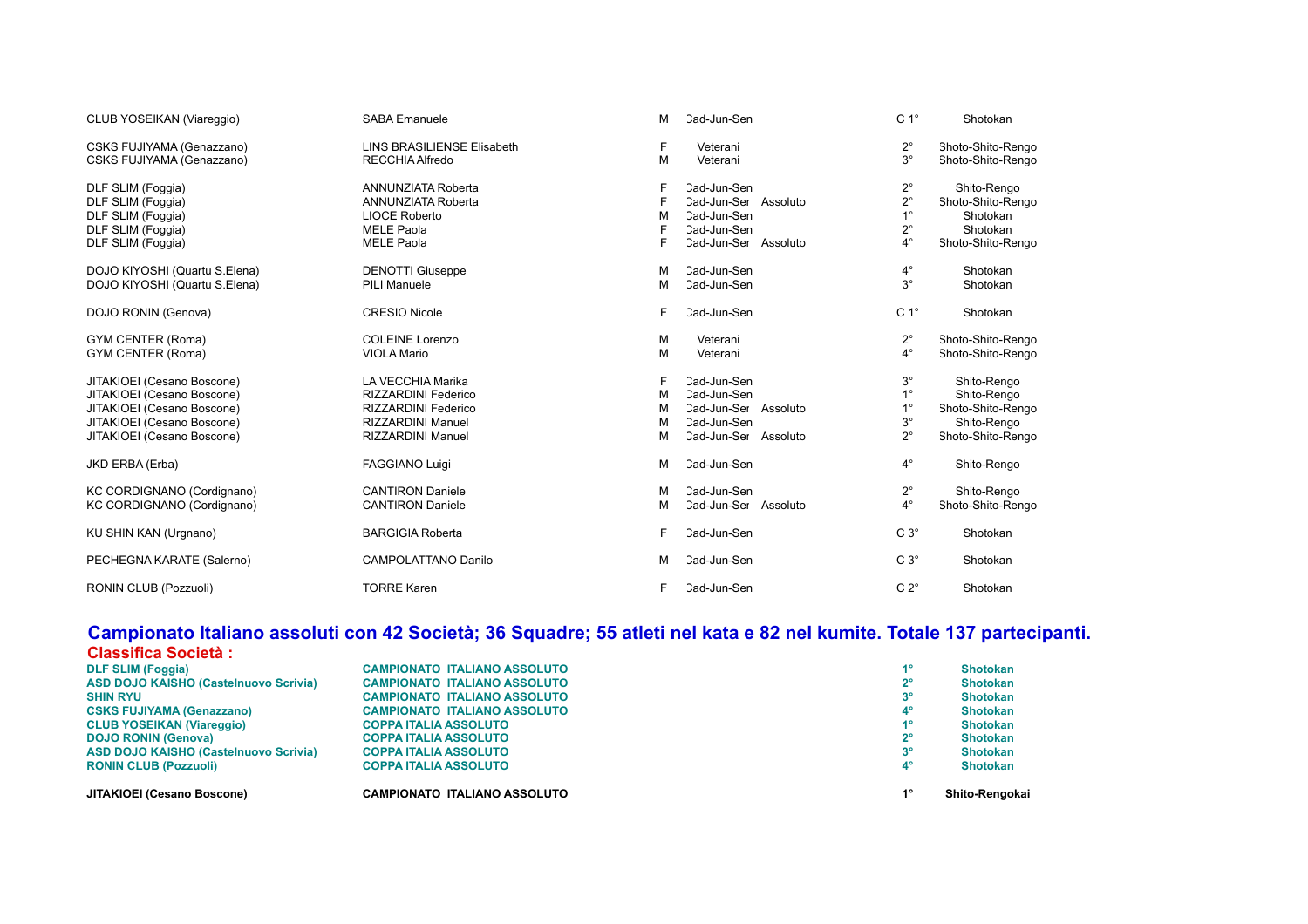| JOSHIKI (Valmadrera)       | <b>CAMPIONATO ITALIANO ASSOLUTO</b> | <b>Shito-Rengokai</b> |
|----------------------------|-------------------------------------|-----------------------|
| DLF SLIM (Foggia)          | <b>CAMPIONATO ITALIANO ASSOLUTO</b> | Shito-Rengokai        |
| KC CORDIGNANO (Cordignano) | CAMPIONATO ITALIANO ASSOLUTO        | Shito-Rengokai        |

#### **Campionato Italiano Assoluti di KUMITE - Arezzo 24 Novembre 2013**

| <b>SOCIETA</b>                        | <b>COGNOME E NOME</b>                | <b>SESSO</b> | <b>CATEG</b> | <b>RAG.CINT</b> | <b>PESO</b> | <b>PODIO</b>     | <b>SPECIALITA'</b> |
|---------------------------------------|--------------------------------------|--------------|--------------|-----------------|-------------|------------------|--------------------|
| ASD SHIN KAMI (Casalnuovo di Napoli)  | ASD SHIN KAMI (Casalnuovo di Napoli) | M            | Cadetti      | B-M-N           | Squadra     | $1^{\circ}$      | Sanbon             |
| POL. RENSHI (Bari)                    | POL. RENSHI "A" (Bari)               | M            | Cadetti      | B-M-N           | Squadra     | $2^{\circ}$      | Sanbon             |
| A. BRAVETTA (Roma)                    | A. BRAVETTA "A" (Roma)               | M            | Cadetti      | B-M-N           | Squadra     | $3^\circ$        | Sanbon             |
| CITTADELLA SPORT (Torre del Greco)    | CITTADELLA SPORT (Torre del Greco)   | M            | Cadetti      | B-M-N           | Squadra     | $3^{\circ}$      | Sanbon             |
| POL. RENSHI (Bari)                    | POL. RENSHI "A" (Bari)               | M            | Jun-Sen      | B-M-N           | Squadra     | $1^{\circ}$      | Sanbon             |
| A. BRAVETTA (Roma)                    | A. BRAVETTA "A" (Roma)               | M            | Jun-Sen      | B-M-N           | Squadra     | $2^{\circ}$      | Sanbon             |
| CITTADELLA SPORT (Torre del Greco)    | CITTADELLA SPORT (Torre del Greco)   | M            | Jun-Sen      | B-M-N           | Squadra     | $3^\circ$        | Sanbon             |
| POL. RENSHI (Bari)                    | POL. RENSHI "B" (Bari)               | M            | Jun-Sen      | B-M-N           | Squadra     | $3^{\circ}$      | Sanbon             |
| POL. RENSHI (Bari)                    | POL. RENSHI (Bari)                   | F            | Cadetti      | B-M-N           | Squadra     | $1^{\circ}$      | Sanbon             |
| A. BRAVETTA (Roma)                    | A. BRAVETTA (Roma)                   | F            | Cadetti      | B-M-N           | Squadra     | $2^{\circ}$      | Sanbon             |
| POL. RENSHI (Bari)                    | POL. RENSHI (Bari)                   | F            | Jun-Sen      | B-M-N           | Squadra     | $1^{\circ}$      | Sanbon             |
| CASK LOMBARDIA (Lombardia)            | CASK LOMBARDIA (Lombardia)           | F            | Jun-Sen      | B-M-N           | Squadra     | $2^{\circ}$      | Sanbon             |
| POL. RENSHI (Bari)                    | POL. RENSHI "A" (Bari)               | Mista        | Cadetti      | B-M-N           | Squadra     | $1^{\circ}$      | Sanbon             |
| POL. RENSHI (Bari)                    | POL. RENSHI "B" (Bari)               | Mista        | Cadetti      | B-M-N           | Squadra     | $2^{\circ}$      | Sanbon             |
| ASD SHIN KAMI (Casalnuovo di Napoli)  | ASD SHIN KAMI (Casalnuovo di Napoli) | Mista        | Cadetti      | B-M-N           | Squadra     | $3^\circ$        | Sanbon             |
| <b>KEN TO ZAZEN (Limbiate)</b>        | KEN TO ZAZEN (Limbiate)              | Mista        | Cadetti      | B-M-N           | Squadra     | $3^{\circ}$      | Sanbon             |
| POL. RENSHI (Bari)                    | POL. RENSHI "B" (Bari)               | Mista        | Jun-Sen      | B-M-N           | Squadra     | $1^{\circ}$      | Sanbon             |
| POL. RENSHI (Bari)                    | POL. RENSHI "A" (Bari)               | Mista        | Jun-Sen      | B-M-N           | Squadra     | $2^{\circ}$      | Sanbon             |
| POL. RENSHI (Bari)                    | POL. RENSHI "C" (Bari)               | Mista        | Jun-Sen      | B-M-N           | Squadra     | $3^{\circ}$      | Sanbon             |
| ASD FUDOSHIN (Riva Ligure)            | ASD FUDOSHIN (Riva Ligure)           | Mista        | Jun-Sen      | B-M-N           | Squadra     | $3^{\circ}$      | Sanbon             |
| ASD ACADEMY (Pescara)                 | ASD ACADEMY (Pescara)                | M            | Jun-Sen      | Open            | Squadra     | $1^{\circ}$      | Ippon              |
| CITTADELLA SPORT (Torre del Greco)    | CITTADELLA SPORT (Torre del Greco)   | M            | Jun-Sen      | Open            | Squadra     | $2^{\circ}$      | Ippon              |
| CITTADELLA SPORT (Torre del Greco)    | <b>CICATIELLO Luca</b>               | M            | Jun-Sen      |                 | $-68$       | $1^{\circ}$      | Sanbon             |
| A. BRAVETTA (Roma)                    | <b>VALENTINI Saverio</b>             | M            | Jun-Sen      |                 | $-68$       | $2^{\circ}$      | Sanbon             |
| CITTADELLA SPORT (Torre del Greco)    | COZZOLINO Roberto                    | M            | Jun-Sen      |                 | $-68$       | $3^\circ$        | Sanbon             |
| A. BRAVETTA (Roma)                    | <b>COSENTINO Daniele</b>             | M            | Jun-Sen      |                 | $-68$       | $3^{\circ}$      | Sanbon             |
| ASD EDEN CENTER (Montesarchio)        | MAZZARIELLO Flavio                   | M            | Jun-Sen      |                 | -68         | C <sub>1</sub> ° | Sanbon             |
| A. BRAVETTA (Roma)                    | <b>MAZZOLA Daniele</b>               | M            | Jun-Sen      |                 | $-68$       | $C 2^{\circ}$    | Sanbon             |
| A. BRAVETTA (Roma)                    | <b>EVANGELISTI Valerio</b>           | M            | Jun-Sen      |                 | $-68$       | $C3^\circ$       | Sanbon             |
| <b>ASD FUDOSHIN (Riva Liqure)</b>     | <b>FALAVIGNA Denis</b>               | M            | Jun-Sen      |                 | $-68$       | $C 3^\circ$      | Sanbon             |
| ASD FUDOSHIN (Riva Ligure)            | PAPE MBATHIE                         | M            | Jun-Sen      |                 | $-78$       | $1^{\circ}$      | Sanbon             |
| ASD SHINRYU (S.Dorlingo V.)           | LESTI Jacopo                         | M            | Jun-Sen      |                 | $-78$       | $2^{\circ}$      | Sanbon             |
| PECHEGNA KARATE (Salerno)             | <b>CAPUA Dario</b>                   | M            | Jun-Sen      |                 | $-78$       | $3^\circ$        | Sanbon             |
| ASD DOJO KAISHO (Castelnuovo Scrivia) | <b>CERUTTI Marco</b>                 | M            | Jun-Sen      |                 | $-78$       | $3^\circ$        | Sanbon             |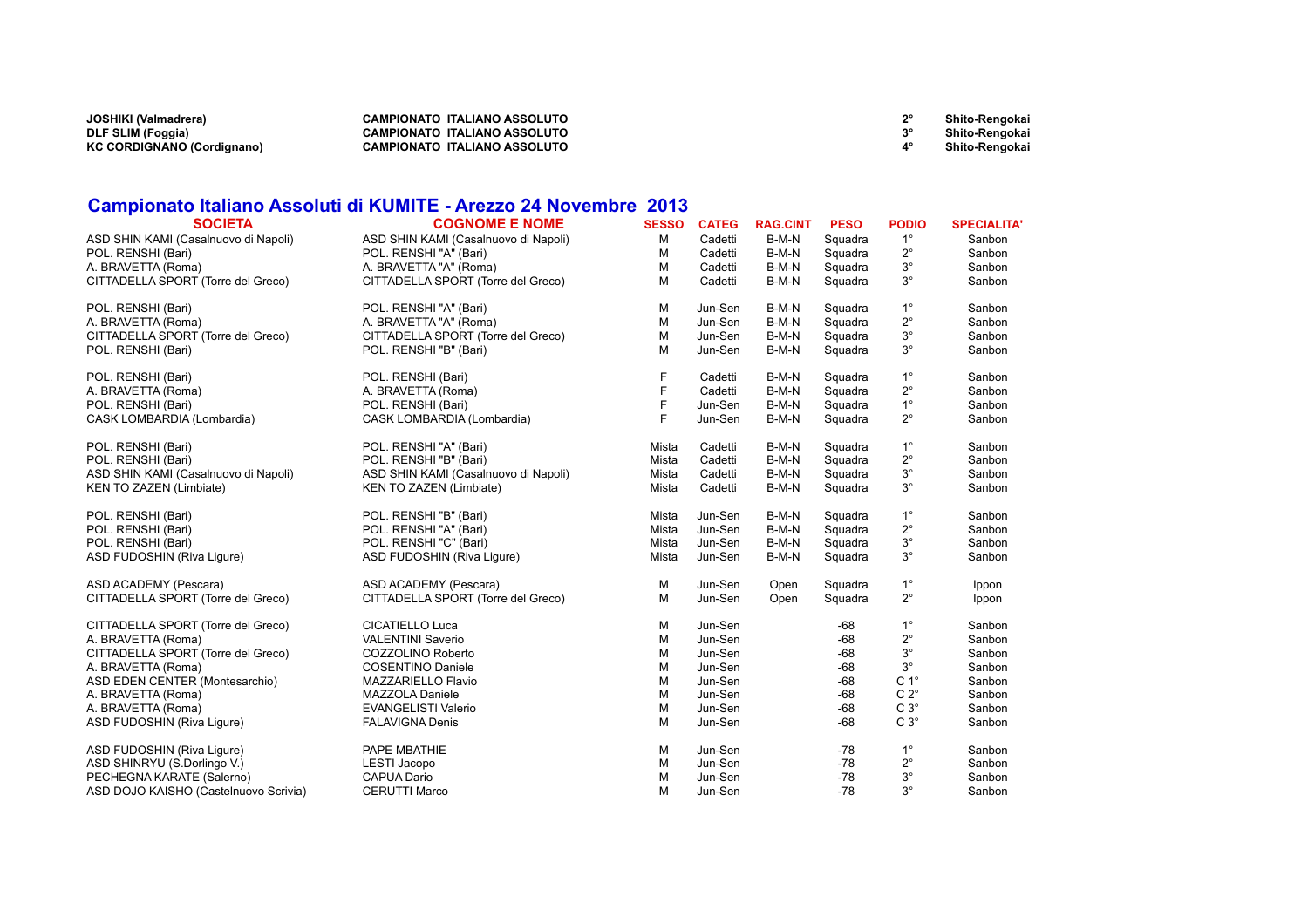| CITTADELLA SPORT (Torre del Greco)    | PETRICCIUOLO Ciro          | M | Jun-Sen |          | $-78$ | C <sub>1</sub> ° | Sanbon |
|---------------------------------------|----------------------------|---|---------|----------|-------|------------------|--------|
| CITTADELLA SPORT (Torre del Greco)    | <b>FORMISANO Luca</b>      | M | Jun-Sen |          | $-78$ | $C 2^\circ$      | Sanbon |
| <b>CTF SPORTING (Assisi)</b>          | <b>ALBANESI Darco</b>      | M | Jun-Sen |          | $-78$ | $C 3^\circ$      | Sanbon |
| CTF SPORTING (Assisi)                 | <b>ASCIUTTI Alessio</b>    | M | Jun-Sen |          | $-78$ | $C 3^\circ$      | Sanbon |
| POL. RENSHI (Bari)                    | <b>CLARELLI Gianfranco</b> | M | Jun-Sen |          | $+78$ | $1^{\circ}$      | Sanbon |
| <b>GYM CENTER (Roma)</b>              | <b>TESSECINI Luca</b>      | M | Jun-Sen |          | $+78$ | $2^{\circ}$      | Sanbon |
| KEN TO ZAZEN (Limbiate)               | <b>ABATE Giovanni</b>      | M | Jun-Sen |          | $+78$ | $3^{\circ}$      | Sanbon |
| DLF SLIM (Foggia)                     | <b>OLIVIERI Romeo</b>      | M | Jun-Sen |          | $+78$ | $3^{\circ}$      | Sanbon |
| AS IZUMO (Firenze)                    | PARRONGHI Giovanni         | M | Jun-Sen |          | $+78$ | $C 1^\circ$      | Sanbon |
| ASD SHIN KAMI (Casalnuovo di Napoli)  | <b>GIORDANO Salvatore</b>  | M | Jun-Sen |          | $+78$ | $C 2^\circ$      | Sanbon |
| TEN-NO (Montichiari)                  | <b>GUARNERI Alex</b>       | M | Jun-Sen |          | $+78$ | $C 3^\circ$      | Sanbon |
| <b>CTF SPORTING (Assisi)</b>          | <b>ROSSI</b> Gabriele      | M | Jun-Sen |          | $+78$ | $C 3^\circ$      | Sanbon |
| POL. RENSHI (Bari)                    | CARELLA Angela             | F | Jun-Sen |          | $-58$ | $1^{\circ}$      | Sanbon |
| CSKS VENETO (S. Angelo di Piave)      | <b>ZUIN Erika</b>          | F | Jun-Sen |          | $-58$ | $2^{\circ}$      | Sanbon |
| TEN-NO (Montichiari)                  | <b>DAL TIGLIO Lisa</b>     | F | Jun-Sen |          | $-58$ | $3^{\circ}$      | Sanbon |
| ASD EDEN CENTER (Montesarchio)        | SAVIGNANO Livia            | F | Jun-Sen |          | $-58$ | $3^{\circ}$      | Sanbon |
| POL. RENSHI (Bari)                    | <b>MARI Lucia</b>          | F | Jun-Sen |          | $+58$ | $1^{\circ}$      | Sanbon |
| KEN TO ZAZEN (Limbiate)               | <b>BIZZI Marica</b>        | F | Jun-Sen |          | $+58$ | $2^{\circ}$      | Sanbon |
| AS IZUMO (Firenze)                    | PARRONGHI Giovanni         | M | Jun-Sen |          | Open  | $1^{\circ}$      | Ippon  |
| ASD DOJO KAISHO (Castelnuovo Scrivia) | <b>CERUTTI Marco</b>       | M | Jun-Sen |          | Open  | $2^{\circ}$      | Ippon  |
| TEN-NO (Montichiari)                  | <b>GUARNERI Alex</b>       | M | Jun-Sen |          | Open  | $3^{\circ}$      | Ippon  |
| <b>GYM CENTER (Roma)</b>              | <b>TESSECINI Luca</b>      | M | Jun-Sen |          | Open  | $3^\circ$        | Ippon  |
| ASD ACADEMY (Pescara)                 | <b>BASILE Antonio</b>      | M | Jun-Sen |          | Open  | $C 1^\circ$      | Ippon  |
| ASD ACADEMY (Pescara)                 | <b>MIRANDA Daniele</b>     | M | Jun-Sen |          | Open  | $C 2^{\circ}$    | Ippon  |
| ASD EDEN CENTER (Montesarchio)        | MAZZARIELLO Flavio         | M | Jun-Sen |          | Open  | $C3^\circ$       | Ippon  |
| TEN-NO (Montichiari)                  | <b>CAPPELLARI Marco</b>    | M | Jun-Sen |          | Open  | $C3^\circ$       | Ippon  |
| ASD EDEN CENTER (Montesarchio)        | <b>SAVIGNANO Livia</b>     | F | Jun-Sen |          | Open  | $1^{\circ}$      | Ippon  |
| TEN-NO (Montichiari)                  | DAL TIGLIO Lisa            | F | Jun-Sen |          | Open  | $2^{\circ}$      | Ippon  |
| POL. RENSHI (Bari)                    | <b>CLARELLI Gianfranco</b> | M | Jun-Sen | Assoluto | Open  | $1^{\circ}$      | Sanbon |
| CITTADELLA SPORT (Torre del Greco)    | <b>CICATIELLO Luca</b>     | M | Jun-Sen | Assoluto | Open  | $2^{\circ}$      | Sanbon |
| ASD FUDOSHIN (Riva Ligure)            | PAPE MBATHIE               | M | Jun-Sen | Assoluto | Open  | $3^{\circ}$      | Sanbon |
| POL. RENSHI (Bari)                    | <b>CARELLA Angela</b>      | F | Jun-Sen | Assoluto | Open  | $1^{\circ}$      | Sanbon |
| POL. RENSHI (Bari)                    | <b>MARI Lucia</b>          | F | Jun-Sen | Assoluto | Open  | $2^{\circ}$      | Sanbon |

## **Campionato Italiano Assoluti di KUMITE - Arezzo 24 Novembre 2013**

| <b>SOCIETA</b>     | <b>COGNOME E NOME</b>  | <b>SESSO</b> | <b>CATEG</b> | <b>RAG.CINT</b> | <b>PESO</b> | <b>PODIO</b>  | <b>SPECIALITA</b> |
|--------------------|------------------------|--------------|--------------|-----------------|-------------|---------------|-------------------|
| A. BRAVETTA (Roma) | A. BRAVETTA "A" (Roma) | М            | Cadetti      | B-M-N           | Squadra     | $3^{\circ}$   | Sanbon            |
| A. BRAVETTA (Roma) | A. BRAVETTA "A" (Roma) | M            | Jun-Sen      | B-M-N           | Squadra     | $2^{\circ}$   | Sanbon            |
| A. BRAVETTA (Roma) | A. BRAVETTA (Roma)     |              | Cadetti      | B-M-N           | Squadra     | າ<br><u>.</u> | Sanbon            |
| A. BRAVETTA (Roma) | COSENTINO Daniele      | М            | Jun-Sen      |                 | -68         | $2^{\circ}$   | Sanbon            |
| A. BRAVETTA (Roma) | EVANGELISTI Valerio    | М            | Jun-Sen      |                 | -68         | $C3^\circ$    | Sanbon            |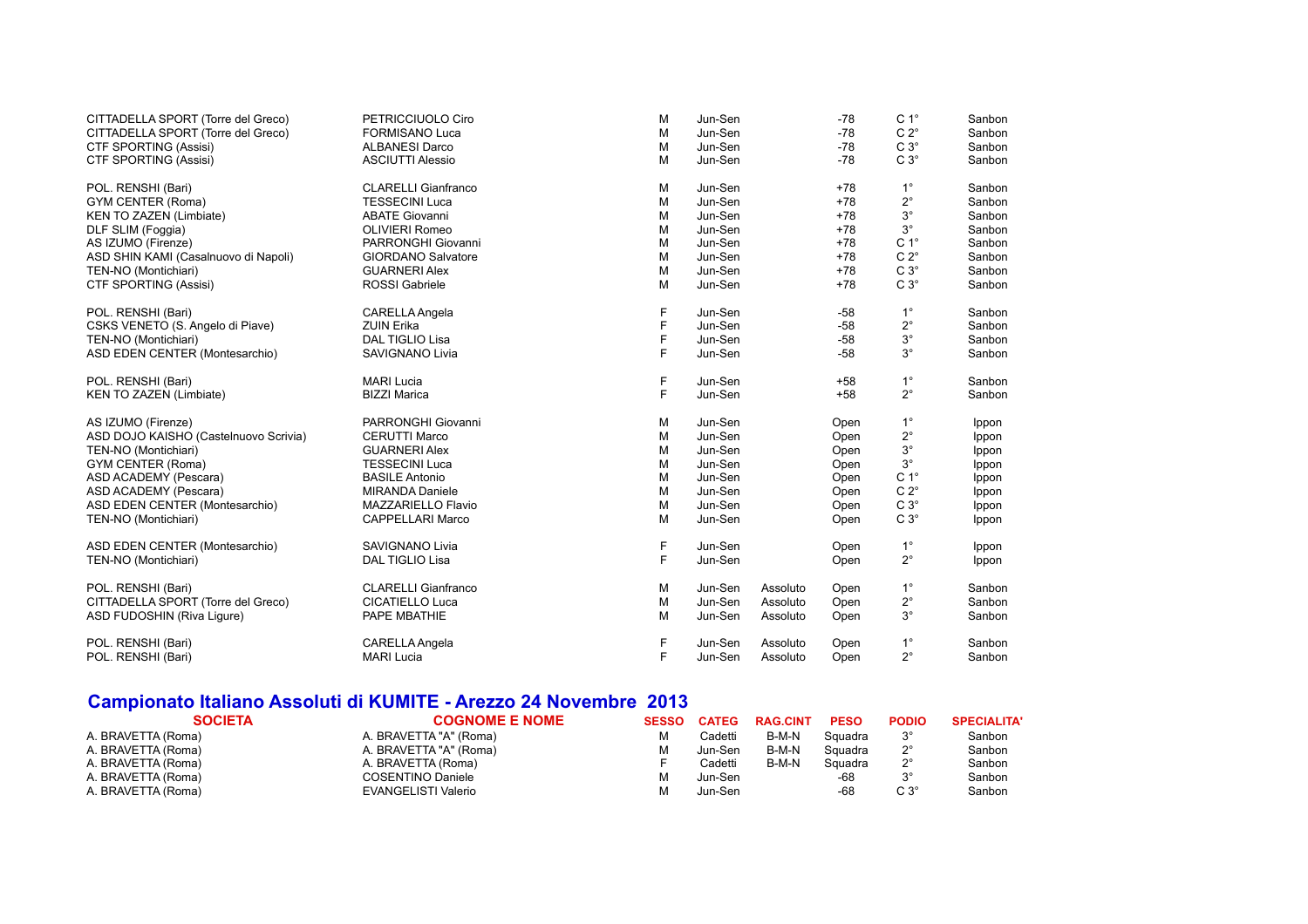| A. BRAVETTA (Roma)<br>A. BRAVETTA (Roma) | <b>MAZZOLA Daniele</b><br><b>VALENTINI Saverio</b> | M<br>M | Jun-Sen<br>Jun-Sen |           | $-68$<br>-68 | C 2 $^{\circ}$<br>$2^{\circ}$ | Sanbon<br>Sanbon |
|------------------------------------------|----------------------------------------------------|--------|--------------------|-----------|--------------|-------------------------------|------------------|
| AS IZUMO (Firenze)                       | PARRONGHI Giovanni                                 | M      | Jun-Sen            |           | +78          | C <sub>1</sub> °              | Sanbon           |
| AS IZUMO (Firenze)                       | PARRONGHI Giovanni                                 | M      | Jun-Sen            |           | Open         | $1^{\circ}$                   | Ippon            |
| ASD ACADEMY (Pescara)                    | ASD ACADEMY (Pescara)                              | M      | Jun-Sen            | Open      | Squadra      | $1^{\circ}$                   | Ippon            |
| ASD ACADEMY (Pescara)                    | <b>BASILE Antonio</b>                              | M      | Jun-Sen            |           | Open         | C <sub>1</sub> °              | Ippon            |
| ASD ACADEMY (Pescara)                    | <b>MIRANDA Daniele</b>                             | M      | Jun-Sen            |           | Open         | $C 2^\circ$                   | Ippon            |
| ASD DOJO KAISHO (Castelnuovo Scrivia)    | <b>CERUTTI Marco</b>                               | M      | Jun-Sen            |           | $-78$        | $3^{\circ}$                   | Sanbon           |
| ASD DOJO KAISHO (Castelnuovo Scrivia)    | CERUTTI Marco                                      | M      | Jun-Sen            |           | Open         | $2^{\circ}$                   | Ippon            |
| ASD EDEN CENTER (Montesarchio)           | MAZZARIELLO Flavio                                 | M      | Jun-Sen            |           | $-68$        | C <sub>1</sub> °              | Sanbon           |
| ASD EDEN CENTER (Montesarchio)           | MAZZARIELLO Flavio                                 | M      | Jun-Sen            |           | Open         | $C3^\circ$                    | Ippon            |
| ASD EDEN CENTER (Montesarchio)           | SAVIGNANO Livia                                    | F      | Jun-Sen            |           | $-58$        | $3^{\circ}$                   | Sanbon           |
| ASD EDEN CENTER (Montesarchio)           | <b>SAVIGNANO Livia</b>                             | F      | Jun-Sen            |           | Open         | $1^{\circ}$                   | Ippon            |
| ASD FUDOSHIN (Riva Ligure)               | ASD FUDOSHIN (Riva Ligure)                         | Mista  | Jun-Sen            | B-M-N     | Squadra      | $3^{\circ}$                   | Sanbon           |
| ASD FUDOSHIN (Riva Ligure)               | <b>FALAVIGNA Denis</b>                             | M      | Jun-Sen            |           | $-68$        | $C3^\circ$                    | Sanbon           |
| ASD FUDOSHIN (Riva Liqure)               | <b>PAPE Mbathie</b>                                | M      | Jun-Sen            |           | $-78$        | $1^{\circ}$                   | Sanbon           |
| ASD FUDOSHIN (Riva Ligure)               | <b>PAPE Mbathie</b>                                | M      | Jun-Sen            | Assolluto | Open         | $3^{\circ}$                   | Sanbon           |
| ASD SHIN KAMI (Casalnuovo di Napoli)     | ASD SHIN KAMI (Casalnuovo di Napoli)               | M      | Cadetti            | B-M-N     | Squadra      | $1^{\circ}$                   | Sanbon           |
| ASD SHIN KAMI (Casalnuovo di Napoli)     | ASD SHIN KAMI (Casalnuovo di Napoli)               | Mista  | Cadetti            | B-M-N     | Squadra      | $3^{\circ}$                   | Sanbon           |
| ASD SHIN KAMI (Casalnuovo di Napoli)     | <b>GIORDANO Salvatore</b>                          | M      | Jun-Sen            |           | $+78$        | $C 2^{\circ}$                 | Sanbon           |
| ASD SHINRYU (S.Dorlingo V.)              | <b>LESTI Jacopo</b>                                | M      | Jun-Sen            |           | $-78$        | $2^{\circ}$                   | Sanbon           |
| CASK LOMBARDIA (Lombardia)               | CASK LOMBARDIA (Lombardia)                         | F      | Jun-Sen            | B-M-N     | Squadra      | $2^{\circ}$                   | Sanbon           |
| CITTADELLA SPORT (Torre del Greco)       | <b>CICATIELLO Luca</b>                             | M      | Jun-Sen            |           | $-68$        | $1^{\circ}$                   | Sanbon           |
| CITTADELLA SPORT (Torre del Greco)       | <b>CICATIELLO Luca</b>                             | M      | Jun-Sen            | Assolluto | Open         | $2^{\circ}$                   | Sanbon           |
| CITTADELLA SPORT (Torre del Greco)       | CITTADELLA SPORT (Torre del Greco)                 | M      | Cadetti            | B-M-N     | Squadra      | $3^{\circ}$                   | Sanbon           |
| CITTADELLA SPORT (Torre del Greco)       | CITTADELLA SPORT (Torre del Greco)                 | M      | Jun-Sen            | B-M-N     | Squadra      | $3^{\circ}$                   | Sanbon           |
| CITTADELLA SPORT (Torre del Greco)       | CITTADELLA SPORT (Torre del Greco)                 | M      | Jun-Sen            | Open      | Squadra      | $2^{\circ}$                   | Ippon            |
| CITTADELLA SPORT (Torre del Greco)       | COZZOLINO Roberto                                  | M      | Jun-Sen            |           | $-68$        | $3^{\circ}$                   | Sanbon           |
| CITTADELLA SPORT (Torre del Greco)       | <b>FORMISANO Luca</b>                              | M      | Jun-Sen            |           | $-78$        | $C 2^{\circ}$                 | Sanbon           |
| CITTADELLA SPORT (Torre del Greco)       | PETRICCIUOLO Ciro                                  | M      | Jun-Sen            |           | $-78$        | C <sub>1</sub> °              | Sanbon           |
| CSKS VENETO (S. Angelo di Piave)         | <b>ZUIN Erika</b>                                  | F      | Jun-Sen            |           | $-58$        | $2^{\circ}$                   | Sanbon           |
| <b>CTF SPORTING (Assisi)</b>             | <b>ALBANESI Darco</b>                              | M      | Jun-Sen            |           | $-78$        | $C3^\circ$                    | Sanbon           |
| <b>CTF SPORTING (Assisi)</b>             | <b>ASCIUTTI Alessio</b>                            | M      | Jun-Sen            |           | $-78$        | $C3^\circ$                    | Sanbon           |
| <b>CTF SPORTING (Assisi)</b>             | <b>ROSSI</b> Gabriele                              | M      | Jun-Sen            |           | $+78$        | $C 3^\circ$                   | Sanbon           |
| DLF SLIM (Foggia)                        | <b>OLIVIERI Romeo</b>                              | M      | Jun-Sen            |           | $+78$        | $3^{\circ}$                   | Sanbon           |
| <b>GYM CENTER (Roma)</b>                 | <b>TESSECINI Luca</b>                              | M      | Jun-Sen            |           | $+78$        | $2^{\circ}$                   | Sanbon           |
| GYM CENTER (Roma)                        | <b>TESSECINI Luca</b>                              | M      | Jun-Sen            |           | Open         | $3^{\circ}$                   | Ippon            |